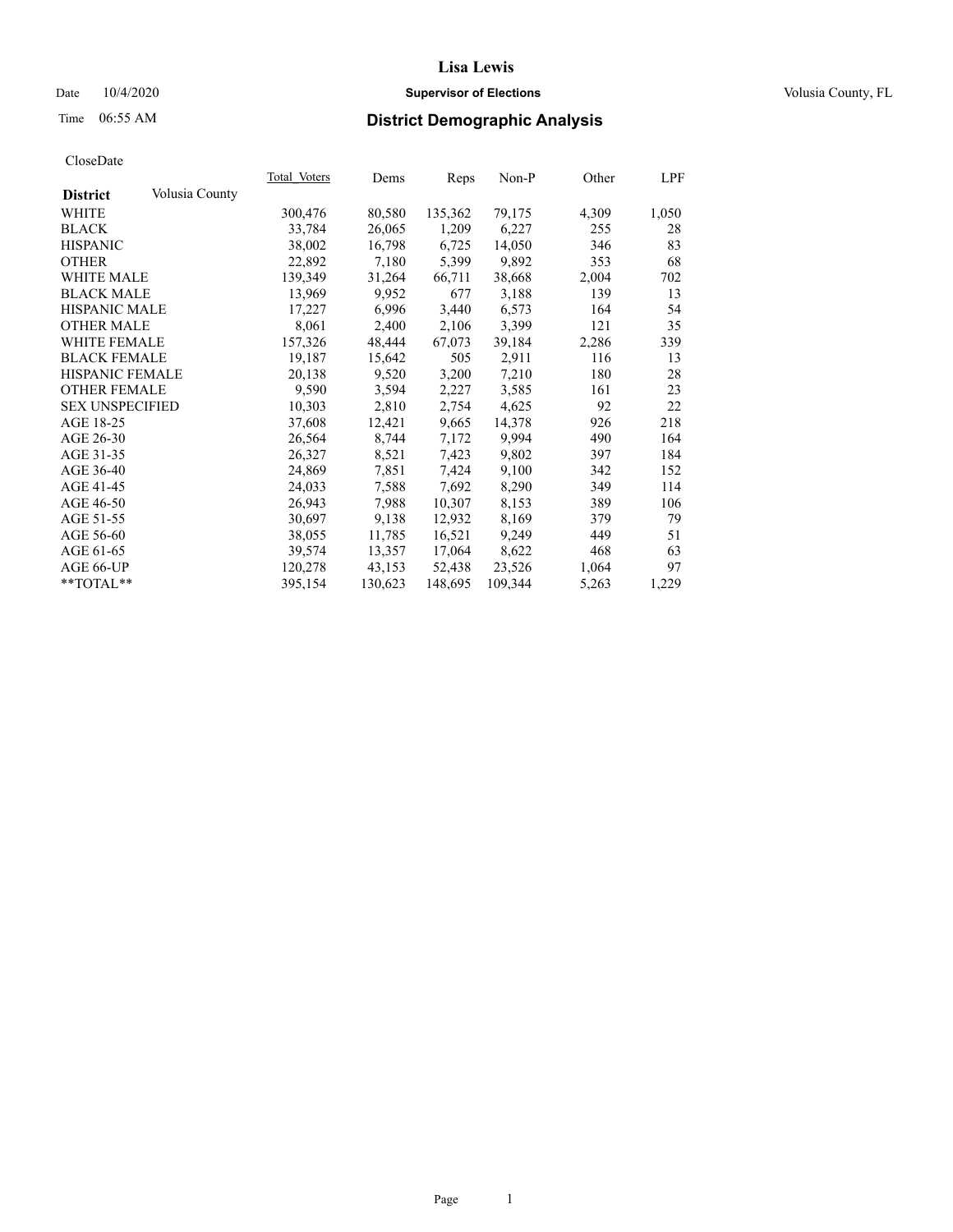## Date  $10/4/2020$  **Supervisor of Elections Supervisor of Elections** Volusia County, FL

| County Council District 1<br><b>District</b><br>14,978<br>WHITE<br>60,549<br>15,911<br>28,639<br>784<br>237<br>4,612<br><b>BLACK</b><br>5,862<br>214<br>995<br>37<br>4<br><b>HISPANIC</b><br>8,210<br>1,516<br>3,503<br>3,086<br>86<br>19<br>1,444<br>1,094<br>1,925<br><b>OTHER</b><br>4,536<br>56<br>17<br>27,618<br>6,042<br>13,851<br>7,205<br><b>WHITE MALE</b><br>364<br>156<br><b>BLACK MALE</b><br>2,401<br>1,765<br>111<br>500<br>22<br>3<br><b>HISPANIC MALE</b><br>1,371<br>745<br>1,369<br>37<br>3,536<br>14<br>8<br>1,560<br>476<br>422<br>640<br><b>OTHER MALE</b><br>14<br>WHITE FEMALE<br>32,192<br>9,713<br>14,460<br>7,526<br>414<br>79<br><b>BLACK FEMALE</b><br>3,344<br>476<br>2,757<br>95<br>15<br>1<br><b>HISPANIC FEMALE</b><br>5<br>4,525<br>2,059<br>753<br>1,660<br>48<br>5<br><b>OTHER FEMALE</b><br>1,881<br>716<br>429<br>702<br>29<br><b>SEX UNSPECIFIED</b><br>2,099<br>571<br>596<br>906<br>20<br>6<br>AGE 18-25<br>49<br>7,784<br>2,514<br>2,153<br>2,903<br>165<br>AGE 26-30<br>5,445<br>1,682<br>1,646<br>1,983<br>93<br>41<br>AGE 31-35<br>1,643<br>1,980<br>5,374<br>1,645<br>71<br>35<br>AGE 36-40<br>1,518<br>1,693<br>1,839<br>68<br>39<br>5,157<br>AGE 41-45<br>4,968<br>1,775<br>1,607<br>62<br>1,502<br>22<br>AGE 46-50<br>5,421<br>2,178<br>1,612<br>17<br>1,537<br>77<br>AGE 51-55<br>6,031<br>2,701<br>1,496<br>1,748<br>65<br>21<br>3,305<br>1,642<br>AGE 56-60<br>7,241<br>2,201<br>79<br>14<br>2,401<br>3,399<br>1,490<br>AGE 61-65<br>13<br>7,377<br>74<br>AGE 66-UP<br>24,320<br>8,706<br>10,962<br>4,419<br>207<br>26<br>**TOTAL**<br>963<br>277<br>79,157<br>25,470<br>31,463<br>20,984 | Total Voters | Dems | Reps | Non-P | Other | LPF |
|-----------------------------------------------------------------------------------------------------------------------------------------------------------------------------------------------------------------------------------------------------------------------------------------------------------------------------------------------------------------------------------------------------------------------------------------------------------------------------------------------------------------------------------------------------------------------------------------------------------------------------------------------------------------------------------------------------------------------------------------------------------------------------------------------------------------------------------------------------------------------------------------------------------------------------------------------------------------------------------------------------------------------------------------------------------------------------------------------------------------------------------------------------------------------------------------------------------------------------------------------------------------------------------------------------------------------------------------------------------------------------------------------------------------------------------------------------------------------------------------------------------------------------------------------------------------------------------------------------------------------------------------------|--------------|------|------|-------|-------|-----|
|                                                                                                                                                                                                                                                                                                                                                                                                                                                                                                                                                                                                                                                                                                                                                                                                                                                                                                                                                                                                                                                                                                                                                                                                                                                                                                                                                                                                                                                                                                                                                                                                                                               |              |      |      |       |       |     |
|                                                                                                                                                                                                                                                                                                                                                                                                                                                                                                                                                                                                                                                                                                                                                                                                                                                                                                                                                                                                                                                                                                                                                                                                                                                                                                                                                                                                                                                                                                                                                                                                                                               |              |      |      |       |       |     |
|                                                                                                                                                                                                                                                                                                                                                                                                                                                                                                                                                                                                                                                                                                                                                                                                                                                                                                                                                                                                                                                                                                                                                                                                                                                                                                                                                                                                                                                                                                                                                                                                                                               |              |      |      |       |       |     |
|                                                                                                                                                                                                                                                                                                                                                                                                                                                                                                                                                                                                                                                                                                                                                                                                                                                                                                                                                                                                                                                                                                                                                                                                                                                                                                                                                                                                                                                                                                                                                                                                                                               |              |      |      |       |       |     |
|                                                                                                                                                                                                                                                                                                                                                                                                                                                                                                                                                                                                                                                                                                                                                                                                                                                                                                                                                                                                                                                                                                                                                                                                                                                                                                                                                                                                                                                                                                                                                                                                                                               |              |      |      |       |       |     |
|                                                                                                                                                                                                                                                                                                                                                                                                                                                                                                                                                                                                                                                                                                                                                                                                                                                                                                                                                                                                                                                                                                                                                                                                                                                                                                                                                                                                                                                                                                                                                                                                                                               |              |      |      |       |       |     |
|                                                                                                                                                                                                                                                                                                                                                                                                                                                                                                                                                                                                                                                                                                                                                                                                                                                                                                                                                                                                                                                                                                                                                                                                                                                                                                                                                                                                                                                                                                                                                                                                                                               |              |      |      |       |       |     |
|                                                                                                                                                                                                                                                                                                                                                                                                                                                                                                                                                                                                                                                                                                                                                                                                                                                                                                                                                                                                                                                                                                                                                                                                                                                                                                                                                                                                                                                                                                                                                                                                                                               |              |      |      |       |       |     |
|                                                                                                                                                                                                                                                                                                                                                                                                                                                                                                                                                                                                                                                                                                                                                                                                                                                                                                                                                                                                                                                                                                                                                                                                                                                                                                                                                                                                                                                                                                                                                                                                                                               |              |      |      |       |       |     |
|                                                                                                                                                                                                                                                                                                                                                                                                                                                                                                                                                                                                                                                                                                                                                                                                                                                                                                                                                                                                                                                                                                                                                                                                                                                                                                                                                                                                                                                                                                                                                                                                                                               |              |      |      |       |       |     |
|                                                                                                                                                                                                                                                                                                                                                                                                                                                                                                                                                                                                                                                                                                                                                                                                                                                                                                                                                                                                                                                                                                                                                                                                                                                                                                                                                                                                                                                                                                                                                                                                                                               |              |      |      |       |       |     |
|                                                                                                                                                                                                                                                                                                                                                                                                                                                                                                                                                                                                                                                                                                                                                                                                                                                                                                                                                                                                                                                                                                                                                                                                                                                                                                                                                                                                                                                                                                                                                                                                                                               |              |      |      |       |       |     |
|                                                                                                                                                                                                                                                                                                                                                                                                                                                                                                                                                                                                                                                                                                                                                                                                                                                                                                                                                                                                                                                                                                                                                                                                                                                                                                                                                                                                                                                                                                                                                                                                                                               |              |      |      |       |       |     |
|                                                                                                                                                                                                                                                                                                                                                                                                                                                                                                                                                                                                                                                                                                                                                                                                                                                                                                                                                                                                                                                                                                                                                                                                                                                                                                                                                                                                                                                                                                                                                                                                                                               |              |      |      |       |       |     |
|                                                                                                                                                                                                                                                                                                                                                                                                                                                                                                                                                                                                                                                                                                                                                                                                                                                                                                                                                                                                                                                                                                                                                                                                                                                                                                                                                                                                                                                                                                                                                                                                                                               |              |      |      |       |       |     |
|                                                                                                                                                                                                                                                                                                                                                                                                                                                                                                                                                                                                                                                                                                                                                                                                                                                                                                                                                                                                                                                                                                                                                                                                                                                                                                                                                                                                                                                                                                                                                                                                                                               |              |      |      |       |       |     |
|                                                                                                                                                                                                                                                                                                                                                                                                                                                                                                                                                                                                                                                                                                                                                                                                                                                                                                                                                                                                                                                                                                                                                                                                                                                                                                                                                                                                                                                                                                                                                                                                                                               |              |      |      |       |       |     |
|                                                                                                                                                                                                                                                                                                                                                                                                                                                                                                                                                                                                                                                                                                                                                                                                                                                                                                                                                                                                                                                                                                                                                                                                                                                                                                                                                                                                                                                                                                                                                                                                                                               |              |      |      |       |       |     |
|                                                                                                                                                                                                                                                                                                                                                                                                                                                                                                                                                                                                                                                                                                                                                                                                                                                                                                                                                                                                                                                                                                                                                                                                                                                                                                                                                                                                                                                                                                                                                                                                                                               |              |      |      |       |       |     |
|                                                                                                                                                                                                                                                                                                                                                                                                                                                                                                                                                                                                                                                                                                                                                                                                                                                                                                                                                                                                                                                                                                                                                                                                                                                                                                                                                                                                                                                                                                                                                                                                                                               |              |      |      |       |       |     |
|                                                                                                                                                                                                                                                                                                                                                                                                                                                                                                                                                                                                                                                                                                                                                                                                                                                                                                                                                                                                                                                                                                                                                                                                                                                                                                                                                                                                                                                                                                                                                                                                                                               |              |      |      |       |       |     |
|                                                                                                                                                                                                                                                                                                                                                                                                                                                                                                                                                                                                                                                                                                                                                                                                                                                                                                                                                                                                                                                                                                                                                                                                                                                                                                                                                                                                                                                                                                                                                                                                                                               |              |      |      |       |       |     |
|                                                                                                                                                                                                                                                                                                                                                                                                                                                                                                                                                                                                                                                                                                                                                                                                                                                                                                                                                                                                                                                                                                                                                                                                                                                                                                                                                                                                                                                                                                                                                                                                                                               |              |      |      |       |       |     |
|                                                                                                                                                                                                                                                                                                                                                                                                                                                                                                                                                                                                                                                                                                                                                                                                                                                                                                                                                                                                                                                                                                                                                                                                                                                                                                                                                                                                                                                                                                                                                                                                                                               |              |      |      |       |       |     |
|                                                                                                                                                                                                                                                                                                                                                                                                                                                                                                                                                                                                                                                                                                                                                                                                                                                                                                                                                                                                                                                                                                                                                                                                                                                                                                                                                                                                                                                                                                                                                                                                                                               |              |      |      |       |       |     |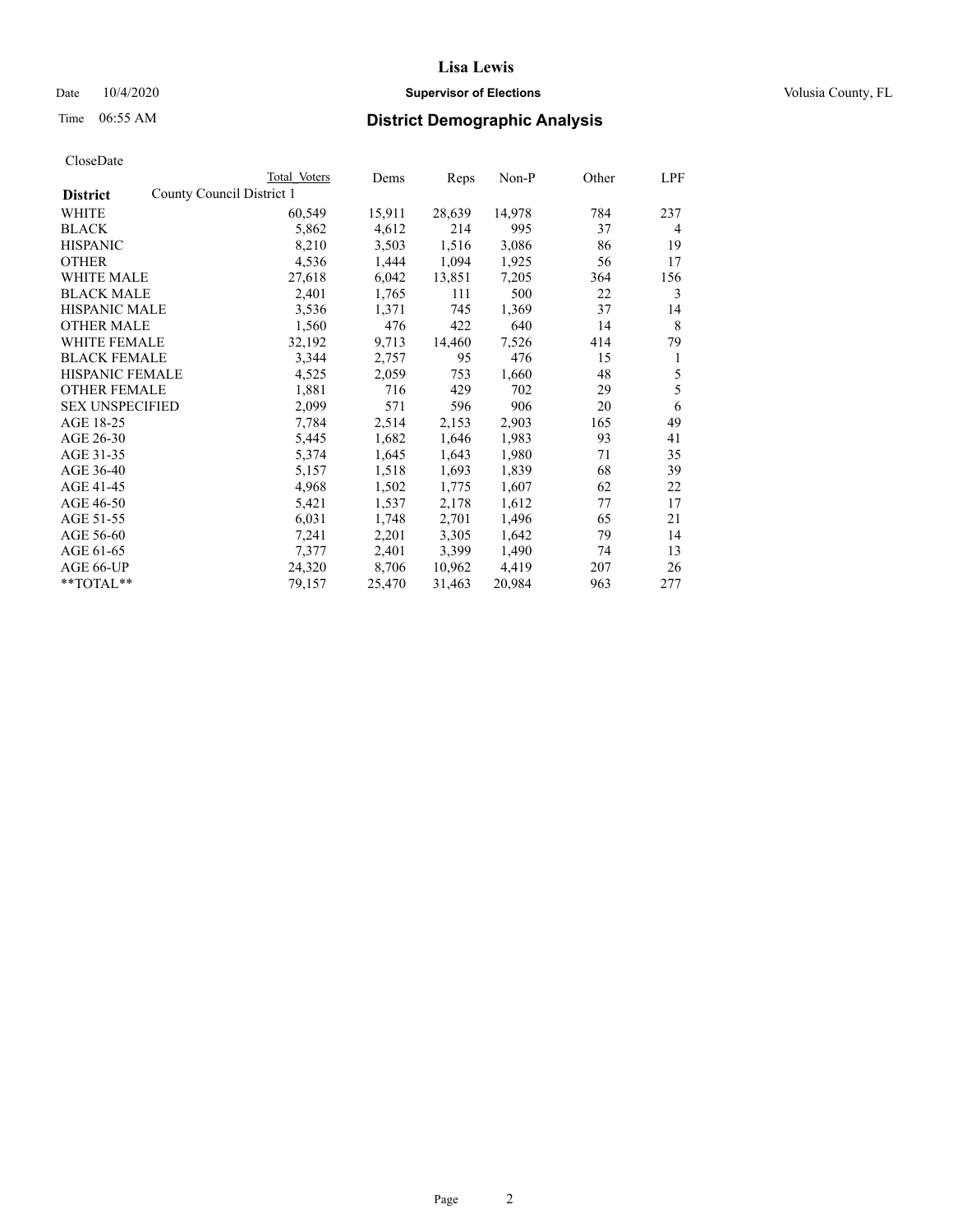## Date  $10/4/2020$  **Supervisor of Elections Supervisor of Elections** Volusia County, FL

| CloseDate |
|-----------|
|-----------|

| Total Voters              | Dems   |        | Non-P  | Other | LPF          |
|---------------------------|--------|--------|--------|-------|--------------|
| County Council District 2 |        |        |        |       |              |
| 56,752                    | 16,011 | 24,181 | 15,415 | 943   | 202          |
| 11,050                    | 8,705  | 312    | 1,947  | 82    | 4            |
| 3,120                     | 1,318  | 660    | 1,093  | 37    | 12           |
| 4,721                     | 1,561  | 1,007  | 2,052  | 86    | 15           |
| 26,502                    | 6,289  | 12,052 | 7,571  | 459   | 131          |
| 4,384                     | 3,226  | 168    | 946    | 44    | $\mathbf{0}$ |
| 1,424                     | 547    | 339    | 508    | 23    | 7            |
| 1,644                     | 511    | 409    | 686    | 30    | 8            |
| 29,494                    | 9,520  | 11,838 | 7,588  | 479   | 69           |
| 6,429                     | 5,299  | 139    | 950    | 38    | 3            |
| 1,633                     | 748    | 312    | 554    | 14    | 5            |
| 2,013                     | 779    | 430    | 759    | 40    | 5            |
| 2,120                     | 676    | 473    | 945    | 21    | 5            |
| 7,773                     | 3,127  | 1,539  | 2,856  | 206   | 45           |
| 5,164                     | 1,936  | 1,175  | 1,906  | 119   | 28           |
| 4,886                     | 1,823  | 1,224  | 1,705  | 92    | 42           |
| 4,303                     | 1,572  | 1,166  | 1,467  | 73    | 25           |
| 3,923                     | 1,452  | 1,091  | 1,304  | 58    | 18           |
| 4,453                     | 1,526  | 1,509  | 1,331  | 67    | 20           |
| 5,470                     | 1,836  | 2,067  | 1,481  | 73    | 13           |
| 7,239                     | 2,504  | 2,887  | 1,740  | 99    | 9            |
| 7,764                     | 2,807  | 3,172  | 1,682  | 91    | 12           |
| 24,643                    | 8,999  | 10,324 | 5,029  | 270   | 21           |
| 75,643                    | 27,595 | 26,160 | 20,507 | 1,148 | 233          |
|                           |        |        | Reps   |       |              |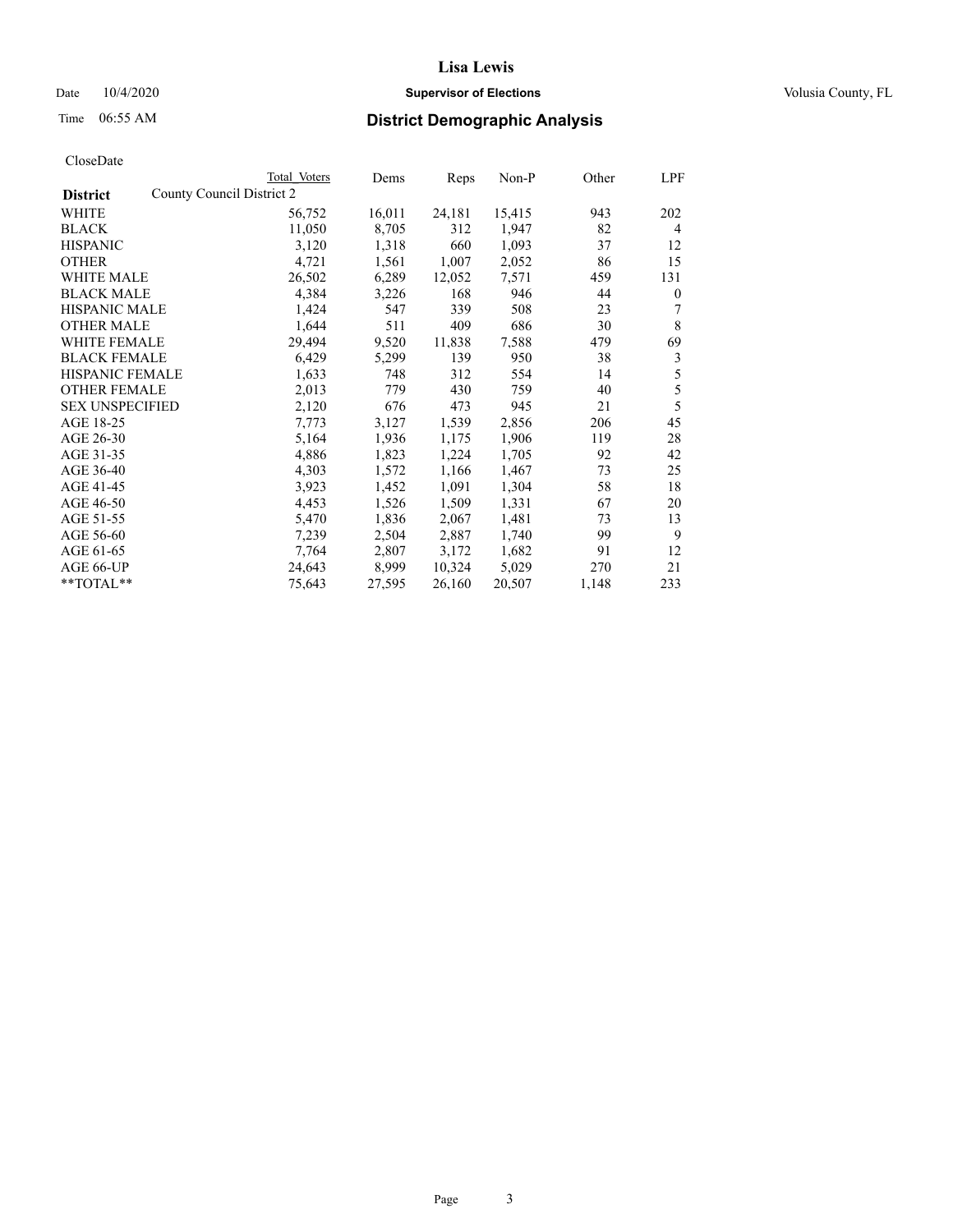### Date  $10/4/2020$  **Supervisor of Elections** Volusia County, FL

|                        | Total Voters              | Dems   | Reps   | Non-P  | Other | LPF            |
|------------------------|---------------------------|--------|--------|--------|-------|----------------|
| <b>District</b>        | County Council District 3 |        |        |        |       |                |
| WHITE                  | 76,253                    | 19,864 | 35,208 | 19,803 | 1,155 | 223            |
| <b>BLACK</b>           | 2,200                     | 1,678  | 104    | 395    | 18    | 5              |
| <b>HISPANIC</b>        | 2,178                     | 777    | 595    | 762    | 38    | 6              |
| <b>OTHER</b>           | 3,747                     | 1,046  | 1,077  | 1,553  | 58    | 13             |
| <b>WHITE MALE</b>      | 35,655                    | 7,753  | 17,520 | 9,703  | 534   | 145            |
| <b>BLACK MALE</b>      | 1,013                     | 715    | 57     | 229    | 9     | 3              |
| <b>HISPANIC MALE</b>   | 986                       | 319    | 294    | 353    | 16    | 4              |
| <b>OTHER MALE</b>      | 1,314                     | 351    | 408    | 523    | 26    | 6              |
| <b>WHITE FEMALE</b>    | 39,709                    | 11,904 | 17,305 | 9,807  | 618   | 75             |
| <b>BLACK FEMALE</b>    | 1,149                     | 929    | 46     | 163    | 9     | 2              |
| <b>HISPANIC FEMALE</b> | 1,147                     | 440    | 289    | 394    | 22    | $\overline{c}$ |
| <b>OTHER FEMALE</b>    | 1,545                     | 541    | 442    | 534    | 22    | 6              |
| <b>SEX UNSPECIFIED</b> | 1,859                     | 413    | 623    | 806    | 13    | 4              |
| AGE 18-25              | 6,544                     | 1,708  | 2,216  | 2,366  | 218   | 36             |
| AGE 26-30              | 4,627                     | 1,206  | 1,542  | 1,741  | 105   | 33             |
| AGE 31-35              | 4,735                     | 1,241  | 1,595  | 1,787  | 76    | 36             |
| AGE 36-40              | 4,669                     | 1,213  | 1,681  | 1,677  | 68    | 30             |
| AGE 41-45              | 4,792                     | 1,098  | 1,885  | 1,700  | 87    | 22             |
| AGE 46-50              | 5,741                     | 1,332  | 2,581  | 1,707  | 96    | 25             |
| AGE 51-55              | 6,524                     | 1,499  | 3,200  | 1,701  | 104   | 20             |
| AGE 56-60              | 8,579                     | 2,139  | 4,249  | 2,073  | 102   | 16             |
| AGE 61-65              | 9,172                     | 2,707  | 4,271  | 2,056  | 128   | 10             |
| AGE 66-UP              | 28,944                    | 9,206  | 13,747 | 5,691  | 282   | 18             |
| **TOTAL**              | 84,378                    | 23,365 | 36,984 | 22,513 | 1,269 | 247            |
|                        |                           |        |        |        |       |                |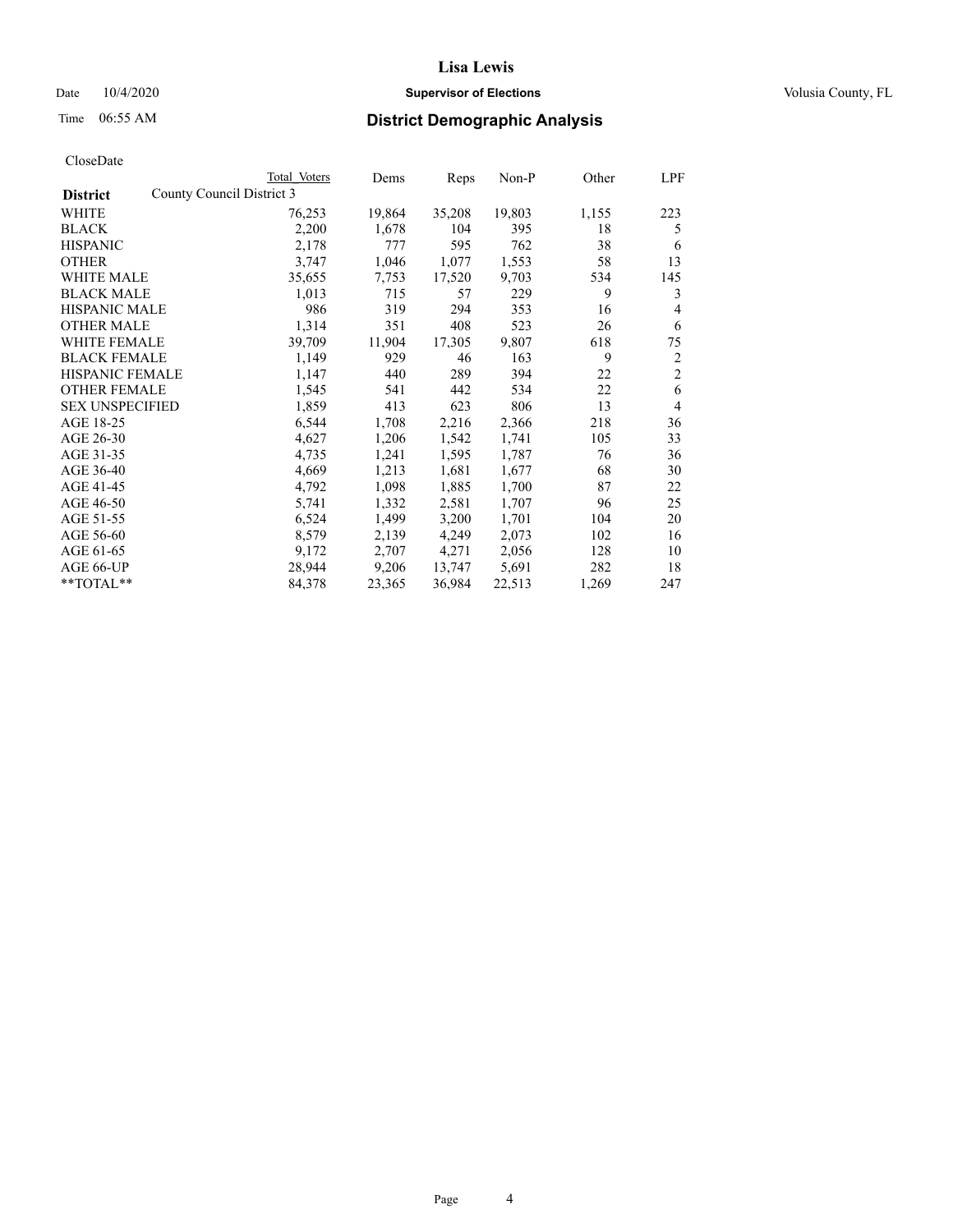## Date  $10/4/2020$  **Supervisor of Elections Supervisor of Elections** Volusia County, FL

| CloseDate |
|-----------|
|-----------|

|                                              | Total Voters | Dems   | Reps   | Non-P  | Other | LPF            |
|----------------------------------------------|--------------|--------|--------|--------|-------|----------------|
| County Council District 4<br><b>District</b> |              |        |        |        |       |                |
| WHITE                                        | 63,363       | 17,721 | 28,232 | 16,304 | 897   | 209            |
| <b>BLACK</b>                                 | 7,589        | 5,863  | 256    | 1,395  | 66    | 9              |
| <b>HISPANIC</b>                              | 2,828        | 1,135  | 647    | 987    | 47    | 12             |
| <b>OTHER</b>                                 | 4,704        | 1,449  | 1,128  | 2,045  | 75    | 7              |
| <b>WHITE MALE</b>                            | 29,196       | 6,805  | 13,863 | 7,976  | 403   | 149            |
| <b>BLACK MALE</b>                            | 3,028        | 2,123  | 146    | 721    | 33    | 5              |
| <b>HISPANIC MALE</b>                         | 1,235        | 431    | 308    | 463    | 25    | 8              |
| <b>OTHER MALE</b>                            | 1,720        | 512    | 438    | 739    | 28    | 3              |
| <b>WHITE FEMALE</b>                          | 33,410       | 10,764 | 14,060 | 8,035  | 491   | 60             |
| <b>BLACK FEMALE</b>                          | 4,425        | 3,639  | 103    | 646    | 33    | 4              |
| HISPANIC FEMALE                              | 1,532        | 684    | 327    | 495    | 22    | 4              |
| <b>OTHER FEMALE</b>                          | 1,926        | 689    | 473    | 727    | 34    | 3              |
| <b>SEX UNSPECIFIED</b>                       | 2,011        | 521    | 544    | 929    | 16    | 1              |
| AGE 18-25                                    | 7,151        | 2,361  | 1,992  | 2,584  | 174   | 40             |
| AGE 26-30                                    | 4,922        | 1,734  | 1,361  | 1,723  | 78    | 26             |
| AGE 31-35                                    | 4,687        | 1,613  | 1,298  | 1,667  | 76    | 33             |
| AGE 36-40                                    | 4,419        | 1,450  | 1,321  | 1,565  | 56    | 27             |
| AGE 41-45                                    | 4,269        | 1,361  | 1,350  | 1,462  | 66    | 30             |
| AGE 46-50                                    | 5,011        | 1,485  | 1,991  | 1,432  | 80    | 23             |
| AGE 51-55                                    | 6,019        | 1,760  | 2,589  | 1,576  | 81    | 13             |
| AGE 56-60                                    | 7,711        | 2,370  | 3,354  | 1,867  | 116   | $\overline{4}$ |
| AGE 61-65                                    | 8,398        | 2,868  | 3,600  | 1,780  | 132   | 18             |
| AGE 66-UP                                    | 25,850       | 9,148  | 11,391 | 5,065  | 223   | 23             |
| **TOTAL**                                    | 78,484       | 26,168 | 30,263 | 20,731 | 1,085 | 237            |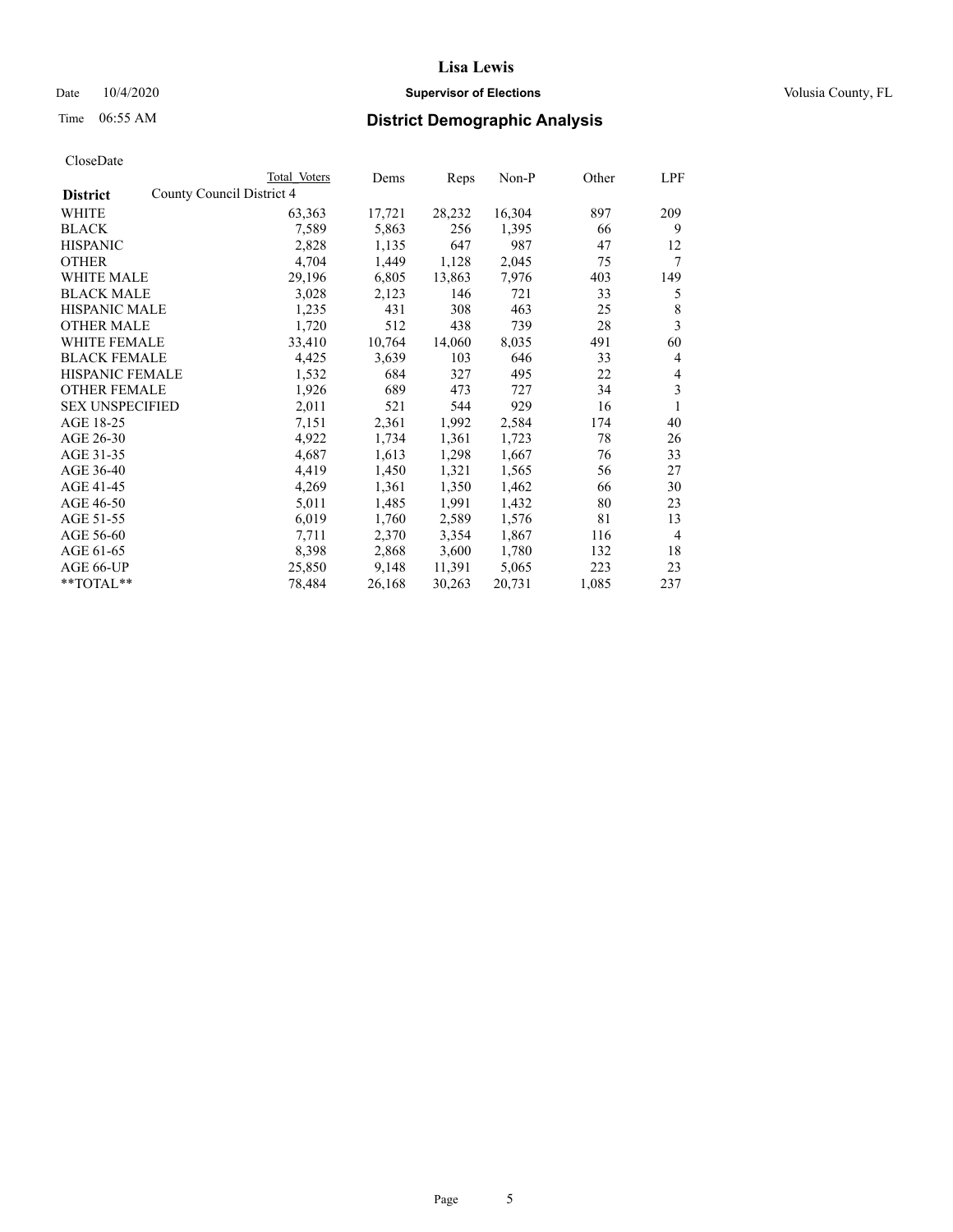## Date  $10/4/2020$  **Supervisor of Elections Supervisor of Elections** Volusia County, FL

| CloseDate |
|-----------|
|-----------|

|                                              | Total Voters | Dems   | Reps   | Non-P  | Other | LPF            |
|----------------------------------------------|--------------|--------|--------|--------|-------|----------------|
| County Council District 5<br><b>District</b> |              |        |        |        |       |                |
| WHITE                                        | 43,559       | 11,073 | 19,102 | 12,675 | 530   | 179            |
| <b>BLACK</b>                                 | 7,083        | 5,207  | 323    | 1,495  | 52    | 6              |
| <b>HISPANIC</b>                              | 21,666       | 10,065 | 3,307  | 8,122  | 138   | 34             |
| <b>OTHER</b>                                 | 5,184        | 1,680  | 1,093  | 2,317  | 78    | 16             |
| WHITE MALE                                   | 20,378       | 4,375  | 9,425  | 6,213  | 244   | 121            |
| <b>BLACK MALE</b>                            | 3,143        | 2,123  | 195    | 792    | 31    | $\overline{c}$ |
| <b>HISPANIC MALE</b>                         | 10,046       | 4,328  | 1,754  | 3,880  | 63    | 21             |
| <b>OTHER MALE</b>                            | 1,823        | 550    | 429    | 811    | 23    | 10             |
| <b>WHITE FEMALE</b>                          | 22,521       | 6,543  | 9,410  | 6,228  | 284   | 56             |
| <b>BLACK FEMALE</b>                          | 3,840        | 3,018  | 122    | 676    | 21    | 3              |
| HISPANIC FEMALE                              | 11,301       | 5,589  | 1,519  | 4,107  | 74    | 12             |
| <b>OTHER FEMALE</b>                          | 2,225        | 869    | 453    | 863    | 36    | $\overline{4}$ |
| <b>SEX UNSPECIFIED</b>                       | 2,214        | 629    | 518    | 1,039  | 22    | 6              |
| AGE 18-25                                    | 8,356        | 2,711  | 1,765  | 3,669  | 163   | 48             |
| AGE 26-30                                    | 6,406        | 2,186  | 1,448  | 2,641  | 95    | 36             |
| AGE 31-35                                    | 6,645        | 2,199  | 1,663  | 2,663  | 82    | 38             |
| AGE 36-40                                    | 6,321        | 2,098  | 1,563  | 2,552  | 77    | 31             |
| AGE 41-45                                    | 6,081        | 2,175  | 1,591  | 2,217  | 76    | 22             |
| AGE 46-50                                    | 6,317        | 2,108  | 2,048  | 2,071  | 69    | 21             |
| AGE 51-55                                    | 6,653        | 2,295  | 2,375  | 1,915  | 56    | 12             |
| AGE 56-60                                    | 7,285        | 2,571  | 2,726  | 1,927  | 53    | 8              |
| AGE 61-65                                    | 6,863        | 2,574  | 2,622  | 1,614  | 43    | 10             |
| AGE 66-UP                                    | 16,521       | 7,094  | 6,014  | 3,322  | 82    | 9              |
| **TOTAL**                                    | 77,492       | 28,025 | 23,825 | 24,609 | 798   | 235            |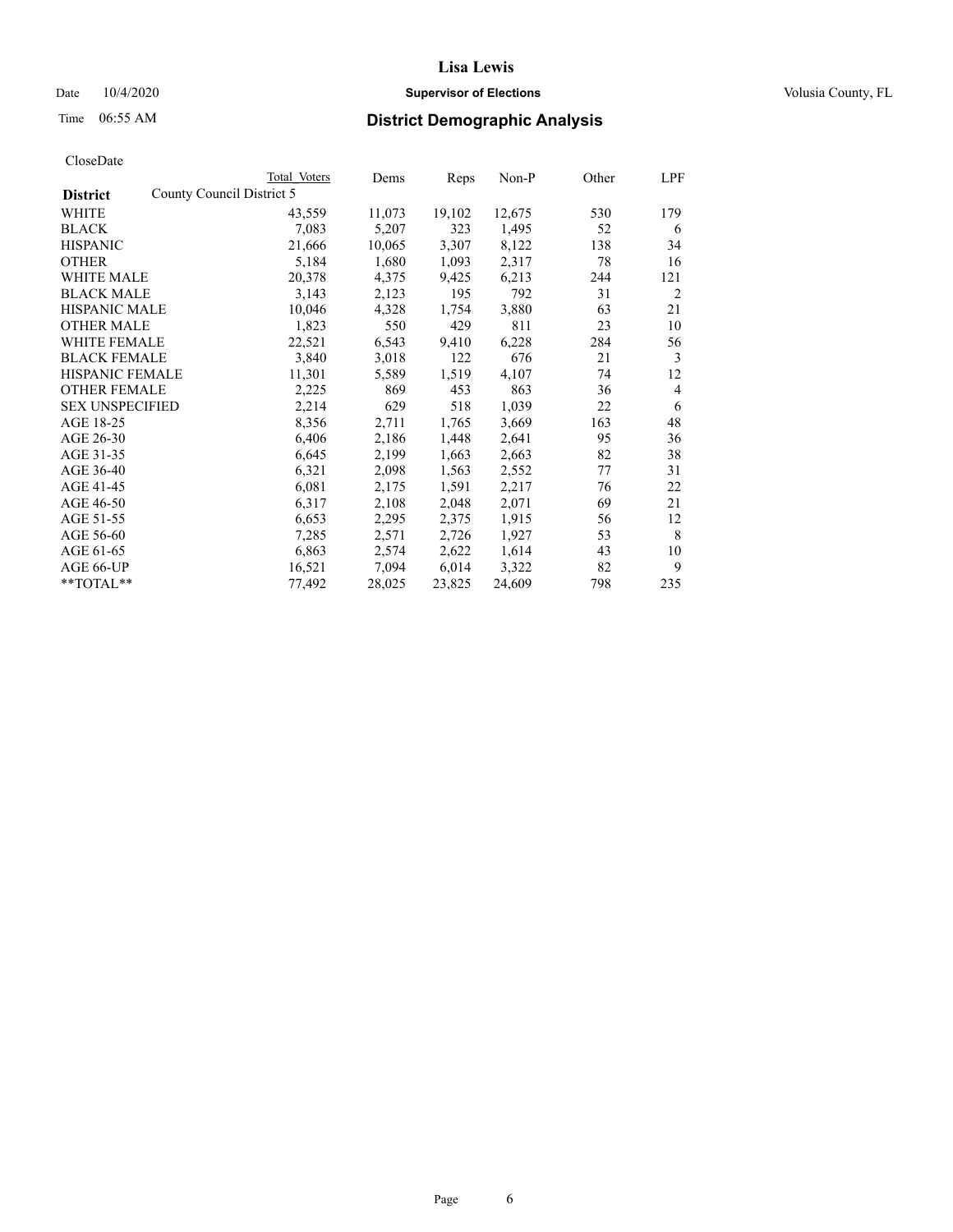## Date  $10/4/2020$  **Supervisor of Elections Supervisor of Elections** Volusia County, FL

# Time 06:55 AM **District Demographic Analysis**

|                        | Total Voters                 | Dems | Reps           | Non-P | Other          | LPF            |
|------------------------|------------------------------|------|----------------|-------|----------------|----------------|
| <b>District</b>        | Indigo Community Development |      |                |       |                |                |
| WHITE                  | 1,450                        | 329  | 720            | 367   | 27             |                |
| <b>BLACK</b>           | 186                          | 123  | 16             | 44    | 3              | 0              |
| <b>HISPANIC</b>        | 97                           | 29   | 31             | 35    | 2              | 0              |
| <b>OTHER</b>           | 149                          | 38   | 40             | 67    | 3              |                |
| <b>WHITE MALE</b>      | 714                          | 127  | 360            | 203   | 17             |                |
| <b>BLACK MALE</b>      | 97                           | 51   | 12             | 31    | 3              | 0              |
| <b>HISPANIC MALE</b>   | 42                           | 10   | 15             | 17    | $\Omega$       | 0              |
| <b>OTHER MALE</b>      | 62                           | 14   | 14             | 34    | $\Omega$       | 0              |
| <b>WHITE FEMALE</b>    | 723                          | 200  | 351            | 162   | 10             | 0              |
| <b>BLACK FEMALE</b>    | 85                           | 68   | $\overline{4}$ | 13    | $\Omega$       | 0              |
| HISPANIC FEMALE        | 54                           | 18   | 16             | 18    | 2              | 0              |
| <b>OTHER FEMALE</b>    | 66                           | 20   | 19             | 24    | 2              |                |
| <b>SEX UNSPECIFIED</b> | 38                           | 11   | 15             | 11    | 1              | 0              |
| AGE 18-25              | 176                          | 57   | 53             | 63    |                | $\overline{2}$ |
| AGE 26-30              | 135                          | 42   | 56             | 34    | 2              |                |
| AGE 31-35              | 139                          | 32   | 49             | 54    | 3              |                |
| AGE 36-40              | 114                          | 32   | 38             | 44    | $\overline{0}$ | 0              |
| AGE 41-45              | 115                          | 42   | 35             | 33    | 4              |                |
| AGE 46-50              | 145                          | 35   | 63             | 42    | 3              | $\overline{c}$ |
| AGE 51-55              | 137                          | 34   | 61             | 41    | 1              | 0              |
| AGE 56-60              | 181                          | 39   | 83             | 52    |                | 0              |
| AGE 61-65              | 189                          | 62   | 92             | 31    | 3              |                |
| AGE 66-UP              | 550                          | 143  | 277            | 119   | 11             | 0              |
| **TOTAL**              | 1,882                        | 519  | 807            | 513   | 35             | 8              |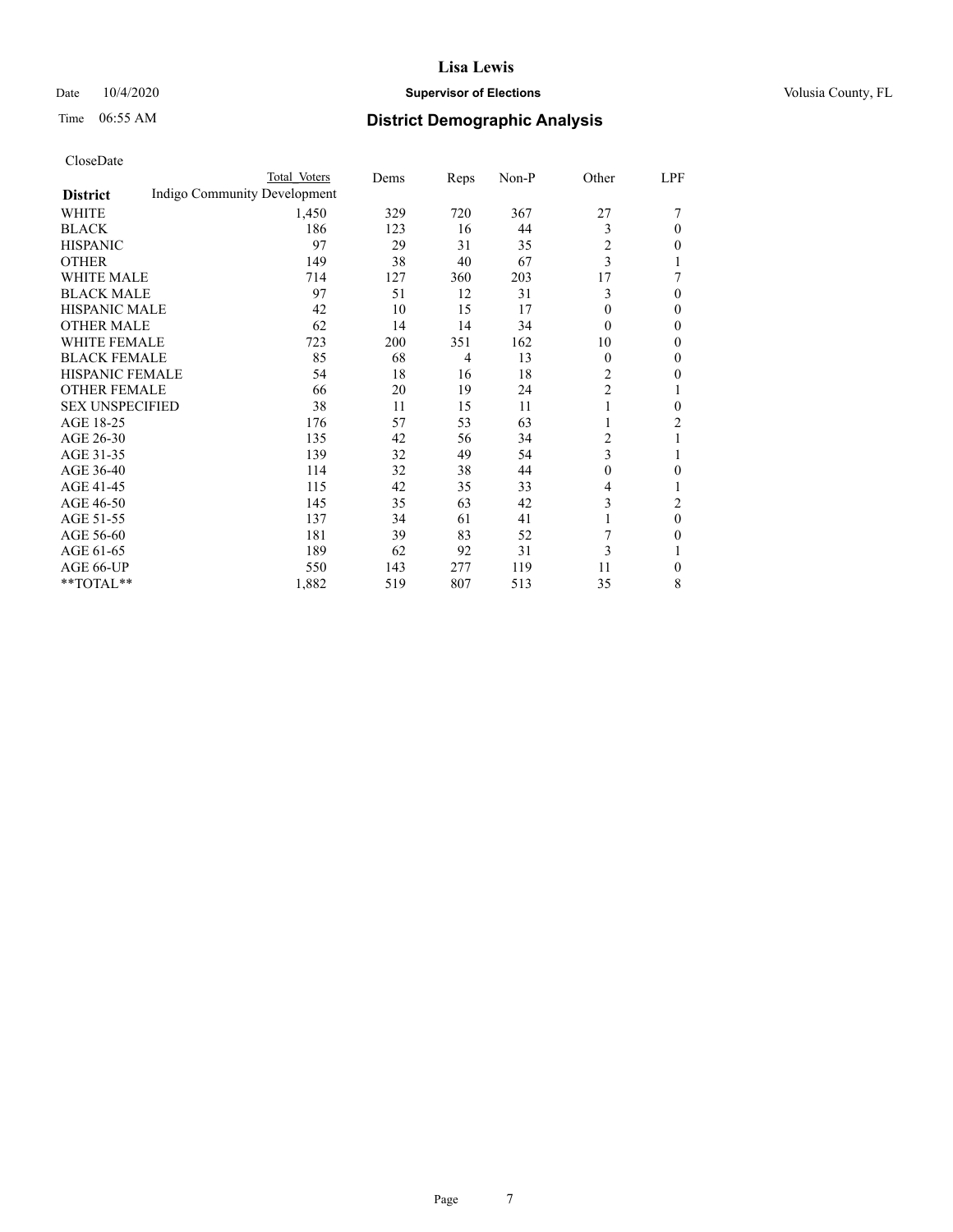## Date  $10/4/2020$  **Supervisor of Elections Supervisor of Elections** Volusia County, FL

# Time 06:55 AM **District Demographic Analysis**

|                        |                  | Total Voters | Dems           | Reps | $Non-P$ | Other    | LPF |
|------------------------|------------------|--------------|----------------|------|---------|----------|-----|
| <b>District</b>        | Orlandia Heights |              |                |      |         |          |     |
| WHITE                  |                  | 723          | 179            | 352  | 186     | 5        |     |
| <b>BLACK</b>           |                  | 13           | 7              | 2    | 4       | $\Omega$ | 0   |
| <b>HISPANIC</b>        |                  | 39           | 6              | 15   | 17      | 0        |     |
| <b>OTHER</b>           |                  | 43           | 9              | 11   | 23      | 0        | 0   |
| WHITE MALE             |                  | 366          | 84             | 177  | 100     | 4        |     |
| <b>BLACK MALE</b>      |                  | 6            | 4              | 1    |         | 0        | 0   |
| <b>HISPANIC MALE</b>   |                  | 19           |                | 9    | 8       | 0        |     |
| <b>OTHER MALE</b>      |                  | 15           | $\overline{2}$ | 6    |         | 0        | 0   |
| WHITE FEMALE           |                  | 344          | 93             | 170  | 80      |          | 0   |
| <b>BLACK FEMALE</b>    |                  | 6            | 3              | 1    | 2       | 0        | 0   |
| <b>HISPANIC FEMALE</b> |                  | 18           | 5              | 5    | 8       | 0        | 0   |
| <b>OTHER FEMALE</b>    |                  | 19           | 7              | 4    | 8       | $\Omega$ | 0   |
| <b>SEX UNSPECIFIED</b> |                  | 25           | $\overline{2}$ | 7    | 16      | $_{0}$   | 0   |
| AGE 18-25              |                  | 78           | 15             | 25   | 36      |          |     |
| AGE 26-30              |                  | 51           | 11             | 20   | 20      | $\Omega$ | 0   |
| AGE 31-35              |                  | 64           | 16             | 30   | 18      | $_{0}$   | 0   |
| AGE 36-40              |                  | 52           | 7              | 22   | 23      | 0        | 0   |
| AGE 41-45              |                  | 47           | 7              | 21   | 19      | $_{0}$   | 0   |
| AGE 46-50              |                  | 66           | 11             | 26   | 28      | $\theta$ |     |
| AGE 51-55              |                  | 77           | 13             | 50   | 14      | 0        | 0   |
| AGE 56-60              |                  | 108          | 23             | 58   | 25      | 2        | 0   |
| AGE 61-65              |                  | 91           | 22             | 51   | 17      |          | 0   |
| AGE 66-UP              |                  | 182          | 75             | 76   | 30      |          | 0   |
| **TOTAL**              |                  | 818          | 201            | 380  | 230     | 5        | 2   |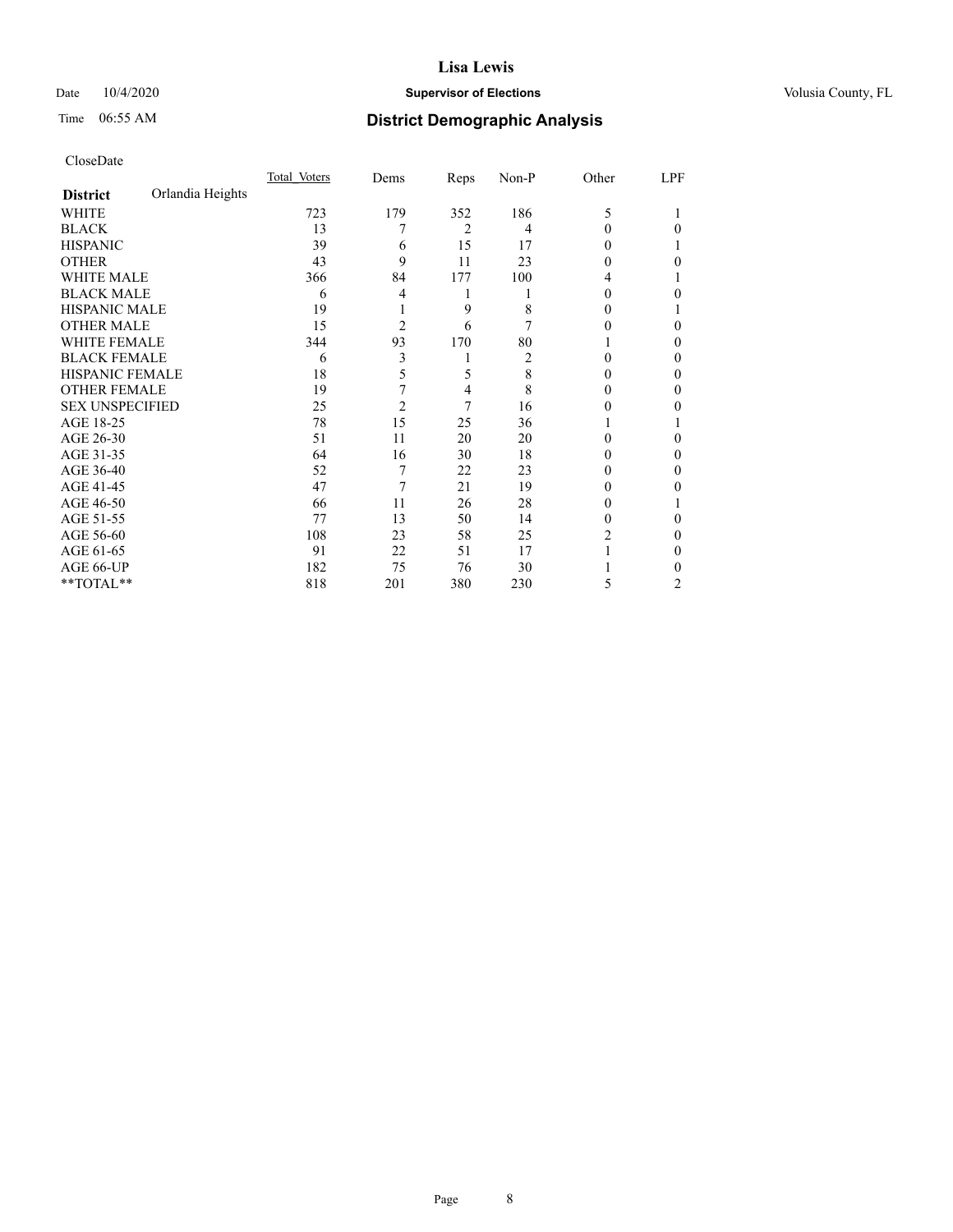## Date  $10/4/2020$  **Supervisor of Elections Supervisor of Elections** Volusia County, FL

|                                             | Total Voters | Dems    | Reps    | Non-P   | Other | LPF   |
|---------------------------------------------|--------------|---------|---------|---------|-------|-------|
| Congressional District 6<br><b>District</b> |              |         |         |         |       |       |
| WHITE                                       | 300,476      | 80,580  | 135,362 | 79,175  | 4,309 | 1,050 |
| <b>BLACK</b>                                | 33,784       | 26,065  | 1,209   | 6,227   | 255   | 28    |
| <b>HISPANIC</b>                             | 38,002       | 16,798  | 6,725   | 14,050  | 346   | 83    |
| <b>OTHER</b>                                | 22,892       | 7,180   | 5,399   | 9,892   | 353   | 68    |
| <b>WHITE MALE</b>                           | 139,349      | 31,264  | 66,711  | 38,668  | 2,004 | 702   |
| <b>BLACK MALE</b>                           | 13,969       | 9,952   | 677     | 3,188   | 139   | 13    |
| <b>HISPANIC MALE</b>                        | 17,227       | 6,996   | 3,440   | 6,573   | 164   | 54    |
| <b>OTHER MALE</b>                           | 8,061        | 2,400   | 2,106   | 3,399   | 121   | 35    |
| <b>WHITE FEMALE</b>                         | 157,326      | 48,444  | 67,073  | 39,184  | 2,286 | 339   |
| <b>BLACK FEMALE</b>                         | 19,187       | 15,642  | 505     | 2,911   | 116   | 13    |
| HISPANIC FEMALE                             | 20,138       | 9,520   | 3,200   | 7,210   | 180   | 28    |
| <b>OTHER FEMALE</b>                         | 9,590        | 3,594   | 2,227   | 3,585   | 161   | 23    |
| <b>SEX UNSPECIFIED</b>                      | 10,303       | 2,810   | 2,754   | 4,625   | 92    | 22    |
| AGE 18-25                                   | 37,608       | 12,421  | 9,665   | 14,378  | 926   | 218   |
| AGE 26-30                                   | 26,564       | 8,744   | 7,172   | 9,994   | 490   | 164   |
| AGE 31-35                                   | 26,327       | 8,521   | 7,423   | 9,802   | 397   | 184   |
| AGE 36-40                                   | 24,869       | 7,851   | 7,424   | 9,100   | 342   | 152   |
| AGE 41-45                                   | 24,033       | 7,588   | 7,692   | 8,290   | 349   | 114   |
| AGE 46-50                                   | 26,943       | 7,988   | 10,307  | 8,153   | 389   | 106   |
| AGE 51-55                                   | 30,697       | 9,138   | 12,932  | 8,169   | 379   | 79    |
| AGE 56-60                                   | 38,055       | 11,785  | 16,521  | 9,249   | 449   | 51    |
| AGE 61-65                                   | 39,574       | 13,357  | 17,064  | 8,622   | 468   | 63    |
| AGE 66-UP                                   | 120,278      | 43,153  | 52,438  | 23,526  | 1,064 | 97    |
| $*$ TOTAL $*$                               | 395,154      | 130,623 | 148,695 | 109,344 | 5,263 | 1,229 |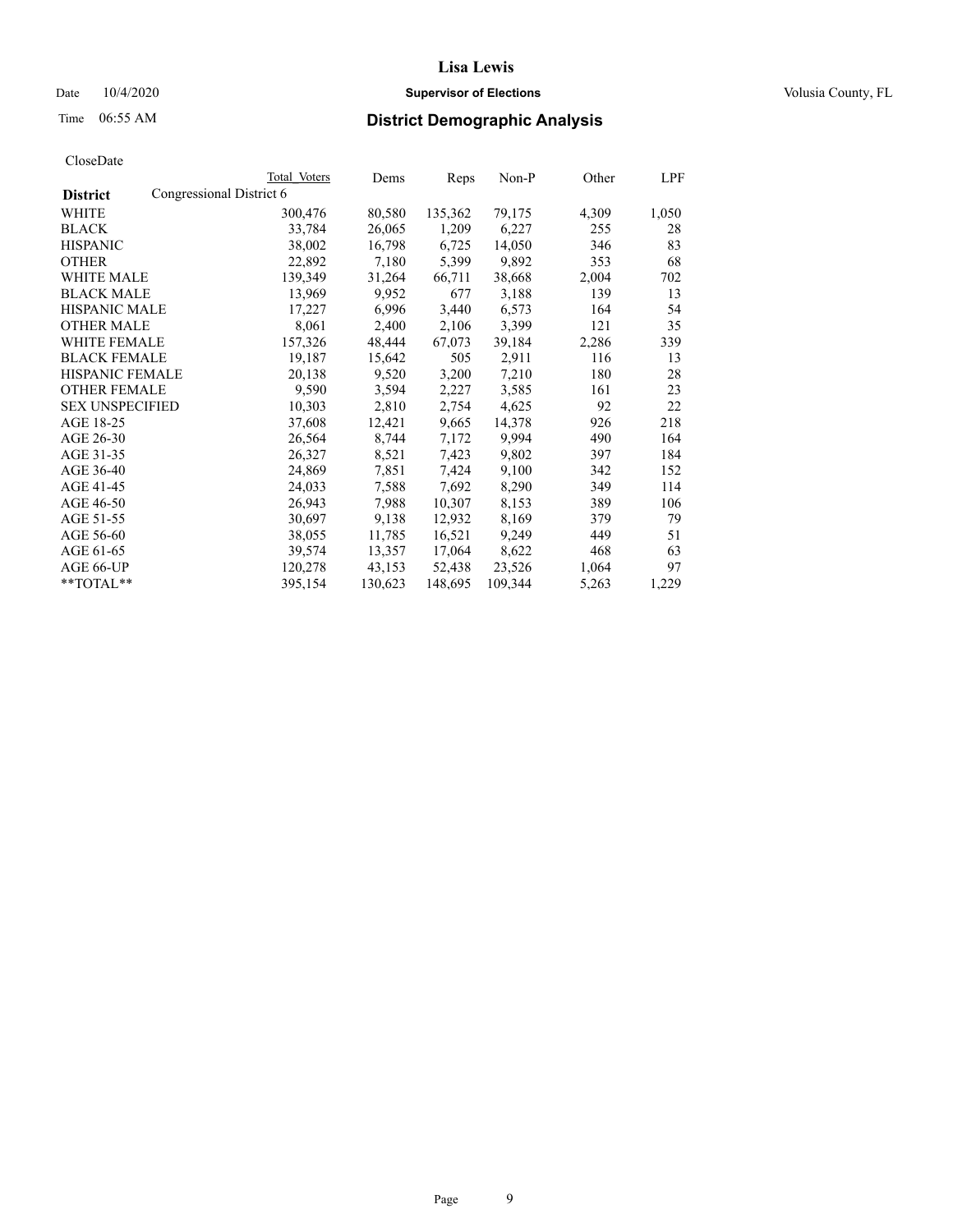### Date  $10/4/2020$  **Supervisor of Elections** Volusia County, FL

# Time 06:55 AM **District Demographic Analysis**

| Total Voters        | Dems   | Reps   | Non-P  | Other | LPF                     |
|---------------------|--------|--------|--------|-------|-------------------------|
| Unincorporated Area |        |        |        |       |                         |
| 73,043              | 18,207 | 35,038 | 18,606 | 930   | 262                     |
| 3,132               | 2,390  | 129    | 582    | 27    | $\overline{4}$          |
| 4,752               | 1,933  | 1,023  | 1,735  | 49    | 12                      |
| 4,109               | 1,069  | 1,223  | 1,747  | 60    | 10                      |
| 34,617              | 7,275  | 17,566 | 9,169  | 437   | 170                     |
| 1,378               | 969    | 71     | 321    | 15    | 2                       |
| 2,133               | 764    | 504    | 830    | 26    | 9                       |
| 1,420               | 351    | 473    | 569    | 20    | 7                       |
| 37,468              | 10,756 | 17,030 | 9,104  | 488   | 90                      |
| 1,691               | 1,370  | 53     | 254    | 12    | $\sqrt{2}$              |
| 2,510               | 1,120  | 500    | 864    | 23    | 3                       |
| 1,632               | 534    | 471    | 601    | 24    | $\overline{c}$          |
| 2,186               | 460    | 745    | 957    | 21    | $\overline{\mathbf{3}}$ |
| 7,406               | 1,895  | 2,532  | 2,746  | 190   | 43                      |
| 5,172               | 1,316  | 1,798  | 1,946  | 83    | 29                      |
| 5,231               | 1,380  | 1,780  | 1,957  | 72    | 42                      |
| 4,808               | 1,207  | 1,762  | 1,741  | 69    | 29                      |
| 4,805               | 1,174  | 1,877  | 1,662  | 57    | 35                      |
| 5,744               | 1,306  | 2,603  | 1,727  | 88    | 20                      |
| 6,895               | 1,616  | 3,400  | 1,788  | 72    | 19                      |
| 8,983               | 2,278  | 4,463  | 2,114  | 114   | 14                      |
| 9,194               | 2,663  | 4,439  | 1,960  | 113   | 19                      |
| 26,752              | 8,748  | 12,744 | 5,016  | 206   | 38                      |
| 85,036              | 23,599 | 37,413 | 22,670 | 1,066 | 288                     |
|                     |        |        |        |       |                         |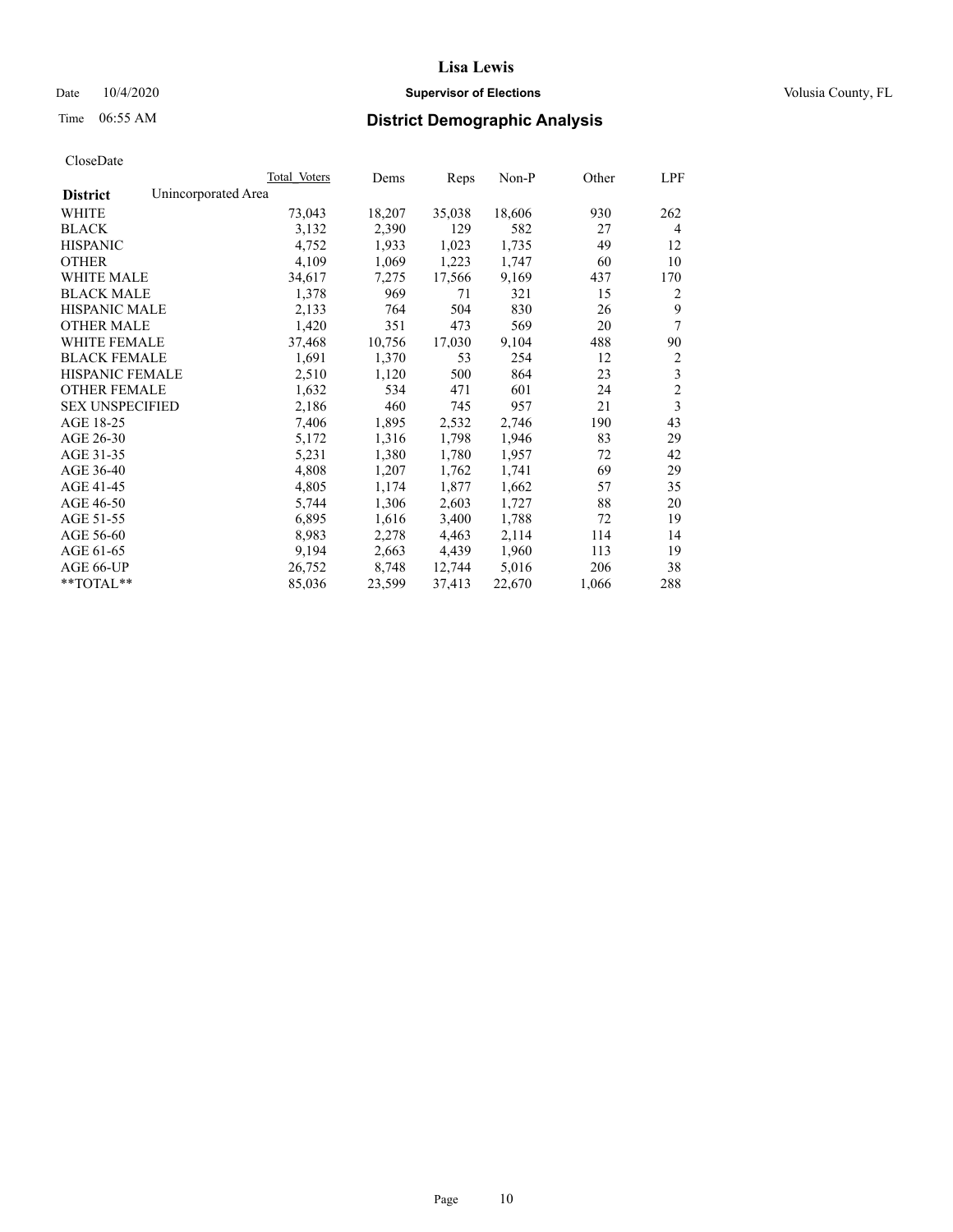## Date  $10/4/2020$  **Supervisor of Elections Supervisor of Elections** Volusia County, FL

# Time 06:55 AM **District Demographic Analysis**

|                        |               | Total Voters | Dems   | Reps   | Non-P  | Other | LPF            |
|------------------------|---------------|--------------|--------|--------|--------|-------|----------------|
| <b>District</b>        | Daytona Beach |              |        |        |        |       |                |
| WHITE                  |               | 26,267       | 7,569  | 10,843 | 7,239  | 502   | 114            |
| <b>BLACK</b>           |               | 13,659       | 10,899 | 354    | 2,306  | 96    | 4              |
| <b>HISPANIC</b>        |               | 2,214        | 983    | 393    | 793    | 39    | 6              |
| <b>OTHER</b>           |               | 3,342        | 1,204  | 577    | 1,494  | 57    | 10             |
| WHITE MALE             |               | 12,615       | 3,031  | 5,571  | 3,697  | 238   | 78             |
| <b>BLACK MALE</b>      |               | 5,372        | 3,984  | 199    | 1,138  | 50    | 1              |
| <b>HISPANIC MALE</b>   |               | 1,006        | 407    | 196    | 380    | 20    | 3              |
| <b>OTHER MALE</b>      |               | 1,163        | 404    | 242    | 490    | 23    | $\overline{4}$ |
| <b>WHITE FEMALE</b>    |               | 13,320       | 4,445  | 5,155  | 3,421  | 263   | 36             |
| <b>BLACK FEMALE</b>    |               | 7,995        | 6,688  | 148    | 1,110  | 46    | 3              |
| <b>HISPANIC FEMALE</b> |               | 1,161        | 557    | 191    | 391    | 19    | 3              |
| <b>OTHER FEMALE</b>    |               | 1,373        | 579    | 228    | 533    | 27    | 6              |
| <b>SEX UNSPECIFIED</b> |               | 1,476        | 560    | 236    | 672    | 8     | $\theta$       |
| AGE 18-25              |               | 6,264        | 2,996  | 925    | 2,180  | 133   | 30             |
| AGE 26-30              |               | 3,717        | 1,739  | 638    | 1,240  | 79    | 21             |
| AGE 31-35              |               | 3,273        | 1,518  | 582    | 1,087  | 63    | 23             |
| AGE 36-40              |               | 2,723        | 1,287  | 534    | 856    | 37    | 9              |
| AGE 41-45              |               | 2,517        | 1,207  | 481    | 792    | 28    | 9              |
| AGE 46-50              |               | 2,844        | 1,251  | 752    | 773    | 54    | 14             |
| AGE 51-55              |               | 3,269        | 1,423  | 985    | 803    | 53    | 5              |
| AGE 56-60              |               | 4,179        | 1,785  | 1,363  | 973    | 55    | 3              |
| AGE 61-65              |               | 4,465        | 1,986  | 1,540  | 878    | 50    | 11             |
| AGE 66-UP              |               | 12,212       | 5,447  | 4,366  | 2,248  | 142   | 9              |
| **TOTAL**              |               | 45,482       | 20,655 | 12,167 | 11,832 | 694   | 134            |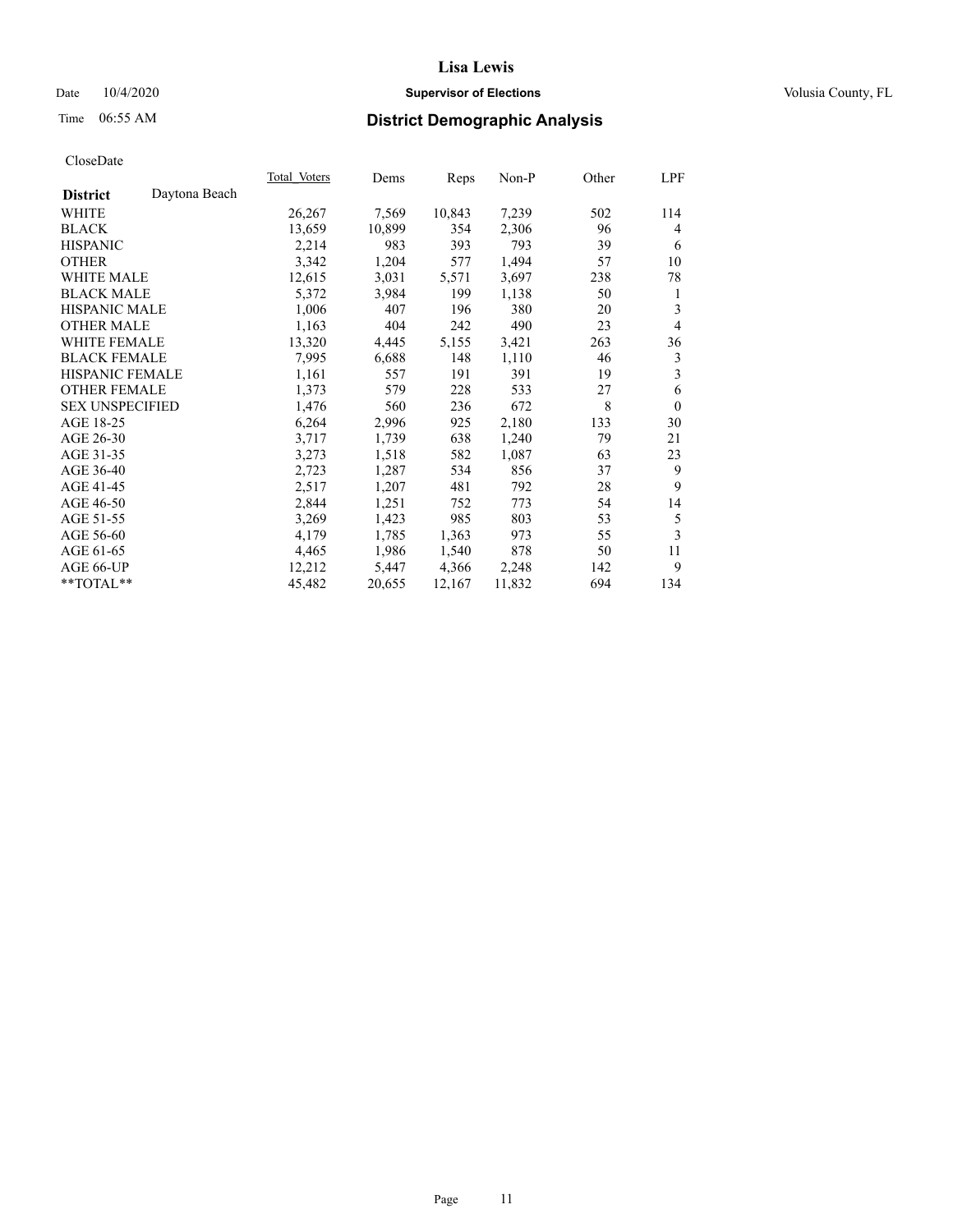## Date  $10/4/2020$  **Supervisor of Elections Supervisor of Elections** Volusia County, FL

| CloseDate |
|-----------|
|-----------|

|                        |                      | Total Voters | Dems  | Reps           | $Non-P$ | Other          | LPF |
|------------------------|----------------------|--------------|-------|----------------|---------|----------------|-----|
| <b>District</b>        | Daytona Beach Shores |              |       |                |         |                |     |
| WHITE                  |                      | 4,133        | 974   | 2,081          | 1,009   | 60             | 9   |
| <b>BLACK</b>           |                      | 68           | 49    | 3              | 15      |                | 0   |
| <b>HISPANIC</b>        |                      | 113          | 37    | 41             | 34      |                | 0   |
| <b>OTHER</b>           |                      | 281          | 88    | 86             | 104     | $\overline{c}$ |     |
| <b>WHITE MALE</b>      |                      | 1,955        | 403   | 1,004          | 507     | 36             | 5   |
| <b>BLACK MALE</b>      |                      | 30           | 21    | $\overline{0}$ | 8       | 1              | 0   |
| <b>HISPANIC MALE</b>   |                      | 50           | 10    | 20             | 19      |                | 0   |
| <b>OTHER MALE</b>      |                      | 102          | 33    | 32             | 37      | $\Omega$       | 0   |
| <b>WHITE FEMALE</b>    |                      | 2,128        | 559   | 1,052          | 490     | 23             | 4   |
| <b>BLACK FEMALE</b>    |                      | 37           | 28    | 3              | 6       | $\theta$       | 0   |
| <b>HISPANIC FEMALE</b> |                      | 62           | 27    | 20             | 15      | $\theta$       | 0   |
| <b>OTHER FEMALE</b>    |                      | 137          | 43    | 41             | 51      | 1              |     |
| <b>SEX UNSPECIFIED</b> |                      | 94           | 24    | 39             | 29      | 2              | 0   |
| AGE 18-25              |                      | 160          | 45    | 51             | 58      | 5              |     |
| AGE 26-30              |                      | 84           | 26    | 28             | 28      | 1              |     |
| AGE 31-35              |                      | 106          | 28    | 38             | 34      | $\overline{c}$ | 4   |
| AGE 36-40              |                      | 116          | 28    | 42             | 45      | 1              | 0   |
| AGE 41-45              |                      | 112          | 30    | 40             | 39      | 2              | 1   |
| AGE 46-50              |                      | 154          | 26    | 72             | 55      | 1              | 0   |
| AGE 51-55              |                      | 273          | 64    | 114            | 89      | 5              |     |
| AGE 56-60              |                      | 437          | 107   | 225            | 98      | 7              | 0   |
| AGE 61-65              |                      | 572          | 125   | 295            | 141     | 10             |     |
| AGE 66-UP              |                      | 2,581        | 669   | 1,306          | 575     | 30             |     |
| **TOTAL**              |                      | 4,595        | 1,148 | 2,211          | 1,162   | 64             | 10  |
|                        |                      |              |       |                |         |                |     |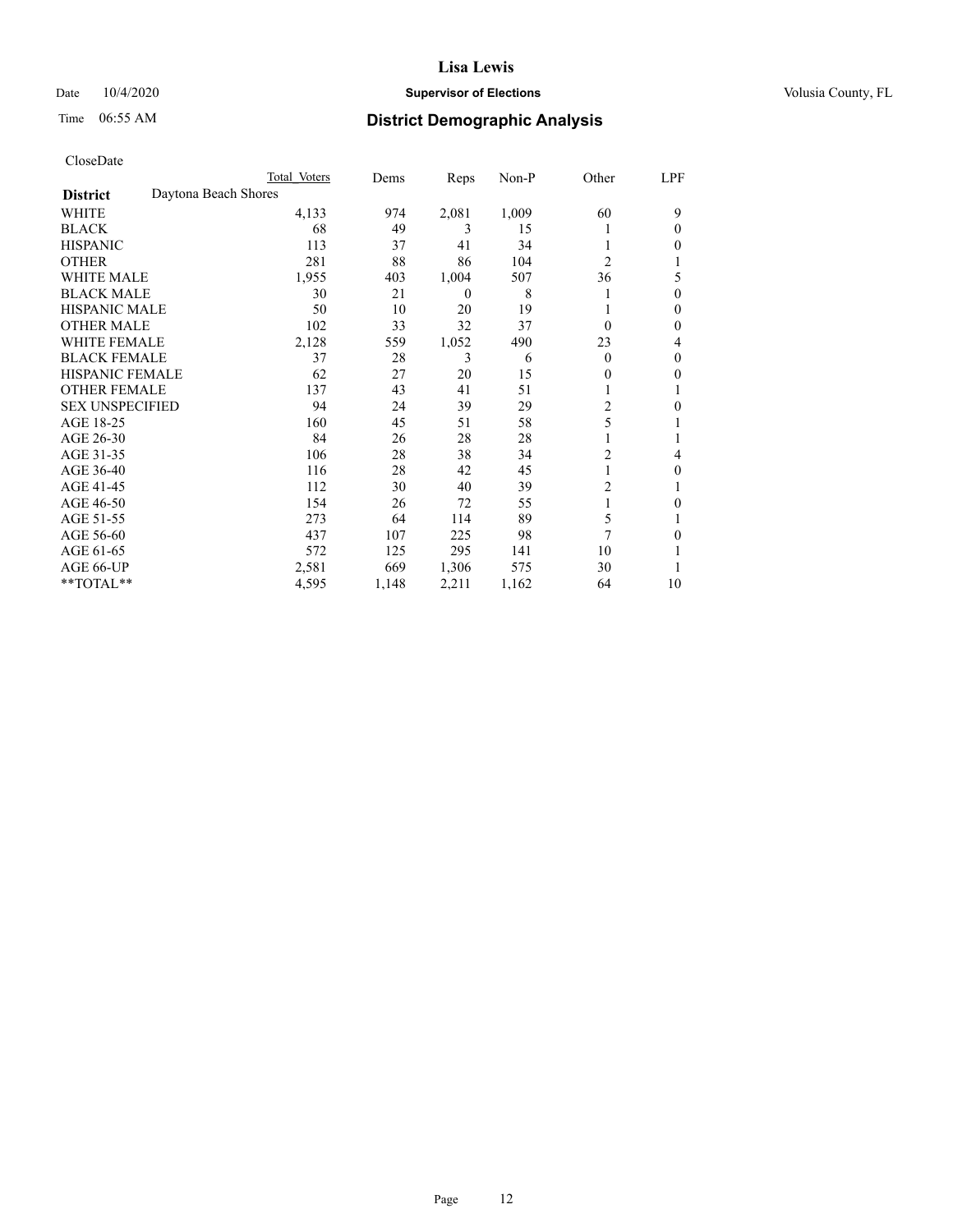## Date  $10/4/2020$  **Supervisor of Elections Supervisor of Elections** Volusia County, FL

# Time 06:55 AM **District Demographic Analysis**

|                           | Total Voters | Dems  | Reps  | Non-P | Other          | LPF                     |
|---------------------------|--------------|-------|-------|-------|----------------|-------------------------|
| DeBary<br><b>District</b> |              |       |       |       |                |                         |
| WHITE                     | 13,352       | 2,974 | 6,760 | 3,396 | 165            | 57                      |
| <b>BLACK</b>              | 769          | 557   | 36    | 170   | 6              | $\mathbf{0}$            |
| <b>HISPANIC</b>           | 1,723        | 706   | 415   | 575   | 23             | $\overline{4}$          |
| <b>OTHER</b>              | 1,052        | 278   | 276   | 478   | 18             | $\mathfrak{2}$          |
| WHITE MALE                | 6,225        | 1,153 | 3,321 | 1,635 | 78             | 38                      |
| <b>BLACK MALE</b>         | 358          | 234   | 19    | 100   | 5              | $\boldsymbol{0}$        |
| <b>HISPANIC MALE</b>      | 766          | 285   | 208   | 259   | 11             | 3                       |
| <b>OTHER MALE</b>         | 351          | 84    | 99    | 161   | 6              |                         |
| <b>WHITE FEMALE</b>       | 6,944        | 1,789 | 3,359 | 1,693 | 85             | 18                      |
| <b>BLACK FEMALE</b>       | 399          | 314   | 17    | 67    | 1              | $\theta$                |
| <b>HISPANIC FEMALE</b>    | 931          | 411   | 201   | 306   | 12             | 1                       |
| <b>OTHER FEMALE</b>       | 467          | 156   | 119   | 181   | 10             | 1                       |
| <b>SEX UNSPECIFIED</b>    | 455          | 89    | 144   | 217   | $\overline{4}$ | 1                       |
| AGE 18-25                 | 1,426        | 354   | 451   | 566   | 41             | 14                      |
| AGE 26-30                 | 1,034        | 270   | 366   | 376   | 16             | 6                       |
| AGE 31-35                 | 1,173        | 320   | 418   | 411   | 18             | 6                       |
| AGE 36-40                 | 1,161        | 266   | 449   | 420   | 10             | 16                      |
| AGE 41-45                 | 1,094        | 290   | 416   | 364   | 18             | 6                       |
| AGE 46-50                 | 1,259        | 286   | 565   | 385   | 14             | 9                       |
| AGE 51-55                 | 1,427        | 352   | 690   | 369   | 14             | $\sqrt{2}$              |
| AGE 56-60                 | 1,586        | 399   | 793   | 371   | 20             | $\overline{\mathbf{3}}$ |
| AGE 61-65                 | 1,679        | 443   | 829   | 381   | 25             | 1                       |
| AGE 66-UP                 | 5,046        | 1,531 | 2,505 | 975   | 35             | $\mathbf{0}$            |
| **TOTAL**                 | 16,896       | 4,515 | 7,487 | 4,619 | 212            | 63                      |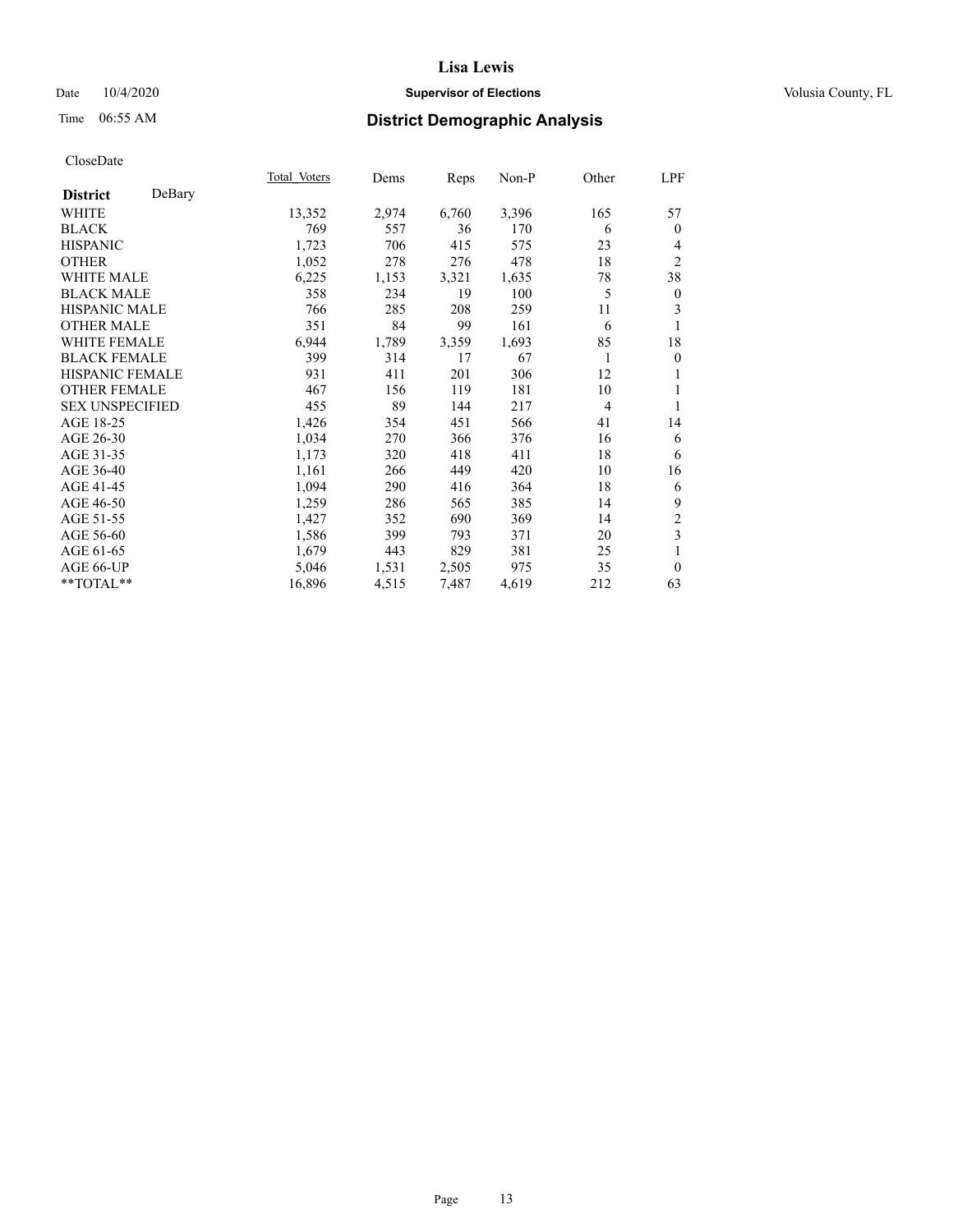## Date  $10/4/2020$  **Supervisor of Elections Supervisor of Elections** Volusia County, FL

# Time 06:55 AM **District Demographic Analysis**

|                           | Total Voters | Dems  | Reps  | Non-P | Other          | LPF |
|---------------------------|--------------|-------|-------|-------|----------------|-----|
| DeLand<br><b>District</b> |              |       |       |       |                |     |
| WHITE                     | 16,525       | 4,971 | 7,260 | 3,991 | 234            | 69  |
| <b>BLACK</b>              | 3,063        | 2,412 | 109   | 523   | 17             | 2   |
| <b>HISPANIC</b>           | 2,593        | 1,133 | 488   | 930   | 34             | 8   |
| <b>OTHER</b>              | 1,565        | 600   | 287   | 658   | 14             | 6   |
| <b>WHITE MALE</b>         | 7,240        | 1,824 | 3,381 | 1,880 | 107            | 48  |
| <b>BLACK MALE</b>         | 1,208        | 888   | 55    | 255   | 9              | 1   |
| HISPANIC MALE             | 1,080        | 426   | 234   | 398   | 16             | 6   |
| <b>OTHER MALE</b>         | 557          | 201   | 120   | 231   | $\overline{4}$ |     |
| WHITE FEMALE              | 9,109        | 3,090 | 3,816 | 2,057 | 126            | 20  |
| <b>BLACK FEMALE</b>       | 1,791        | 1,473 | 50    | 259   | 8              | 1   |
| <b>HISPANIC FEMALE</b>    | 1,476        | 686   | 250   | 521   | 17             | 2   |
| <b>OTHER FEMALE</b>       | 660          | 286   | 113   | 250   | 8              | 3   |
| <b>SEX UNSPECIFIED</b>    | 625          | 242   | 125   | 251   | 4              | 3   |
| AGE 18-25                 | 2,537        | 1,056 | 531   | 884   | 51             | 15  |
| AGE 26-30                 | 1,686        | 643   | 413   | 590   | 22             | 18  |
| AGE 31-35                 | 1,718        | 626   | 458   | 597   | 25             | 12  |
| AGE 36-40                 | 1,655        | 624   | 433   | 567   | 22             | 9   |
| AGE 41-45                 | 1,600        | 586   | 510   | 479   | 20             | 5   |
| AGE 46-50                 | 1,600        | 580   | 516   | 479   | 22             | 3   |
| AGE 51-55                 | 1,647        | 574   | 656   | 390   | 19             | 8   |
| AGE 56-60                 | 1,926        | 732   | 753   | 417   | 20             | 4   |
| AGE 61-65                 | 1,996        | 785   | 794   | 394   | 20             | 3   |
| AGE 66-UP                 | 7,368        | 2,904 | 3,079 | 1,299 | 78             | 8   |
| $*$ TOTAL $*$             | 23,746       | 9,116 | 8,144 | 6,102 | 299            | 85  |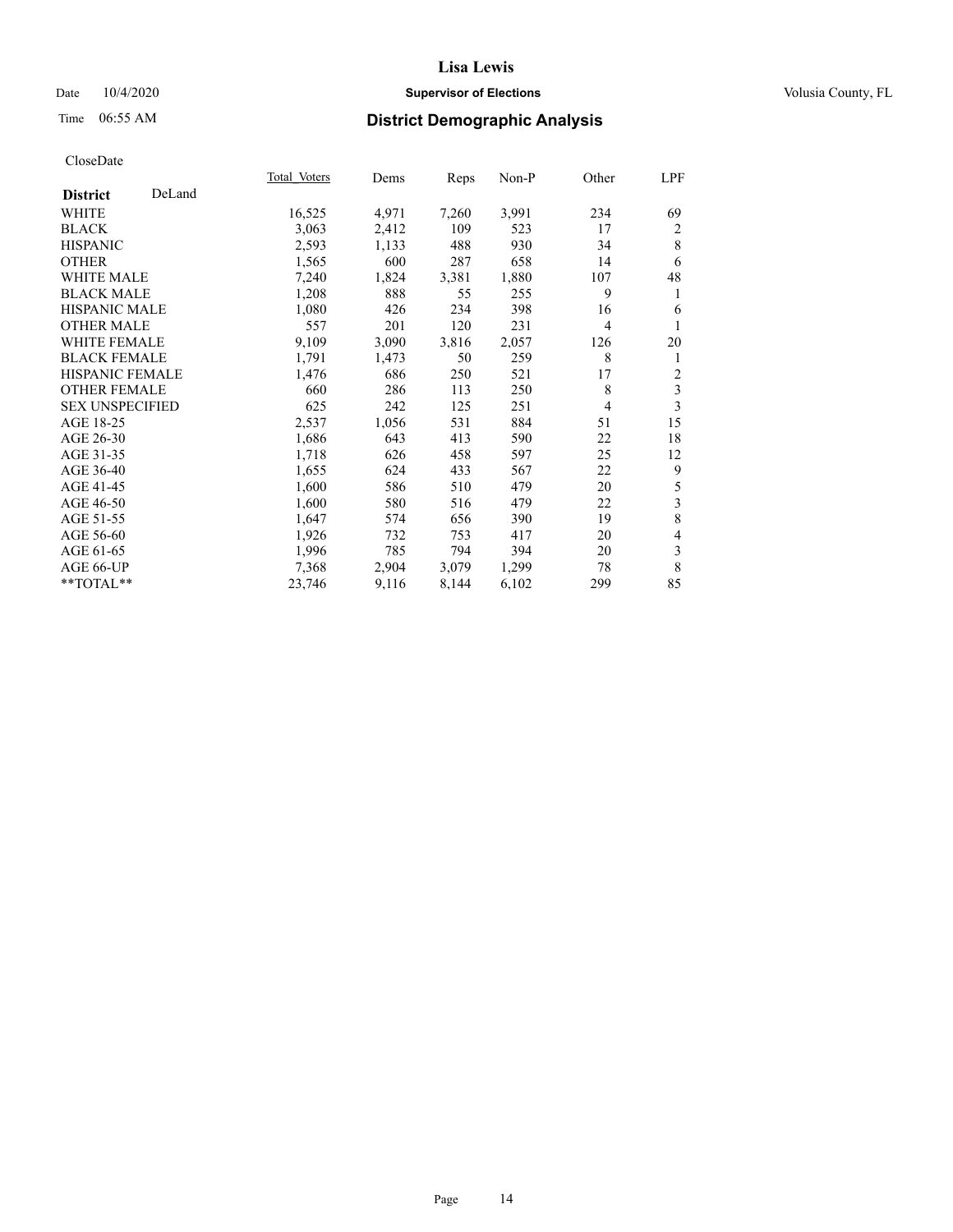## Date  $10/4/2020$  **Supervisor of Elections Supervisor of Elections** Volusia County, FL

# Time 06:55 AM **District Demographic Analysis**

|                        |         | Total Voters | Dems   | Reps   | Non-P  | Other | LPF            |
|------------------------|---------|--------------|--------|--------|--------|-------|----------------|
| <b>District</b>        | Deltona |              |        |        |        |       |                |
| WHITE                  |         | 33,549       | 8,899  | 14,103 | 10,006 | 406   | 135            |
| <b>BLACK</b>           |         | 6,489        | 4,794  | 292    | 1,351  | 46    | 6              |
| <b>HISPANIC</b>        |         | 20,336       | 9,533  | 2,972  | 7,678  | 121   | 32             |
| <b>OTHER</b>           |         | 4,430        | 1,485  | 872    | 1,989  | 70    | 14             |
| <b>WHITE MALE</b>      |         | 15,610       | 3,513  | 6,924  | 4,894  | 188   | 91             |
| <b>BLACK MALE</b>      |         | 2,873        | 1,952  | 178    | 714    | 27    | $\overline{2}$ |
| <b>HISPANIC MALE</b>   |         | 9,419        | 4,096  | 1,584  | 3,665  | 54    | 20             |
| <b>OTHER MALE</b>      |         | 1,577        | 492    | 354    | 702    | 20    | 9              |
| <b>WHITE FEMALE</b>    |         | 17,443       | 5,266  | 6,980  | 4,937  | 217   | 43             |
| <b>BLACK FEMALE</b>    |         | 3,522        | 2,780  | 108    | 612    | 19    | 3              |
| <b>HISPANIC FEMALE</b> |         | 10,616       | 5,294  | 1,362  | 3,883  | 66    | 11             |
| <b>OTHER FEMALE</b>    |         | 1,894        | 758    | 355    | 745    | 33    | 3              |
| <b>SEX UNSPECIFIED</b> |         | 1,849        | 559    | 394    | 872    | 19    | 5              |
| AGE 18-25              |         | 7,161        | 2,434  | 1,371  | 3,185  | 135   | 36             |
| AGE 26-30              |         | 5,523        | 1,977  | 1,125  | 2,306  | 83    | 32             |
| AGE 31-35              |         | 5,611        | 1,921  | 1,284  | 2,306  | 68    | 32             |
| AGE 36-40              |         | 5,355        | 1,864  | 1,208  | 2,193  | 69    | 21             |
| AGE 41-45              |         | 5,196        | 1,946  | 1,248  | 1,925  | 60    | 17             |
| AGE 46-50              |         | 5,294        | 1,892  | 1,589  | 1,743  | 55    | 15             |
| AGE 51-55              |         | 5,519        | 2,031  | 1,808  | 1,627  | 42    | 11             |
| AGE 56-60              |         | 5,995        | 2,268  | 2,059  | 1,620  | 42    | 6              |
| AGE 61-65              |         | 5,615        | 2,222  | 2,011  | 1,342  | 30    | 10             |
| AGE 66-UP              |         | 13,500       | 6,146  | 4,529  | 2,761  | 57    | $\tau$         |
| **TOTAL**              |         | 64,804       | 24,711 | 18,239 | 21,024 | 643   | 187            |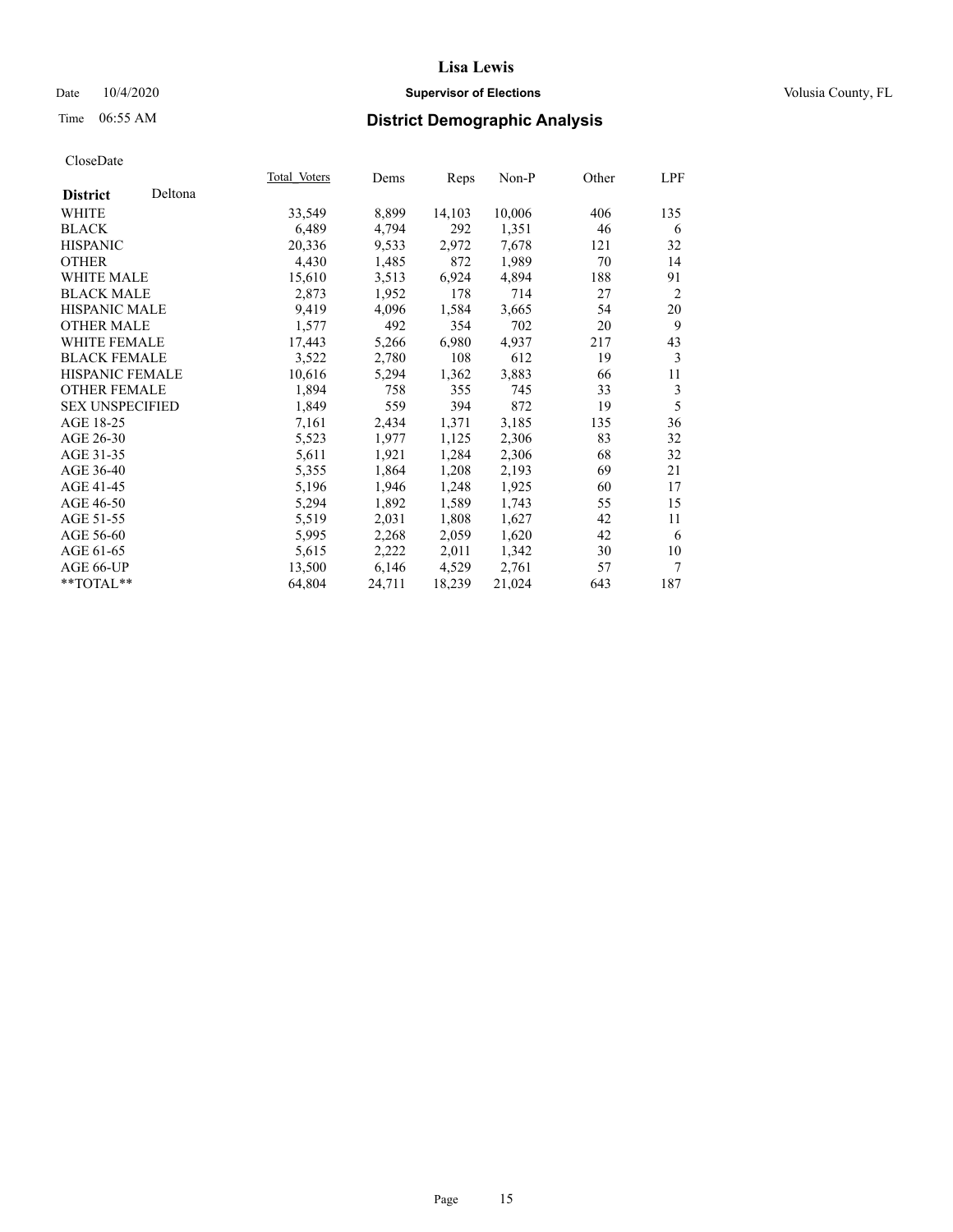## Date  $10/4/2020$  **Supervisor of Elections Supervisor of Elections** Volusia County, FL

# Time 06:55 AM **District Demographic Analysis**

|                        |           | Total Voters | Dems  | Reps  | Non-P | Other | LPF            |
|------------------------|-----------|--------------|-------|-------|-------|-------|----------------|
| <b>District</b>        | Edgewater |              |       |       |       |       |                |
| WHITE                  |           | 15,823       | 4,360 | 6,702 | 4,487 | 226   | 48             |
| <b>BLACK</b>           |           | 391          | 286   | 23    | 74    | 8     | $\mathbf{0}$   |
| <b>HISPANIC</b>        |           | 360          | 134   | 84    | 132   | 9     | 1              |
| <b>OTHER</b>           |           | 694          | 192   | 195   | 291   | 13    | 3              |
| WHITE MALE             |           | 7,238        | 1,658 | 3,324 | 2,127 | 97    | 32             |
| <b>BLACK MALE</b>      |           | 190          | 125   | 14    | 44    | 7     | $\mathbf{0}$   |
| <b>HISPANIC MALE</b>   |           | 158          | 48    | 40    | 66    | 4     | $\theta$       |
| <b>OTHER MALE</b>      |           | 241          | 71    | 72    | 94    | 4     | $\theta$       |
| <b>WHITE FEMALE</b>    |           | 8,397        | 2,663 | 3,292 | 2,297 | 129   | 16             |
| <b>BLACK FEMALE</b>    |           | 194          | 155   | 9     | 29    | 1     | $\overline{0}$ |
| <b>HISPANIC FEMALE</b> |           | 193          | 80    | 43    | 64    | 5     | 1              |
| <b>OTHER FEMALE</b>    |           | 250          | 83    | 71    | 89    | 5     | $\overline{c}$ |
| <b>SEX UNSPECIFIED</b> |           | 407          | 89    | 139   | 174   | 4     | 1              |
| AGE 18-25              |           | 1,256        | 313   | 393   | 492   | 48    | 10             |
| AGE 26-30              |           | 1,053        | 275   | 331   | 418   | 23    | 6              |
| AGE 31-35              |           | 1,088        | 279   | 360   | 421   | 16    | 12             |
| AGE 36-40              |           | 980          | 257   | 321   | 381   | 14    | 7              |
| AGE 41-45              |           | 983          | 246   | 364   | 360   | 11    | $\overline{c}$ |
| AGE 46-50              |           | 1,152        | 257   | 484   | 394   | 10    | 7              |
| AGE 51-55              |           | 1,233        | 319   | 564   | 324   | 23    | 3              |
| AGE 56-60              |           | 1,714        | 471   | 766   | 449   | 26    | $\overline{c}$ |
| AGE 61-65              |           | 1,826        | 531   | 821   | 451   | 23    | $\mathbf{0}$   |
| AGE 66-UP              |           | 5,975        | 2,021 | 2,599 | 1,290 | 62    | 3              |
| **TOTAL**              |           | 17,268       | 4,972 | 7,004 | 4,984 | 256   | 52             |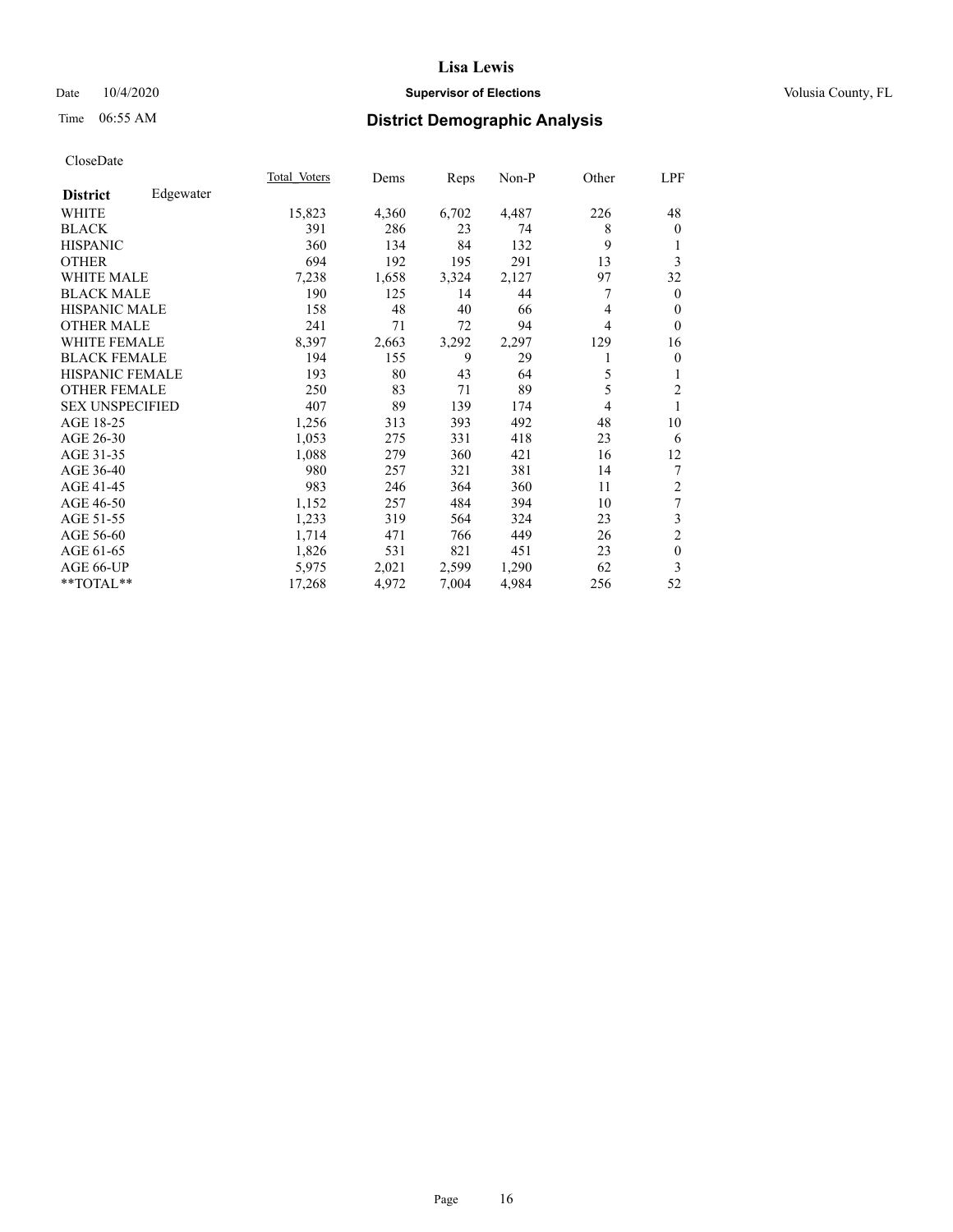## Date  $10/4/2020$  **Supervisor of Elections Supervisor of Elections** Volusia County, FL

# Time 06:55 AM **District Demographic Analysis**

|                        |            | Total Voters | Dems  | Reps  | Non-P | Other          | LPF            |
|------------------------|------------|--------------|-------|-------|-------|----------------|----------------|
| <b>District</b>        | Holly Hill |              |       |       |       |                |                |
| WHITE                  |            | 6,277        | 1,916 | 2,382 | 1,857 | 94             | 28             |
| <b>BLACK</b>           |            | 1,133        | 835   | 35    | 253   | 7              | 3              |
| <b>HISPANIC</b>        |            | 354          | 161   | 55    | 134   | 3              |                |
| <b>OTHER</b>           |            | 501          | 172   | 97    | 226   | 6              | $\theta$       |
| WHITE MALE             |            | 2,880        | 721   | 1,187 | 911   | 42             | 19             |
| <b>BLACK MALE</b>      |            | 428          | 280   | 18    | 125   | 3              | $\overline{2}$ |
| <b>HISPANIC MALE</b>   |            | 177          | 72    | 31    | 71    | $\overline{2}$ |                |
| <b>OTHER MALE</b>      |            | 169          | 55    | 43    | 71    | $\mathbf{0}$   | $\theta$       |
| WHITE FEMALE           |            | 3,314        | 1,178 | 1,165 | 910   | 52             | 9              |
| <b>BLACK FEMALE</b>    |            | 689          | 545   | 17    | 122   | 4              |                |
| <b>HISPANIC FEMALE</b> |            | 170          | 86    | 23    | 60    | 1              | 0              |
| <b>OTHER FEMALE</b>    |            | 204          | 93    | 36    | 73    | $\overline{c}$ | $\theta$       |
| <b>SEX UNSPECIFIED</b> |            | 234          | 54    | 49    | 127   | $\overline{4}$ | 0              |
| AGE 18-25              |            | 711          | 234   | 151   | 308   | 14             | 4              |
| AGE 26-30              |            | 605          | 248   | 120   | 225   | 9              | 3              |
| AGE 31-35              |            | 607          | 230   | 125   | 237   | 9              | 6              |
| AGE 36-40              |            | 538          | 199   | 113   | 213   | 8              | 5              |
| AGE 41-45              |            | 495          | 179   | 124   | 179   | 13             | $\mathbf{0}$   |
| AGE 46-50              |            | 565          | 192   | 166   | 198   | 6              | 3              |
| AGE 51-55              |            | 663          | 232   | 223   | 197   | 5              | 6              |
| AGE 56-60              |            | 891          | 320   | 318   | 242   | 10             |                |
| AGE 61-65              |            | 846          | 326   | 302   | 202   | 12             | 4              |
| AGE 66-UP              |            | 2,341        | 923   | 926   | 468   | 24             | $\theta$       |
| **TOTAL**              |            | 8,265        | 3,084 | 2,569 | 2,470 | 110            | 32             |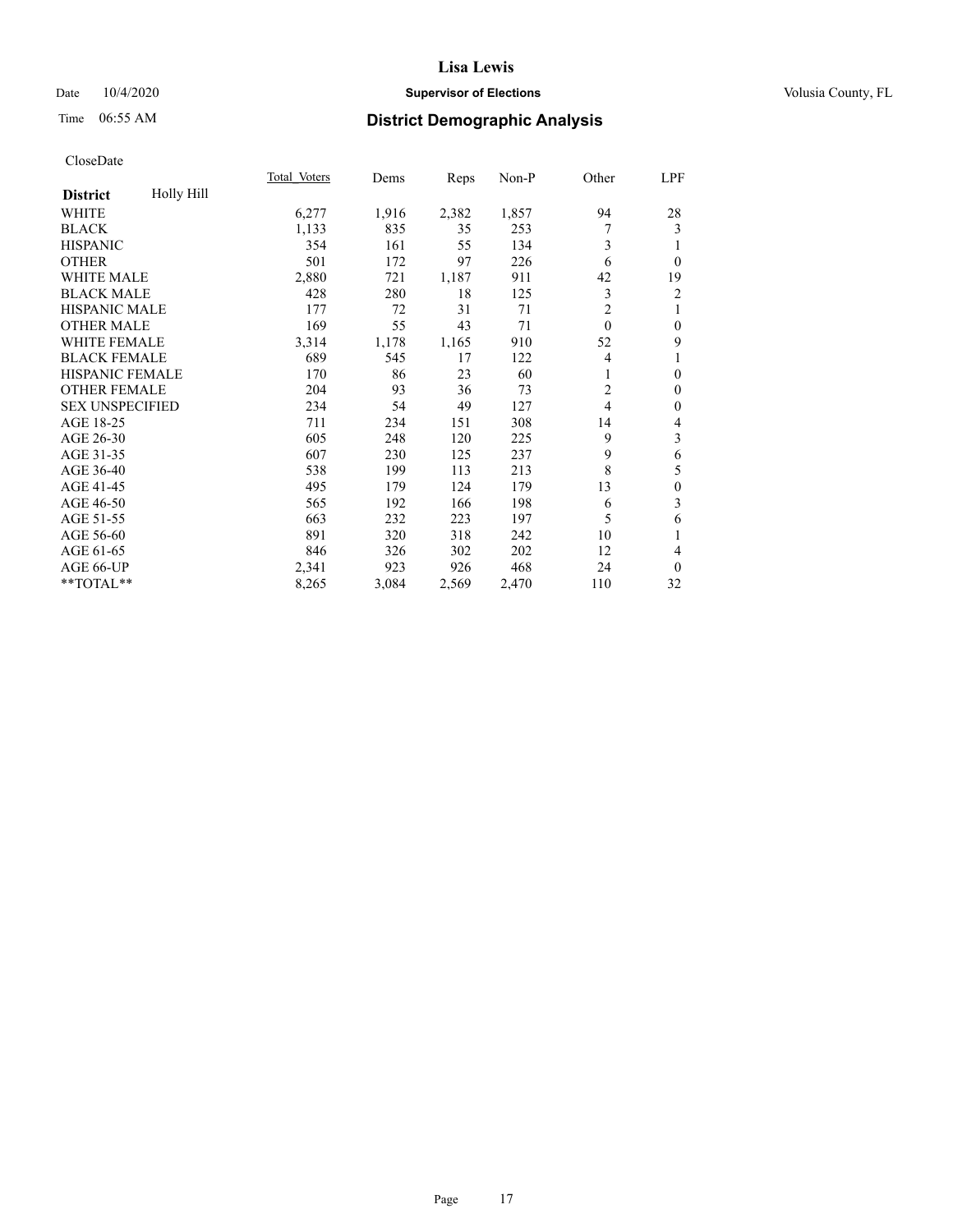## Date  $10/4/2020$  **Supervisor of Elections Supervisor of Elections** Volusia County, FL

# Time 06:55 AM **District Demographic Analysis**

|                        |            | Total Voters | Dems | Reps           | Non-P | Other          | LPF            |
|------------------------|------------|--------------|------|----------------|-------|----------------|----------------|
| <b>District</b>        | Lake Helen |              |      |                |       |                |                |
| WHITE                  |            | 1,909        | 504  | 873            | 506   | 22             | 4              |
| <b>BLACK</b>           |            | 169          | 141  | 8              | 19    | 1              | 0              |
| <b>HISPANIC</b>        |            | 89           | 32   | 26             | 29    | 1              |                |
| <b>OTHER</b>           |            | 78           | 30   | 20             | 26    | $\theta$       | $\overline{c}$ |
| <b>WHITE MALE</b>      |            | 861          | 193  | 410            | 247   |                | 4              |
| <b>BLACK MALE</b>      |            | 74           | 64   | 5              | 5     | $\Omega$       | 0              |
| <b>HISPANIC MALE</b>   |            | 37           | 14   | 10             | 12    | 0              |                |
| <b>OTHER MALE</b>      |            | 23           | 12   | 4              | 6     | $\Omega$       | 1              |
| <b>WHITE FEMALE</b>    |            | 1,028        | 308  | 453            | 252   | 15             | 0              |
| <b>BLACK FEMALE</b>    |            | 91           | 76   | $\overline{2}$ | 12    | 1              | 0              |
| <b>HISPANIC FEMALE</b> |            | 51           | 17   | 16             | 17    |                | 0              |
| <b>OTHER FEMALE</b>    |            | 33           | 16   | 6              | 11    | $\Omega$       | 0              |
| <b>SEX UNSPECIFIED</b> |            | 47           | 7    | 21             | 18    | $\overline{0}$ |                |
| AGE 18-25              |            | 185          | 40   | 71             | 70    | 3              |                |
| AGE 26-30              |            | 158          | 36   | 66             | 53    | $\overline{c}$ |                |
| AGE 31-35              |            | 146          | 47   | 47             | 48    | 4              | 0              |
| AGE 36-40              |            | 144          | 38   | 47             | 57    | 2              | 0              |
| AGE 41-45              |            | 148          | 34   | 51             | 62    | $\theta$       | 1              |
| AGE 46-50              |            | 147          | 34   | 60             | 47    | 3              | 3              |
| AGE 51-55              |            | 176          | 51   | 85             | 38    | $\overline{2}$ | $\mathbf{0}$   |
| AGE 56-60              |            | 233          | 72   | 107            | 50    | 4              | 0              |
| AGE 61-65              |            | 244          | 80   | 118            | 44    | 2              | 0              |
| AGE 66-UP              |            | 664          | 275  | 275            | 111   | $\overline{c}$ |                |
| **TOTAL**              |            | 2,245        | 707  | 927            | 580   | 24             | 7              |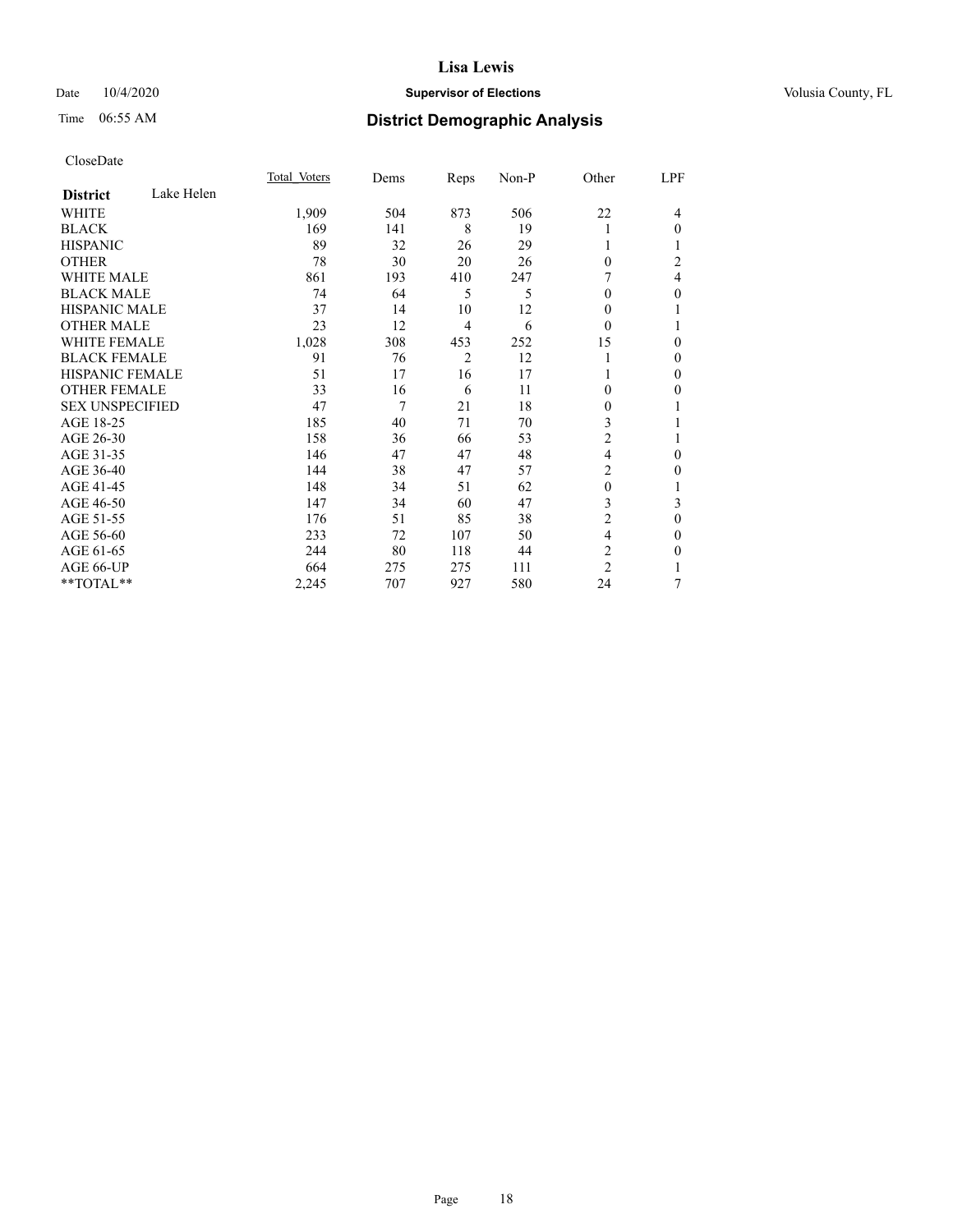## Date  $10/4/2020$  **Supervisor of Elections Supervisor of Elections** Volusia County, FL

|                                     | Total Voters | Dems  | Reps   | Non-P | Other          | LPF            |
|-------------------------------------|--------------|-------|--------|-------|----------------|----------------|
| New Smyrna Beach<br><b>District</b> |              |       |        |       |                |                |
| WHITE                               | 21,821       | 5,904 | 10,272 | 5,169 | 417            | 59             |
| <b>BLACK</b>                        | 779          | 621   | 27     | 124   | 5              | 2              |
| <b>HISPANIC</b>                     | 515          | 181   | 171    | 150   | 11             | $\overline{c}$ |
| <b>OTHER</b>                        | 902          | 246   | 263    | 376   | 14             | 3              |
| <b>WHITE MALE</b>                   | 10,008       | 2,235 | 4,978  | 2,556 | 201            | 38             |
| <b>BLACK MALE</b>                   | 331          | 246   | 13     | 69    | 1              | 2              |
| <b>HISPANIC MALE</b>                | 245          | 86    | 82     | 72    | 4              | 1              |
| <b>OTHER MALE</b>                   | 313          | 81    | 99     | 125   | 6              | 2              |
| WHITE FEMALE                        | 11,612       | 3,607 | 5,209  | 2,560 | 216            | 20             |
| <b>BLACK FEMALE</b>                 | 432          | 361   | 13     | 54    | 4              | $\mathbf{0}$   |
| HISPANIC FEMALE                     | 258          | 93    | 84     | 73    | 7              | 1              |
| <b>OTHER FEMALE</b>                 | 376          | 128   | 118    | 123   | 6              | 1              |
| <b>SEX UNSPECIFIED</b>              | 442          | 115   | 137    | 187   | $\overline{2}$ | 1              |
| AGE 18-25                           | 1,494        | 412   | 518    | 503   | 54             | 7              |
| AGE 26-30                           | 1,115        | 315   | 349    | 408   | 32             | 11             |
| AGE 31-35                           | 1,164        | 315   | 384    | 431   | 27             | 7              |
| AGE 36-40                           | 1,183        | 338   | 427    | 386   | 23             | 9              |
| AGE 41-45                           | 1,156        | 285   | 442    | 390   | 33             | 6              |
| AGE 46-50                           | 1,403        | 363   | 616    | 376   | 43             | 5              |
| AGE 51-55                           | 1,755        | 418   | 866    | 430   | 37             | 4              |
| AGE 56-60                           | 2,426        | 590   | 1,258  | 541   | 33             | 4              |
| AGE 61-65                           | 2,829        | 847   | 1,330  | 601   | 46             | 5              |
| AGE 66-UP                           | 9,479        | 3,065 | 4,538  | 1,751 | 118            | 7              |
| $**TOTAL**$                         | 24,017       | 6,952 | 10,733 | 5,819 | 447            | 66             |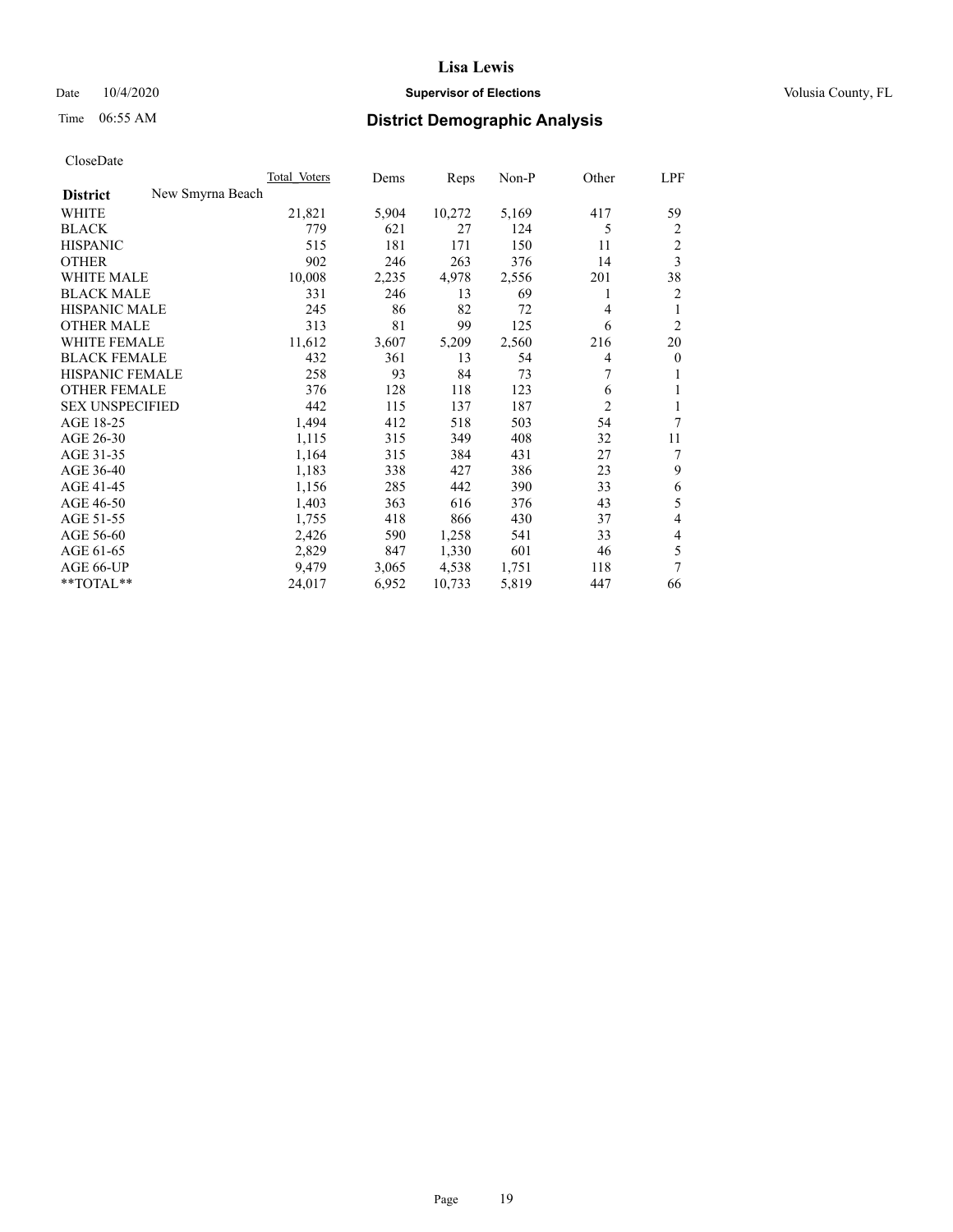## Date  $10/4/2020$  **Supervisor of Elections Supervisor of Elections** Volusia County, FL

# Time 06:55 AM **District Demographic Analysis**

|                        |          | Total Voters | Dems | Reps     | Non-P          | Other    | LPF      |
|------------------------|----------|--------------|------|----------|----------------|----------|----------|
| <b>District</b>        | Oak Hill |              |      |          |                |          |          |
| WHITE                  |          | 1,452        | 327  | 726      | 374            | 22       | 3        |
| <b>BLACK</b>           |          | 157          | 131  | 6        | 20             | $\Omega$ | 0        |
| <b>HISPANIC</b>        |          | 14           | 6    |          | 6              |          | 0        |
| <b>OTHER</b>           |          | 46           | 13   | 20       | 13             | $\Omega$ | 0        |
| WHITE MALE             |          | 721          | 143  | 373      | 196            |          | 2        |
| <b>BLACK MALE</b>      |          | 75           | 58   | 4        | 13             | $\theta$ | $\theta$ |
| <b>HISPANIC MALE</b>   |          | 6            |      | 1        | 4              | $\theta$ | 0        |
| <b>OTHER MALE</b>      |          | 17           | 4    | 8        | 5              | $\theta$ | 0        |
| WHITE FEMALE           |          | 713          | 180  | 343      | 174            | 15       |          |
| <b>BLACK FEMALE</b>    |          | 82           | 73   | 2        |                | $\Omega$ | 0        |
| <b>HISPANIC FEMALE</b> |          | 8            | 5    | $\theta$ | 2              |          | 0        |
| <b>OTHER FEMALE</b>    |          | 17           | 8    | 7        | $\overline{2}$ | $\Omega$ | 0        |
| <b>SEX UNSPECIFIED</b> |          | 30           | 5    | 15       | 10             | 0        | 0        |
| AGE 18-25              |          | 120          | 36   | 39       | 40             | 5        | 0        |
| AGE 26-30              |          | 78           | 25   | 29       | 21             | 3        | 0        |
| AGE 31-35              |          | 69           | 20   | 27       | 22             | 0        | 0        |
| AGE 36-40              |          | 79           | 22   | 32       | 24             | $\theta$ |          |
| AGE 41-45              |          | 81           | 25   | 26       | 30             | 0        | 0        |
| AGE 46-50              |          | 94           | 24   | 39       | 28             | 3        | 0        |
| AGE 51-55              |          | 130          | 31   | 68       | 30             |          | 0        |
| AGE 56-60              |          | 179          | 52   | 80       | 44             | 3        | 0        |
| AGE 61-65              |          | 218          | 69   | 108      | 38             |          | 2        |
| AGE 66-UP              |          | 621          | 173  | 305      | 136            |          | 0        |
| **TOTAL**              |          | 1,669        | 477  | 753      | 413            | 23       | 3        |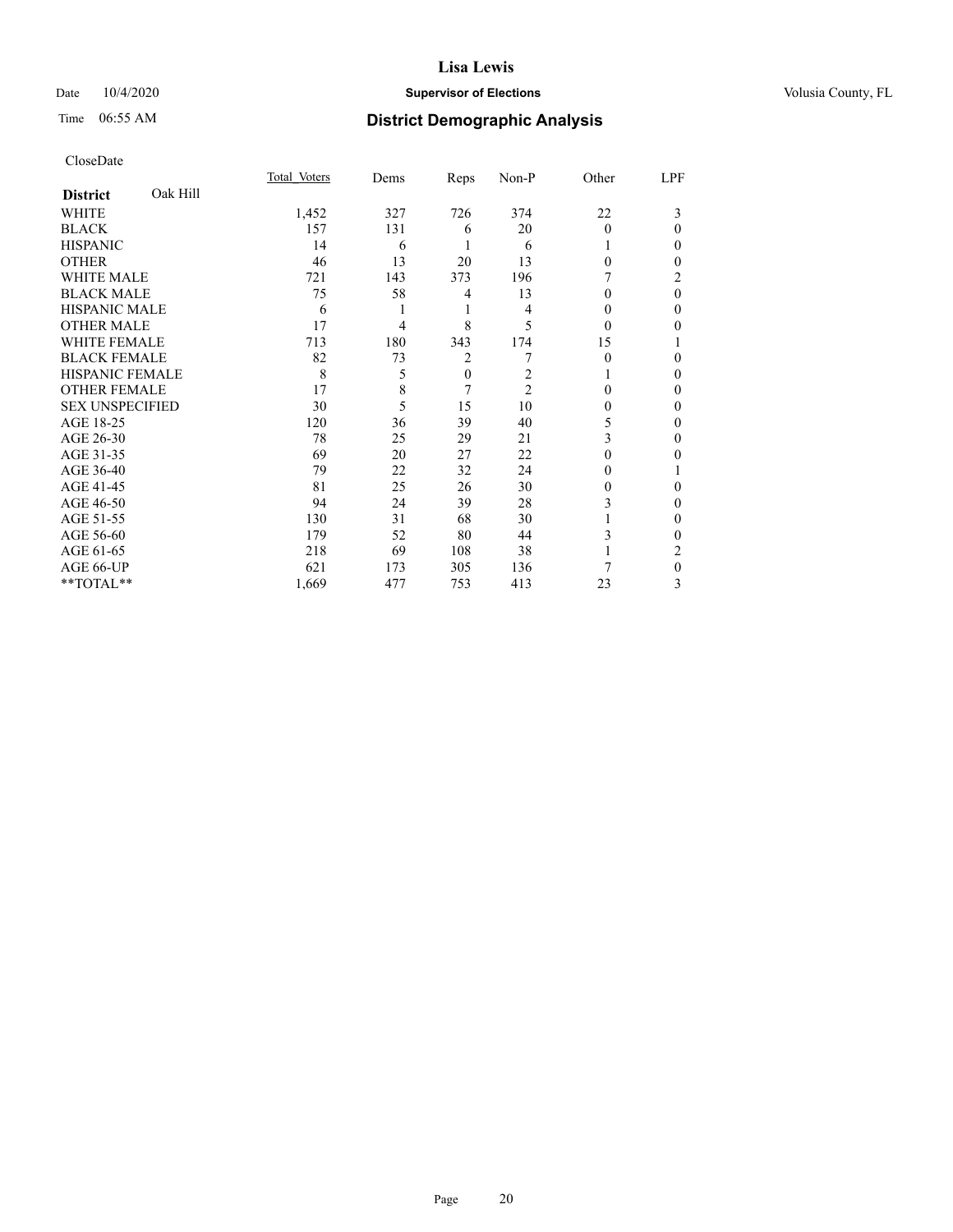## Date  $10/4/2020$  **Supervisor of Elections Supervisor of Elections** Volusia County, FL

# Time 06:55 AM **District Demographic Analysis**

|                        |             | Total Voters | Dems  | Reps  | Non-P | Other          | LPF              |
|------------------------|-------------|--------------|-------|-------|-------|----------------|------------------|
| <b>District</b>        | Orange City |              |       |       |       |                |                  |
| WHITE                  |             | 6,011        | 1,614 | 2,709 | 1,589 | 77             | 22               |
| <b>BLACK</b>           |             | 510          | 387   | 26    | 92    | 4              | 1                |
| <b>HISPANIC</b>        |             | 1,500        | 649   | 246   | 588   | 16             |                  |
| <b>OTHER</b>           |             | 480          | 143   | 109   | 219   | 7              | $\overline{2}$   |
| WHITE MALE             |             | 2,607        | 568   | 1,240 | 753   | 34             | 12               |
| <b>BLACK MALE</b>      |             | 198          | 134   | 15    | 46    | $\overline{2}$ | 1                |
| <b>HISPANIC MALE</b>   |             | 628          | 247   | 129   | 246   | 6              | $\mathbf{0}$     |
| <b>OTHER MALE</b>      |             | 159          | 41    | 42    | 74    |                | 1                |
| WHITE FEMALE           |             | 3,342        | 1,038 | 1,442 | 810   | 42             | 10               |
| <b>BLACK FEMALE</b>    |             | 304          | 248   | 11    | 43    | $\overline{2}$ | $\boldsymbol{0}$ |
| <b>HISPANIC FEMALE</b> |             | 850          | 394   | 114   | 331   | 10             |                  |
| <b>OTHER FEMALE</b>    |             | 220          | 83    | 53    | 78    | 5              | 1                |
| <b>SEX UNSPECIFIED</b> |             | 192          | 40    | 43    | 107   | $\overline{2}$ | $\mathbf{0}$     |
| AGE 18-25              |             | 733          | 241   | 172   | 296   | 18             | 6                |
| AGE 26-30              |             | 565          | 173   | 127   | 243   | 17             | 5                |
| AGE 31-35              |             | 518          | 178   | 141   | 193   | 5              | 1                |
| AGE 36-40              |             | 512          | 162   | 141   | 202   |                | 6                |
| AGE 41-45              |             | 504          | 171   | 144   | 178   | 10             |                  |
| AGE 46-50              |             | 600          | 170   | 233   | 191   | 5              | 1                |
| AGE 51-55              |             | 598          | 191   | 227   | 169   | 10             | 1                |
| AGE 56-60              |             | 671          | 205   | 259   | 199   | 6              | $\overline{2}$   |
| AGE 61-65              |             | 734          | 247   | 303   | 175   | 8              | 1                |
| AGE 66-UP              |             | 3,066        | 1,055 | 1,343 | 642   | 24             | $\overline{2}$   |
| **TOTAL**              |             | 8,501        | 2,793 | 3,090 | 2,488 | 104            | 26               |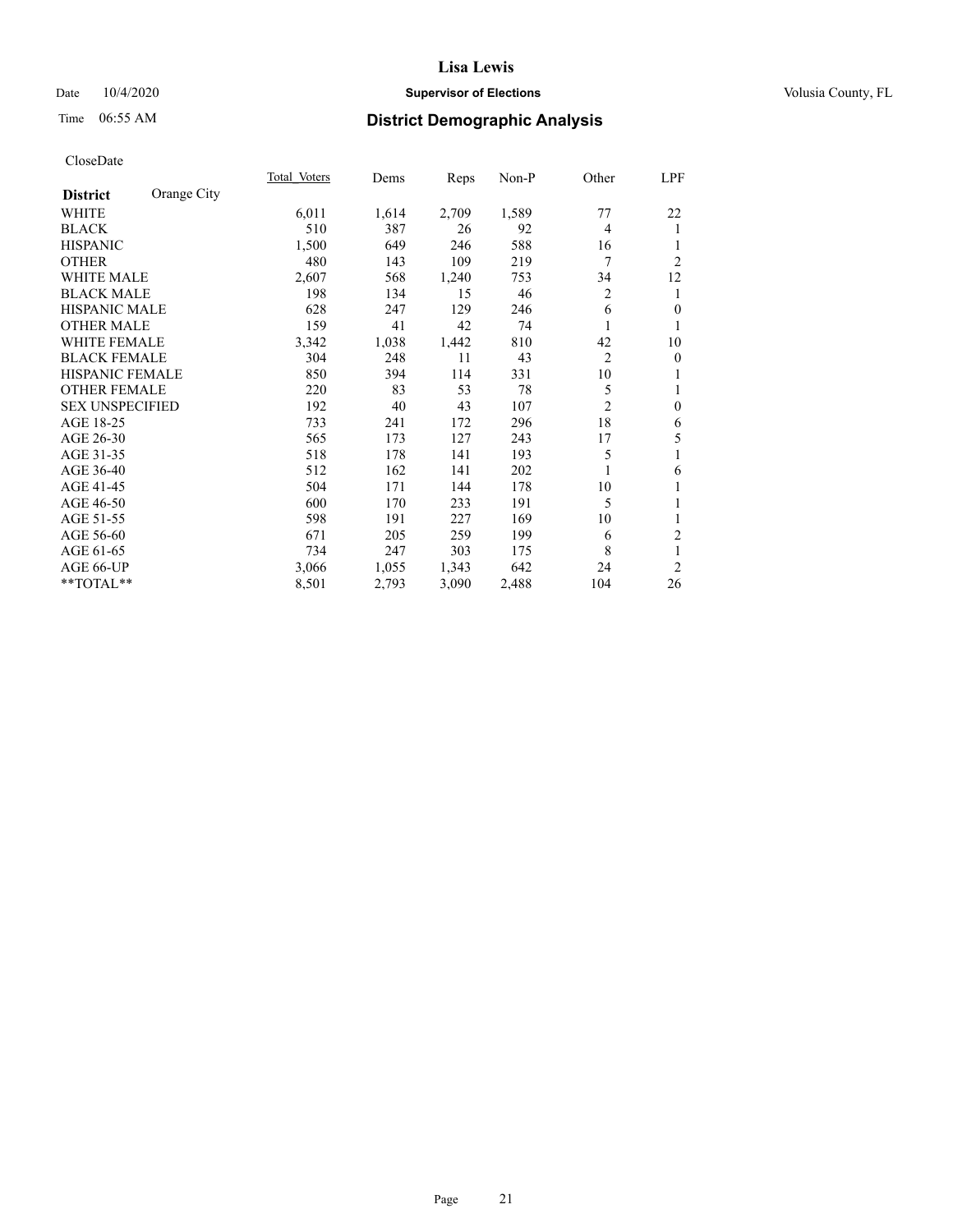## Date  $10/4/2020$  **Supervisor of Elections Supervisor of Elections** Volusia County, FL

# Time 06:55 AM **District Demographic Analysis**

|                                 | Total Voters | Dems   | Reps   | Non-P | Other | LPF              |
|---------------------------------|--------------|--------|--------|-------|-------|------------------|
| Ormond Beach<br><b>District</b> |              |        |        |       |       |                  |
| WHITE                           | 29,484       | 8,415  | 13,373 | 7,239 | 377   | 80               |
| <b>BLACK</b>                    | 1,155        | 870    | 51     | 219   | 13    | 2                |
| <b>HISPANIC</b>                 | 1,012        | 394    | 254    | 344   | 16    | 4                |
| <b>OTHER</b>                    | 2,079        | 638    | 532    | 869   | 37    | 3                |
| <b>WHITE MALE</b>               | 13,380       | 3,185  | 6,473  | 3,504 | 156   | 62               |
| <b>BLACK MALE</b>               | 500          | 349    | 23     | 121   | 6     | 1                |
| <b>HISPANIC MALE</b>            | 403          | 139    | 113    | 141   | 8     | $\overline{c}$   |
| <b>OTHER MALE</b>               | 777          | 229    | 193    | 338   | 15    | $\overline{2}$   |
| <b>WHITE FEMALE</b>             | 15,775       | 5,152  | 6,780  | 3,607 | 218   | 18               |
| <b>BLACK FEMALE</b>             | 635          | 506    | 27     | 94    | 7     | 1                |
| HISPANIC FEMALE                 | 593          | 253    | 137    | 193   | 8     | $\overline{2}$   |
| <b>OTHER FEMALE</b>             | 887          | 303    | 242    | 326   | 16    | $\theta$         |
| <b>SEX UNSPECIFIED</b>          | 780          | 201    | 222    | 347   | 9     | 1                |
| AGE 18-25                       | 2,828        | 808    | 935    | 989   | 79    | 17               |
| AGE 26-30                       | 1,911        | 572    | 637    | 664   | 31    | 7                |
| AGE 31-35                       | 1,916        | 586    | 621    | 670   | 28    | 11               |
| AGE 36-40                       | 1,942        | 513    | 700    | 689   | 25    | 15               |
| AGE 41-45                       | 1,873        | 503    | 699    | 623   | 34    | 14               |
| AGE 46-50                       | 2,178        | 562    | 967    | 605   | 35    | 9                |
| AGE 51-55                       | 2,676        | 678    | 1,273  | 684   | 37    | 4                |
| AGE 56-60                       | 3,164        | 897    | 1,487  | 739   | 39    | $\mathfrak{2}$   |
| AGE 61-65                       | 3,434        | 1,134  | 1,536  | 712   | 50    | $\boldsymbol{2}$ |
| AGE 66-UP                       | 11,782       | 4,056  | 5,345  | 2,290 | 83    | 8                |
| **TOTAL**                       | 33,730       | 10,317 | 14,210 | 8,671 | 443   | 89               |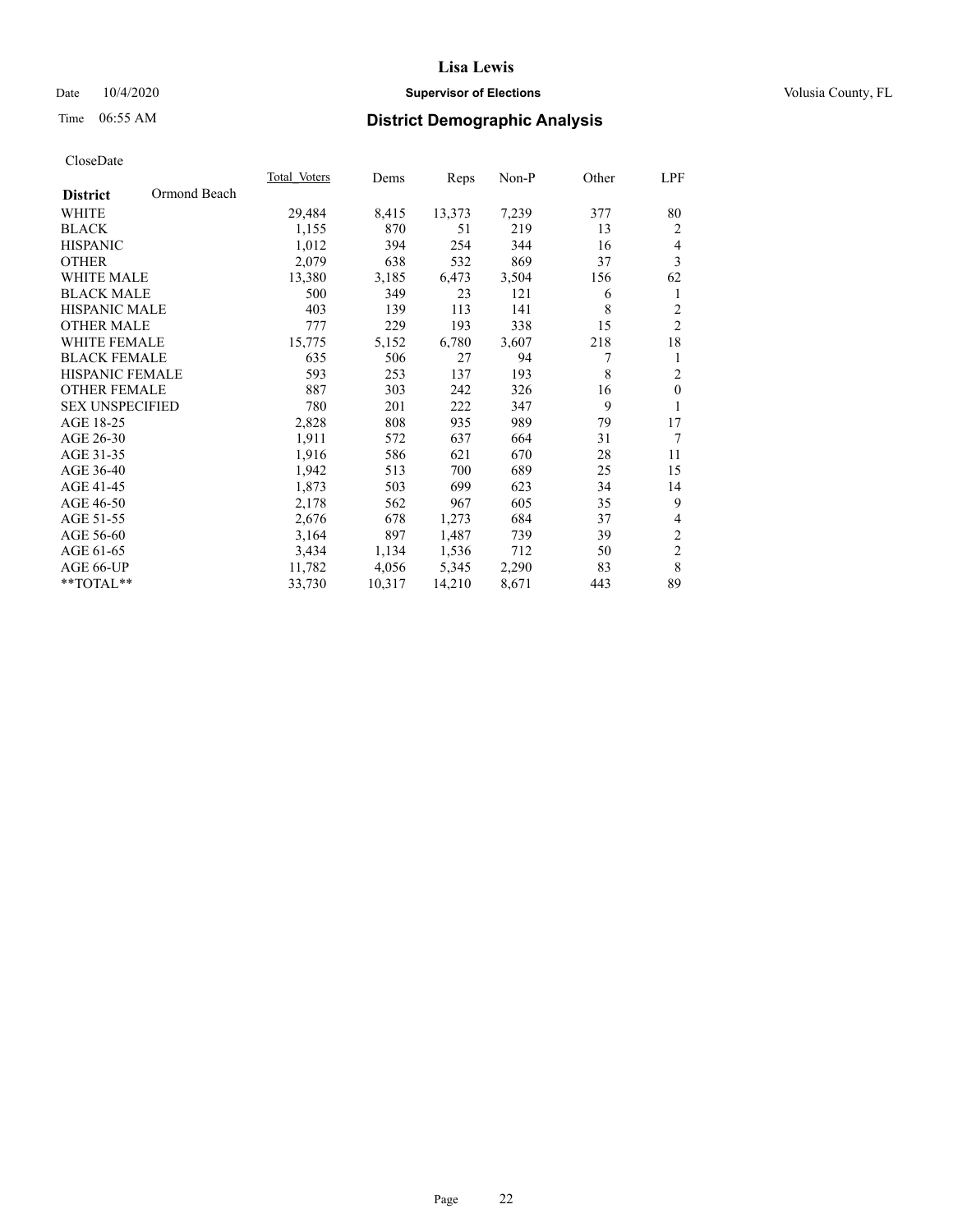## Date  $10/4/2020$  **Supervisor of Elections Supervisor of Elections** Volusia County, FL

| CloseDate |
|-----------|
|-----------|

|                        |         | Total Voters | Dems           | Reps           | Non-P          | Other    | LPF      |
|------------------------|---------|--------------|----------------|----------------|----------------|----------|----------|
| <b>District</b>        | Pierson |              |                |                |                |          |          |
| <b>WHITE</b>           |         | 583          | 140            | 316            | 111            | 11       | 5        |
| <b>BLACK</b>           |         | 38           | 31             | 1              | 6              | $\Omega$ | $\Omega$ |
| <b>HISPANIC</b>        |         | 185          | 84             | 11             | 90             | 0        | $\Omega$ |
| <b>OTHER</b>           |         | 35           | 8              | 6              | 21             | 0        | $\Omega$ |
| <b>WHITE MALE</b>      |         | 289          | 66             | 158            | 55             | 6        | 4        |
| <b>BLACK MALE</b>      |         | 19           | 16             | 1              | $\overline{2}$ | 0        | $\theta$ |
| <b>HISPANIC MALE</b>   |         | 100          | 51             | 6              | 43             | 0        | $\theta$ |
| <b>OTHER MALE</b>      |         | 14           | $\overline{2}$ | 5              | 7              | 0        | 0        |
| <b>WHITE FEMALE</b>    |         | 290          | 73             | 156            | 55             | 5        |          |
| <b>BLACK FEMALE</b>    |         | 19           | 15             | 0              | $\overline{4}$ | 0        | $\Omega$ |
| <b>HISPANIC FEMALE</b> |         | 82           | 31             | 5              | 46             | 0        | $\Omega$ |
| <b>OTHER FEMALE</b>    |         | 12           | 4              | 1              | 7              | $\Omega$ | $\Omega$ |
| <b>SEX UNSPECIFIED</b> |         | 16           | 5              | $\overline{c}$ | 9              | $\Omega$ | $\theta$ |
| AGE 18-25              |         | 131          | 40             | 26             | 65             | 0        | 0        |
| AGE 26-30              |         | 77           | 28             | 19             | 27             |          | 2        |
| AGE 31-35              |         | 57           | 17             | 18             | 21             |          | $\theta$ |
| AGE 36-40              |         | 61           | 10             | 27             | 23             | 0        |          |
| AGE 41-45              |         | 46           | 9              | 17             | 18             | 0        | 2        |
| AGE 46-50              |         | 54           | 14             | 25             | 14             |          | $\Omega$ |
| AGE 51-55              |         | 47           | 15             | 20             | 11             |          | $\theta$ |
| AGE 56-60              |         | 85           | 27             | 43             | 14             |          | 0        |
| AGE 61-65              |         | 96           | 30             | 46             | 19             |          | $\Omega$ |
| AGE 66-UP              |         | 187          | 73             | 93             | 16             | 5        | $\Omega$ |
| **TOTAL**              |         | 841          | 263            | 334            | 228            | 11       | 5        |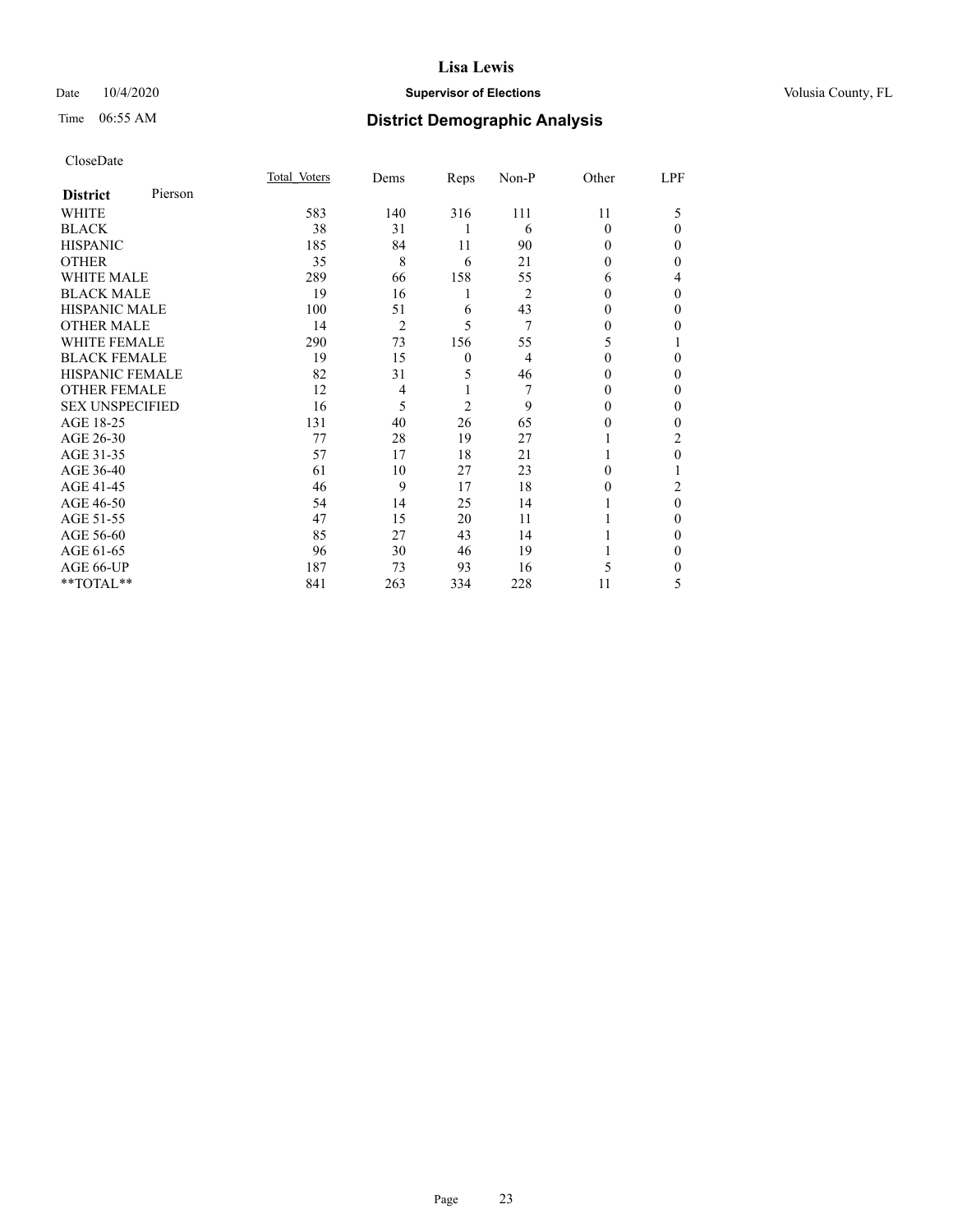## Date  $10/4/2020$  **Supervisor of Elections Supervisor of Elections** Volusia County, FL

# Time 06:55 AM **District Demographic Analysis**

|                        |             | Total Voters | Dems           | Reps     | Non-P | Other          | LPF            |
|------------------------|-------------|--------------|----------------|----------|-------|----------------|----------------|
| <b>District</b>        | Ponce Inlet |              |                |          |       |                |                |
| WHITE                  |             | 3,104        | 713            | 1,647    | 689   | 49             | 6              |
| <b>BLACK</b>           |             | 14           | 4              | 3        | 7     | 0              | $\theta$       |
| <b>HISPANIC</b>        |             | 64           | 13             | 29       | 21    | 0              |                |
| <b>OTHER</b>           |             | 125          | 35             | 49       | 41    | 0              | $\theta$       |
| WHITE MALE             |             | 1,488        | 284            | 816      | 357   | 26             | 5              |
| <b>BLACK MALE</b>      |             | 9            | $\overline{c}$ | 3        | 4     | 0              | $\theta$       |
| <b>HISPANIC MALE</b>   |             | 24           | 5              | 10       | 9     | 0              | $\theta$       |
| <b>OTHER MALE</b>      |             | 45           | 13             | 18       | 14    | $\Omega$       | $\mathbf{0}$   |
| <b>WHITE FEMALE</b>    |             | 1,590        | 422            | 822      | 322   | 23             | 1              |
| <b>BLACK FEMALE</b>    |             | 5            | 2              | $\theta$ | 3     | $\Omega$       | $\theta$       |
| <b>HISPANIC FEMALE</b> |             | 40           | 8              | 19       | 12    | $_{0}$         | 1              |
| <b>OTHER FEMALE</b>    |             | 50           | 15             | 19       | 16    | 0              | $\theta$       |
| <b>SEX UNSPECIFIED</b> |             | 56           | 14             | 21       | 21    | 0              | $\theta$       |
| AGE 18-25              |             | 188          | 45             | 77       | 58    | 6              | $\overline{c}$ |
| AGE 26-30              |             | 98           | 22             | 36       | 38    |                | 1              |
| AGE 31-35              |             | 85           | 27             | 28       | 29    |                | $\theta$       |
| AGE 36-40              |             | 83           | 22             | 34       | 27    | 0              | $\Omega$       |
| AGE 41-45              |             | 98           | 14             | 51       | 32    |                | $\theta$       |
| AGE 46-50              |             | 152          | 30             | 81       | 38    | $\overline{c}$ |                |
| AGE 51-55              |             | 223          | 31             | 128      | 60    | 3              |                |
| AGE 56-60              |             | 356          | 80             | 190      | 78    | 7              |                |
| AGE 61-65              |             | 450          | 88             | 267      | 85    | 10             | $\theta$       |
| AGE 66-UP              |             | 1,573        | 406            | 835      | 313   | 18             | 1              |
| **TOTAL**              |             | 3,307        | 765            | 1,728    | 758   | 49             | 7              |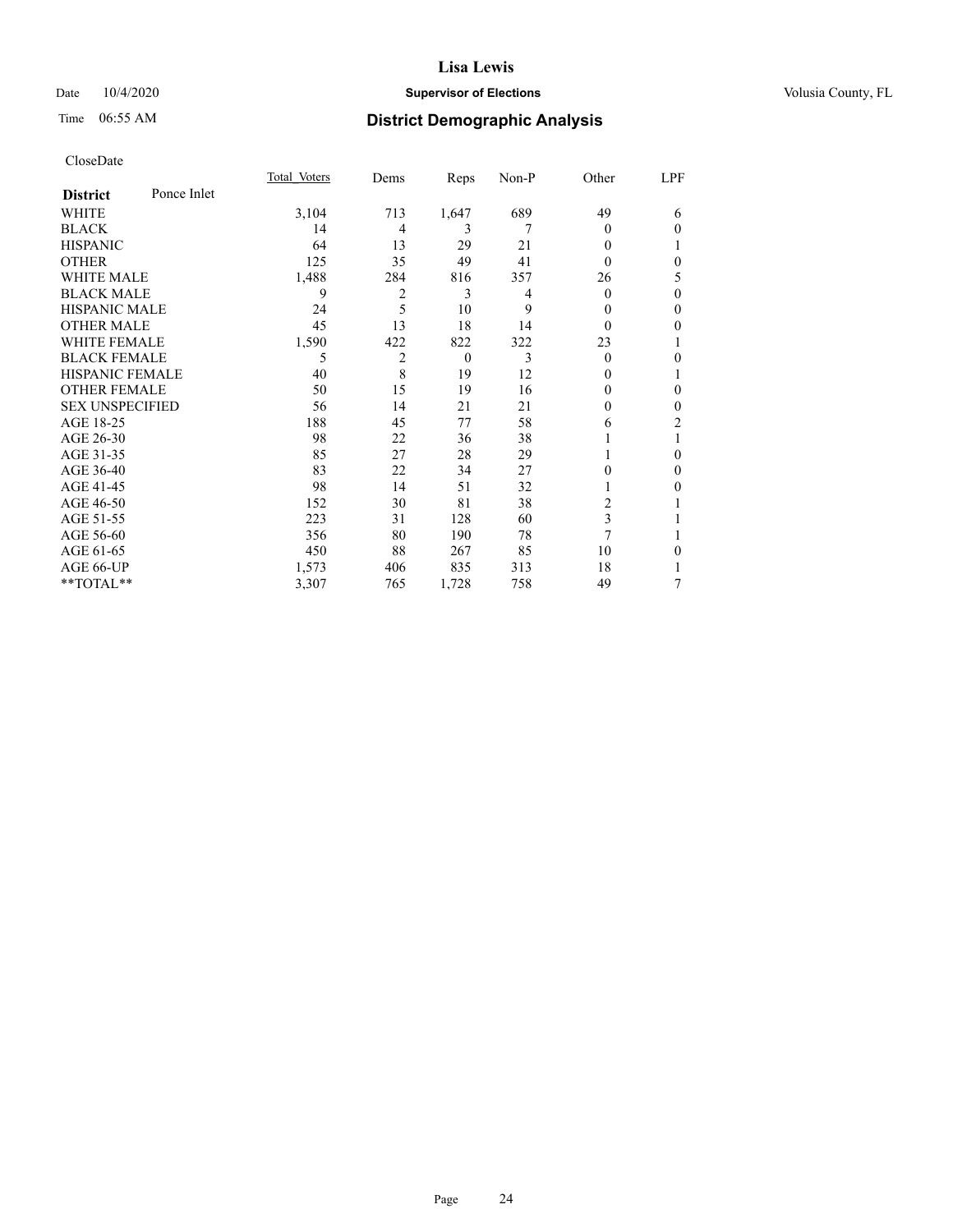## Date  $10/4/2020$  **Supervisor of Elections Supervisor of Elections** Volusia County, FL

# Time 06:55 AM **District Demographic Analysis**

|                                | Total Voters | Dems   | Reps   | Non-P  | Other | LPF            |
|--------------------------------|--------------|--------|--------|--------|-------|----------------|
| Port Orange<br><b>District</b> |              |        |        |        |       |                |
| WHITE                          | 39,863       | 10,907 | 17,318 | 10,919 | 591   | 128            |
| <b>BLACK</b>                   | 1,559        | 1,127  | 85     | 328    | 16    | 3              |
| <b>HISPANIC</b>                | 1,848        | 678    | 438    | 706    | 19    | 7              |
| <b>OTHER</b>                   | 2,718        | 827    | 683    | 1,148  | 50    | 10             |
| <b>WHITE MALE</b>              | 18,298       | 4,192  | 8,523  | 5,221  | 281   | 81             |
| <b>BLACK MALE</b>              | 667          | 439    | 49     | 169    | 9     | 1              |
| <b>HISPANIC MALE</b>           | 852          | 293    | 232    | 311    | 11    | 5              |
| <b>OTHER MALE</b>              | 983          | 280    | 260    | 417    | 19    | 7              |
| WHITE FEMALE                   | 20,987       | 6,572  | 8,557  | 5,506  | 307   | 45             |
| <b>BLACK FEMALE</b>            | 870          | 672    | 35     | 155    | 7     | 1              |
| HISPANIC FEMALE                | 958          | 374    | 197    | 377    | 8     | $\overline{c}$ |
| <b>OTHER FEMALE</b>            | 1,175        | 424    | 298    | 429    | 22    | $\overline{2}$ |
| <b>SEX UNSPECIFIED</b>         | 1,198        | 293    | 373    | 516    | 12    | $\overline{4}$ |
| AGE 18-25                      | 4,262        | 1,252  | 1,209  | 1,657  | 119   | 25             |
| AGE 26-30                      | 3,079        | 870    | 949    | 1,173  | 71    | 16             |
| AGE 31-35                      | 2,912        | 815    | 929    | 1,095  | 47    | 26             |
| AGE 36-40                      | 2,980        | 824    | 1,006  | 1,081  | 50    | 19             |
| AGE 41-45                      | 2,802        | 719    | 1,049  | 973    | 48    | 13             |
| AGE 46-50                      | 3,145        | 831    | 1,335  | 921    | 43    | 15             |
| AGE 51-55                      | 3,478        | 887    | 1,540  | 990    | 49    | 12             |
| AGE 56-60                      | 4,306        | 1,194  | 1,970  | 1,082  | 52    | 8              |
| AGE 61-65                      | 4,427        | 1,449  | 1,933  | 989    | 52    | $\overline{4}$ |
| AGE 66-UP                      | 14,568       | 4,690  | 6,594  | 3,131  | 143   | 10             |
| **TOTAL**                      | 45,988       | 13,539 | 18,524 | 13,101 | 676   | 148            |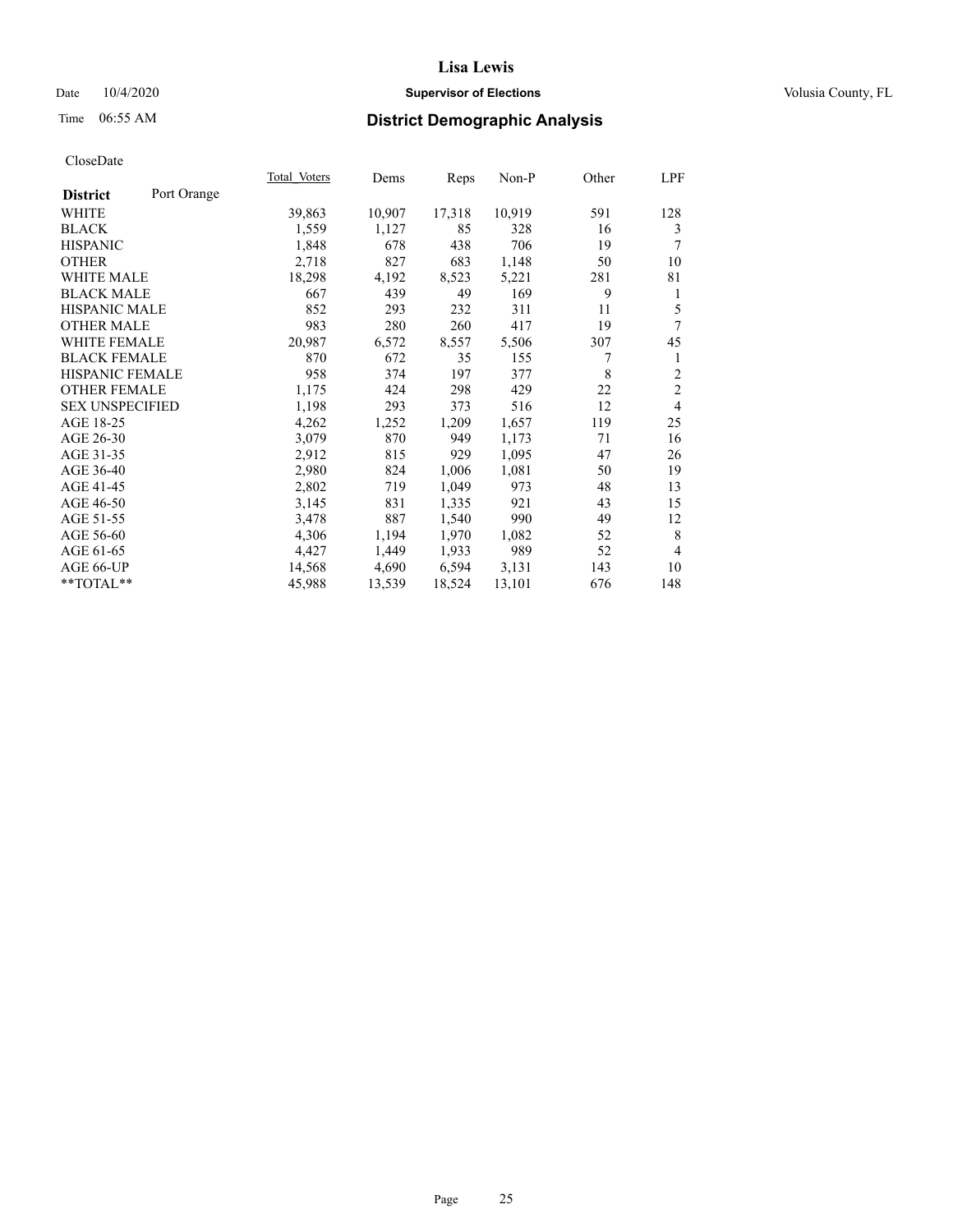## Date  $10/4/2020$  **Supervisor of Elections Supervisor of Elections** Volusia County, FL

# Time 06:55 AM **District Demographic Analysis**

|                        |               | Total Voters | Dems  | Reps  | Non-P | Other          | LPF            |
|------------------------|---------------|--------------|-------|-------|-------|----------------|----------------|
| <b>District</b>        | South Daytona |              |       |       |       |                |                |
| WHITE                  |               | 7,221        | 2,160 | 2,938 | 1,977 | 125            | 21             |
| <b>BLACK</b>           |               | 699          | 531   | 21    | 138   | 8              | 1              |
| <b>HISPANIC</b>        |               | 330          | 141   | 78    | 105   | 3              | 3              |
| <b>OTHER</b>           |               | 454          | 151   | 104   | 192   | 5              | $\overline{2}$ |
| <b>WHITE MALE</b>      |               | 3,293        | 812   | 1,450 | 956   | 62             | 13             |
| <b>BLACK MALE</b>      |               | 259          | 191   | 10    | 54    | 4              | $\theta$       |
| <b>HISPANIC MALE</b>   |               | 143          | 52    | 40    | 47    |                | 3              |
| <b>OTHER MALE</b>      |               | 149          | 46    | 42    | 58    | 3              | $\mathbf{0}$   |
| <b>WHITE FEMALE</b>    |               | 3,832        | 1,328 | 1,453 | 982   | 62             | 7              |
| <b>BLACK FEMALE</b>    |               | 431          | 336   | 10    | 80    | 4              | 1              |
| <b>HISPANIC FEMALE</b> |               | 179          | 84    | 38    | 55    | 2              | $\mathbf{0}$   |
| <b>OTHER FEMALE</b>    |               | 203          | 81    | 49    | 70    | $\overline{2}$ | 1              |
| <b>SEX UNSPECIFIED</b> |               | 215          | 53    | 49    | 110   | 1              | $\overline{2}$ |
| AGE 18-25              |               | 745          | 220   | 213   | 281   | 24             | 7              |
| AGE 26-30              |               | 609          | 209   | 141   | 238   | 16             | 5              |
| AGE 31-35              |               | 653          | 214   | 183   | 243   | 11             | $\overline{c}$ |
| AGE 36-40              |               | 549          | 190   | 148   | 195   | 11             | 5              |
| AGE 41-45              |               | 523          | 170   | 153   | 184   | 14             | $\overline{c}$ |
| AGE 46-50              |               | 557          | 169   | 204   | 179   | $\overline{4}$ | 1              |
| AGE 51-55              |               | 686          | 225   | 284   | 169   | 6              | 2              |
| AGE 56-60              |               | 915          | 304   | 385   | 215   | 10             | 1              |
| AGE 61-65              |               | 945          | 332   | 389   | 209   | 15             | $\theta$       |
| AGE 66-UP              |               | 2,520        | 949   | 1,041 | 498   | 30             | 2              |
| **TOTAL**              |               | 8,704        | 2,983 | 3,141 | 2,412 | 141            | 27             |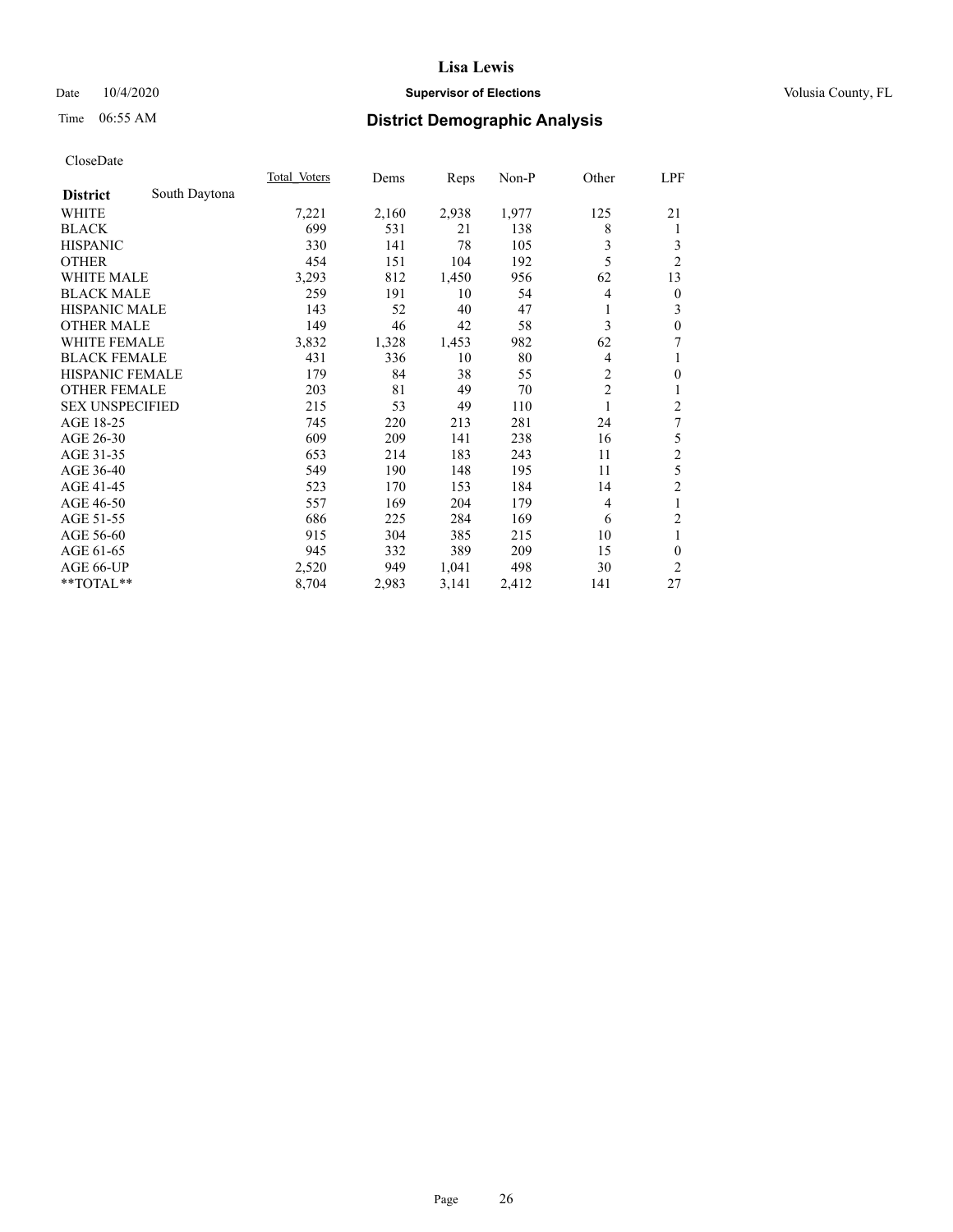## Date  $10/4/2020$  **Supervisor of Elections Supervisor of Elections** Volusia County, FL

# Time 06:55 AM **District Demographic Analysis**

|                        |               | Total Voters | Dems | Reps     | Non-P | Other | LPF |
|------------------------|---------------|--------------|------|----------|-------|-------|-----|
| <b>District</b>        | Flagler Beach |              |      |          |       |       |     |
| WHITE                  |               | 59           | 26   | 21       | 11    |       | 0   |
| <b>BLACK</b>           |               |              | 0    | 0        | 0     |       | 0   |
| <b>HISPANIC</b>        |               |              |      | $\theta$ |       |       | 0   |
| <b>OTHER</b>           |               |              |      | 0        |       |       |     |
| WHITE MALE             |               | 24           | 8    | 12       |       |       | 0   |
| <b>BLACK MALE</b>      |               |              |      | 0        |       |       |     |
| <b>HISPANIC MALE</b>   |               |              |      |          |       |       |     |
| <b>OTHER MALE</b>      |               |              |      | $\theta$ |       |       | 0   |
| <b>WHITE FEMALE</b>    |               | 34           | 18   | 9        |       |       | 0   |
| <b>BLACK FEMALE</b>    |               | 0            | 0    | $\theta$ |       |       | 0   |
| <b>HISPANIC FEMALE</b> |               |              |      |          |       |       |     |
| <b>OTHER FEMALE</b>    |               |              |      | 0        |       | 0     | 0   |
| <b>SEX UNSPECIFIED</b> |               |              |      |          |       |       | 0   |
| AGE 18-25              |               |              |      |          |       |       |     |
| AGE 26-30              |               |              |      |          |       |       |     |
| AGE 31-35              |               |              |      |          |       |       |     |
| AGE 36-40              |               |              |      |          |       |       | 0   |
| AGE 41-45              |               |              |      |          |       |       |     |
| AGE 46-50              |               |              |      |          |       | 0     | 0   |
| AGE 51-55              |               |              |      |          |       |       |     |
| AGE 56-60              |               |              |      |          |       |       | 0   |
| AGE 61-65              |               |              |      | 3        |       |       |     |
| AGE 66-UP              |               | 43           | 22   | 15       |       |       |     |
| **TOTAL**              |               | 60           | 27   | 21       | 11    |       | 0   |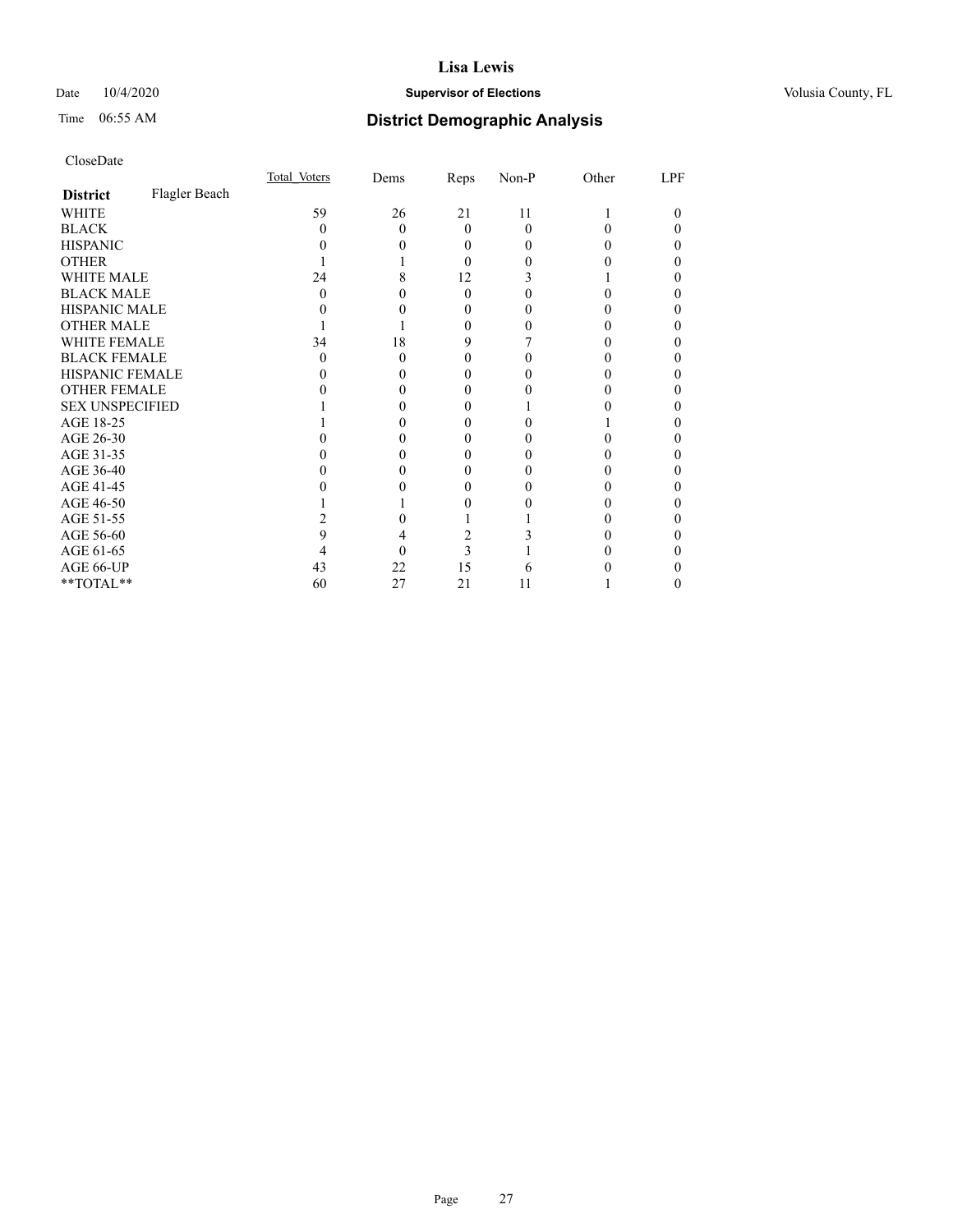## Date  $10/4/2020$  **Supervisor of Elections Supervisor of Elections** Volusia County, FL

# Time 06:55 AM **District Demographic Analysis**

|                        |                           | Total Voters | Dems   | Reps   | Non-P  | Other | LPF |
|------------------------|---------------------------|--------------|--------|--------|--------|-------|-----|
| <b>District</b>        | <b>Hospital Authority</b> |              |        |        |        |       |     |
| WHITE                  |                           | 109,660      | 28,098 | 50,593 | 29,152 | 1,378 | 439 |
| <b>BLACK</b>           |                           | 13,109       | 9,932  | 544    | 2,532  | 89    | 12  |
| <b>HISPANIC</b>        |                           | 30,242       | 13,722 | 4,894  | 11,343 | 228   | 55  |
| <b>OTHER</b>           |                           | 10,052       | 3,199  | 2,287  | 4,397  | 136   | 33  |
| <b>WHITE MALE</b>      |                           | 50,674       | 10,874 | 24,740 | 14,138 | 632   | 290 |
| <b>BLACK MALE</b>      |                           | 5,613        | 3,930  | 311    | 1,314  | 53    | 5   |
| <b>HISPANIC MALE</b>   |                           | 13,752       | 5,763  | 2,539  | 5,311  | 103   | 36  |
| <b>OTHER MALE</b>      |                           | 3,499        | 1,053  | 894    | 1,496  | 38    | 18  |
| <b>WHITE FEMALE</b>    |                           | 57,519       | 16,906 | 25,219 | 14,512 | 738   | 144 |
| <b>BLACK FEMALE</b>    |                           | 7,276        | 5,843  | 219    | 1,172  | 36    | 6   |
| <b>HISPANIC FEMALE</b> |                           | 16,013       | 7,734  | 2,302  | 5,836  | 123   | 18  |
| <b>OTHER FEMALE</b>    |                           | 4,242        | 1,625  | 919    | 1,623  | 66    | 9   |
| <b>SEX UNSPECIFIED</b> |                           | 4,473        | 1,222  | 1,174  | 2,022  | 42    | 13  |
| AGE 18-25              |                           | 16,811       | 5,352  | 4,203  | 6,809  | 344   | 103 |
| AGE 26-30              |                           | 12,361       | 3,967  | 3,300  | 4,812  | 199   | 83  |
| AGE 31-35              |                           | 12,520       | 3,961  | 3,489  | 4,829  | 165   | 76  |
| AGE 36-40              |                           | 11,919       | 3,711  | 3,448  | 4,540  | 146   | 74  |
| AGE 41-45              |                           | 11,488       | 3,756  | 3,548  | 3,995  | 143   | 46  |
| AGE 46-50              |                           | 12,277       | 3,739  | 4,505  | 3,846  | 148   | 39  |
| AGE 51-55              |                           | 13,283       | 4,172  | 5,398  | 3,555  | 123   | 35  |
| AGE 56-60              |                           | 15,267       | 4,934  | 6,420  | 3,750  | 140   | 23  |
| AGE 61-65              |                           | 14,853       | 5,127  | 6,326  | 3,254  | 123   | 23  |
| AGE 66-UP              |                           | 42,195       | 16,200 | 17,660 | 8,002  | 296   | 37  |
| $*$ TOTAL $*$          |                           | 163,063      | 54,951 | 58,318 | 47,424 | 1,831 | 539 |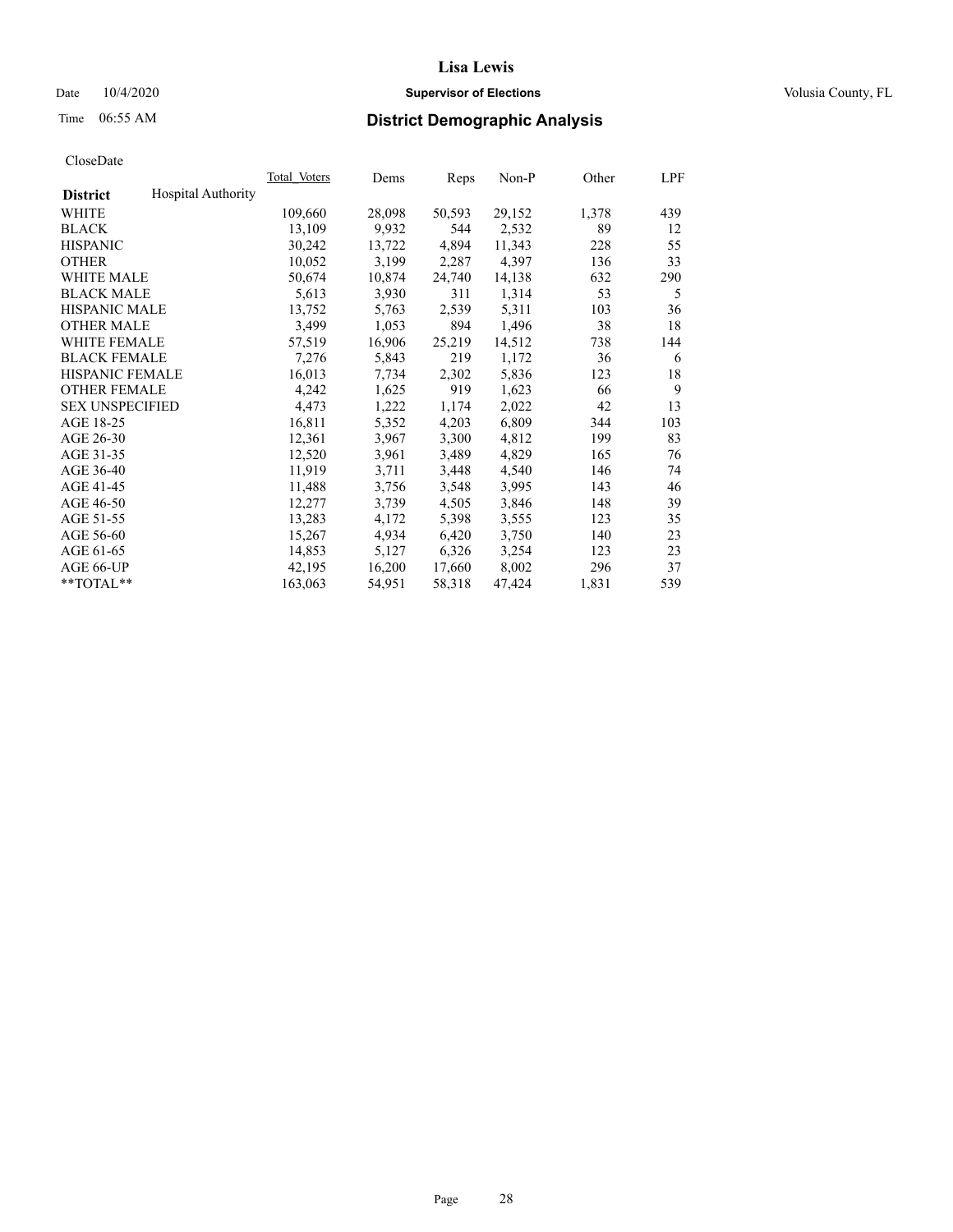## Date  $10/4/2020$  **Supervisor of Elections Supervisor of Elections** Volusia County, FL

| CloseDate |
|-----------|
|-----------|

|                        |                           | Total Voters | Dems  | Reps   | $Non-P$ | Other          | LPF            |
|------------------------|---------------------------|--------------|-------|--------|---------|----------------|----------------|
| <b>District</b>        | Florida House District 24 |              |       |        |         |                |                |
| WHITE                  |                           | 20,580       | 5,120 | 10,248 | 4,890   | 249            | 73             |
| <b>BLACK</b>           |                           | 562          | 437   | 21     | 97      | 6              | 1              |
| <b>HISPANIC</b>        |                           | 1,591        | 636   | 305    | 640     | 10             | $\theta$       |
| <b>OTHER</b>           |                           | 1,080        | 259   | 343    | 454     | 21             | 3              |
| <b>WHITE MALE</b>      |                           | 9,618        | 2,005 | 5,020  | 2,420   | 126            | 47             |
| <b>BLACK MALE</b>      |                           | 254          | 182   | 14     | 53      | 4              | 1              |
| <b>HISPANIC MALE</b>   |                           | 705          | 264   | 139    | 297     | 5              | $\theta$       |
| <b>OTHER MALE</b>      |                           | 349          | 71    | 126    | 144     | 6              | $\overline{2}$ |
| <b>WHITE FEMALE</b>    |                           | 10,742       | 3,081 | 5,124  | 2,389   | 122            | 26             |
| <b>BLACK FEMALE</b>    |                           | 299          | 247   | 6      | 44      | $\overline{2}$ | $\mathbf{0}$   |
| HISPANIC FEMALE        |                           | 848          | 356   | 160    | 327     | 5              | $\mathbf{0}$   |
| <b>OTHER FEMALE</b>    |                           | 442          | 128   | 146    | 158     | 10             | $\mathbf{0}$   |
| <b>SEX UNSPECIFIED</b> |                           | 556          | 118   | 182    | 249     | 6              | 1              |
| AGE 18-25              |                           | 1,894        | 486   | 646    | 717     | 36             | 9              |
| AGE 26-30              |                           | 1,225        | 323   | 439    | 435     | 20             | $\,$ 8 $\,$    |
| AGE 31-35              |                           | 1,150        | 298   | 401    | 431     | 14             | 6              |
| AGE 36-40              |                           | 1,075        | 269   | 426    | 355     | 18             | 7              |
| AGE 41-45              |                           | 1,118        | 256   | 452    | 391     | 10             | 9              |
| AGE 46-50              |                           | 1,279        | 246   | 635    | 373     | 18             | 7              |
| AGE 51-55              |                           | 1,682        | 352   | 887    | 421     | 18             | 4              |
| AGE 56-60              |                           | 2,437        | 596   | 1,249  | 551     | 36             | 5              |
| AGE 61-65              |                           | 2,763        | 760   | 1,382  | 580     | 35             | 6              |
| AGE 66-UP              |                           | 9,180        | 2,861 | 4,398  | 1,825   | 80             | 16             |
| **TOTAL**              |                           | 23,813       | 6,452 | 10,917 | 6,081   | 286            | 77             |
|                        |                           |              |       |        |         |                |                |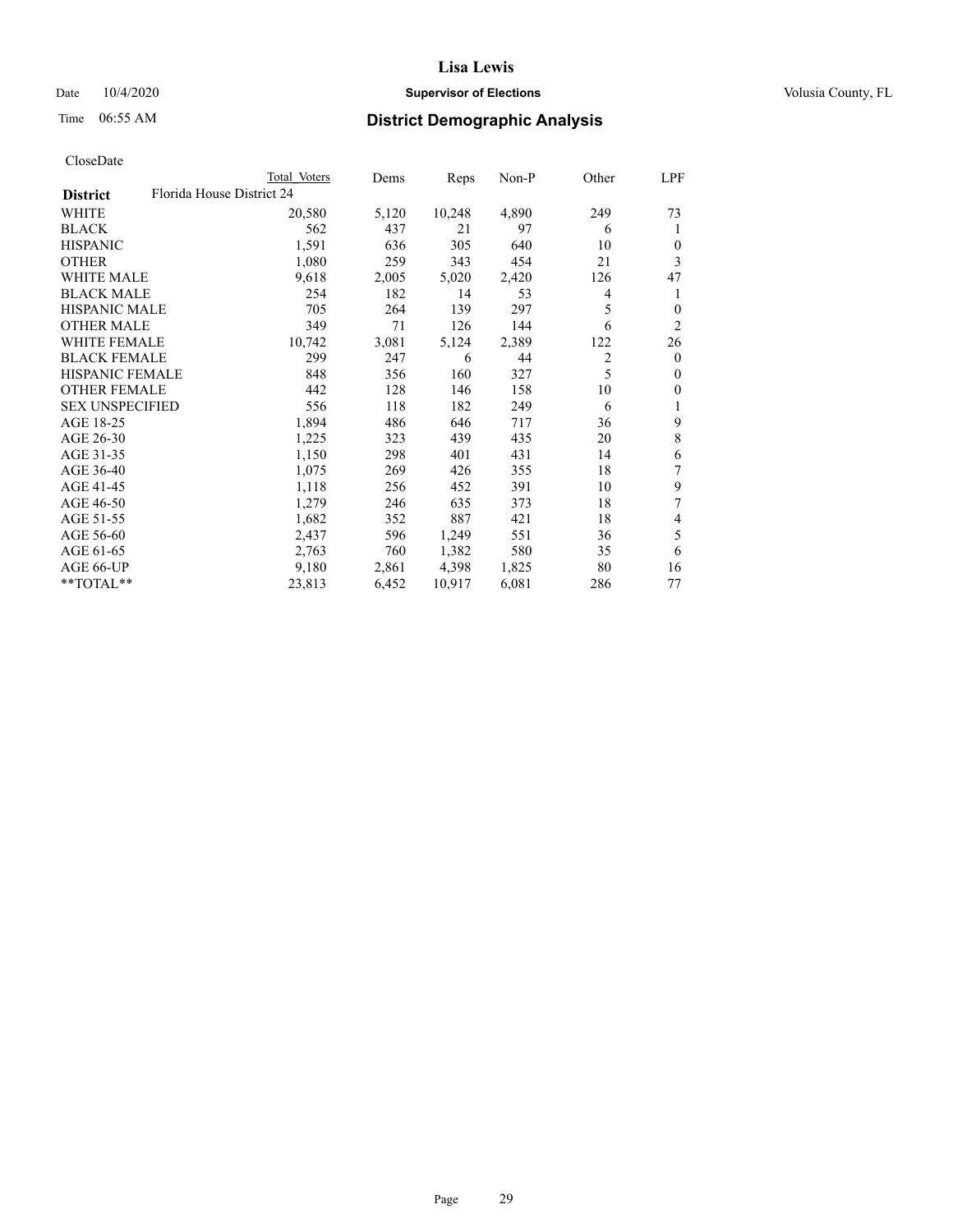## Date  $10/4/2020$  **Supervisor of Elections Supervisor of Elections** Volusia County, FL

| Total Voters              | Dems   |        | Non-P  | Other | LPF |
|---------------------------|--------|--------|--------|-------|-----|
| Florida House District 25 |        |        |        |       |     |
| 119,103                   | 32,515 | 54,213 | 30,216 | 1,793 | 366 |
| 3,837                     | 2,826  | 193    | 769    | 43    | 6   |
| 4,114                     | 1,510  | 1,096  | 1,432  | 60    | 16  |
| 7,187                     | 2,114  | 1,921  | 3,009  | 124   | 19  |
| 55,249                    | 12,680 | 26,654 | 14,824 | 846   | 245 |
| 1,703                     | 1,145  | 103    | 427    | 24    | 4   |
| 1,837                     | 628    | 535    | 633    | 32    | 9   |
| 2,627                     | 736    | 729    | 1,099  | 51    | 12  |
| 62,427                    | 19,475 | 26,977 | 14,917 | 940   | 118 |
| 2,072                     | 1,633  | 86     | 333    | 19    | 1   |
| 2,199                     | 860    | 539    | 765    | 28    | 7   |
| 3,062                     | 1,060  | 831    | 1,112  | 54    | 5   |
| 3,065                     | 748    | 969    | 1,316  | 26    | 6   |
| 10,502                    | 2,925  | 3,349  | 3,848  | 318   | 62  |
| 7,422                     | 2,078  | 2,394  | 2,738  | 166   | 46  |
| 7,402                     | 2,092  | 2,415  | 2,701  | 128   | 66  |
| 7,402                     | 2,003  | 2,597  | 2,626  | 125   | 51  |
| 7,183                     | 1,844  | 2,709  | 2,452  | 133   | 45  |
| 8,525                     | 2,162  | 3,697  | 2,460  | 165   | 41  |
| 10,387                    | 2,533  | 4,861  | 2,809  | 160   | 24  |
| 13,283                    | 3,499  | 6,430  | 3,169  | 167   | 18  |
| 14,374                    | 4,398  | 6,636  | 3,123  | 200   | 17  |
| 47,684                    | 15,408 | 22,306 | 9,481  | 453   | 36  |
| 134,241                   | 38,965 | 57,423 | 35,426 | 2,020 | 407 |
|                           |        |        | Reps   |       |     |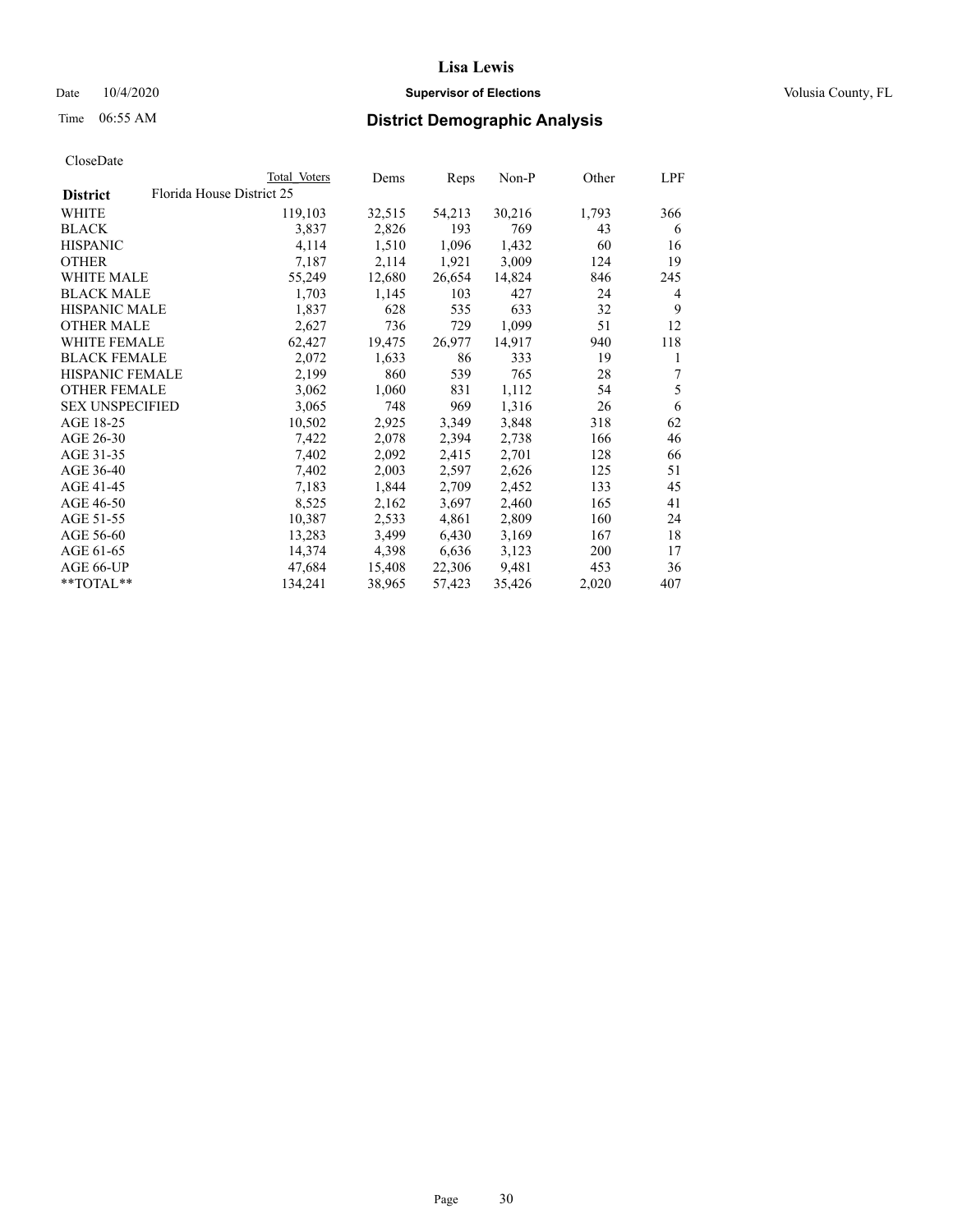## Date  $10/4/2020$  **Supervisor of Elections Supervisor of Elections** Volusia County, FL

| CloseDate |
|-----------|
|-----------|

|                        |                           | Total Voters | Dems   | Reps   | <u>Non-P</u> | Other | <u>LPF</u>     |
|------------------------|---------------------------|--------------|--------|--------|--------------|-------|----------------|
| <b>District</b>        | Florida House District 26 |              |        |        |              |       |                |
| WHITE                  |                           | 78,932       | 22,256 | 33,830 | 21,306       | 1,228 | 312            |
| <b>BLACK</b>           |                           | 20,819       | 16,474 | 606    | 3,583        | 143   | 13             |
| <b>HISPANIC</b>        |                           | 7,653        | 3,325  | 1,414  | 2,793        | 95    | 26             |
| <b>OTHER</b>           |                           | 7,353        | 2,550  | 1,462  | 3,227        | 94    | 20             |
| <b>WHITE MALE</b>      |                           | 36,428       | 8,472  | 16,752 | 10,423       | 569   | 212            |
| <b>BLACK MALE</b>      |                           | 8,197        | 6,043  | 327    | 1,752        | 70    | 5              |
| <b>HISPANIC MALE</b>   |                           | 3,363        | 1,302  | 697    | 1,298        | 47    | 19             |
| <b>OTHER MALE</b>      |                           | 2,527        | 849    | 595    | 1,044        | 32    | 7              |
| <b>WHITE FEMALE</b>    |                           | 41,462       | 13,546 | 16,666 | 10,499       | 654   | 97             |
| <b>BLACK FEMALE</b>    |                           | 12,188       | 10,102 | 263    | 1,742        | 73    | 8              |
| HISPANIC FEMALE        |                           | 4,139        | 1,956  | 698    | 1,431        | 47    | $\overline{7}$ |
| <b>OTHER FEMALE</b>    |                           | 3,007        | 1,235  | 577    | 1,141        | 44    | 10             |
| <b>SEX UNSPECIFIED</b> |                           | 3,444        | 1,100  | 735    | 1,579        | 24    | 6              |
| AGE 18-25              |                           | 13,424       | 5,399  | 2,801  | 4,848        | 299   | 77             |
| AGE 26-30              |                           | 8,883        | 3,472  | 2,004  | 3,190        | 162   | 55             |
| AGE 31-35              |                           | 8,510        | 3,251  | 2,061  | 3,007        | 137   | 54             |
| AGE 36-40              |                           | 7,578        | 2,892  | 1,912  | 2,637        | 96    | 41             |
| AGE 41-45              |                           | 7,087        | 2,661  | 1,974  | 2,325        | 100   | 27             |
| AGE 46-50              |                           | 7,748        | 2,786  | 2,567  | 2,275        | 100   | 20             |
| AGE 51-55              |                           | 8,564        | 3,119  | 3,184  | 2,137        | 94    | 30             |
| AGE 56-60              |                           | 10,689       | 3,936  | 4,068  | 2,540        | 130   | 15             |
| AGE 61-65              |                           | 10,919       | 4,308  | 4,223  | 2,239        | 125   | 24             |
| AGE 66-UP              |                           | 31,296       | 12,750 | 12,508 | 5,694        | 316   | 28             |
| **TOTAL**              |                           | 114,757      | 44,605 | 37,312 | 30,909       | 1,560 | 371            |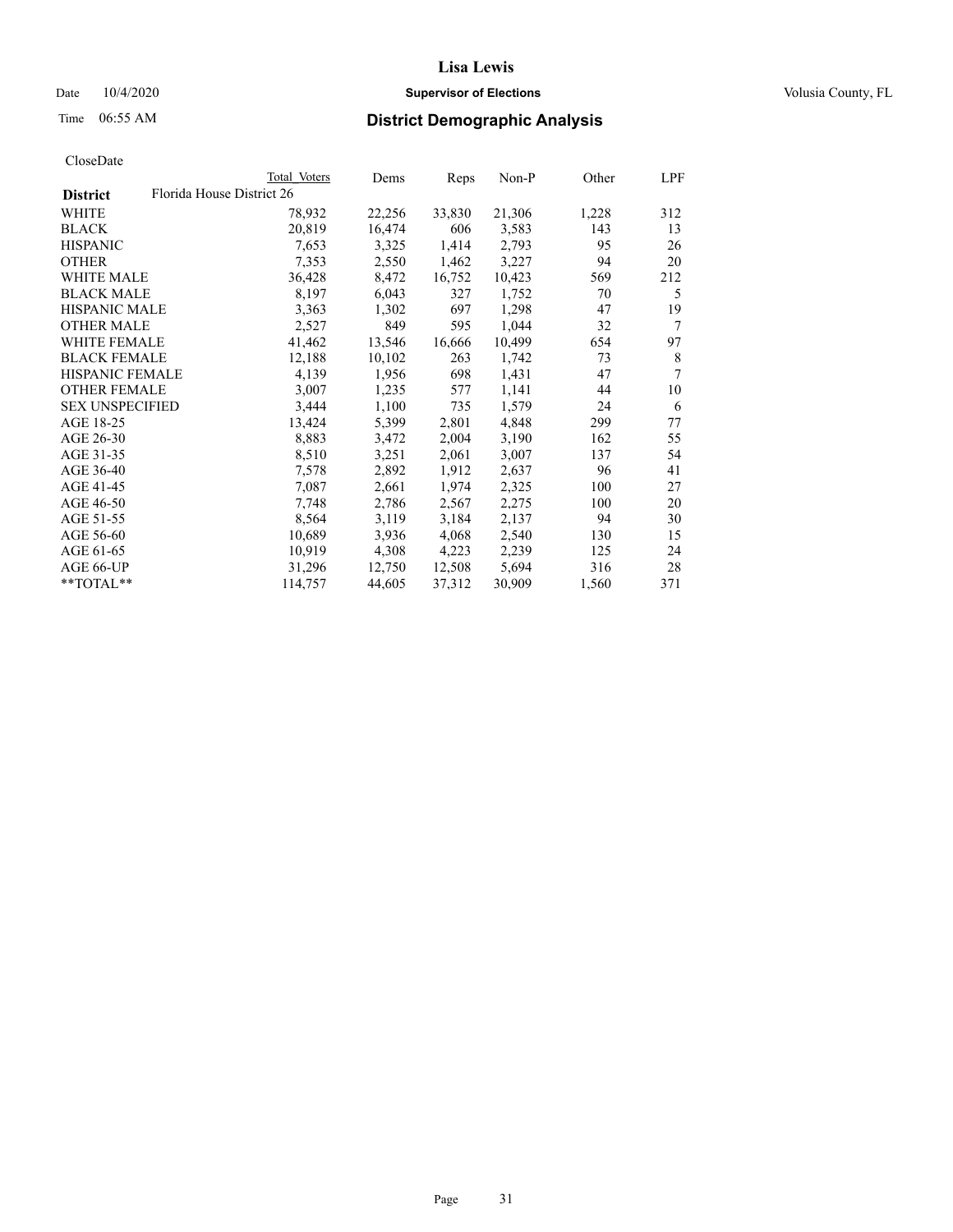## Date  $10/4/2020$  **Supervisor of Elections Supervisor of Elections** Volusia County, FL

|                        |                           | Total Voters | Dems   | Reps   | Non-P  | Other | LPF            |
|------------------------|---------------------------|--------------|--------|--------|--------|-------|----------------|
| <b>District</b>        | Florida House District 27 |              |        |        |        |       |                |
| WHITE                  |                           | 81,861       | 20,689 | 37,071 | 22,763 | 1,039 | 299            |
| <b>BLACK</b>           |                           | 8,566        | 6,328  | 389    | 1,778  | 63    | 8              |
| <b>HISPANIC</b>        |                           | 24,644       | 11,327 | 3,910  | 9,185  | 181   | 41             |
| <b>OTHER</b>           |                           | 7,272        | 2,257  | 1,673  | 3,202  | 114   | 26             |
| <b>WHITE MALE</b>      |                           | 38,054       | 8,107  | 18,285 | 11,001 | 463   | 198            |
| <b>BLACK MALE</b>      |                           | 3,815        | 2,582  | 233    | 956    | 41    | 3              |
| <b>HISPANIC MALE</b>   |                           | 11,322       | 4,802  | 2,069  | 4,345  | 80    | 26             |
| <b>OTHER MALE</b>      |                           | 2,558        | 744    | 656    | 1,112  | 32    | 14             |
| WHITE FEMALE           |                           | 42,695       | 12,342 | 18,306 | 11,379 | 570   | 98             |
| <b>BLACK FEMALE</b>    |                           | 4,628        | 3,660  | 150    | 792    | 22    | $\overline{4}$ |
| <b>HISPANIC FEMALE</b> |                           | 12,952       | 6,348  | 1,803  | 4,687  | 100   | 14             |
| <b>OTHER FEMALE</b>    |                           | 3,079        | 1,171  | 673    | 1,174  | 53    | 8              |
| <b>SEX UNSPECIFIED</b> |                           | 3,238        | 844    | 868    | 1,481  | 36    | 9              |
| AGE 18-25              |                           | 11,788       | 3,611  | 2,869  | 4,965  | 273   | 70             |
| AGE 26-30              |                           | 9,034        | 2,871  | 2,335  | 3,631  | 142   | 55             |
| AGE 31-35              |                           | 9,265        | 2,880  | 2,546  | 3,663  | 118   | 58             |
| AGE 36-40              |                           | 8,814        | 2,687  | 2,489  | 3,482  | 103   | 53             |
| AGE 41-45              |                           | 8,645        | 2,827  | 2,557  | 3,122  | 106   | 33             |
| AGE 46-50              |                           | 9,391        | 2,794  | 3,408  | 3,045  | 106   | 38             |
| AGE 51-55              |                           | 10,064       | 3,134  | 4,000  | 2,802  | 107   | 21             |
| AGE 56-60              |                           | 11,646       | 3,754  | 4,774  | 2,989  | 116   | 13             |
| AGE 61-65              |                           | 11,518       | 3,891  | 4,823  | 2,680  | 108   | 16             |
| AGE 66-UP              |                           | 32,118       | 12,134 | 13,226 | 6,526  | 215   | 17             |
| **TOTAL**              |                           | 122,343      | 40,601 | 43,043 | 36,928 | 1,397 | 374            |
|                        |                           |              |        |        |        |       |                |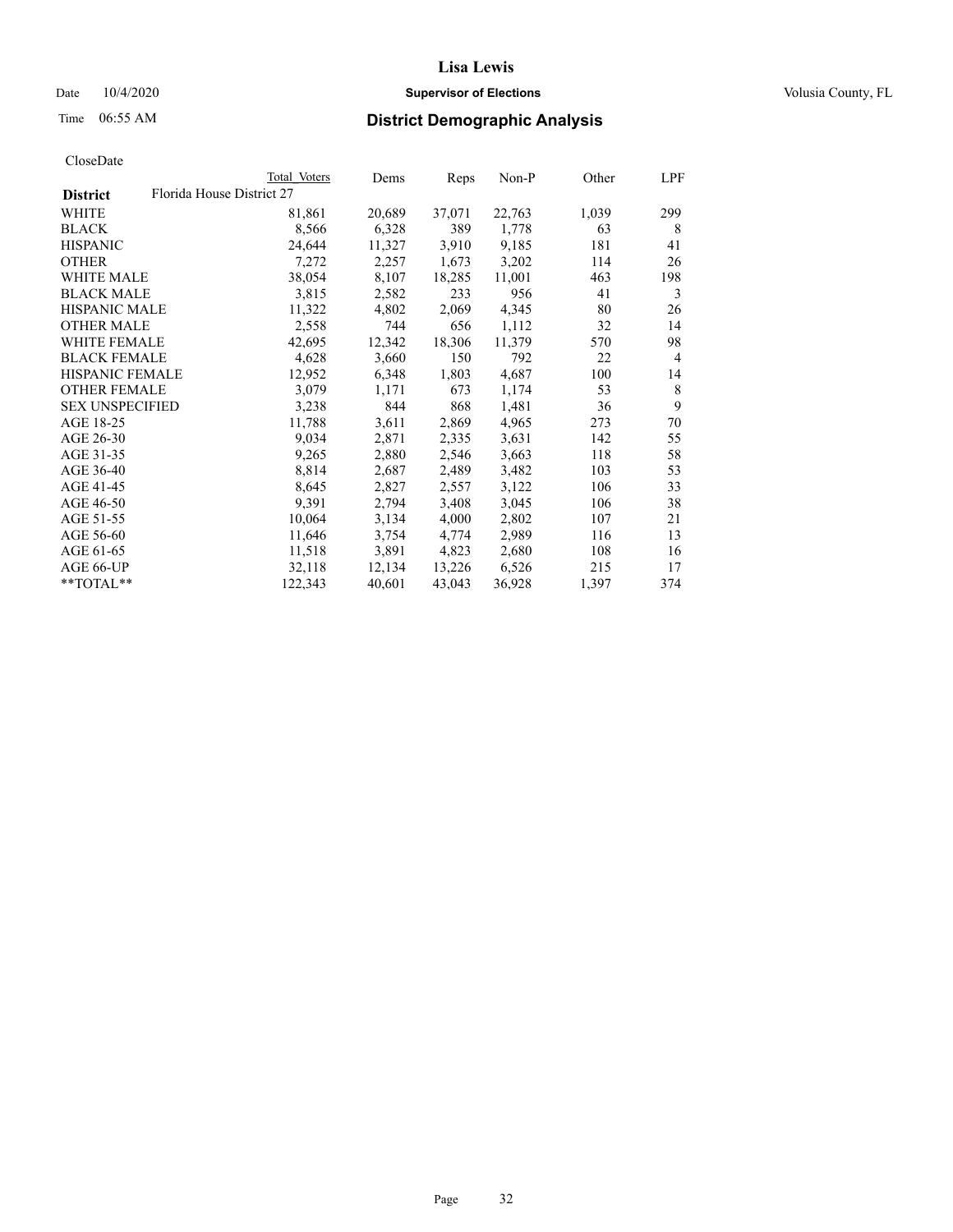## Date  $10/4/2020$  **Supervisor of Elections Supervisor of Elections** Volusia County, FL

# Time 06:55 AM **District Demographic Analysis**

|                        | Total Voters            | Dems   | Reps   | Non-P  | Other | LPF |
|------------------------|-------------------------|--------|--------|--------|-------|-----|
| <b>District</b>        | School Board District 1 |        |        |        |       |     |
| WHITE                  | 63,437                  | 16,438 | 30,015 | 15,891 | 833   | 260 |
| <b>BLACK</b>           | 6,064                   | 4,727  | 230    | 1,064  | 40    | 3   |
| <b>HISPANIC</b>        | 8,580                   | 3,624  | 1,671  | 3,169  | 95    | 21  |
| <b>OTHER</b>           | 4,820                   | 1,506  | 1,167  | 2,073  | 57    | 17  |
| WHITE MALE             | 29,015                  | 6,240  | 14,566 | 7,649  | 387   | 173 |
| <b>BLACK MALE</b>      | 2,499                   | 1,820  | 117    | 536    | 24    | 2   |
| <b>HISPANIC MALE</b>   | 3,727                   | 1,433  | 819    | 1,417  | 43    | 15  |
| <b>OTHER MALE</b>      | 1,650                   | 493    | 442    | 692    | 16    | 7   |
| WHITE FEMALE           | 33,620                  | 10,026 | 15,101 | 7,969  | 440   | 84  |
| <b>BLACK FEMALE</b>    | 3,448                   | 2,819  | 105    | 507    | 16    | 1   |
| <b>HISPANIC FEMALE</b> | 4,707                   | 2,121  | 830    | 1,699  | 51    | 6   |
| <b>OTHER FEMALE</b>    | 2,027                   | 756    | 472    | 764    | 29    | 6   |
| <b>SEX UNSPECIFIED</b> | 2,207                   | 587    | 630    | 964    | 19    | 7   |
| AGE 18-25              | 8,165                   | 2,580  | 2,279  | 3,067  | 182   | 57  |
| AGE 26-30              | 5,700                   | 1,741  | 1,730  | 2,088  | 98    | 43  |
| AGE 31-35              | 5,783                   | 1,767  | 1,791  | 2,109  | 80    | 36  |
| AGE 36-40              | 5,588                   | 1,637  | 1,825  | 2,013  | 67    | 46  |
| AGE 41-45              | 5,351                   | 1,605  | 1,912  | 1,738  | 71    | 25  |
| AGE 46-50              | 5,863                   | 1,634  | 2,346  | 1,777  | 84    | 22  |
| AGE 51-55              | 6,457                   | 1,823  | 2,917  | 1,629  | 68    | 20  |
| AGE 56-60              | 7,577                   | 2,282  | 3,472  | 1,730  | 78    | 15  |
| AGE 61-65              | 7,725                   | 2,491  | 3,552  | 1,585  | 84    | 13  |
| AGE 66-UP              | 24,646                  | 8,716  | 11,248 | 4,447  | 211   | 24  |
| $*$ $TOTAL**$          | 82,901                  | 26,295 | 33,083 | 22,197 | 1,025 | 301 |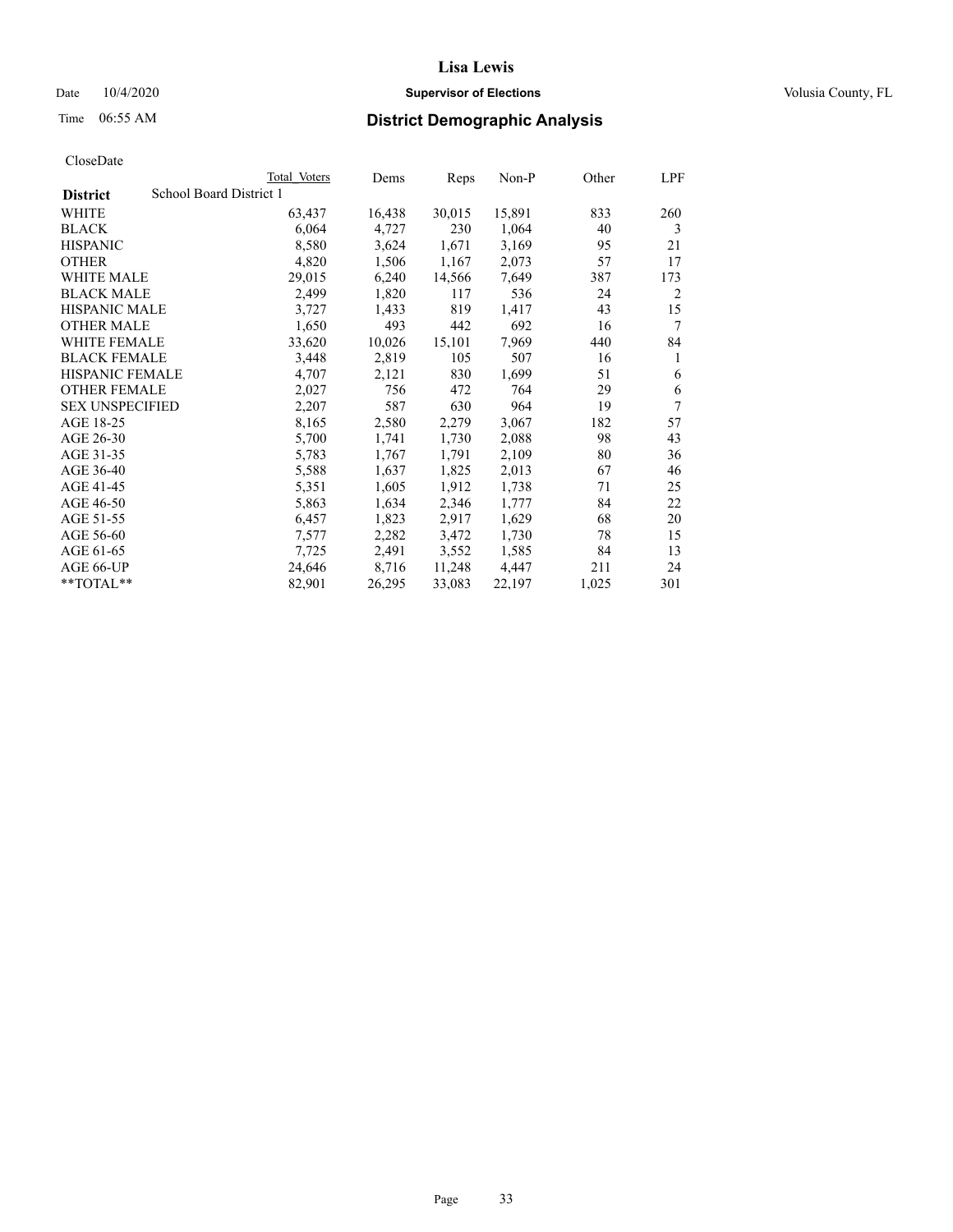## Date  $10/4/2020$  **Supervisor of Elections Supervisor of Elections** Volusia County, FL

# Time 06:55 AM **District Demographic Analysis**

|                        | Total Voters            | Dems   | Reps   | Non-P  | Other | LPF          |
|------------------------|-------------------------|--------|--------|--------|-------|--------------|
| <b>District</b>        | School Board District 2 |        |        |        |       |              |
| WHITE                  | 52,151                  | 14,849 | 21,926 | 14,318 | 871   | 187          |
| <b>BLACK</b>           | 12,404                  | 9,797  | 345    | 2,168  | 88    | 6            |
| <b>HISPANIC</b>        | 3,039                   | 1,310  | 604    | 1,078  | 38    | 9            |
| <b>OTHER</b>           | 4,627                   | 1,566  | 937    | 2,031  | 79    | 14           |
| WHITE MALE             | 24,498                  | 5,858  | 11,058 | 7,049  | 415   | 118          |
| <b>BLACK MALE</b>      | 4,844                   | 3,567  | 188    | 1,044  | 45    | $\mathbf{0}$ |
| <b>HISPANIC MALE</b>   | 1,369                   | 540    | 296    | 505    | 23    | 5            |
| <b>OTHER MALE</b>      | 1,616                   | 513    | 383    | 684    | 29    | 7            |
| WHITE FEMALE           | 26,932                  | 8,800  | 10,596 | 7,016  | 452   | 68           |
| <b>BLACK FEMALE</b>    | 7,294                   | 6,028  | 151    | 1,067  | 43    | 5            |
| <b>HISPANIC FEMALE</b> | 1,606                   | 744    | 299    | 544    | 15    | 4            |
| <b>OTHER FEMALE</b>    | 1,928                   | 772    | 382    | 732    | 37    | 5            |
| <b>SEX UNSPECIFIED</b> | 2,134                   | 700    | 459    | 954    | 17    | 4            |
| AGE 18-25              | 8,067                   | 3,362  | 1,509  | 2,952  | 203   | 41           |
| AGE 26-30              | 5,106                   | 2,033  | 1,078  | 1,855  | 112   | 28           |
| AGE 31-35              | 4,773                   | 1,873  | 1,097  | 1,675  | 90    | 38           |
| AGE 36-40              | 4,117                   | 1,598  | 1,019  | 1,409  | 66    | 25           |
| AGE 41-45              | 3,746                   | 1,450  | 974    | 1,252  | 54    | 16           |
| AGE 46-50              | 4,275                   | 1,547  | 1,380  | 1,265  | 63    | 20           |
| AGE 51-55              | 5,274                   | 1,869  | 1,915  | 1,407  | 71    | 12           |
| AGE 56-60              | 6,990                   | 2,516  | 2,675  | 1,700  | 91    | 8            |
| AGE 61-65              | 7,367                   | 2,772  | 2,936  | 1,565  | 84    | 10           |
| AGE 66-UP              | 22,480                  | 8,487  | 9,224  | 4,509  | 242   | 18           |
| $**TOTAL**$            | 72,221                  | 27,522 | 23,812 | 19,595 | 1,076 | 216          |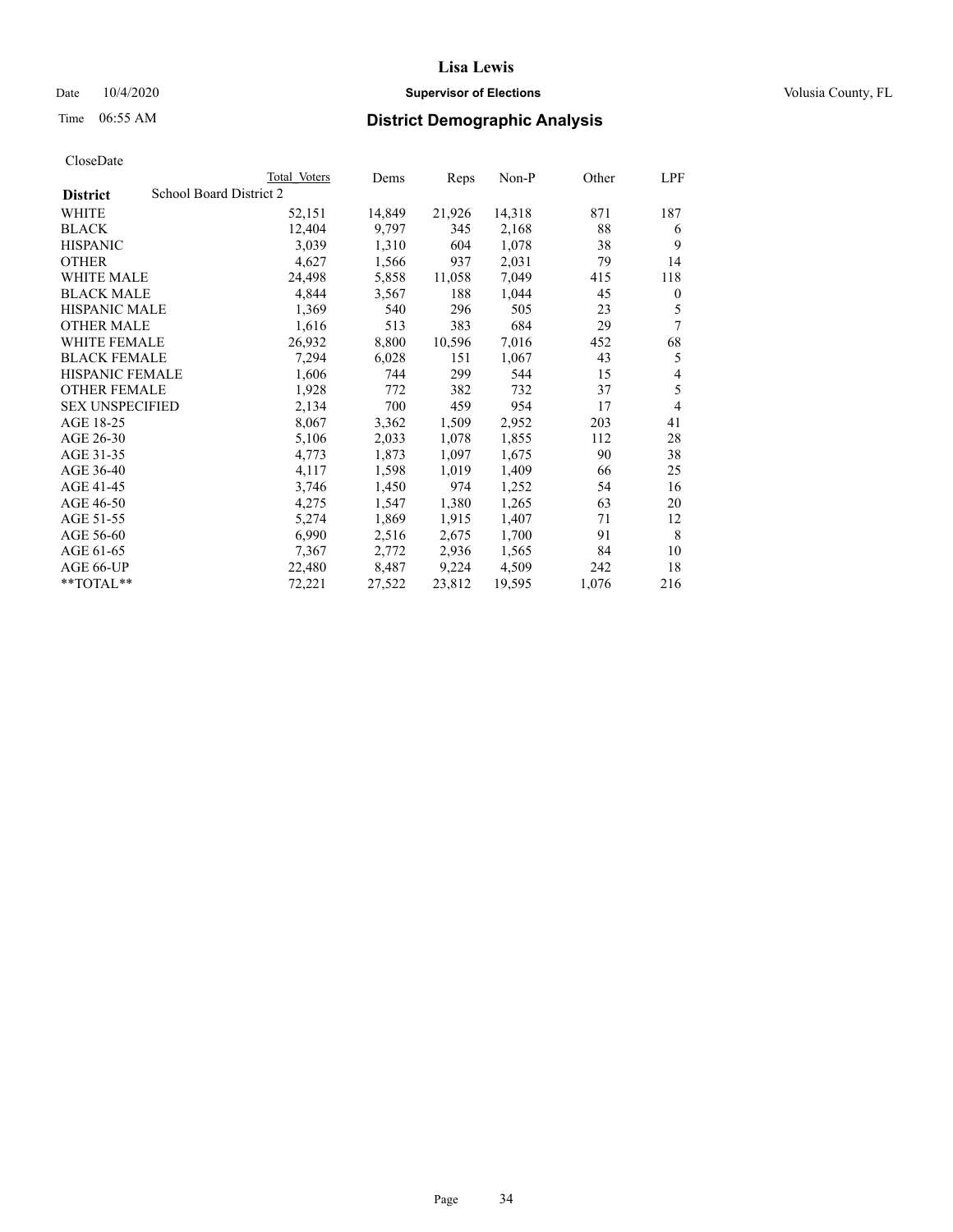## Date  $10/4/2020$  **Supervisor of Elections Supervisor of Elections** Volusia County, FL

# Time 06:55 AM **District Demographic Analysis**

|                                            | Total Voters | Dems   | Reps   | Non-P  | Other | LPF            |
|--------------------------------------------|--------------|--------|--------|--------|-------|----------------|
| School Board District 3<br><b>District</b> |              |        |        |        |       |                |
| WHITE                                      | 77,917       | 20,594 | 35,771 | 20,133 | 1,194 | 225            |
| <b>BLACK</b>                               | 2,333        | 1,769  | 106    | 433    | 22    | 3              |
| <b>HISPANIC</b>                            | 2,216        | 766    | 628    | 777    | 36    | 9              |
| <b>OTHER</b>                               | 3,896        | 1,095  | 1,121  | 1,599  | 67    | 14             |
| WHITE MALE                                 | 36,273       | 8,020  | 17,678 | 9,860  | 563   | 152            |
| <b>BLACK MALE</b>                          | 1,064        | 748    | 57     | 243    | 13    | 3              |
| <b>HISPANIC MALE</b>                       | 1,013        | 327    | 317    | 348    | 15    | 6              |
| <b>OTHER MALE</b>                          | 1,370        | 372    | 422    | 541    | 28    | 7              |
| <b>WHITE FEMALE</b>                        | 40,733       | 12,354 | 17,713 | 9,969  | 627   | 70             |
| <b>BLACK FEMALE</b>                        | 1,228        | 985    | 48     | 186    | 9     | $\theta$       |
| <b>HISPANIC FEMALE</b>                     | 1,154        | 422    | 298    | 410    | 21    | 3              |
| <b>OTHER FEMALE</b>                        | 1,621        | 562    | 477    | 550    | 26    | 6              |
| <b>SEX UNSPECIFIED</b>                     | 1,905        | 434    | 616    | 834    | 17    | $\overline{4}$ |
| AGE 18-25                                  | 6,599        | 1,773  | 2,174  | 2,397  | 218   | 37             |
| AGE 26-30                                  | 4,684        | 1,251  | 1,529  | 1,764  | 108   | 32             |
| AGE 31-35                                  | 4,770        | 1,259  | 1,611  | 1,787  | 73    | 40             |
| AGE 36-40                                  | 4,762        | 1,245  | 1,716  | 1,699  | 76    | 26             |
| AGE 41-45                                  | 4,813        | 1,153  | 1,875  | 1,674  | 87    | 24             |
| AGE 46-50                                  | 5,691        | 1,368  | 2,522  | 1,676  | 101   | 24             |
| AGE 51-55                                  | 6,483        | 1,501  | 3,149  | 1,706  | 108   | 19             |
| AGE 56-60                                  | 8,526        | 2,169  | 4,214  | 2,021  | 106   | 16             |
| AGE 61-65                                  | 9,339        | 2,766  | 4,335  | 2,094  | 132   | 12             |
| AGE 66-UP                                  | 30,647       | 9,724  | 14,485 | 6,111  | 307   | 20             |
| $*$ $TOTAL**$                              | 86,362       | 24,224 | 37,626 | 22,942 | 1,319 | 251            |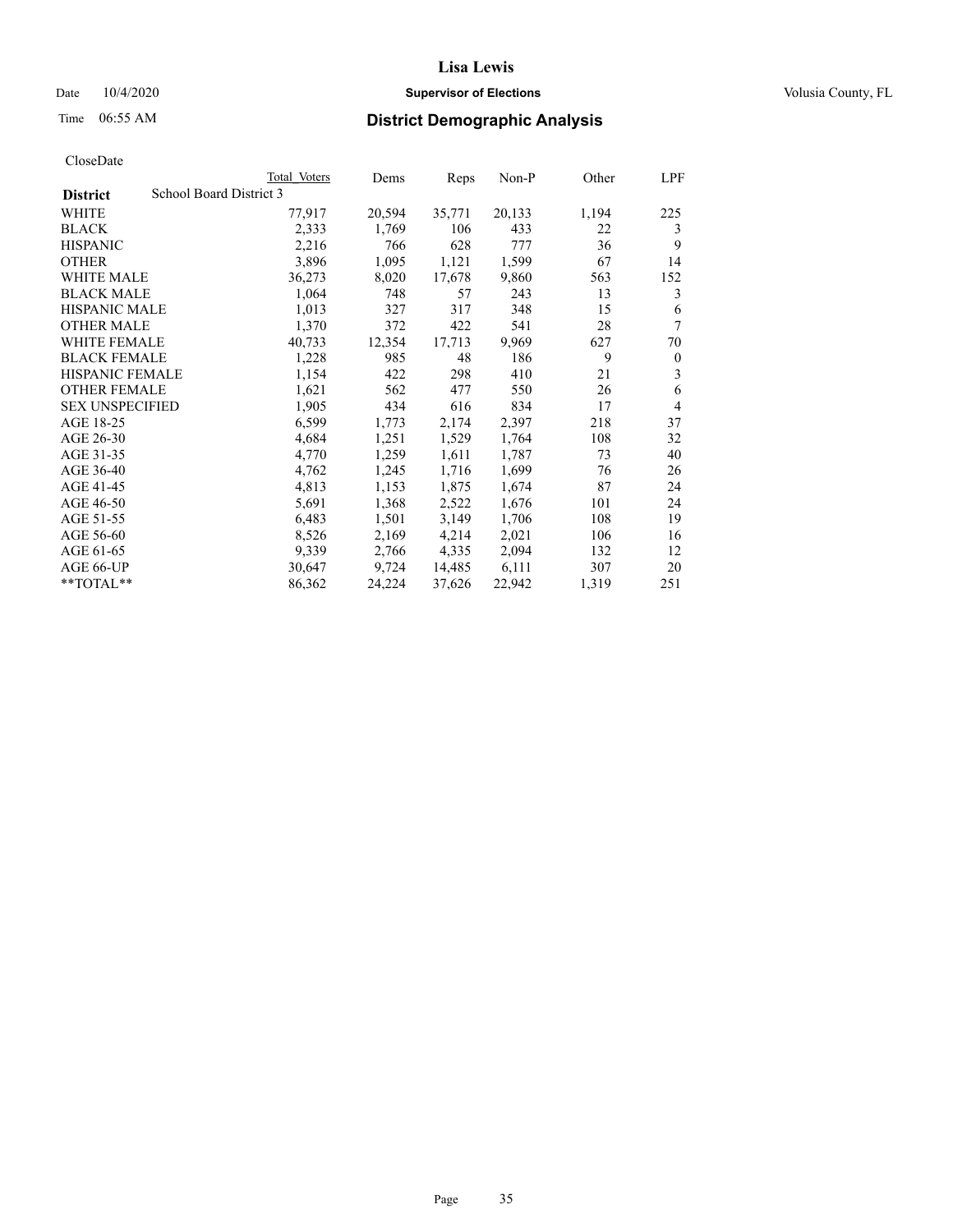## Date  $10/4/2020$  **Supervisor of Elections Supervisor of Elections** Volusia County, FL

| CloseDate |
|-----------|
|-----------|

|                                            | Total Voters | Dems   | Reps   | Non-P  | Other | LPF            |
|--------------------------------------------|--------------|--------|--------|--------|-------|----------------|
| School Board District 4<br><b>District</b> |              |        |        |        |       |                |
| WHITE                                      | 65,511       | 18,208 | 29,428 | 16,754 | 909   | 212            |
| <b>BLACK</b>                               | 6,121        | 4,715  | 220    | 1,121  | 57    | 8              |
| <b>HISPANIC</b>                            | 3,116        | 1,253  | 685    | 1,118  | 49    | 11             |
| <b>OTHER</b>                               | 4,604        | 1,391  | 1,142  | 1,986  | 77    | 8              |
| <b>WHITE MALE</b>                          | 30,138       | 6,982  | 14,396 | 8,201  | 411   | 148            |
| <b>BLACK MALE</b>                          | 2,523        | 1,760  | 126    | 602    | 29    | 6              |
| <b>HISPANIC MALE</b>                       | 1,361        | 473    | 332    | 523    | 26    | 7              |
| <b>OTHER MALE</b>                          | 1,671        | 482    | 444    | 714    | 27    | $\overline{4}$ |
| <b>WHITE FEMALE</b>                        | 34,618       | 11,075 | 14,717 | 8,268  | 494   | 64             |
| <b>BLACK FEMALE</b>                        | 3,492        | 2,876  | 88     | 498    | 28    | $\overline{2}$ |
| <b>HISPANIC FEMALE</b>                     | 1,692        | 760    | 341    | 564    | 23    | $\overline{4}$ |
| <b>OTHER FEMALE</b>                        | 1,915        | 672    | 483    | 721    | 36    | 3              |
| <b>SEX UNSPECIFIED</b>                     | 1,941        | 487    | 547    | 888    | 18    | 1              |
| AGE 18-25                                  | 6,678        | 2,074  | 1,968  | 2,429  | 168   | 39             |
| AGE 26-30                                  | 4,848        | 1,603  | 1,426  | 1,716  | 79    | 24             |
| AGE 31-35                                  | 4,654        | 1,519  | 1,359  | 1,667  | 76    | 33             |
| AGE 36-40                                  | 4,395        | 1,378  | 1,367  | 1,564  | 58    | 28             |
| AGE 41-45                                  | 4,284        | 1,294  | 1,408  | 1,483  | 69    | 30             |
| AGE 46-50                                  | 5,028        | 1,397  | 2,080  | 1,451  | 77    | 23             |
| AGE 51-55                                  | 6,101        | 1,725  | 2,687  | 1,594  | 81    | 14             |
| AGE 56-60                                  | 7,894        | 2,318  | 3,522  | 1,928  | 121   | 5              |
| AGE 61-65                                  | 8,610        | 2,861  | 3,766  | 1,834  | 131   | 18             |
| AGE 66-UP                                  | 26,815       | 9,381  | 11,877 | 5,303  | 229   | 25             |
| $**TOTAL**$                                | 79,352       | 25,567 | 31,475 | 20,979 | 1,092 | 239            |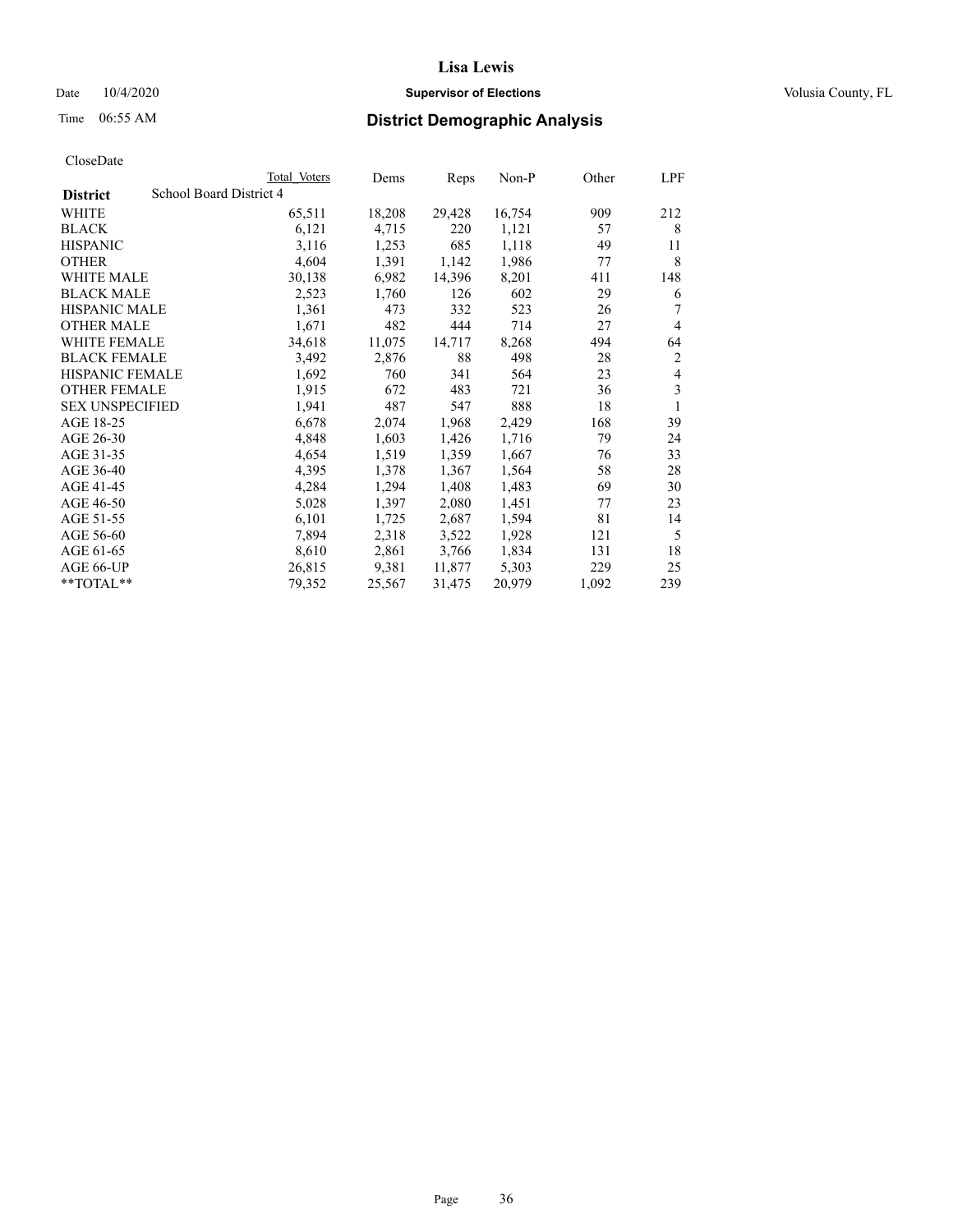## Date  $10/4/2020$  **Supervisor of Elections Supervisor of Elections** Volusia County, FL

|                        |                         | Total Voters | Dems   | Reps   | Non-P  | Other | LPF            |
|------------------------|-------------------------|--------------|--------|--------|--------|-------|----------------|
| <b>District</b>        | School Board District 5 |              |        |        |        |       |                |
| WHITE                  |                         | 41,460       | 10,491 | 18,222 | 12,079 | 502   | 166            |
| <b>BLACK</b>           |                         | 6,862        | 5,057  | 308    | 1,441  | 48    | 8              |
| <b>HISPANIC</b>        |                         | 21,051       | 9,845  | 3,137  | 7,908  | 128   | 33             |
| <b>OTHER</b>           |                         | 4,945        | 1,622  | 1,032  | 2,203  | 73    | 15             |
| WHITE MALE             |                         | 19,425       | 4,164  | 9,013  | 5,909  | 228   | 111            |
| <b>BLACK MALE</b>      |                         | 3,039        | 2,057  | 189    | 763    | 28    | $\overline{2}$ |
| <b>HISPANIC MALE</b>   |                         | 9,757        | 4,223  | 1,676  | 3,780  | 57    | 21             |
| <b>OTHER MALE</b>      |                         | 1,754        | 540    | 415    | 768    | 21    | 10             |
| <b>WHITE FEMALE</b>    |                         | 21,423       | 6,189  | 8,946  | 5,962  | 273   | 53             |
| <b>BLACK FEMALE</b>    |                         | 3,725        | 2,934  | 113    | 653    | 20    | 5              |
| HISPANIC FEMALE        |                         | 10,979       | 5,473  | 1,432  | 3,993  | 70    | 11             |
| <b>OTHER FEMALE</b>    |                         | 2,099        | 832    | 413    | 818    | 33    | 3              |
| <b>SEX UNSPECIFIED</b> |                         | 2,116        | 602    | 502    | 985    | 21    | 6              |
| AGE 18-25              |                         | 8,099        | 2,632  | 1,735  | 3,533  | 155   | 44             |
| AGE 26-30              |                         | 6,226        | 2,116  | 1,409  | 2,571  | 93    | 37             |
| AGE 31-35              |                         | 6,347        | 2,103  | 1,565  | 2,564  | 78    | 37             |
| AGE 36-40              |                         | 6,007        | 1,993  | 1,497  | 2,415  | 75    | 27             |
| AGE 41-45              |                         | 5,839        | 2,086  | 1,523  | 2,143  | 68    | 19             |
| AGE 46-50              |                         | 6,086        | 2,042  | 1,979  | 1,984  | 64    | 17             |
| AGE 51-55              |                         | 6,382        | 2,220  | 2,264  | 1,833  | 51    | 14             |
| AGE 56-60              |                         | 7,068        | 2,500  | 2,638  | 1,870  | 53    | 7              |
| AGE 61-65              |                         | 6,533        | 2,467  | 2,475  | 1,544  | 37    | 10             |
| AGE 66-UP              |                         | 15,690       | 6,845  | 5,604  | 3,156  | 75    | 10             |
| **TOTAL**              |                         | 74,318       | 27,015 | 22,699 | 23,631 | 751   | 222            |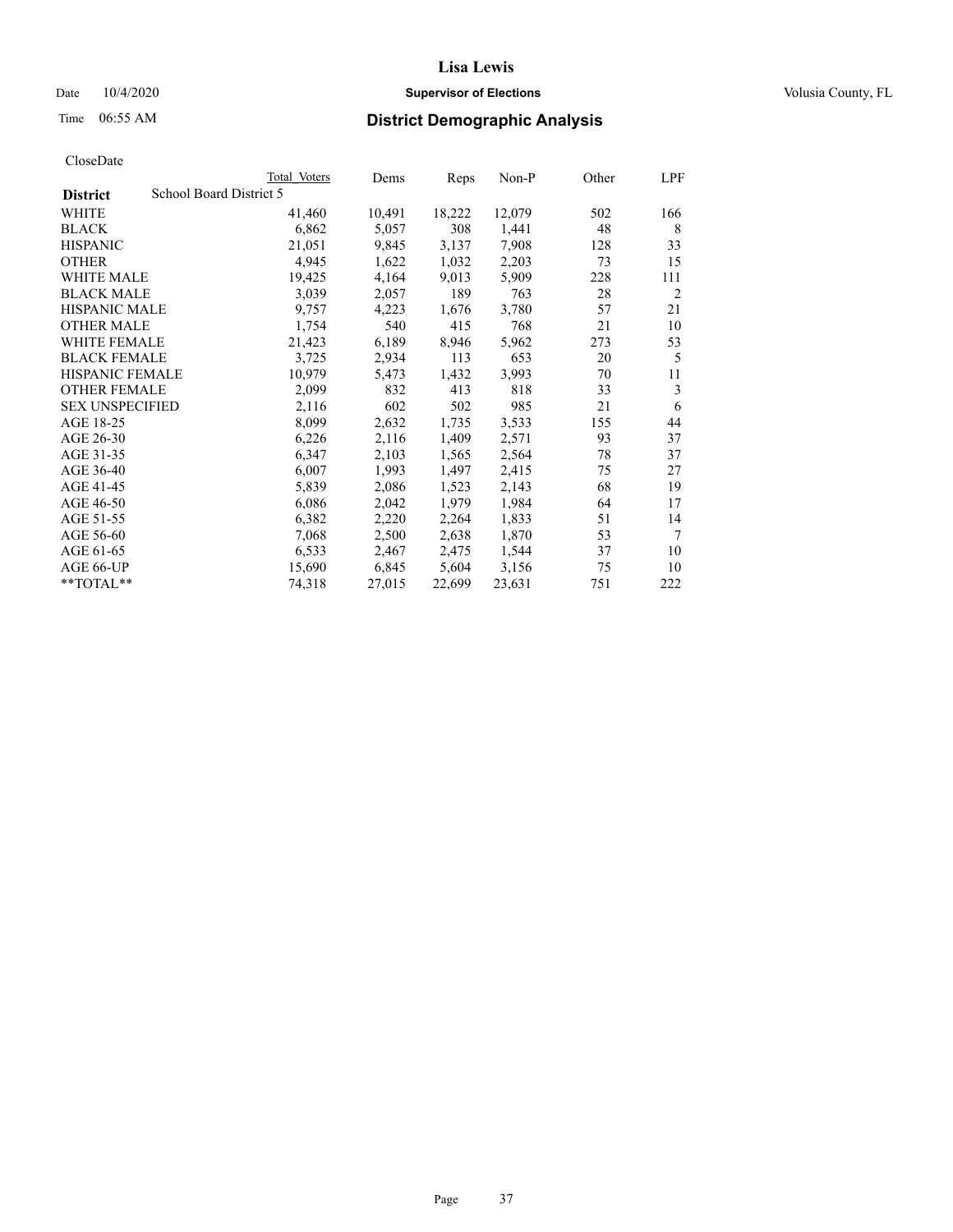## Date  $10/4/2020$  **Supervisor of Elections Supervisor of Elections** Volusia County, FL

# Time 06:55 AM **District Demographic Analysis**

|                        |                           | Total Voters | Dems   | Reps   | Non-P  | Other | LPF            |
|------------------------|---------------------------|--------------|--------|--------|--------|-------|----------------|
| <b>District</b>        | Florida Senate District 7 |              |        |        |        |       |                |
| WHITE                  |                           | 108,880      | 30,293 | 48,432 | 28,156 | 1,620 | 379            |
| <b>BLACK</b>           |                           | 18,009       | 14,147 | 522    | 3,189  | 139   | 12             |
| <b>HISPANIC</b>        |                           | 6,321        | 2,640  | 1,279  | 2,302  | 82    | 18             |
| <b>OTHER</b>           |                           | 8,601        | 2,749  | 1,958  | 3,731  | 144   | 19             |
| WHITE MALE             |                           | 50,683       | 11,775 | 23,991 | 13,894 | 760   | 263            |
| <b>BLACK MALE</b>      |                           | 7,172        | 5,215  | 289    | 1,591  | 71    | 6              |
| <b>HISPANIC MALE</b>   |                           | 2,795        | 1,051  | 610    | 1,079  | 44    | 11             |
| <b>OTHER MALE</b>      |                           | 3,032        | 918    | 775    | 1,278  | 53    | 8              |
| <b>WHITE FEMALE</b>    |                           | 56,881       | 18,230 | 23,915 | 13,769 | 852   | 115            |
| <b>BLACK FEMALE</b>    |                           | 10,473       | 8,655  | 221    | 1,523  | 68    | 6              |
| <b>HISPANIC FEMALE</b> |                           | 3,393        | 1,537  | 647    | 1,164  | 38    | 7              |
| <b>OTHER FEMALE</b>    |                           | 3,566        | 1,338  | 815    | 1,339  | 66    | 8              |
| <b>SEX UNSPECIFIED</b> |                           | 3,815        | 1,110  | 927    | 1,741  | 33    | $\overline{4}$ |
| AGE 18-25              |                           | 14,057       | 5,182  | 3,382  | 5,086  | 331   | 76             |
| AGE 26-30              |                           | 9,224        | 3,416  | 2,336  | 3,248  | 175   | 49             |
| AGE 31-35              |                           | 8,791        | 3,188  | 2,303  | 3,089  | 147   | 64             |
| AGE 36-40              |                           | 7,946        | 2,780  | 2,269  | 2,735  | 116   | 46             |
| AGE 41-45              |                           | 7,611        | 2,612  | 2,285  | 2,555  | 113   | 46             |
| AGE 46-50              |                           | 8,746        | 2,749  | 3,267  | 2,556  | 137   | 37             |
| AGE 51-55              |                           | 10,692       | 3,365  | 4,411  | 2,751  | 139   | 26             |
| AGE 56-60              |                           | 13,876       | 4,511  | 5,856  | 3,304  | 191   | 14             |
| AGE 61-65              |                           | 14,913       | 5,253  | 6,298  | 3,140  | 197   | 25             |
| AGE 66-UP              |                           | 45,885       | 16,739 | 19,766 | 8,899  | 436   | 45             |
| $*$ $TOTAL**$          |                           | 141,811      | 49,829 | 52,191 | 37,378 | 1,985 | 428            |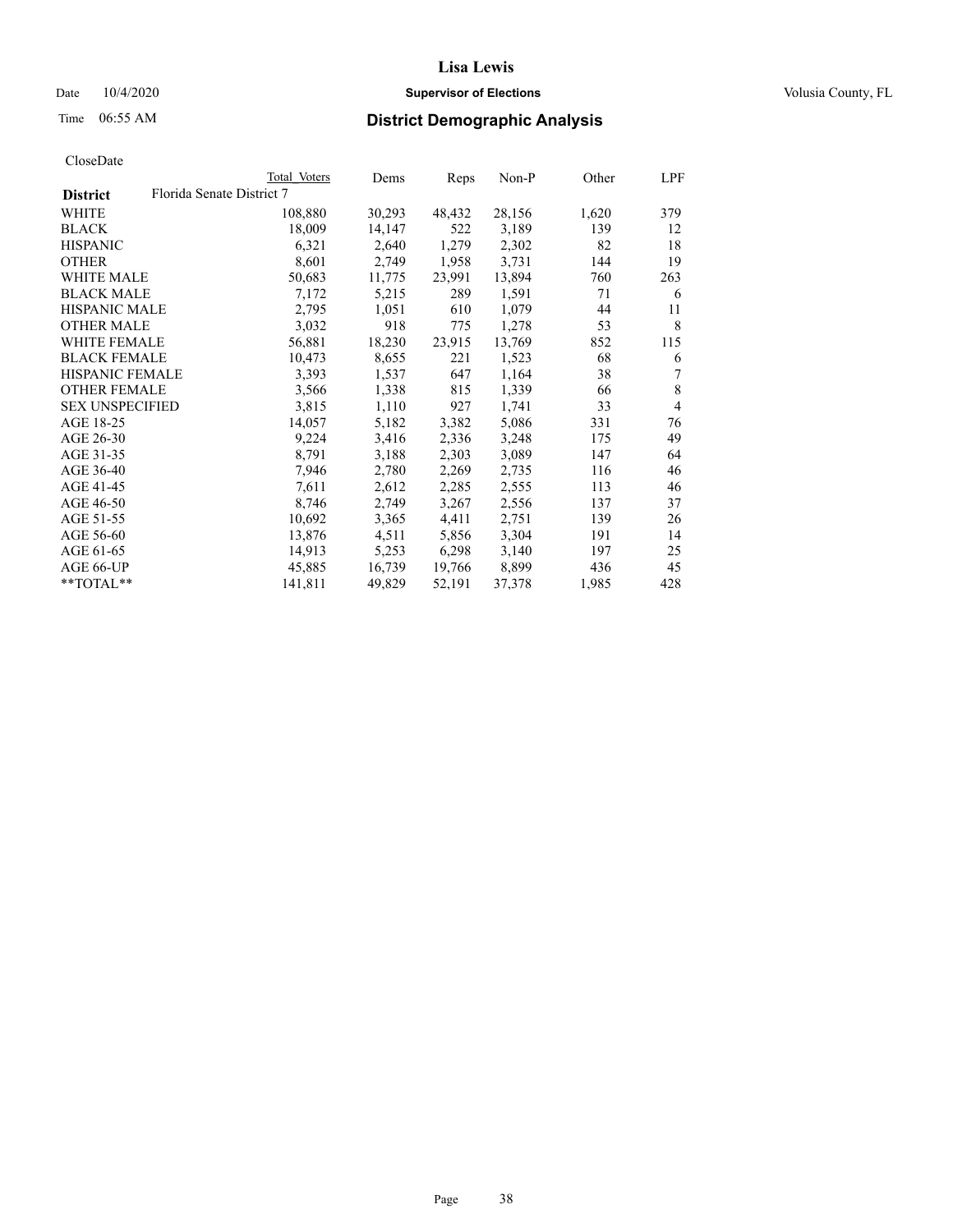## Date  $10/4/2020$  **Supervisor of Elections Supervisor of Elections** Volusia County, FL

# Time 06:55 AM **District Demographic Analysis**

|                        |                           | Total Voters | Dems   | Reps   | Non-P  | Other          | LPF            |
|------------------------|---------------------------|--------------|--------|--------|--------|----------------|----------------|
| <b>District</b>        | Florida Senate District 9 |              |        |        |        |                |                |
| WHITE                  |                           | 28,423       | 6,620  | 13,848 | 7,484  | 356            | 115            |
| <b>BLACK</b>           |                           | 1,771        | 1,296  | 82     | 377    | 15             | 1              |
| <b>HISPANIC</b>        |                           | 4,577        | 1,942  | 926    | 1,653  | 48             | 8              |
| <b>OTHER</b>           |                           | 2,198        | 607    | 587    | 967    | 31             | 6              |
| WHITE MALE             |                           | 13,132       | 2,526  | 6,771  | 3,595  | 166            | 74             |
| <b>BLACK MALE</b>      |                           | 776          | 511    | 44     | 209    | 11             | 1              |
| <b>HISPANIC MALE</b>   |                           | 2,029        | 776    | 482    | 743    | 22             | 6              |
| <b>OTHER MALE</b>      |                           | 748          | 202    | 214    | 320    | 8              | 4              |
| WHITE FEMALE           |                           | 14,890       | 4,021  | 6,898  | 3,744  | 187            | 40             |
| <b>BLACK FEMALE</b>    |                           | 968          | 767    | 37     | 160    | $\overline{4}$ | $\mathbf{0}$   |
| HISPANIC FEMALE        |                           | 2,474        | 1,133  | 431    | 882    | 26             | $\overline{2}$ |
| <b>OTHER FEMALE</b>    |                           | 934          | 329    | 240    | 346    | 17             | $\overline{c}$ |
| <b>SEX UNSPECIFIED</b> |                           | 1,017        | 200    | 325    | 482    | 9              |                |
| AGE 18-25              |                           | 3,431        | 905    | 1,046  | 1,367  | 86             | 27             |
| AGE 26-30              |                           | 2,513        | 667    | 814    | 972    | 45             | 15             |
| AGE 31-35              |                           | 2,658        | 743    | 882    | 988    | 31             | 14             |
| AGE 36-40              |                           | 2,548        | 626    | 915    | 957    | 24             | 26             |
| AGE 41-45              |                           | 2,411        | 669    | 885    | 802    | 43             | 12             |
| AGE 46-50              |                           | 2,805        | 694    | 1,186  | 876    | 36             | 13             |
| AGE 51-55              |                           | 3,068        | 804    | 1,421  | 800    | 35             | 8              |
| AGE 56-60              |                           | 3,474        | 916    | 1,657  | 862    | 34             | 5              |
| AGE 61-65              |                           | 3,456        | 992    | 1,654  | 765    | 40             | 5              |
| AGE 66-UP              |                           | 10,591       | 3,445  | 4,977  | 2,089  | 75             | 5              |
| **TOTAL**              |                           | 36,969       | 10,465 | 15,443 | 10,481 | 450            | 130            |
|                        |                           |              |        |        |        |                |                |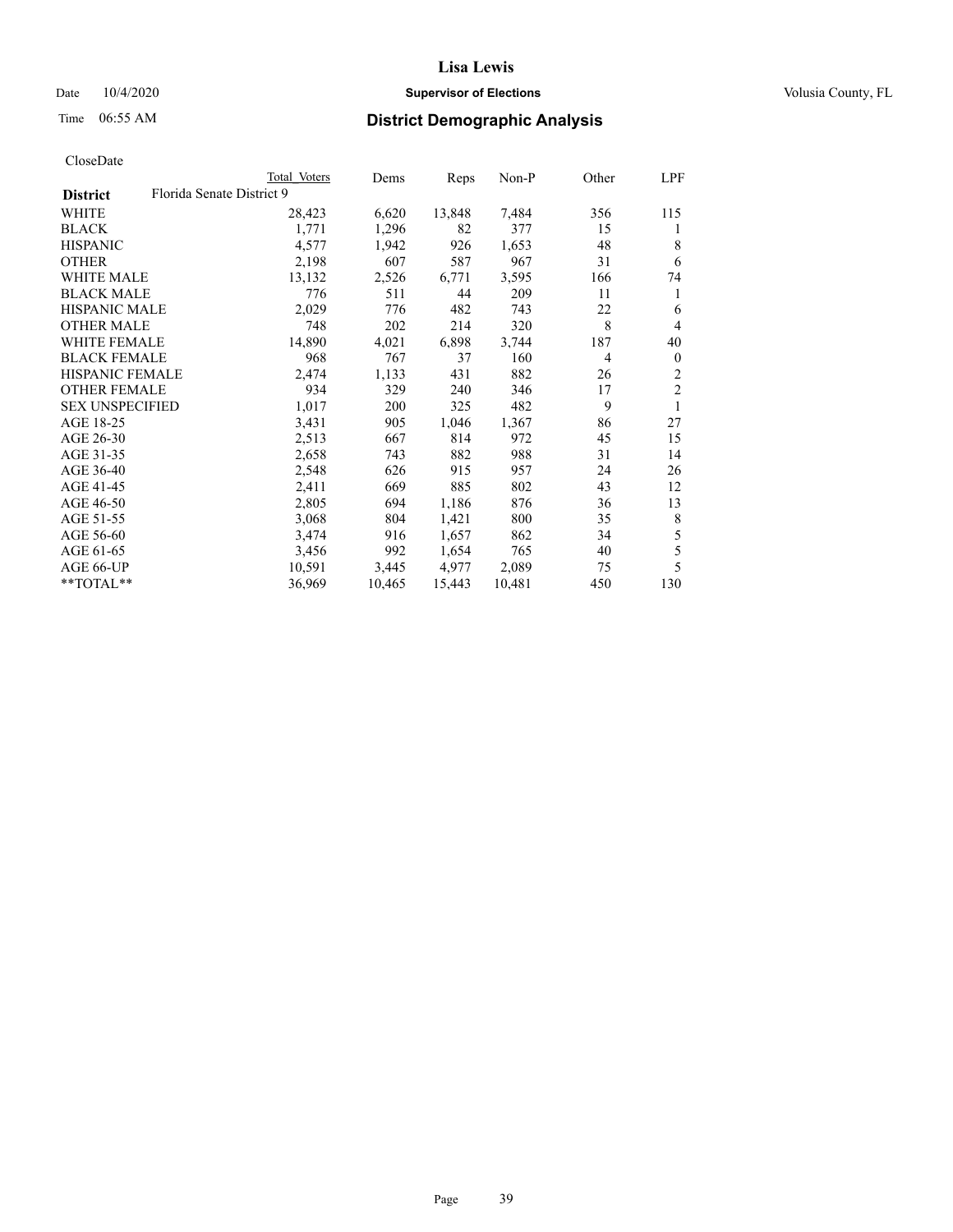## Date  $10/4/2020$  **Supervisor of Elections Supervisor of Elections** Volusia County, FL

|                        | Total Voters               | Dems   | Reps   | Non-P  | Other | LPF |
|------------------------|----------------------------|--------|--------|--------|-------|-----|
| <b>District</b>        | Florida Senate District 14 |        |        |        |       |     |
| WHITE                  | 163,173                    | 43,667 | 73,082 | 43,535 | 2,333 | 556 |
| <b>BLACK</b>           | 14,004                     | 10,622 | 605    | 2,661  | 101   | 15  |
| <b>HISPANIC</b>        | 27,104                     | 12,216 | 4,520  | 10,095 | 216   | 57  |
| <b>OTHER</b>           | 12,093                     | 3,824  | 2,854  | 5,194  | 178   | 43  |
| WHITE MALE             | 75,534                     | 16,963 | 35,949 | 21,179 | 1,078 | 365 |
| <b>BLACK MALE</b>      | 6,021                      | 4,226  | 344    | 1,388  | 57    | 6   |
| <b>HISPANIC MALE</b>   | 12,403                     | 5,169  | 2,348  | 4,751  | 98    | 37  |
| <b>OTHER MALE</b>      | 4,281                      | 1,280  | 1,117  | 1,801  | 60    | 23  |
| <b>WHITE FEMALE</b>    | 85,555                     | 26,193 | 36,260 | 21,671 | 1,247 | 184 |
| <b>BLACK FEMALE</b>    | 7,746                      | 6,220  | 247    | 1,228  | 44    | 7   |
| <b>HISPANIC FEMALE</b> | 14,271                     | 6,850  | 2,122  | 5,164  | 116   | 19  |
| <b>OTHER FEMALE</b>    | 5,090                      | 1,927  | 1,172  | 1,900  | 78    | 13  |
| <b>SEX UNSPECIFIED</b> | 5,471                      | 1,500  | 1,502  | 2,402  | 50    | 17  |
| AGE 18-25              | 20,120                     | 6,334  | 5,237  | 7,925  | 509   | 115 |
| AGE 26-30              | 14,827                     | 4,661  | 4,022  | 5,774  | 270   | 100 |
| AGE 31-35              | 14,878                     | 4,590  | 4,238  | 5,725  | 219   | 106 |
| AGE 36-40              | 14,375                     | 4,445  | 4,240  | 5,408  | 202   | 80  |
| AGE 41-45              | 14,011                     | 4,307  | 4,522  | 4,933  | 193   | 56  |
| AGE 46-50              | 15,392                     | 4,545  | 5,854  | 4,721  | 216   | 56  |
| AGE 51-55              | 16,937                     | 4,969  | 7,100  | 4,618  | 205   | 45  |
| AGE 56-60              | 20,705                     | 6,358  | 9,008  | 5,083  | 224   | 32  |
| AGE 61-65              | 21,205                     | 7,112  | 9,112  | 4,717  | 231   | 33  |
| AGE 66-UP              | 63,802                     | 22,969 | 27,695 | 12,538 | 553   | 47  |
| **TOTAL**              | 216,374                    | 70,329 | 81,061 | 61,485 | 2,828 | 671 |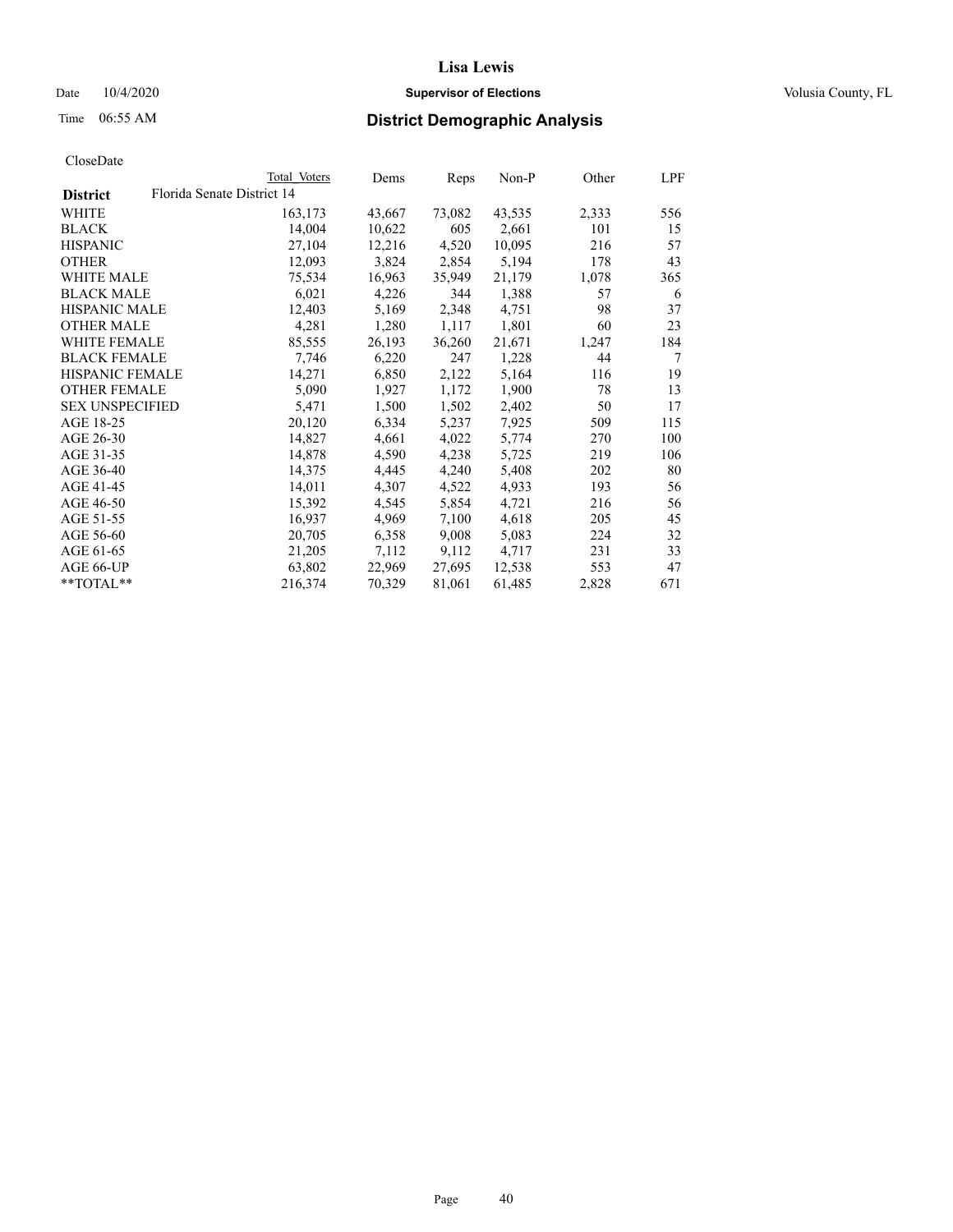## Date  $10/4/2020$  **Supervisor of Elections Supervisor of Elections** Volusia County, FL

# Time 06:55 AM **District Demographic Analysis**

|                                         | Total Voters | Dems  | Reps  | $Non-P$ | Other        | LPF            |
|-----------------------------------------|--------------|-------|-------|---------|--------------|----------------|
| Daytona Beach Zone 1<br><b>District</b> |              |       |       |         |              |                |
| WHITE                                   | 5,255        | 1,569 | 2,051 | 1,501   | 111          | 23             |
| <b>BLACK</b>                            | 1,166        | 892   | 35    | 226     | 12           | 1              |
| <b>HISPANIC</b>                         | 343          | 149   | 58    | 127     | 8            |                |
| <b>OTHER</b>                            | 543          | 178   | 115   | 234     | 13           | 3              |
| <b>WHITE MALE</b>                       | 2,566        | 634   | 1,087 | 775     | 53           | 17             |
| <b>BLACK MALE</b>                       | 467          | 328   | 16    | 119     | 4            | 0              |
| <b>HISPANIC MALE</b>                    | 153          | 51    | 32    | 61      | 8            | 1              |
| <b>OTHER MALE</b>                       | 189          | 61    | 41    | 82      | 4            | 1              |
| <b>WHITE FEMALE</b>                     | 2,609        | 909   | 935   | 701     | 58           | 6              |
| <b>BLACK FEMALE</b>                     | 683          | 552   | 19    | 103     | 8            | 1              |
| <b>HISPANIC FEMALE</b>                  | 184          | 97    | 25    | 62      | $\mathbf{0}$ | $\theta$       |
| <b>OTHER FEMALE</b>                     | 241          | 94    | 52    | 86      | 7            | 2              |
| <b>SEX UNSPECIFIED</b>                  | 215          | 62    | 52    | 99      | 2            | $\mathbf{0}$   |
| AGE 18-25                               | 887          | 344   | 170   | 339     | 29           | 5              |
| AGE 26-30                               | 598          | 250   | 119   | 207     | 17           | 5              |
| AGE 31-35                               | 485          | 183   | 101   | 186     | 11           | 4              |
| AGE 36-40                               | 377          | 157   | 95    | 117     | 6            | $\overline{2}$ |
| AGE 41-45                               | 379          | 145   | 94    | 133     | 4            | 3              |
| AGE 46-50                               | 469          | 165   | 142   | 148     | 12           | $\overline{c}$ |
| AGE 51-55                               | 559          | 184   | 198   | 163     | 13           | 1              |
| AGE 56-60                               | 683          | 239   | 254   | 177     | 12           | 1              |
| AGE 61-65                               | 744          | 287   | 280   | 170     | 5            | $\overline{c}$ |
| AGE 66-UP                               | 2,124        | 833   | 806   | 447     | 35           | 3              |
| **TOTAL**                               | 7,307        | 2,788 | 2,259 | 2,088   | 144          | 28             |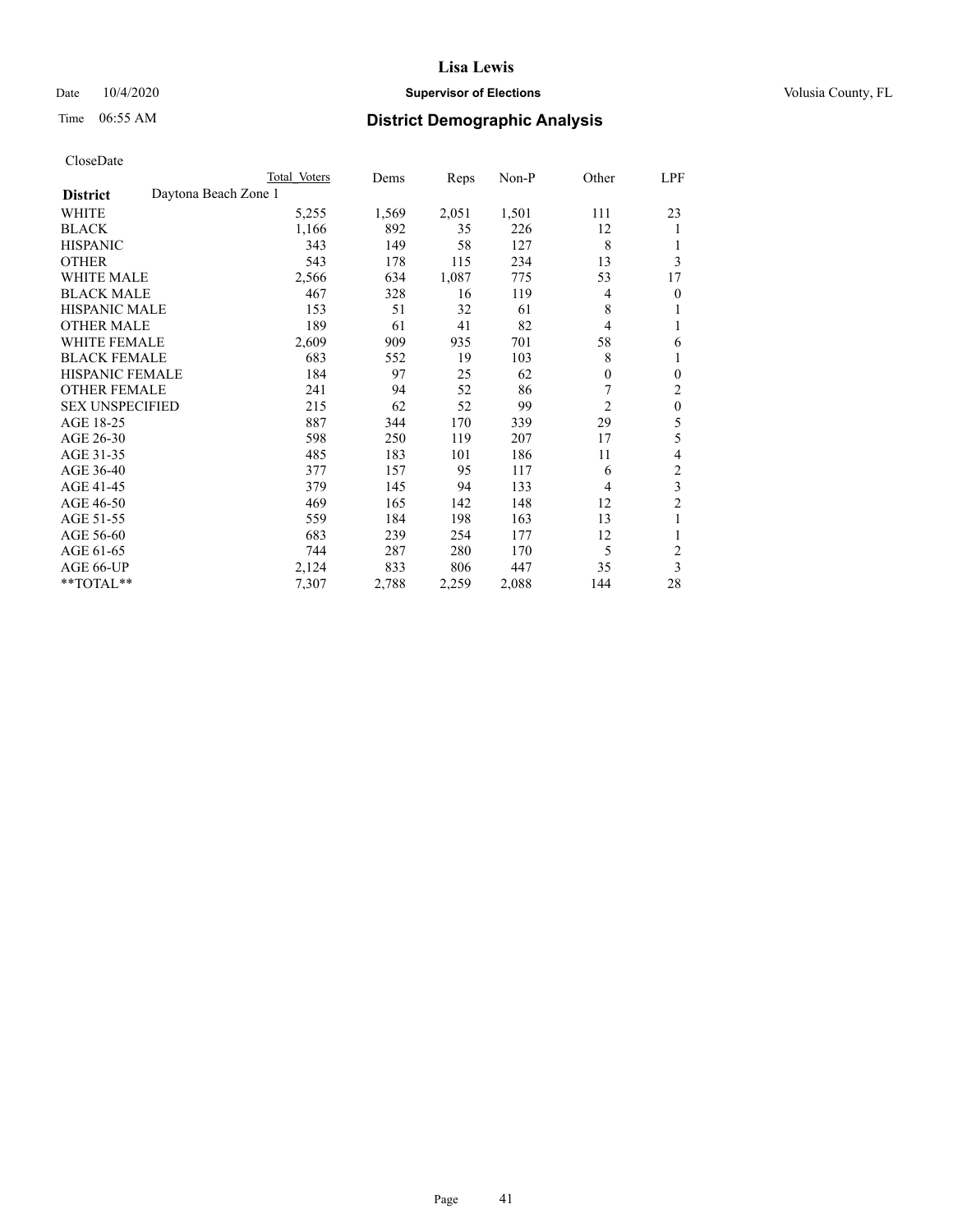### Date  $10/4/2020$  **Supervisor of Elections** Volusia County, FL

# Time 06:55 AM **District Demographic Analysis**

| Total Voters | Dems                 | Reps  | $Non-P$ | Other          | LPF            |
|--------------|----------------------|-------|---------|----------------|----------------|
|              |                      |       |         |                |                |
| 4,534        | 1,397                | 1,844 | 1,195   | 77             | 21             |
| 1,428        | 1,125                | 36    | 258     | 9              | $\Omega$       |
| 303          | 136                  | 48    | 118     | 1              | 0              |
| 417          | 145                  | 81    | 184     | 5              | $\overline{c}$ |
| 2,204        | 605                  | 949   | 599     | 36             | 15             |
| 584          | 420                  | 25    | 135     | 4              | 0              |
| 131          | 63                   | 21    | 47      | 0              | 0              |
| 139          | 43                   | 38    | 53      | 3              | 2              |
| 2,275        | 773                  | 876   | 580     | 40             | 6              |
| 827          | 692                  | 11    | 119     | 5              | 0              |
| 164          | 70                   | 24    | 69      | 1              | 0              |
| 186          | 80                   | 32    | 72      | $\overline{c}$ | 0              |
| 172          | 57                   | 33    | 81      | 1              | 0              |
| 565          | 212                  | 108   | 229     | 13             | 3              |
| 443          | 205                  | 74    | 155     | 8              | 1              |
| 425          | 187                  | 78    | 141     | 13             | 6              |
| 372          | 172                  | 83    | 110     | 6              |                |
| 354          | 159                  | 77    | 113     | 3              | 2              |
| 449          | 180                  | 113   | 143     |                | 4              |
| 570          | 206                  | 189   | 167     | 8              | 0              |
| 772          | 298                  | 285   | 181     | 7              |                |
| 743          | 315                  | 275   | 147     | 4              | $\overline{c}$ |
| 1,987        | 867                  | 727   | 369     | 21             | 3              |
| 6,682        | 2,803                | 2,009 | 1,755   | 92             | 23             |
|              | Daytona Beach Zone 2 |       |         |                | 9              |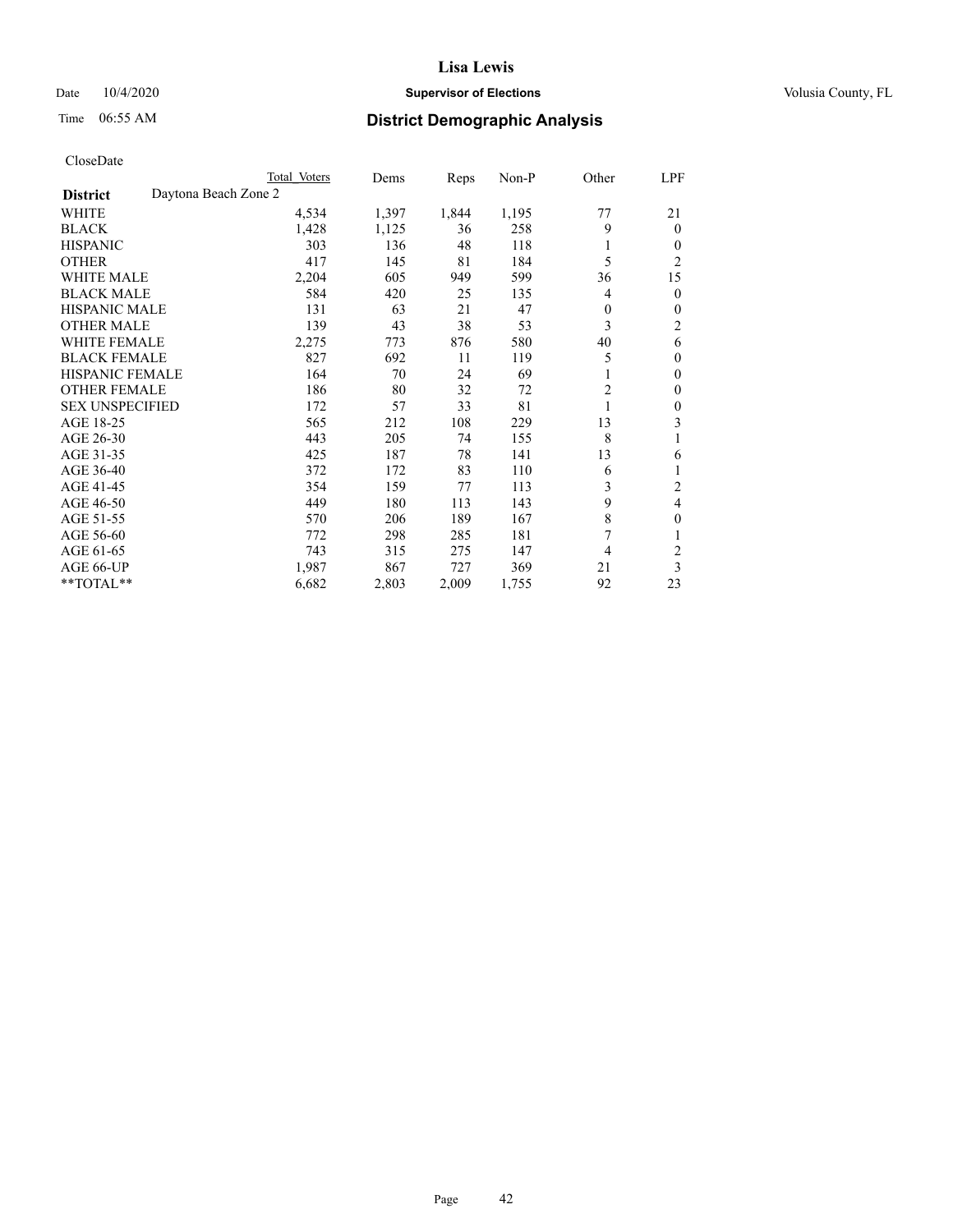## Date  $10/4/2020$  **Supervisor of Elections Supervisor of Elections** Volusia County, FL

# Time 06:55 AM **District Demographic Analysis**

|                        |                      | Total Voters | Dems  | Reps  | Non-P | Other          | LPF            |
|------------------------|----------------------|--------------|-------|-------|-------|----------------|----------------|
| <b>District</b>        | Daytona Beach Zone 3 |              |       |       |       |                |                |
| WHITE                  |                      | 3,816        | 1,198 | 1,425 | 1,102 | 70             | 21             |
| <b>BLACK</b>           |                      | 1,682        | 1,317 | 35    | 318   | 12             | $\overline{0}$ |
| <b>HISPANIC</b>        |                      | 320          | 159   | 62    | 91    | 7              |                |
| <b>OTHER</b>           |                      | 582          | 215   | 65    | 293   | 8              | 1              |
| WHITE MALE             |                      | 1,929        | 509   | 781   | 594   | 32             | 13             |
| <b>BLACK MALE</b>      |                      | 667          | 500   | 18    | 143   | 6              | $\theta$       |
| <b>HISPANIC MALE</b>   |                      | 149          | 72    | 28    | 46    | 3              | $\mathbf{0}$   |
| <b>OTHER MALE</b>      |                      | 181          | 71    | 30    | 78    | $\overline{2}$ | $\mathbf{0}$   |
| WHITE FEMALE           |                      | 1,841        | 679   | 628   | 488   | 38             | 8              |
| <b>BLACK FEMALE</b>    |                      | 927          | 749   | 17    | 155   | 6              | $\theta$       |
| <b>HISPANIC FEMALE</b> |                      | 162          | 82    | 33    | 42    | 4              | 1              |
| <b>OTHER FEMALE</b>    |                      | 214          | 94    | 21    | 93    | 5              | 1              |
| <b>SEX UNSPECIFIED</b> |                      | 330          | 133   | 31    | 165   |                | $\mathbf{0}$   |
| AGE 18-25              |                      | 1,417        | 861   | 92    | 446   | 15             | 3              |
| AGE 26-30              |                      | 411          | 175   | 74    | 150   | 10             | $\overline{2}$ |
| AGE 31-35              |                      | 366          | 152   | 68    | 133   | 7              | 6              |
| AGE 36-40              |                      | 322          | 113   | 76    | 120   | 11             | $\overline{2}$ |
| AGE 41-45              |                      | 301          | 126   | 64    | 102   | 8              | 1              |
| AGE 46-50              |                      | 327          | 126   | 95    | 96    | 7              | 3              |
| AGE 51-55              |                      | 416          | 152   | 143   | 113   | 7              | 1              |
| AGE 56-60              |                      | 536          | 189   | 182   | 162   | 3              | $\theta$       |
| AGE 61-65              |                      | 610          | 239   | 215   | 143   | 11             | 2              |
| AGE 66-UP              |                      | 1,693        | 755   | 578   | 339   | 18             | 3              |
| $*$ TOTAL $**$         |                      | 6,400        | 2,889 | 1,587 | 1,804 | 97             | 23             |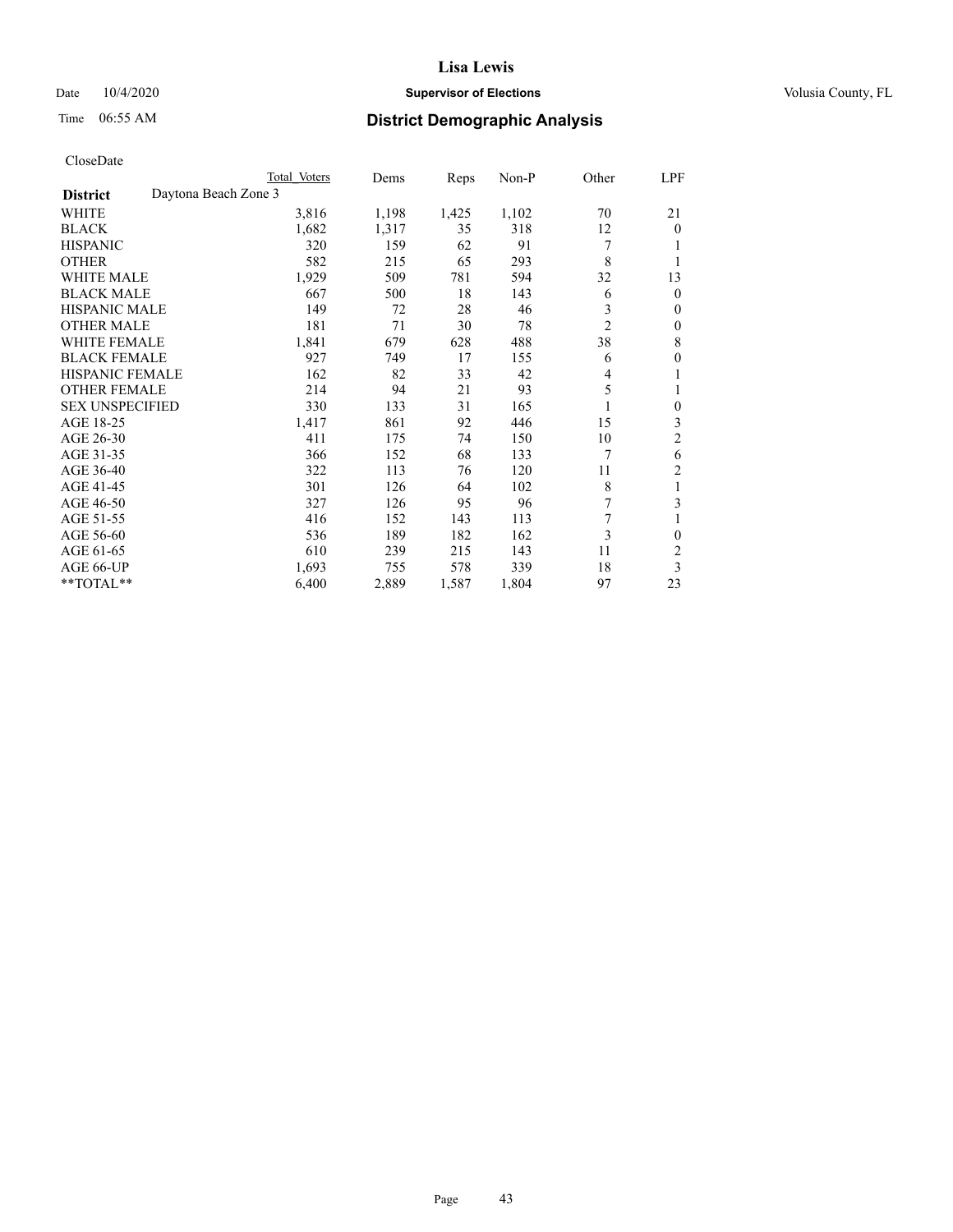## Date  $10/4/2020$  **Supervisor of Elections Supervisor of Elections** Volusia County, FL

| CloseDate |
|-----------|
|-----------|

|                        | Total Voters         | Dems  | Reps  | Non-P | Other          | LPF          |
|------------------------|----------------------|-------|-------|-------|----------------|--------------|
| <b>District</b>        | Daytona Beach Zone 4 |       |       |       |                |              |
| WHITE                  | 8,571                | 2,136 | 4,056 | 2,185 | 166            | 28           |
| <b>BLACK</b>           | 1,262                | 919   | 41    | 276   | 25             | 1            |
| <b>HISPANIC</b>        | 506                  | 188   | 127   | 176   | 14             | 1            |
| <b>OTHER</b>           | 755                  | 215   | 183   | 341   | 15             | 1            |
| <b>WHITE MALE</b>      | 3,994                | 797   | 1,977 | 1,118 | 82             | 20           |
| <b>BLACK MALE</b>      | 526                  | 332   | 29    | 149   | 15             | 1            |
| <b>HISPANIC MALE</b>   | 235                  | 82    | 65    | 84    | 4              | $\theta$     |
| <b>OTHER MALE</b>      | 282                  | 73    | 70    | 134   | 5              | 0            |
| <b>WHITE FEMALE</b>    | 4,498                | 1,317 | 2,050 | 1,039 | 84             | $\,$ 8 $\,$  |
| <b>BLACK FEMALE</b>    | 712                  | 566   | 11    | 125   | 10             | $\theta$     |
| <b>HISPANIC FEMALE</b> | 263                  | 103   | 62    | 87    | 10             | 1            |
| <b>OTHER FEMALE</b>    | 333                  | 105   | 82    | 137   | 8              | 1            |
| <b>SEX UNSPECIFIED</b> | 250                  | 83    | 60    | 105   | $\overline{c}$ | $\theta$     |
| AGE 18-25              | 1,060                | 359   | 266   | 389   | 36             | 10           |
| AGE 26-30              | 857                  | 295   | 218   | 311   | 27             | 6            |
| AGE 31-35              | 718                  | 266   | 193   | 238   | 18             | 3            |
| AGE 36-40              | 571                  | 188   | 159   | 214   | 9              |              |
| AGE 41-45              | 499                  | 188   | 143   | 159   | 7              | 2            |
| AGE 46-50              | 623                  | 177   | 243   | 188   | 11             | 4            |
| AGE 51-55              | 683                  | 188   | 304   | 178   | 12             | 1            |
| AGE 56-60              | 1,039                | 286   | 470   | 256   | 27             | $\theta$     |
| AGE 61-65              | 1,260                | 380   | 593   | 262   | 21             | 4            |
| AGE 66-UP              | 3,780                | 1,128 | 1,818 | 782   | 52             | $\mathbf{0}$ |
| **TOTAL**              | 11,094               | 3,458 | 4,407 | 2,978 | 220            | 31           |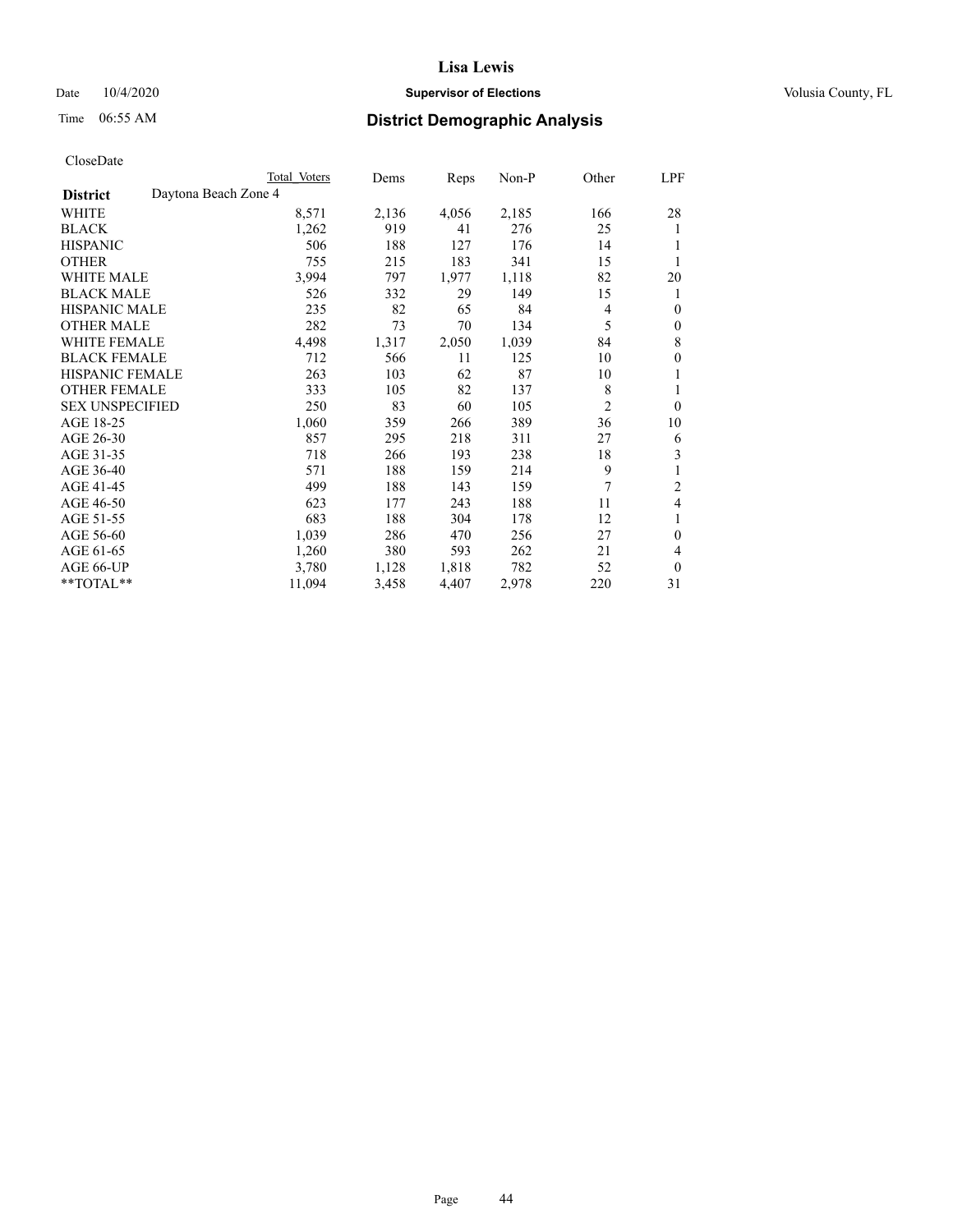## Date  $10/4/2020$  **Supervisor of Elections Supervisor of Elections** Volusia County, FL

# Time 06:55 AM **District Demographic Analysis**

|                        |                      | Total Voters | Dems  | Reps  | Non-P | Other    | LPF              |
|------------------------|----------------------|--------------|-------|-------|-------|----------|------------------|
| <b>District</b>        | Daytona Beach Zone 5 |              |       |       |       |          |                  |
| WHITE                  |                      | 2,680        | 820   | 1,010 | 782   | 56       | 12               |
| <b>BLACK</b>           |                      | 4,478        | 3,664 | 113   | 674   | 25       | 2                |
| <b>HISPANIC</b>        |                      | 437          | 192   | 71    | 165   | 6        | 3                |
| <b>OTHER</b>           |                      | 594          | 248   | 79    | 259   | 6        | $\overline{2}$   |
| WHITE MALE             |                      | 1,250        | 310   | 527   | 381   | 25       | 7                |
| <b>BLACK MALE</b>      |                      | 1,708        | 1,300 | 66    | 328   | 14       | $\mathbf{0}$     |
| <b>HISPANIC MALE</b>   |                      | 195          | 73    | 36    | 80    | 4        | 2                |
| <b>OTHER MALE</b>      |                      | 226          | 95    | 33    | 93    | 5        | $\boldsymbol{0}$ |
| WHITE FEMALE           |                      | 1,402        | 501   | 475   | 390   | 31       | 5                |
| <b>BLACK FEMALE</b>    |                      | 2,700        | 2,312 | 43    | 332   | 11       | $\overline{c}$   |
| HISPANIC FEMALE        |                      | 238          | 117   | 35    | 83    | 2        | 1                |
| <b>OTHER FEMALE</b>    |                      | 232          | 109   | 27    | 93    | 1        | $\overline{2}$   |
| <b>SEX UNSPECIFIED</b> |                      | 238          | 107   | 31    | 100   | $\theta$ | $\mathbf{0}$     |
| AGE 18-25              |                      | 1,308        | 684   | 179   | 418   | 20       | 7                |
| AGE 26-30              |                      | 847          | 457   | 123   | 248   | 12       | 7                |
| AGE 31-35              |                      | 743          | 397   | 87    | 247   | 10       | $\overline{2}$   |
| AGE 36-40              |                      | 635          | 387   | 73    | 170   | 4        | 1                |
| AGE 41-45              |                      | 564          | 329   | 68    | 164   | 3        | $\theta$         |
| AGE 46-50              |                      | 600          | 368   | 103   | 116   | 12       | 1                |
| AGE 51-55              |                      | 577          | 381   | 89    | 98    | 9        | $\mathbf{0}$     |
| AGE 56-60              |                      | 684          | 450   | 113   | 117   | 4        | $\theta$         |
| AGE 61-65              |                      | 639          | 426   | 114   | 91    | 7        | 1                |
| AGE 66-UP              |                      | 1,588        | 1,042 | 323   | 211   | 12       | $\theta$         |
| **TOTAL**              |                      | 8,189        | 4,924 | 1,273 | 1,880 | 93       | 19               |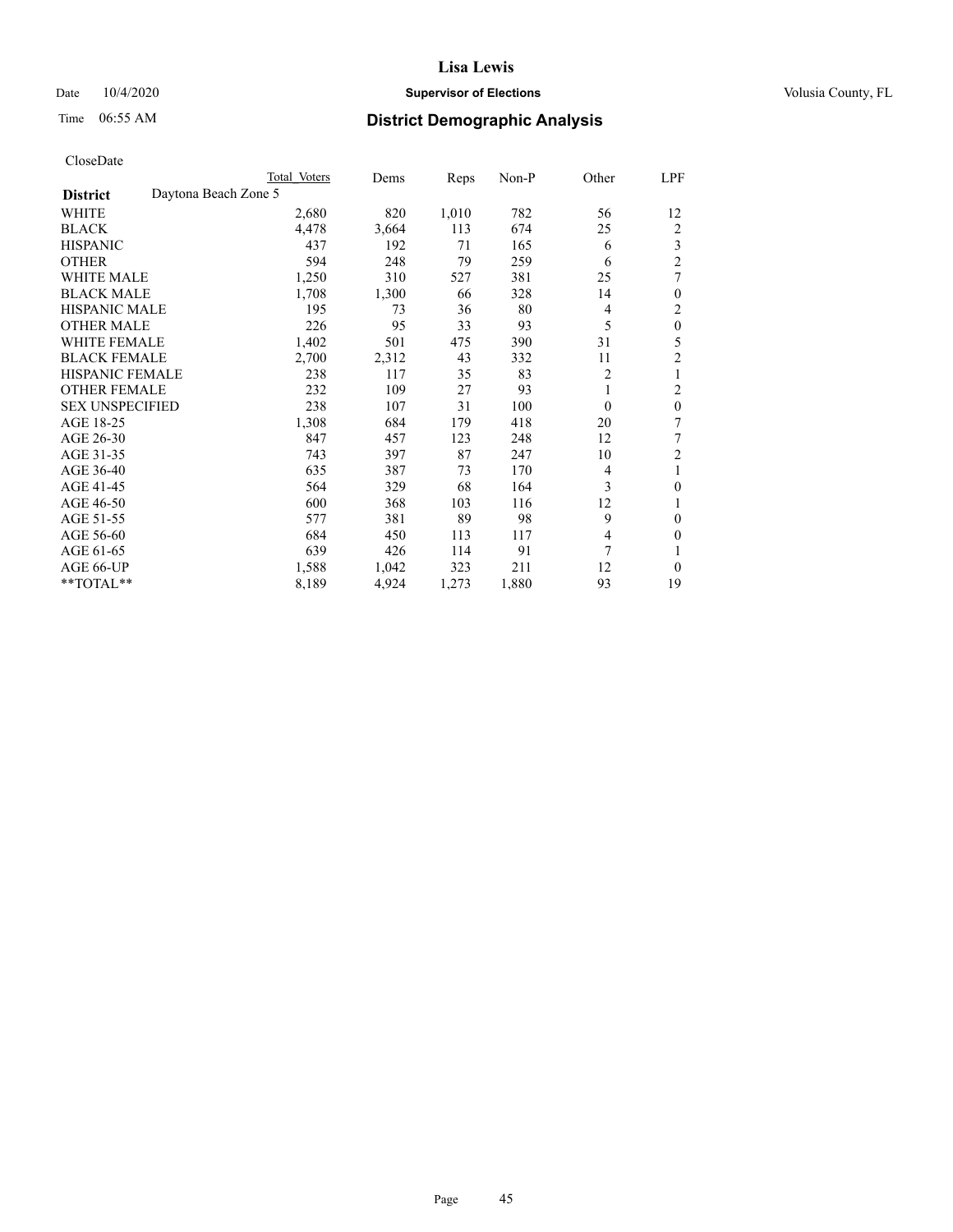## Date  $10/4/2020$  **Supervisor of Elections Supervisor of Elections** Volusia County, FL

| CloseDate |
|-----------|
|-----------|

|                                         | Total Voters | Dems  | Reps | Non-P | Other          | LPF              |
|-----------------------------------------|--------------|-------|------|-------|----------------|------------------|
| Daytona Beach Zone 6<br><b>District</b> |              |       |      |       |                |                  |
| WHITE                                   | 1,411        | 449   | 457  | 474   | 22             | 9                |
| <b>BLACK</b>                            | 3,643        | 2,982 | 94   | 554   | 13             | 0                |
| <b>HISPANIC</b>                         | 305          | 159   | 27   | 116   | 3              | 0                |
| <b>OTHER</b>                            | 451          | 203   | 54   | 183   | 10             | 1                |
| WHITE MALE                              | 672          | 176   | 250  | 230   | 10             | 6                |
| <b>BLACK MALE</b>                       | 1,420        | 1,104 | 45   | 264   | 7              | 0                |
| <b>HISPANIC MALE</b>                    | 143          | 66    | 14   | 62    |                | 0                |
| <b>OTHER MALE</b>                       | 146          | 61    | 30   | 50    | 4              | l                |
| <b>WHITE FEMALE</b>                     | 695          | 266   | 191  | 223   | 12             | 3                |
| <b>BLACK FEMALE</b>                     | 2,146        | 1,817 | 47   | 276   | 6              | 0                |
| <b>HISPANIC FEMALE</b>                  | 150          | 88    | 12   | 48    | $\overline{c}$ | 0                |
| <b>OTHER FEMALE</b>                     | 167          | 97    | 14   | 52    | 4              | 0                |
| <b>SEX UNSPECIFIED</b>                  | 271          | 118   | 29   | 122   | $\overline{2}$ | 0                |
| AGE 18-25                               | 1,027        | 536   | 110  | 359   | 20             | 2                |
| AGE 26-30                               | 561          | 357   | 30   | 169   | 5              | $\boldsymbol{0}$ |
| AGE 31-35                               | 536          | 333   | 55   | 142   | 4              | 2                |
| AGE 36-40                               | 446          | 270   | 48   | 125   |                | 2                |
| AGE 41-45                               | 420          | 260   | 35   | 121   | 3              | 1                |
| AGE 46-50                               | 376          | 235   | 56   | 82    | 3              | 0                |
| AGE 51-55                               | 464          | 312   | 62   | 84    | 4              | $\overline{2}$   |
| AGE 56-60                               | 465          | 323   | 59   | 80    | 2              | 1                |
| AGE 61-65                               | 469          | 339   | 63   | 65    | $\overline{2}$ | 0                |
| AGE 66-UP                               | 1,040        | 822   | 114  | 100   | 4              | 0                |
| **TOTAL**                               | 5,810        | 3,793 | 632  | 1,327 | 48             | 10               |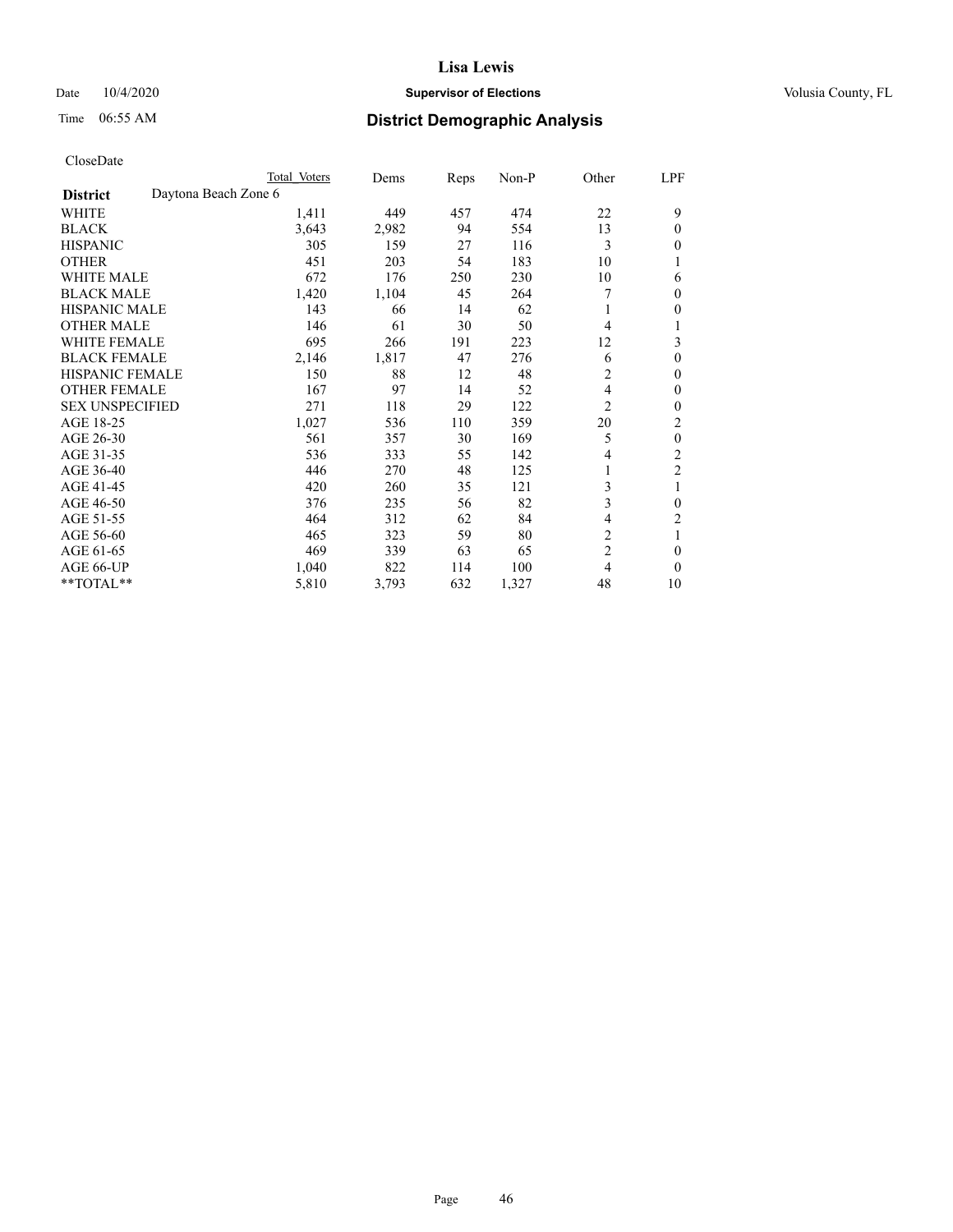## Date  $10/4/2020$  **Supervisor of Elections Supervisor of Elections** Volusia County, FL

| CloseDate |
|-----------|
|-----------|

|                        |                      | Total Voters | Dems  | Reps           | $Non-P$ | Other          | LPF |
|------------------------|----------------------|--------------|-------|----------------|---------|----------------|-----|
| <b>District</b>        | Daytona Beach Shores |              |       |                |         |                |     |
| WHITE                  |                      | 4,133        | 974   | 2,081          | 1,009   | 60             | 9   |
| <b>BLACK</b>           |                      | 68           | 49    | 3              | 15      |                | 0   |
| <b>HISPANIC</b>        |                      | 113          | 37    | 41             | 34      |                | 0   |
| <b>OTHER</b>           |                      | 281          | 88    | 86             | 104     | $\overline{c}$ |     |
| <b>WHITE MALE</b>      |                      | 1,955        | 403   | 1,004          | 507     | 36             | 5   |
| <b>BLACK MALE</b>      |                      | 30           | 21    | $\overline{0}$ | 8       | 1              | 0   |
| <b>HISPANIC MALE</b>   |                      | 50           | 10    | 20             | 19      |                | 0   |
| <b>OTHER MALE</b>      |                      | 102          | 33    | 32             | 37      | $\Omega$       | 0   |
| <b>WHITE FEMALE</b>    |                      | 2,128        | 559   | 1,052          | 490     | 23             | 4   |
| <b>BLACK FEMALE</b>    |                      | 37           | 28    | 3              | 6       | $\theta$       | 0   |
| <b>HISPANIC FEMALE</b> |                      | 62           | 27    | 20             | 15      | $\theta$       | 0   |
| <b>OTHER FEMALE</b>    |                      | 137          | 43    | 41             | 51      | 1              |     |
| <b>SEX UNSPECIFIED</b> |                      | 94           | 24    | 39             | 29      | 2              | 0   |
| AGE 18-25              |                      | 160          | 45    | 51             | 58      | 5              |     |
| AGE 26-30              |                      | 84           | 26    | 28             | 28      | 1              |     |
| AGE 31-35              |                      | 106          | 28    | 38             | 34      | $\overline{c}$ | 4   |
| AGE 36-40              |                      | 116          | 28    | 42             | 45      | 1              | 0   |
| AGE 41-45              |                      | 112          | 30    | 40             | 39      | 2              | 1   |
| AGE 46-50              |                      | 154          | 26    | 72             | 55      | 1              | 0   |
| AGE 51-55              |                      | 273          | 64    | 114            | 89      | 5              |     |
| AGE 56-60              |                      | 437          | 107   | 225            | 98      | 7              | 0   |
| AGE 61-65              |                      | 572          | 125   | 295            | 141     | 10             |     |
| AGE 66-UP              |                      | 2,581        | 669   | 1,306          | 575     | 30             |     |
| **TOTAL**              |                      | 4,595        | 1,148 | 2,211          | 1,162   | 64             | 10  |
|                        |                      |              |       |                |         |                |     |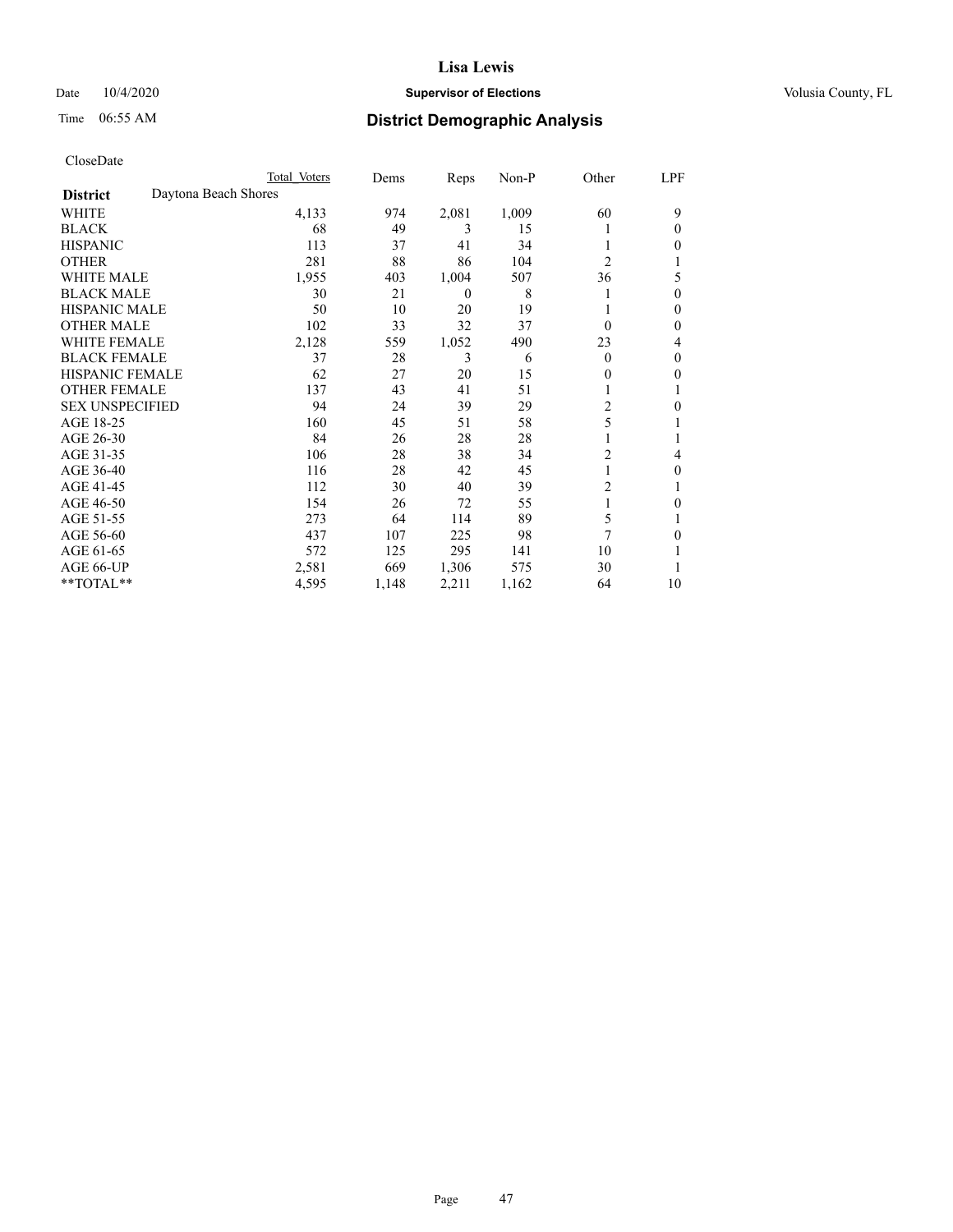## Date  $10/4/2020$  **Supervisor of Elections Supervisor of Elections** Volusia County, FL

# Time 06:55 AM **District Demographic Analysis**

|                           | Total Voters | Dems  | Reps  | Non-P | Other          | LPF              |
|---------------------------|--------------|-------|-------|-------|----------------|------------------|
| DeBary<br><b>District</b> |              |       |       |       |                |                  |
| WHITE                     | 13,352       | 2,974 | 6,760 | 3,396 | 165            | 57               |
| <b>BLACK</b>              | 769          | 557   | 36    | 170   | 6              | $\mathbf{0}$     |
| <b>HISPANIC</b>           | 1,723        | 706   | 415   | 575   | 23             | $\overline{4}$   |
| <b>OTHER</b>              | 1,052        | 278   | 276   | 478   | 18             | $\mathfrak{2}$   |
| WHITE MALE                | 6,225        | 1,153 | 3,321 | 1,635 | 78             | 38               |
| <b>BLACK MALE</b>         | 358          | 234   | 19    | 100   | 5              | $\boldsymbol{0}$ |
| <b>HISPANIC MALE</b>      | 766          | 285   | 208   | 259   | 11             | 3                |
| <b>OTHER MALE</b>         | 351          | 84    | 99    | 161   | 6              |                  |
| <b>WHITE FEMALE</b>       | 6,944        | 1,789 | 3,359 | 1,693 | 85             | 18               |
| <b>BLACK FEMALE</b>       | 399          | 314   | 17    | 67    | 1              | $\theta$         |
| <b>HISPANIC FEMALE</b>    | 931          | 411   | 201   | 306   | 12             | 1                |
| <b>OTHER FEMALE</b>       | 467          | 156   | 119   | 181   | 10             | 1                |
| <b>SEX UNSPECIFIED</b>    | 455          | 89    | 144   | 217   | $\overline{4}$ | 1                |
| AGE 18-25                 | 1,426        | 354   | 451   | 566   | 41             | 14               |
| AGE 26-30                 | 1,034        | 270   | 366   | 376   | 16             | 6                |
| AGE 31-35                 | 1,173        | 320   | 418   | 411   | 18             | 6                |
| AGE 36-40                 | 1,161        | 266   | 449   | 420   | 10             | 16               |
| AGE 41-45                 | 1,094        | 290   | 416   | 364   | 18             | 6                |
| AGE 46-50                 | 1,259        | 286   | 565   | 385   | 14             | 9                |
| AGE 51-55                 | 1,427        | 352   | 690   | 369   | 14             | $\sqrt{2}$       |
| AGE 56-60                 | 1,586        | 399   | 793   | 371   | 20             | 3                |
| AGE 61-65                 | 1,679        | 443   | 829   | 381   | 25             | 1                |
| AGE 66-UP                 | 5,046        | 1,531 | 2,505 | 975   | 35             | $\mathbf{0}$     |
| **TOTAL**                 | 16,896       | 4,515 | 7,487 | 4,619 | 212            | 63               |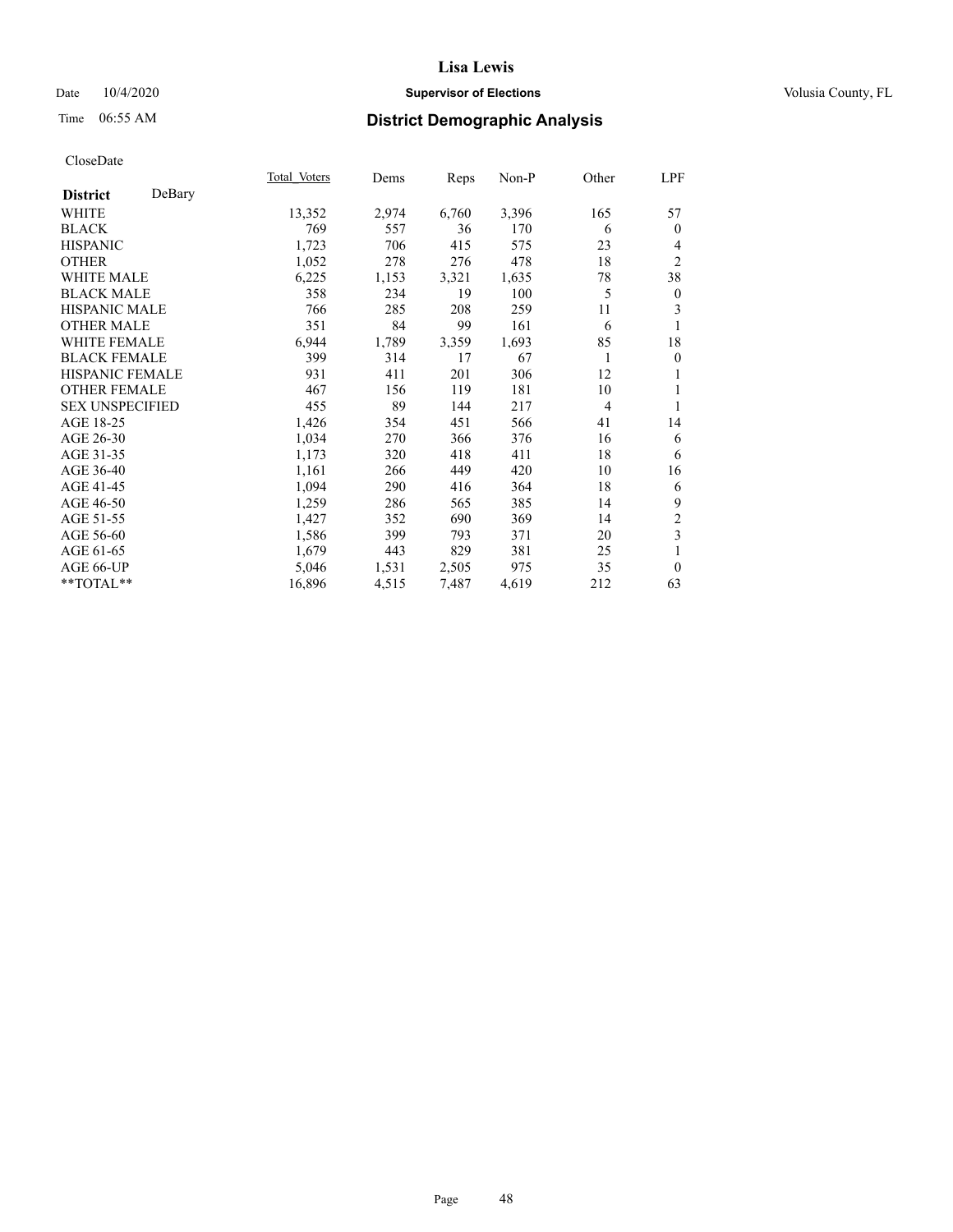## Date  $10/4/2020$  **Supervisor of Elections Supervisor of Elections** Volusia County, FL

# Time 06:55 AM **District Demographic Analysis**

|                           | Total Voters | Dems  | Reps  | Non-P | Other          | LPF   |
|---------------------------|--------------|-------|-------|-------|----------------|-------|
| DeLand<br><b>District</b> |              |       |       |       |                |       |
| WHITE                     | 16,525       | 4,971 | 7,260 | 3,991 | 234            | 69    |
| <b>BLACK</b>              | 3,063        | 2,412 | 109   | 523   | 17             | 2     |
| <b>HISPANIC</b>           | 2,593        | 1,133 | 488   | 930   | 34             | 8     |
| <b>OTHER</b>              | 1,565        | 600   | 287   | 658   | 14             | 6     |
| WHITE MALE                | 7,240        | 1,824 | 3,381 | 1,880 | 107            | 48    |
| <b>BLACK MALE</b>         | 1,208        | 888   | 55    | 255   | 9              | 1     |
| <b>HISPANIC MALE</b>      | 1,080        | 426   | 234   | 398   | 16             | 6     |
| <b>OTHER MALE</b>         | 557          | 201   | 120   | 231   | $\overline{4}$ | 1     |
| WHITE FEMALE              | 9,109        | 3,090 | 3,816 | 2,057 | 126            | 20    |
| <b>BLACK FEMALE</b>       | 1,791        | 1,473 | 50    | 259   | 8              | 1     |
| <b>HISPANIC FEMALE</b>    | 1,476        | 686   | 250   | 521   | 17             | 2     |
| <b>OTHER FEMALE</b>       | 660          | 286   | 113   | 250   | 8              | 3     |
| <b>SEX UNSPECIFIED</b>    | 625          | 242   | 125   | 251   | 4              | 3     |
| AGE 18-25                 | 2,537        | 1,056 | 531   | 884   | 51             | 15    |
| AGE 26-30                 | 1,686        | 643   | 413   | 590   | 22             | 18    |
| AGE 31-35                 | 1,718        | 626   | 458   | 597   | 25             | 12    |
| AGE 36-40                 | 1,655        | 624   | 433   | 567   | 22             | 9     |
| AGE 41-45                 | 1,600        | 586   | 510   | 479   | 20             | 5     |
| AGE 46-50                 | 1,600        | 580   | 516   | 479   | 22             | 3     |
| AGE 51-55                 | 1,647        | 574   | 656   | 390   | 19             | $\,8$ |
| AGE 56-60                 | 1,926        | 732   | 753   | 417   | 20             | 4     |
| AGE 61-65                 | 1,996        | 785   | 794   | 394   | 20             | 3     |
| AGE 66-UP                 | 7,368        | 2,904 | 3,079 | 1,299 | 78             | 8     |
| $*$ TOTAL $*$             | 23,746       | 9,116 | 8,144 | 6,102 | 299            | 85    |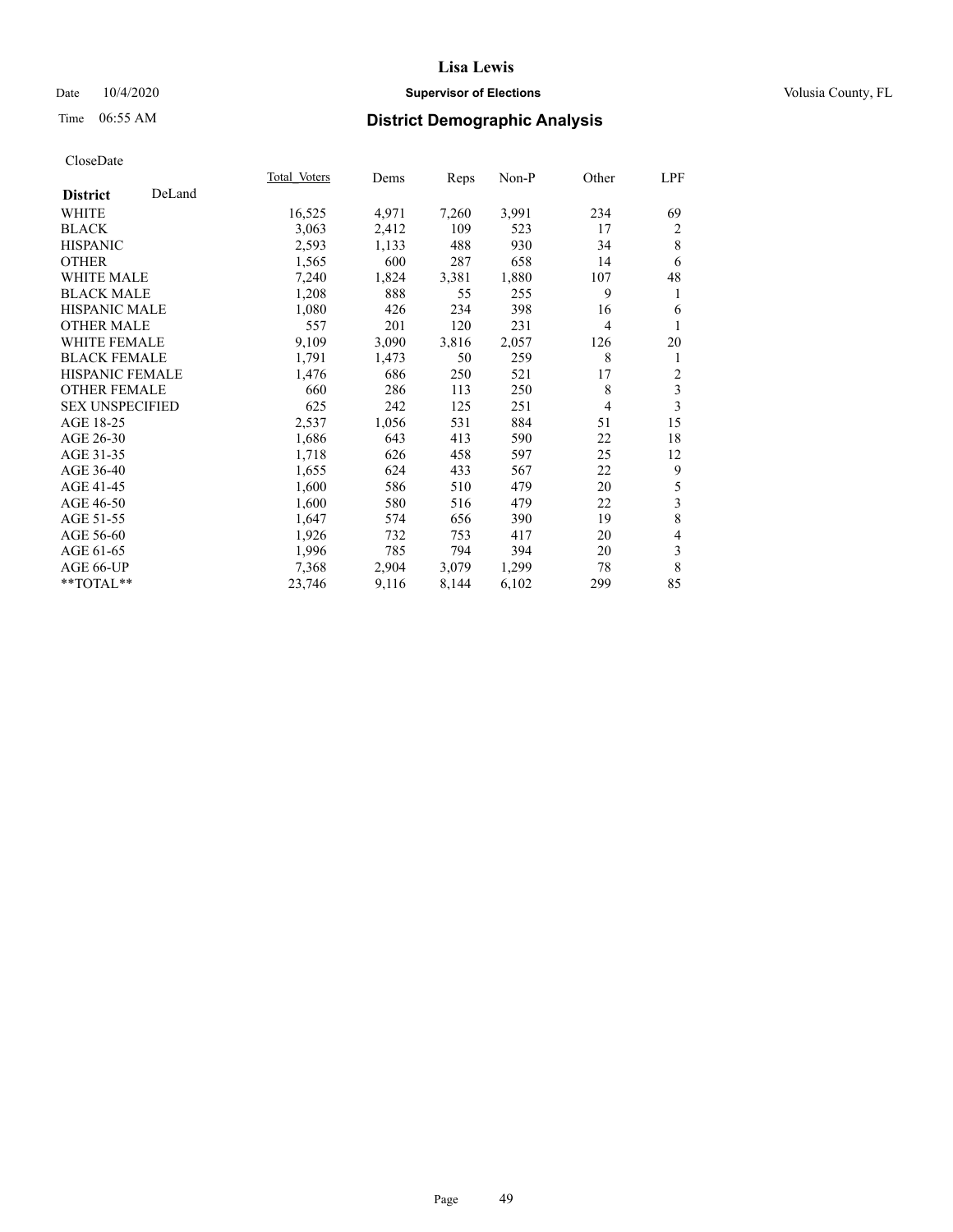## Date  $10/4/2020$  **Supervisor of Elections Supervisor of Elections** Volusia County, FL

# Time 06:55 AM **District Demographic Analysis**

|                        |                    | Total Voters | Dems  | Reps  | $Non-P$ | Other          | <u>LPF</u>              |
|------------------------|--------------------|--------------|-------|-------|---------|----------------|-------------------------|
| <b>District</b>        | Deltona District 1 |              |       |       |         |                |                         |
| WHITE                  |                    | 5,087        | 1,313 | 2,067 | 1,630   | 55             | 22                      |
| <b>BLACK</b>           |                    | 1,226        | 909   | 49    | 261     | 6              | 1                       |
| <b>HISPANIC</b>        |                    | 3,204        | 1,547 | 438   | 1,198   | 20             | 1                       |
| <b>OTHER</b>           |                    | 697          | 225   | 124   | 335     | 12             | 1                       |
| <b>WHITE MALE</b>      |                    | 2,395        | 521   | 1,033 | 804     | 23             | 14                      |
| <b>BLACK MALE</b>      |                    | 529          | 352   | 29    | 144     | 4              | $\mathbf{0}$            |
| <b>HISPANIC MALE</b>   |                    | 1,439        | 655   | 218   | 557     | 8              | 1                       |
| <b>OTHER MALE</b>      |                    | 233          | 73    | 43    | 114     | 2              | 1                       |
| <b>WHITE FEMALE</b>    |                    | 2,631        | 780   | 1,014 | 797     | 32             | 8                       |
| <b>BLACK FEMALE</b>    |                    | 678          | 544   | 18    | 113     | $\overline{2}$ | 1                       |
| <b>HISPANIC FEMALE</b> |                    | 1,717        | 869   | 216   | 620     | 12             | $\mathbf{0}$            |
| <b>OTHER FEMALE</b>    |                    | 298          | 111   | 56    | 123     | 8              | $\mathbf{0}$            |
| <b>SEX UNSPECIFIED</b> |                    | 294          | 89    | 51    | 152     | 2              | $\mathbf{0}$            |
| AGE 18-25              |                    | 1,232        | 414   | 212   | 586     | 18             | 2                       |
| AGE 26-30              |                    | 990          | 365   | 178   | 425     | 14             | $\,$ 8 $\,$             |
| AGE 31-35              |                    | 993          | 349   | 227   | 400     | 12             | 5                       |
| AGE 36-40              |                    | 915          | 310   | 213   | 380     | 9              | $\overline{\mathbf{3}}$ |
| AGE 41-45              |                    | 865          | 354   | 198   | 300     | 10             | 3                       |
| AGE 46-50              |                    | 849          | 325   | 231   | 281     | 12             | $\mathbf{0}$            |
| AGE 51-55              |                    | 893          | 315   | 313   | 260     | 4              | 1                       |
| AGE 56-60              |                    | 912          | 363   | 298   | 244     | 5              | $\overline{2}$          |
| AGE 61-65              |                    | 823          | 334   | 291   | 194     | 3              | 1                       |
| AGE 66-UP              |                    | 1,739        | 864   | 516   | 353     | 6              | $\theta$                |
| $*$ $TOTAL**$          |                    | 10,214       | 3,994 | 2,678 | 3,424   | 93             | 25                      |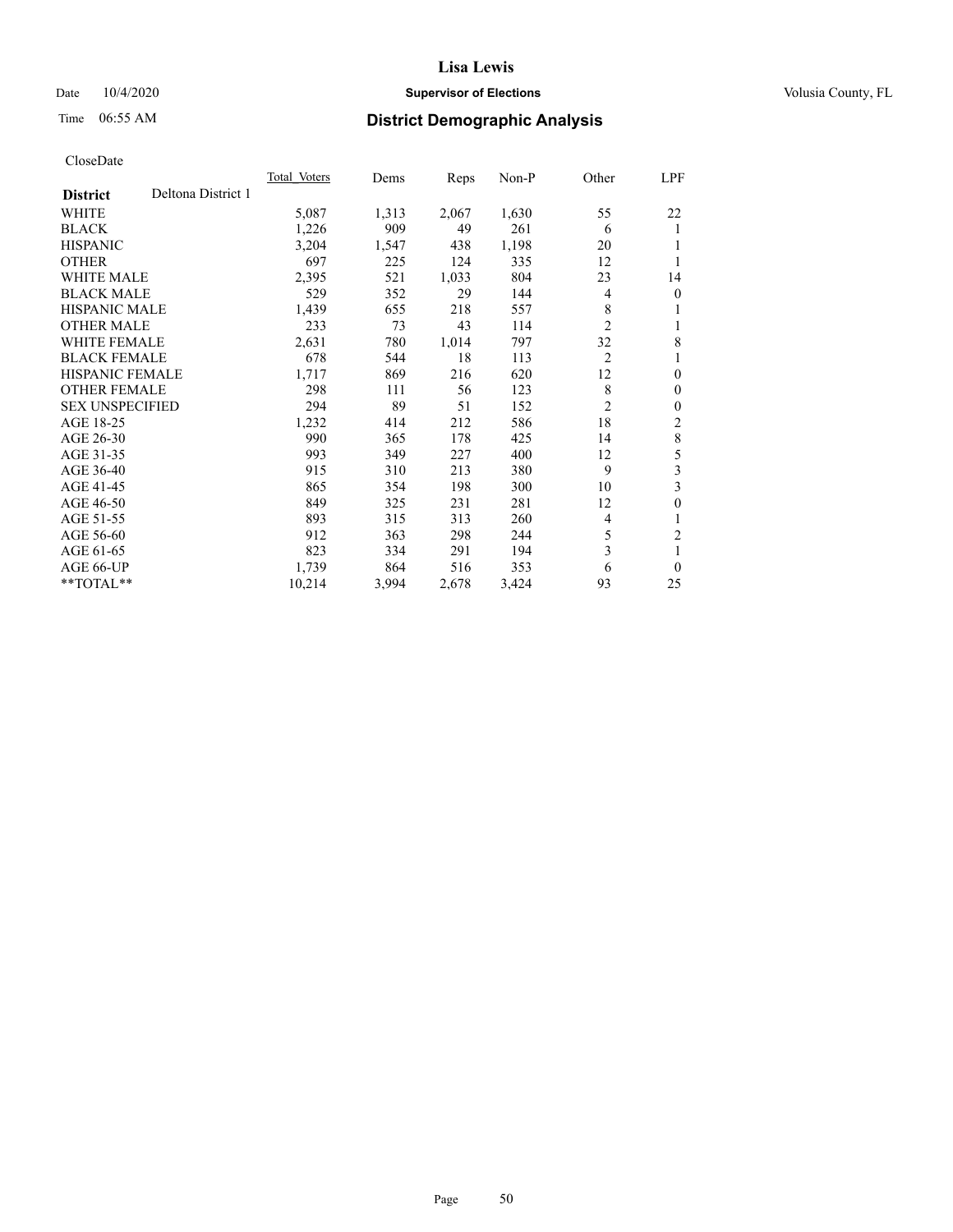## Date  $10/4/2020$  **Supervisor of Elections Supervisor of Elections** Volusia County, FL

# Time 06:55 AM **District Demographic Analysis**

|                        |                    | <b>Total Voters</b> | Dems  | Reps  | $Non-P$ | Other          | LPF            |
|------------------------|--------------------|---------------------|-------|-------|---------|----------------|----------------|
| <b>District</b>        | Deltona District 2 |                     |       |       |         |                |                |
| WHITE                  |                    | 6,009               | 1,610 | 2,584 | 1,717   | 80             | 18             |
| <b>BLACK</b>           |                    | 1,024               | 760   | 53    | 200     | 9              | $\overline{2}$ |
| <b>HISPANIC</b>        |                    | 3,387               | 1,550 | 567   | 1,238   | 23             | 9              |
| <b>OTHER</b>           |                    | 759                 | 285   | 122   | 341     | 9              | $\overline{2}$ |
| <b>WHITE MALE</b>      |                    | 2,754               | 648   | 1,226 | 831     | 38             | 11             |
| <b>BLACK MALE</b>      |                    | 472                 | 317   | 31    | 119     | 4              | 1              |
| <b>HISPANIC MALE</b>   |                    | 1,574               | 656   | 302   | 600     | 11             | 5              |
| <b>OTHER MALE</b>      |                    | 289                 | 103   | 54    | 129     | $\overline{2}$ | 1              |
| <b>WHITE FEMALE</b>    |                    | 3,179               | 949   | 1,323 | 859     | 41             | 7              |
| <b>BLACK FEMALE</b>    |                    | 541                 | 435   | 22    | 79      | 5              | $\theta$       |
| <b>HISPANIC FEMALE</b> |                    | 1,766               | 871   | 261   | 619     | 12             | 3              |
| <b>OTHER FEMALE</b>    |                    | 318                 | 141   | 42    | 129     | 5              | 1              |
| <b>SEX UNSPECIFIED</b> |                    | 286                 | 85    | 65    | 131     | 3              | 2              |
| AGE 18-25              |                    | 1,156               | 404   | 230   | 488     | 26             | 8              |
| AGE 26-30              |                    | 887                 | 284   | 201   | 382     | 16             | 4              |
| AGE 31-35              |                    | 891                 | 310   | 209   | 355     | 12             | 5              |
| AGE 36-40              |                    | 887                 | 319   | 200   | 346     | 15             | 7              |
| AGE 41-45              |                    | 950                 | 354   | 245   | 339     | 10             | $\mathfrak{2}$ |
| AGE 46-50              |                    | 881                 | 311   | 254   | 306     | 7              | 3              |
| AGE 51-55              |                    | 924                 | 341   | 303   | 275     | 5              | $\theta$       |
| AGE 56-60              |                    | 964                 | 360   | 329   | 268     | 7              | $\theta$       |
| AGE 61-65              |                    | 1,044               | 416   | 381   | 241     | 6              | $\theta$       |
| AGE 66-UP              |                    | 2,591               | 1,106 | 973   | 493     | 17             | $\overline{2}$ |
| $*$ $TOTAL**$          |                    | 11,179              | 4,205 | 3,326 | 3,496   | 121            | 31             |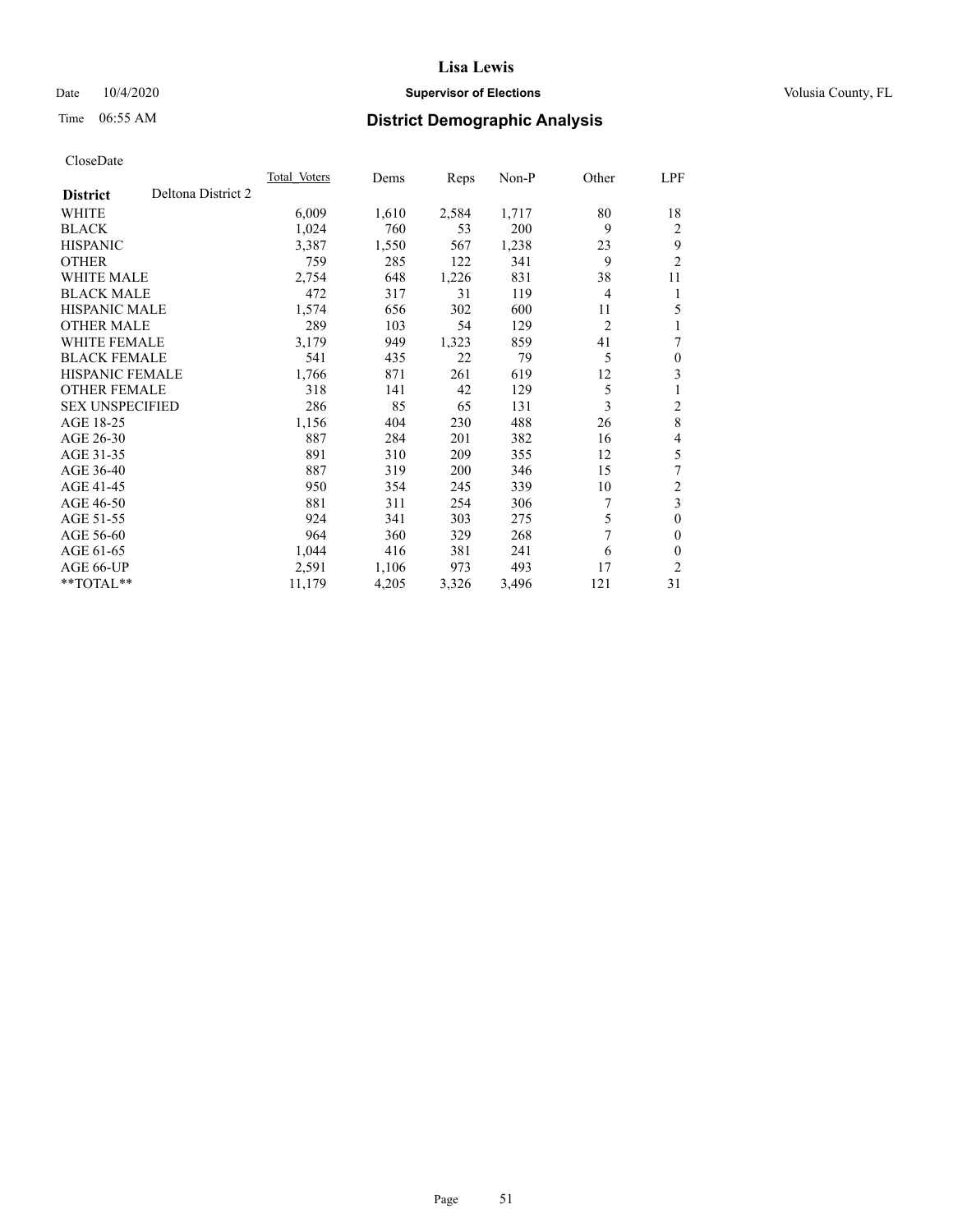## Date  $10/4/2020$  **Supervisor of Elections Supervisor of Elections** Volusia County, FL

# Time 06:55 AM **District Demographic Analysis**

|                        |                    | Total Voters | Dems  | Reps  | Non-P | Other          | LPF            |
|------------------------|--------------------|--------------|-------|-------|-------|----------------|----------------|
| <b>District</b>        | Deltona District 3 |              |       |       |       |                |                |
| WHITE                  |                    | 5,481        | 1,484 | 2,226 | 1,677 | 73             | 21             |
| <b>BLACK</b>           |                    | 988          | 744   | 34    | 202   | 8              | $\theta$       |
| <b>HISPANIC</b>        |                    | 3,536        | 1,645 | 494   | 1,372 | 18             |                |
| <b>OTHER</b>           |                    | 767          | 257   | 138   | 360   | 12             | $\theta$       |
| <b>WHITE MALE</b>      |                    | 2,534        | 577   | 1,106 | 802   | 33             | 16             |
| <b>BLACK MALE</b>      |                    | 440          | 308   | 24    | 104   | 4              | $\theta$       |
| <b>HISPANIC MALE</b>   |                    | 1,635        | 699   | 261   | 661   | 10             | 4              |
| <b>OTHER MALE</b>      |                    | 286          | 86    | 63    | 132   | 5              | $\theta$       |
| WHITE FEMALE           |                    | 2,847        | 873   | 1,086 | 843   | 40             | 5              |
| <b>BLACK FEMALE</b>    |                    | 534          | 427   | 10    | 93    | 4              | $\mathbf{0}$   |
| <b>HISPANIC FEMALE</b> |                    | 1,849        | 923   | 229   | 686   | 8              | 3              |
| <b>OTHER FEMALE</b>    |                    | 331          | 135   | 53    | 138   | 5              | $\theta$       |
| <b>SEX UNSPECIFIED</b> |                    | 316          | 102   | 60    | 152   | $\overline{c}$ | $\theta$       |
| AGE 18-25              |                    | 1,095        | 370   | 194   | 502   | 24             | 5              |
| AGE 26-30              |                    | 959          | 372   | 177   | 389   | 16             | 5              |
| AGE 31-35              |                    | 956          | 328   | 221   | 386   | 15             | 6              |
| AGE 36-40              |                    | 897          | 301   | 184   | 398   | 12             | $\overline{c}$ |
| AGE 41-45              |                    | 832          | 308   | 194   | 319   | 10             | 1              |
| AGE 46-50              |                    | 902          | 323   | 287   | 286   | 3              | 3              |
| AGE 51-55              |                    | 920          | 334   | 283   | 294   | 7              | $\overline{c}$ |
| AGE 56-60              |                    | 996          | 383   | 308   | 297   | 8              | $\theta$       |
| AGE 61-65              |                    | 895          | 345   | 294   | 250   | 5              | 1              |
| AGE 66-UP              |                    | 2,316        | 1,066 | 749   | 487   | 11             | 3              |
| $*$ $TOTAL**$          |                    | 10,772       | 4,130 | 2,892 | 3,611 | 111            | 28             |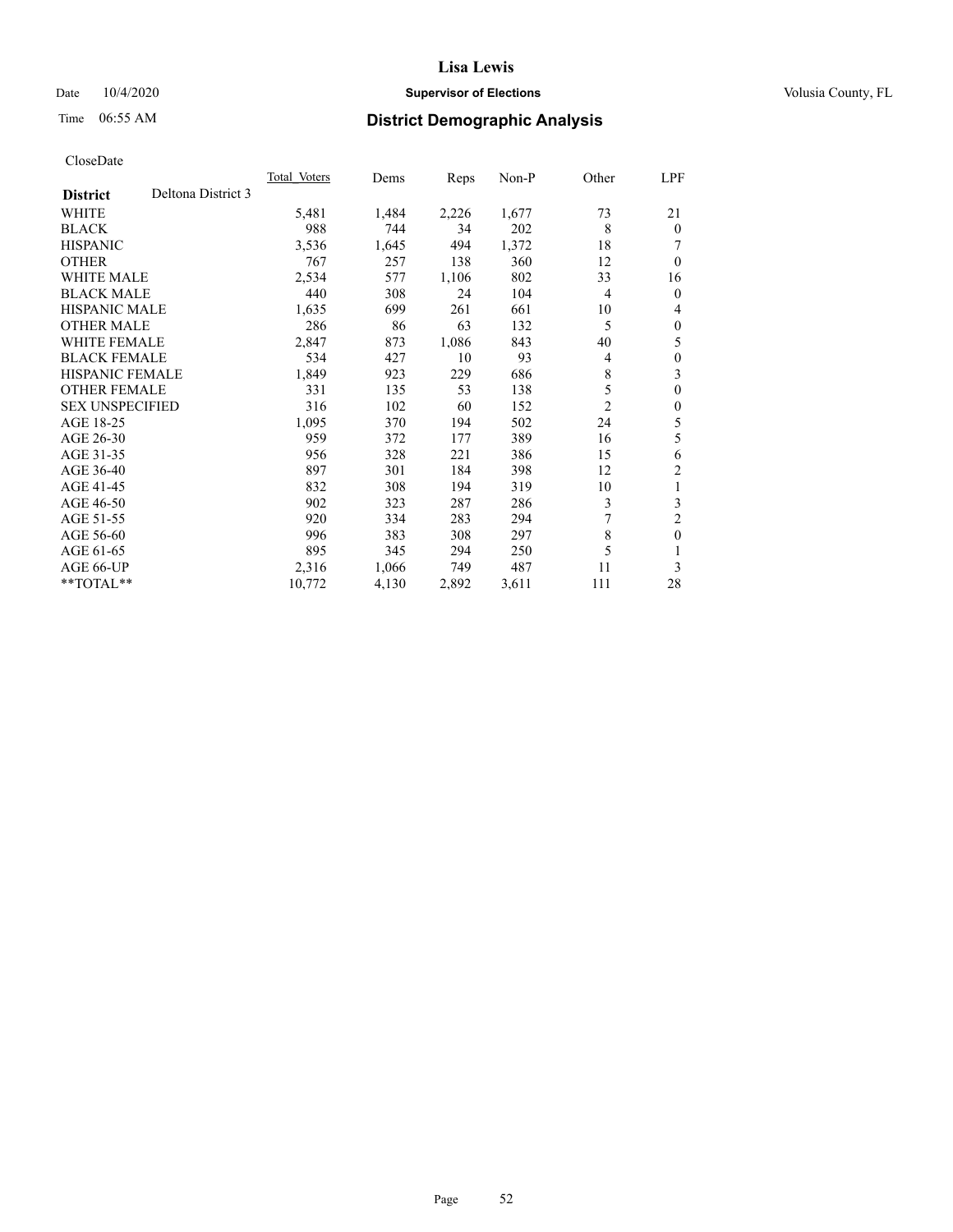## Date  $10/4/2020$  **Supervisor of Elections Supervisor of Elections** Volusia County, FL

# Time 06:55 AM **District Demographic Analysis**

|                                       | <b>Total Voters</b> | Dems  | Reps  | $Non-P$ | Other          | LPF            |
|---------------------------------------|---------------------|-------|-------|---------|----------------|----------------|
| Deltona District 4<br><b>District</b> |                     |       |       |         |                |                |
| WHITE                                 | 5,466               | 1,558 | 2,236 | 1,594   | 54             | 24             |
| <b>BLACK</b>                          | 1,073               | 757   | 60    | 246     | 7              | 3              |
| <b>HISPANIC</b>                       | 3,978               | 1,963 | 537   | 1,456   | 19             | 3              |
| <b>OTHER</b>                          | 836                 | 294   | 181   | 348     | 12             | 1              |
| <b>WHITE MALE</b>                     | 2,529               | 616   | 1,074 | 790     | 31             | 18             |
| <b>BLACK MALE</b>                     | 475                 | 307   | 34    | 128     | 5              | 1              |
| <b>HISPANIC MALE</b>                  | 1,872               | 868   | 283   | 713     | 8              | $\theta$       |
| <b>OTHER MALE</b>                     | 281                 | 83    | 67    | 128     | $\overline{2}$ | 1              |
| WHITE FEMALE                          | 2,861               | 919   | 1,132 | 782     | 23             | 5              |
| <b>BLACK FEMALE</b>                   | 582                 | 441   | 23    | 114     | $\overline{2}$ | $\overline{c}$ |
| <b>HISPANIC FEMALE</b>                | 2,041               | 1,065 | 247   | 716     | 10             | 3              |
| <b>OTHER FEMALE</b>                   | 386                 | 166   | 82    | 132     | 6              | $\mathbf{0}$   |
| <b>SEX UNSPECIFIED</b>                | 326                 | 107   | 72    | 141     | 5              | 1              |
| AGE 18-25                             | 1,248               | 433   | 251   | 539     | 20             | 5              |
| AGE 26-30                             | 937                 | 376   | 176   | 370     | 9              | 6              |
| AGE 31-35                             | 1,004               | 365   | 189   | 434     | 10             | 6              |
| AGE 36-40                             | 889                 | 344   | 184   | 346     | 11             | 4              |
| AGE 41-45                             | 886                 | 352   | 177   | 351     | 5              | 1              |
| AGE 46-50                             | 897                 | 327   | 267   | 291     | 9              | 3              |
| AGE 51-55                             | 962                 | 377   | 304   | 270     | 9              | $\overline{2}$ |
| AGE 56-60                             | 1,048               | 438   | 327   | 274     | 8              | 1              |
| AGE 61-65                             | 930                 | 397   | 293   | 234     | 4              | $\overline{2}$ |
| AGE 66-UP                             | 2,547               | 1,162 | 846   | 532     | 6              | 1              |
| $*$ $TOTAL**$                         | 11,353              | 4,572 | 3,014 | 3,644   | 92             | 31             |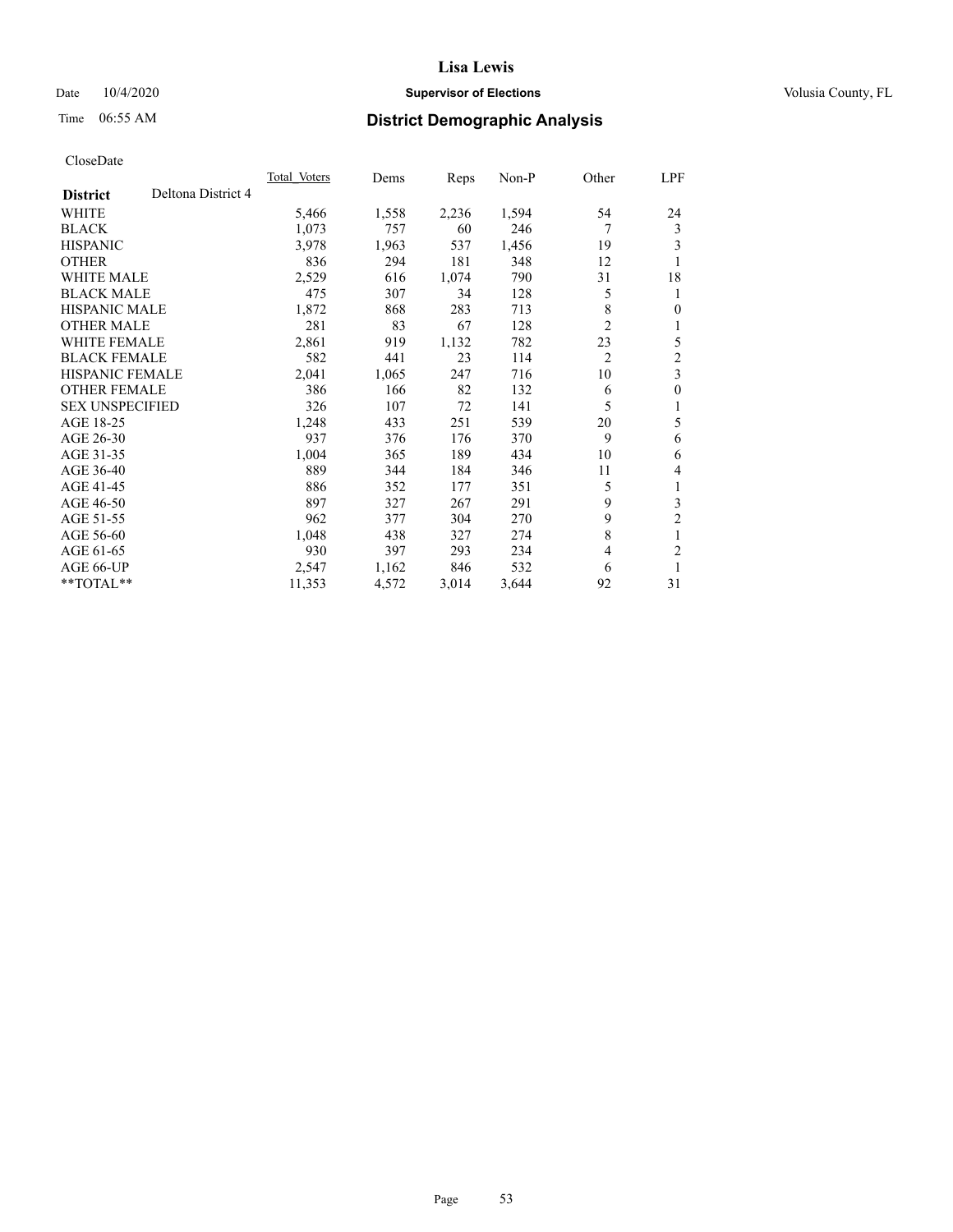## Date  $10/4/2020$  **Supervisor of Elections Supervisor of Elections** Volusia County, FL

# Time 06:55 AM **District Demographic Analysis**

|                        |                    | <b>Total Voters</b> | Dems  | Reps  | $Non-P$ | Other | LPF            |
|------------------------|--------------------|---------------------|-------|-------|---------|-------|----------------|
| <b>District</b>        | Deltona District 5 |                     |       |       |         |       |                |
| WHITE                  |                    | 5,398               | 1,433 | 2,288 | 1,591   | 65    | 21             |
| <b>BLACK</b>           |                    | 1,126               | 857   | 46    | 214     | 9     | $\theta$       |
| <b>HISPANIC</b>        |                    | 3,344               | 1,503 | 532   | 1,287   | 19    | 3              |
| <b>OTHER</b>           |                    | 670                 | 209   | 139   | 303     | 12    | 7              |
| <b>WHITE MALE</b>      |                    | 2,538               | 560   | 1,145 | 793     | 26    | 14             |
| <b>BLACK MALE</b>      |                    | 485                 | 344   | 28    | 108     | 5     | $\mathbf{0}$   |
| <b>HISPANIC MALE</b>   |                    | 1,559               | 643   | 300   | 609     | 5     | 2              |
| <b>OTHER MALE</b>      |                    | 231                 | 72    | 58    | 90      | 6     | 5              |
| <b>WHITE FEMALE</b>    |                    | 2,777               | 854   | 1,109 | 768     | 39    | 7              |
| <b>BLACK FEMALE</b>    |                    | 620                 | 498   | 17    | 101     | 4     | $\theta$       |
| <b>HISPANIC FEMALE</b> |                    | 1,744               | 833   | 231   | 665     | 14    | 1              |
| <b>OTHER FEMALE</b>    |                    | 273                 | 99    | 53    | 116     | 4     | 1              |
| <b>SEX UNSPECIFIED</b> |                    | 310                 | 98    | 64    | 145     | 2     | 1              |
| AGE 18-25              |                    | 1,257               | 439   | 249   | 537     | 22    | 10             |
| AGE 26-30              |                    | 855                 | 282   | 179   | 376     | 16    | 2              |
| AGE 31-35              |                    | 862                 | 275   | 206   | 363     | 13    | 5              |
| AGE 36-40              |                    | 847                 | 289   | 186   | 361     | 9     | $\overline{2}$ |
| AGE 41-45              |                    | 830                 | 316   | 189   | 310     | 9     | 6              |
| AGE 46-50              |                    | 855                 | 298   | 263   | 282     | 11    |                |
| AGE 51-55              |                    | 920                 | 355   | 315   | 243     | 5     | 2              |
| AGE 56-60              |                    | 992                 | 360   | 369   | 258     | 5     | $\mathbf{0}$   |
| AGE 61-65              |                    | 938                 | 375   | 342   | 212     | 6     | 3              |
| AGE 66-UP              |                    | 2,175               | 1,011 | 705   | 450     | 9     | $\theta$       |
| $*$ $TOTAL**$          |                    | 10,538              | 4,002 | 3,005 | 3,395   | 105   | 31             |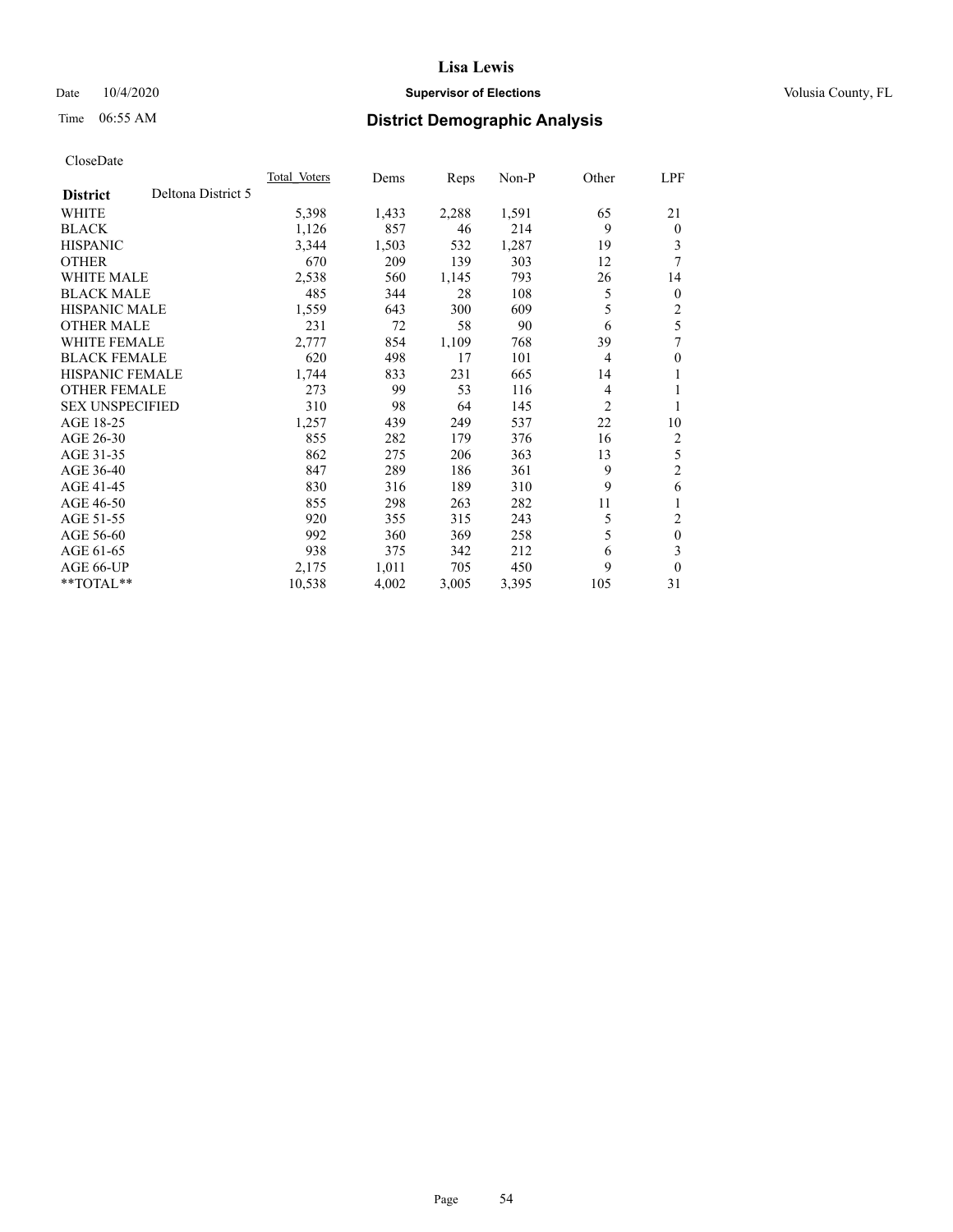## Date  $10/4/2020$  **Supervisor of Elections Supervisor of Elections** Volusia County, FL

# Time 06:55 AM **District Demographic Analysis**

|                        |                    | <b>Total Voters</b> | Dems  | Reps  | $Non-P$ | Other          | LPF          |
|------------------------|--------------------|---------------------|-------|-------|---------|----------------|--------------|
| <b>District</b>        | Deltona District 6 |                     |       |       |         |                |              |
| WHITE                  |                    | 6,108               | 1,501 | 2,702 | 1,797   | 79             | 29           |
| <b>BLACK</b>           |                    | 1,052               | 767   | 50    | 228     | 7              | $\theta$     |
| <b>HISPANIC</b>        |                    | 2,887               | 1,325 | 404   | 1,127   | 22             | 9            |
| <b>OTHER</b>           |                    | 701                 | 215   | 168   | 302     | 13             | 3            |
| <b>WHITE MALE</b>      |                    | 2,860               | 591   | 1,340 | 874     | 37             | 18           |
| <b>BLACK MALE</b>      |                    | 472                 | 324   | 32    | 111     | 5              | $\mathbf{0}$ |
| <b>HISPANIC MALE</b>   |                    | 1,340               | 575   | 220   | 525     | 12             | 8            |
| <b>OTHER MALE</b>      |                    | 257                 | 75    | 69    | 109     | 3              | 1            |
| WHITE FEMALE           |                    | 3,148               | 891   | 1,316 | 888     | 42             | 11           |
| <b>BLACK FEMALE</b>    |                    | 567                 | 435   | 18    | 112     | $\overline{2}$ | $\mathbf{0}$ |
| <b>HISPANIC FEMALE</b> |                    | 1,499               | 733   | 178   | 577     | 10             | 1            |
| <b>OTHER FEMALE</b>    |                    | 288                 | 106   | 69    | 107     | 5              | 1            |
| <b>SEX UNSPECIFIED</b> |                    | 317                 | 78    | 82    | 151     | 5              | 1            |
| AGE 18-25              |                    | 1,173               | 374   | 235   | 533     | 25             | 6            |
| AGE 26-30              |                    | 895                 | 298   | 214   | 364     | 12             | 7            |
| AGE 31-35              |                    | 905                 | 294   | 232   | 368     | 6              | 5            |
| AGE 36-40              |                    | 920                 | 301   | 241   | 362     | 13             | 3            |
| AGE 41-45              |                    | 833                 | 262   | 245   | 306     | 16             | 4            |
| AGE 46-50              |                    | 910                 | 308   | 287   | 297     | 13             | 5            |
| AGE 51-55              |                    | 900                 | 309   | 290   | 285     | 12             | 4            |
| AGE 56-60              |                    | 1,083               | 364   | 428   | 279     | 9              | 3            |
| AGE 61-65              |                    | 985                 | 355   | 410   | 211     | 6              | 3            |
| AGE 66-UP              |                    | 2,132               | 937   | 740   | 446     | 8              | 1            |
| $*$ $TOTAL**$          |                    | 10,748              | 3,808 | 3,324 | 3,454   | 121            | 41           |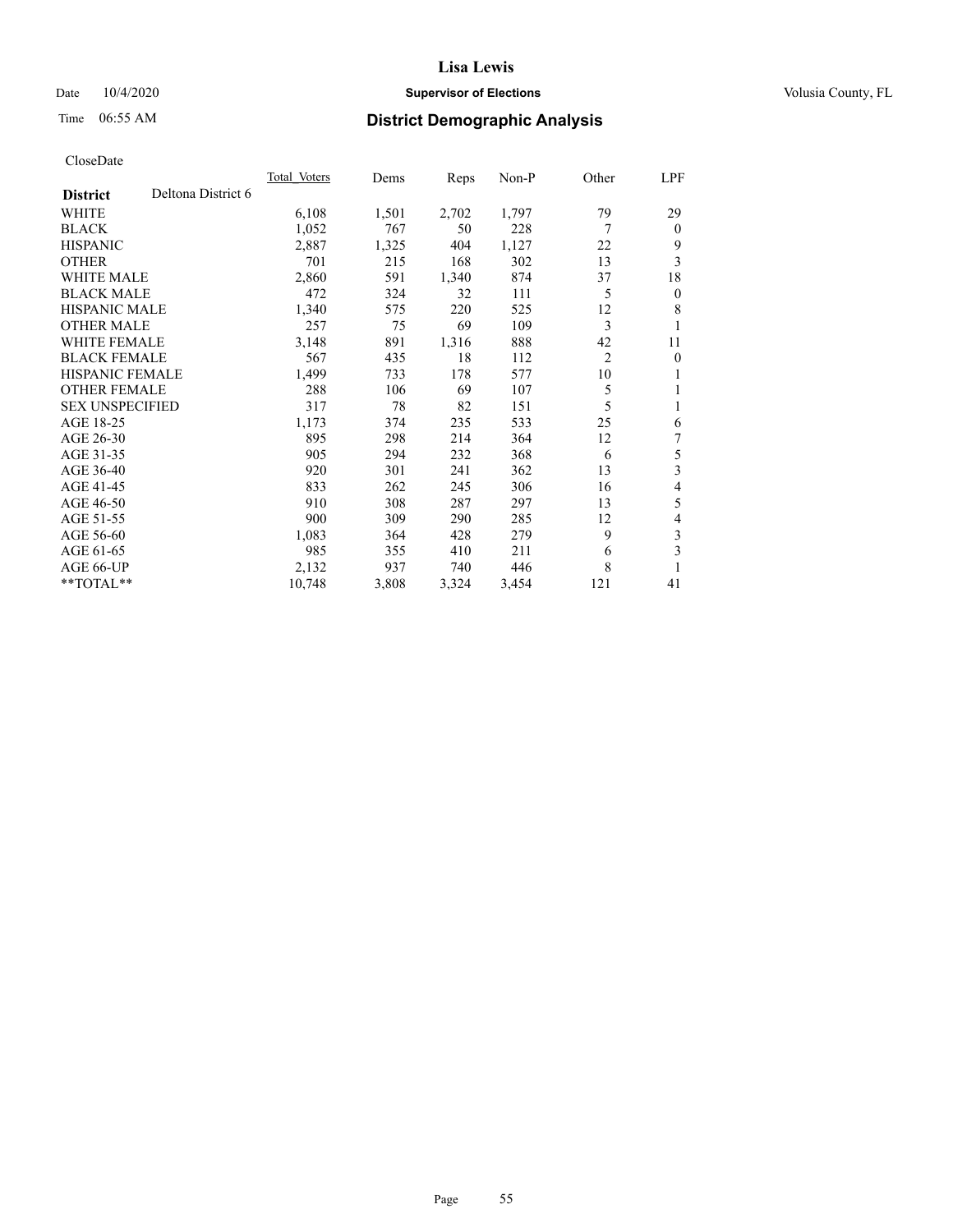## Date  $10/4/2020$  **Supervisor of Elections Supervisor of Elections** Volusia County, FL

# Time 06:55 AM **District Demographic Analysis**

| Total Voters | Dems                 | Reps         | $Non-P$ | Other          | <u>LPF</u>     |
|--------------|----------------------|--------------|---------|----------------|----------------|
|              |                      |              |         |                |                |
| 3,542        | 1,030                | 1,466        | 982     | 50             | 14             |
| 93           | 66                   | 5            | 20      | 2              | $\theta$       |
| 80           | 28                   | 20           | 31      |                | $\theta$       |
| 180          | 57                   | 42           | 78      | 3              | $\theta$       |
| 1,632        | 387                  | 754          | 460     | 21             | 10             |
| 48           | 28                   | 5            | 13      | 2              | $\mathbf{0}$   |
| 34           | 10                   | 9            | 15      | $\theta$       | $\mathbf{0}$   |
| 66           | 23                   | 16           | 26      |                | $\mathbf{0}$   |
| 1,859        | 631                  | 690          | 505     | 29             | 4              |
| 43           | 36                   | $\mathbf{0}$ | 7       | $\theta$       | $\mathbf{0}$   |
| 44           | 16                   | 11           | 16      |                | $\mathbf{0}$   |
| 64           | 22                   | 16           | 25      |                | $\mathbf{0}$   |
| 105          | 28                   | 32           | 44      |                | $\mathbf{0}$   |
| 270          | 67                   | 85           | 104     | 12             | 2              |
| 226          | 67                   | 68           | 81      |                | 3              |
| 271          | 69                   | 92           | 106     | $\overline{2}$ | $\overline{c}$ |
| 227          | 66                   | 73           | 83      | 3              | $\overline{2}$ |
| 219          | 65                   | 72           | 80      | 1              | 1              |
| 267          | 49                   | 118          | 96      | 2              | $\overline{c}$ |
| 295          | 82                   | 135          | 74      | $\overline{4}$ | $\mathbf{0}$   |
| 449          | 130                  | 195          | 119     | $\overline{4}$ | 1              |
| 469          | 149                  | 189          | 125     | 6              | $\theta$       |
| 1,201        | 437                  | 506          | 242     | 15             | 1              |
| 3,895        | 1,181                | 1,533        | 1,111   | 56             | 14             |
|              | Edgewater District 1 |              |         |                |                |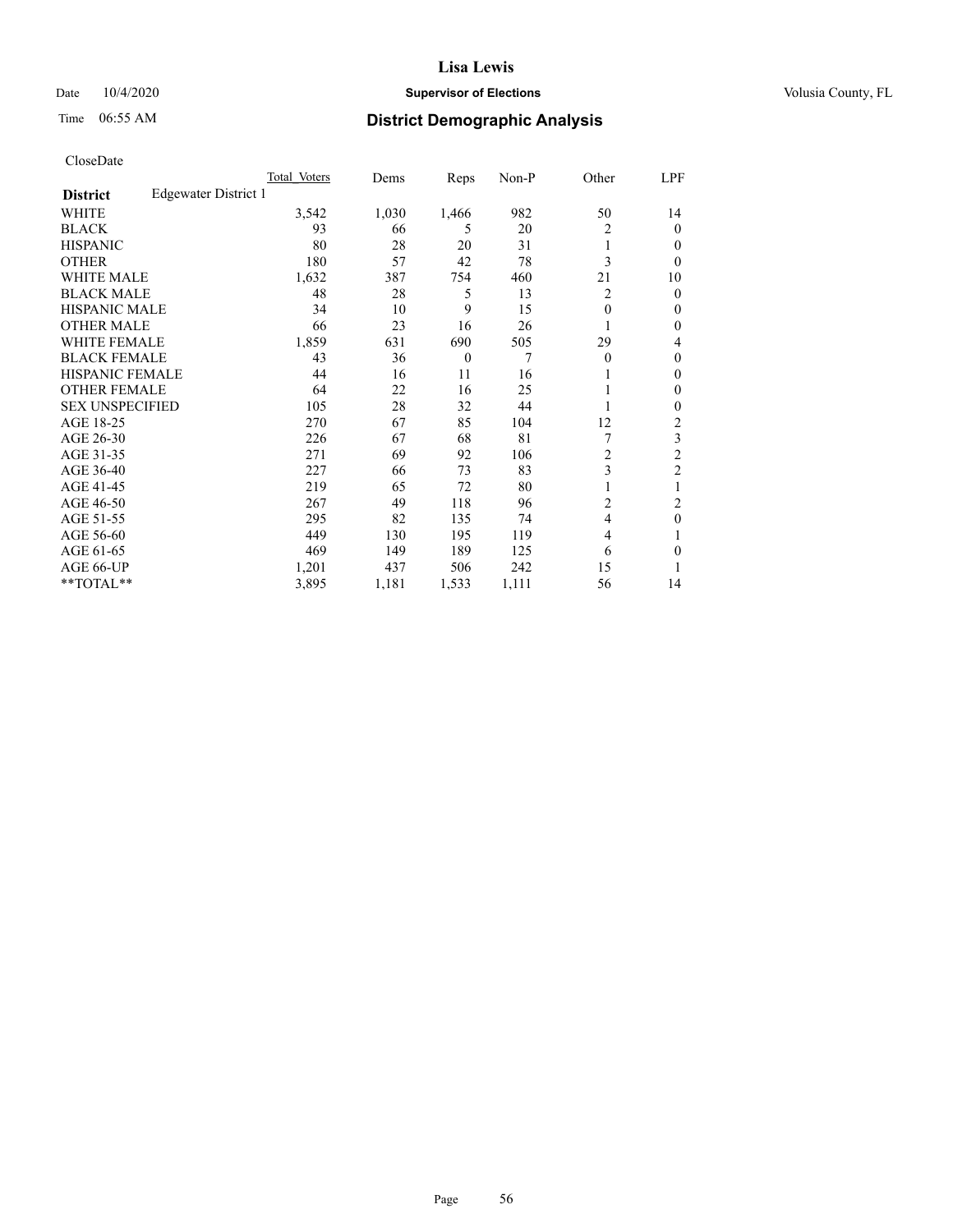## Date  $10/4/2020$  **Supervisor of Elections Supervisor of Elections** Volusia County, FL

# Time 06:55 AM **District Demographic Analysis**

|                        |                      | Total Voters | Dems  | Reps  | Non-P          | Other          | LPF            |
|------------------------|----------------------|--------------|-------|-------|----------------|----------------|----------------|
| <b>District</b>        | Edgewater District 2 |              |       |       |                |                |                |
| WHITE                  |                      | 3,854        | 1,068 | 1,610 | 1,104          | 63             | 9              |
| <b>BLACK</b>           |                      | 72           | 55    | 4     | 11             | 2              | 0              |
| <b>HISPANIC</b>        |                      | 83           | 33    | 20    | 24             | 6              | $_{0}$         |
| <b>OTHER</b>           |                      | 148          | 39    | 46    | 60             |                | $\overline{c}$ |
| WHITE MALE             |                      | 1,766        | 432   | 789   | 510            | 27             | 8              |
| <b>BLACK MALE</b>      |                      | 31           | 22    | 1     | 7              |                | 0              |
| <b>HISPANIC MALE</b>   |                      | 45           | 12    | 13    | 16             | 4              | 0              |
| <b>OTHER MALE</b>      |                      | 49           | 13    | 13    | 23             | 0              | 0              |
| WHITE FEMALE           |                      | 2,048        | 623   | 808   | 580            | 36             |                |
| <b>BLACK FEMALE</b>    |                      | 40           | 32    | 3     | $\overline{4}$ |                | 0              |
| <b>HISPANIC FEMALE</b> |                      | 36           | 21    | 6     | 7              | $\overline{2}$ | 0              |
| <b>OTHER FEMALE</b>    |                      | 52           | 18    | 16    | 16             |                |                |
| <b>SEX UNSPECIFIED</b> |                      | 90           | 22    | 31    | 36             | $\Omega$       |                |
| AGE 18-25              |                      | 315          | 88    | 100   | 111            | 15             |                |
| AGE 26-30              |                      | 295          | 75    | 96    | 113            | 10             | 1              |
| AGE 31-35              |                      | 280          | 72    | 86    | 113            | 3              | 6              |
| AGE 36-40              |                      | 258          | 66    | 84    | 102            | 5              |                |
| AGE 41-45              |                      | 263          | 62    | 99    | 97             | 5              | 0              |
| AGE 46-50              |                      | 311          | 75    | 115   | 116            | 3              | 2              |
| AGE 51-55              |                      | 317          | 71    | 140   | 97             | 9              | 0              |
| AGE 56-60              |                      | 395          | 101   | 191   | 95             | 8              | 0              |
| AGE 61-65              |                      | 418          | 136   | 184   | 96             | $\overline{2}$ | 0              |
| AGE 66-UP              |                      | 1,302        | 449   | 584   | 257            | 12             | 0              |
| **TOTAL**              |                      | 4,157        | 1,195 | 1,680 | 1,199          | 72             | 11             |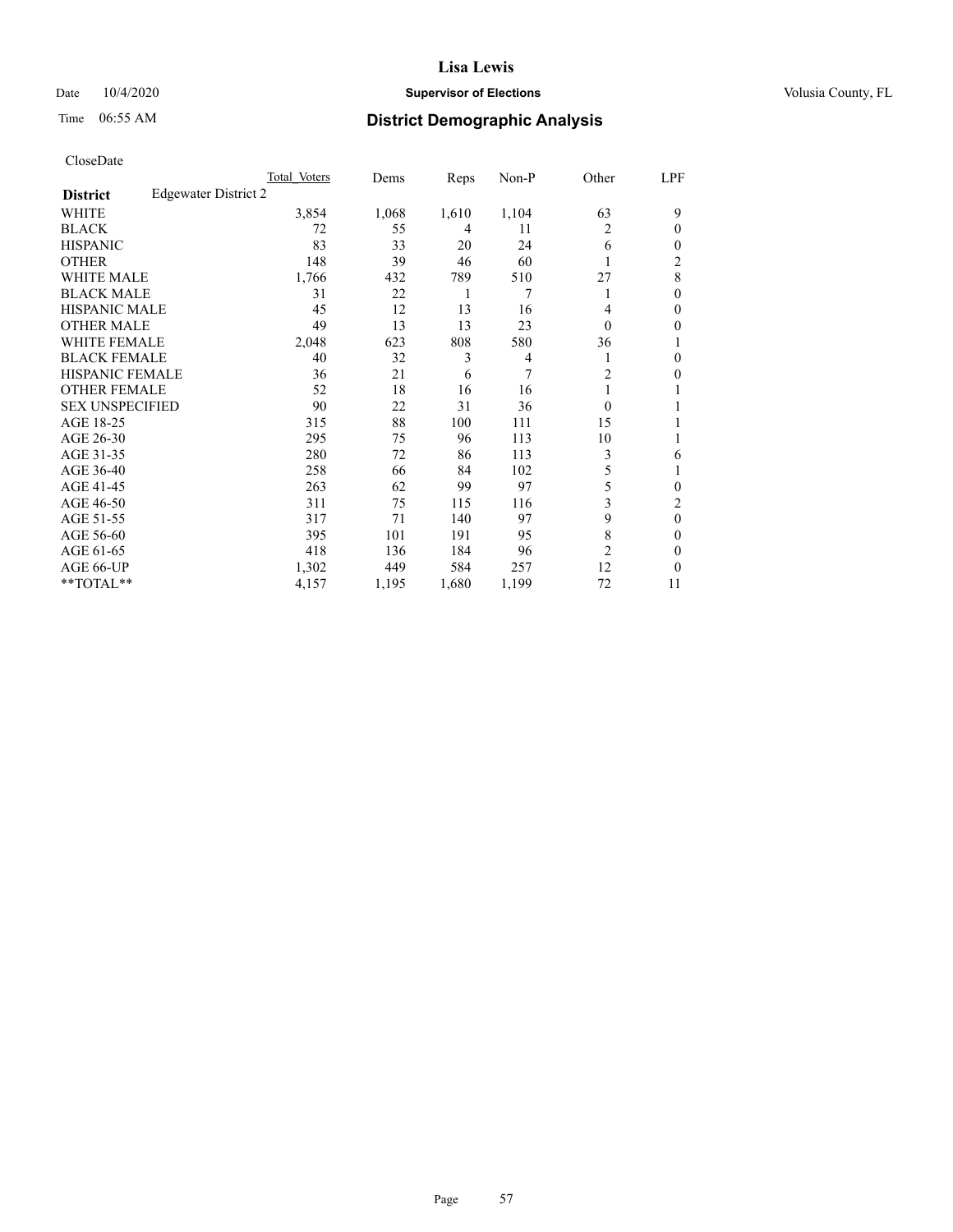## Date  $10/4/2020$  **Supervisor of Elections Supervisor of Elections** Volusia County, FL

# Time 06:55 AM **District Demographic Analysis**

|                        |                      | Total Voters | Dems  | Reps           | Non-P | Other          | LPF      |
|------------------------|----------------------|--------------|-------|----------------|-------|----------------|----------|
| <b>District</b>        | Edgewater District 3 |              |       |                |       |                |          |
| WHITE                  |                      | 3,634        | 1,011 | 1,518          | 1,041 | 56             | 8        |
| <b>BLACK</b>           |                      | 118          | 86    | 6              | 24    | 2              | 0        |
| <b>HISPANIC</b>        |                      | 92           | 34    | 18             | 38    | 1              |          |
| <b>OTHER</b>           |                      | 185          | 52    | 53             | 75    | 4              |          |
| WHITE MALE             |                      | 1,652        | 374   | 747            | 504   | 22             | 5        |
| <b>BLACK MALE</b>      |                      | 58           | 43    | 2              | 11    | $\overline{2}$ | $\theta$ |
| <b>HISPANIC MALE</b>   |                      | 39           | 13    | 9              | 17    | $\theta$       | 0        |
| <b>OTHER MALE</b>      |                      | 61           | 17    | 19             | 24    | 1              | 0        |
| WHITE FEMALE           |                      | 1,930        | 631   | 744            | 518   | 34             | 3        |
| <b>BLACK FEMALE</b>    |                      | 58           | 42    | $\overline{4}$ | 12    | $\Omega$       | 0        |
| <b>HISPANIC FEMALE</b> |                      | 49           | 18    | 9              | 20    |                |          |
| <b>OTHER FEMALE</b>    |                      | 66           | 22    | 22             | 20    | 1              |          |
| <b>SEX UNSPECIFIED</b> |                      | 116          | 23    | 39             | 52    | $\overline{2}$ | 0        |
| AGE 18-25              |                      | 345          | 78    | 104            | 146   | 14             | 3        |
| AGE 26-30              |                      | 277          | 80    | 89             | 103   | 4              |          |
| AGE 31-35              |                      | 267          | 72    | 88             | 102   | 5              | 0        |
| AGE 36-40              |                      | 231          | 55    | 78             | 95    | 3              | 0        |
| AGE 41-45              |                      | 237          | 52    | 100            | 84    |                | 0        |
| AGE 46-50              |                      | 284          | 68    | 123            | 88    | 3              | 2        |
| AGE 51-55              |                      | 326          | 90    | 135            | 92    | 6              | 3        |
| AGE 56-60              |                      | 386          | 122   | 153            | 103   |                |          |
| AGE 61-65              |                      | 405          | 114   | 182            | 101   | 8              | 0        |
| AGE 66-UP              |                      | 1,269        | 450   | 543            | 264   | 12             | 0        |
| **TOTAL**              |                      | 4,029        | 1,183 | 1,595          | 1,178 | 63             | 10       |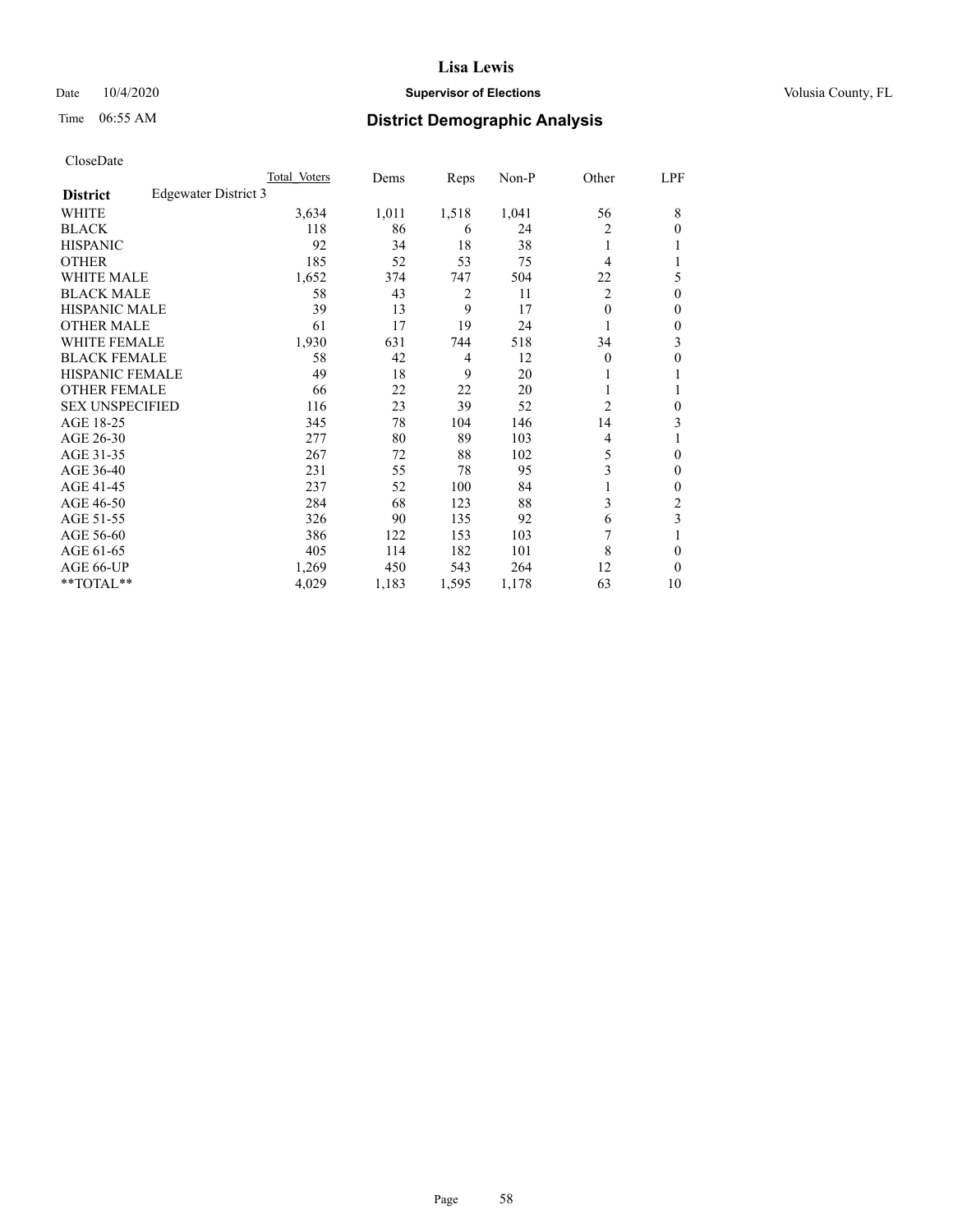## Date  $10/4/2020$  **Supervisor of Elections Supervisor of Elections** Volusia County, FL

# Time 06:55 AM **District Demographic Analysis**

|                        |                      | Total Voters | Dems  | Reps  | Non-P | Other          | LPF    |
|------------------------|----------------------|--------------|-------|-------|-------|----------------|--------|
| <b>District</b>        | Edgewater District 4 |              |       |       |       |                |        |
| WHITE                  |                      | 4,793        | 1,251 | 2,108 | 1,360 | 57             | 17     |
| <b>BLACK</b>           |                      | 108          | 79    | 8     | 19    | 2              | 0      |
| <b>HISPANIC</b>        |                      | 105          | 39    | 26    | 39    | 1              | $_{0}$ |
| <b>OTHER</b>           |                      | 181          | 44    | 54    | 78    | 5              | 0      |
| WHITE MALE             |                      | 2,188        | 465   | 1,034 | 653   | 27             | 9      |
| <b>BLACK MALE</b>      |                      | 53           | 32    | 6     | 13    | 2              | 0      |
| <b>HISPANIC MALE</b>   |                      | 40           | 13    | 9     | 18    | 0              | 0      |
| <b>OTHER MALE</b>      |                      | 65           | 18    | 24    | 21    | $\overline{c}$ | 0      |
| WHITE FEMALE           |                      | 2,560        | 778   | 1,050 | 694   | 30             | 8      |
| <b>BLACK FEMALE</b>    |                      | 53           | 45    | 2     | 6     | $\Omega$       | 0      |
| <b>HISPANIC FEMALE</b> |                      | 64           | 25    | 17    | 21    |                | 0      |
| <b>OTHER FEMALE</b>    |                      | 68           | 21    | 17    | 28    | $\overline{c}$ | 0      |
| <b>SEX UNSPECIFIED</b> |                      | 96           | 16    | 37    | 42    |                | 0      |
| AGE 18-25              |                      | 326          | 80    | 104   | 131   | 7              | 4      |
| AGE 26-30              |                      | 255          | 53    | 78    | 121   | $\overline{c}$ | 1      |
| AGE 31-35              |                      | 270          | 66    | 94    | 100   | 6              | 4      |
| AGE 36-40              |                      | 264          | 70    | 86    | 101   | 3              | 4      |
| AGE 41-45              |                      | 264          | 67    | 93    | 99    | 4              |        |
| AGE 46-50              |                      | 290          | 65    | 128   | 94    | 2              |        |
| AGE 51-55              |                      | 295          | 76    | 154   | 61    | 4              | 0      |
| AGE 56-60              |                      | 484          | 118   | 227   | 132   | 7              | 0      |
| AGE 61-65              |                      | 534          | 132   | 266   | 129   | 7              | 0      |
| AGE 66-UP              |                      | 2,203        | 685   | 966   | 527   | 23             | 2      |
| **TOTAL**              |                      | 5,187        | 1,413 | 2,196 | 1,496 | 65             | 17     |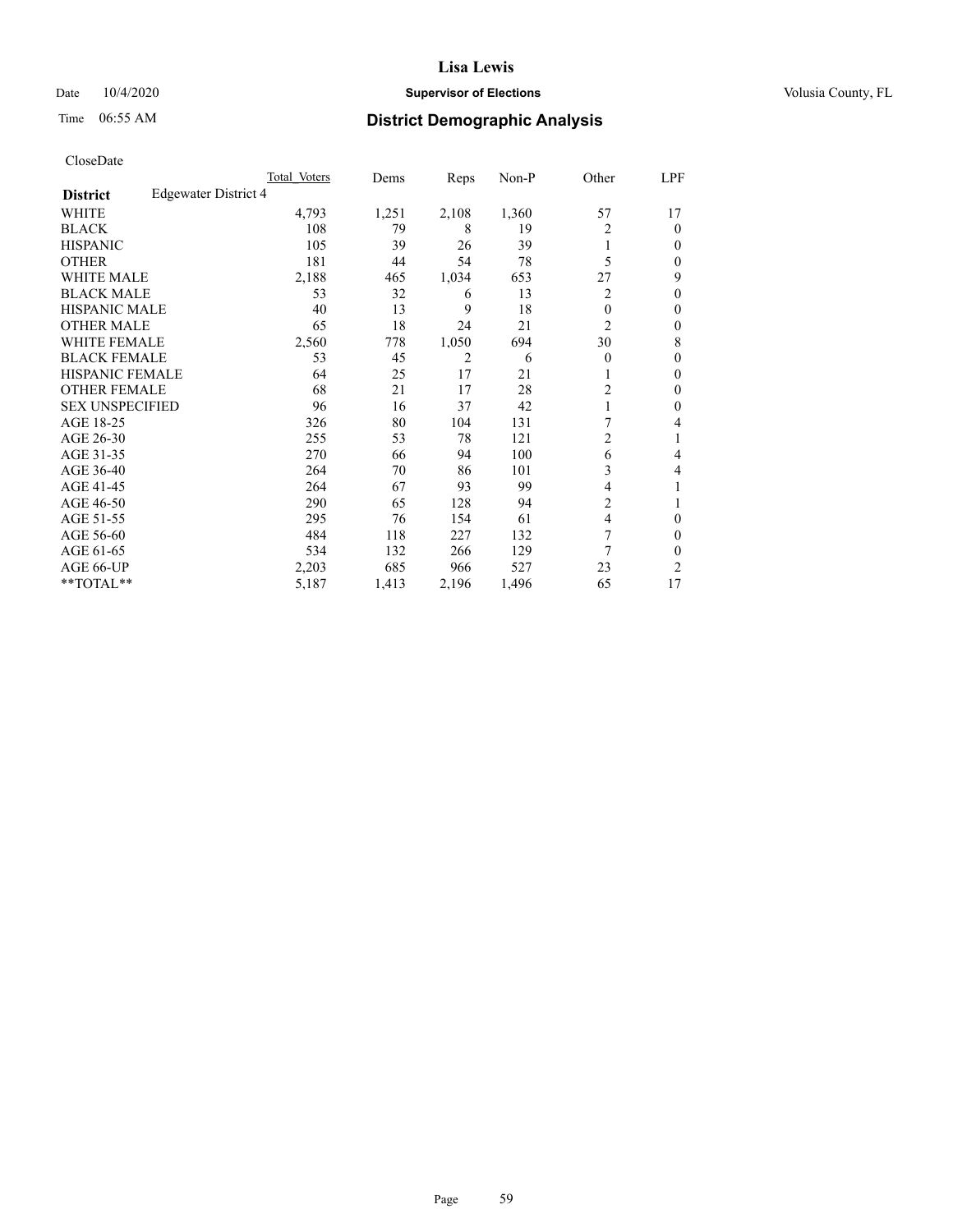## Date  $10/4/2020$  **Supervisor of Elections Supervisor of Elections** Volusia County, FL

# Time 06:55 AM **District Demographic Analysis**

|                                          | Total Voters | Dems | Reps | Non-P | Other          | LPF      |
|------------------------------------------|--------------|------|------|-------|----------------|----------|
| Holly Hill District 1<br><b>District</b> |              |      |      |       |                |          |
| WHITE                                    | 1,682        | 488  | 654  | 502   | 30             | 8        |
| <b>BLACK</b>                             | 222          | 156  | 10   | 52    | 2              | 2        |
| <b>HISPANIC</b>                          | 123          | 51   | 20   | 50    | 2              | $\Omega$ |
| <b>OTHER</b>                             | 148          | 49   | 35   | 62    | $\overline{2}$ | 0        |
| WHITE MALE                               | 823          | 193  | 346  | 271   | 8              | 5        |
| <b>BLACK MALE</b>                        | 86           | 57   | 5    | 22    |                |          |
| <b>HISPANIC MALE</b>                     | 61           | 22   | 13   | 25    |                | 0        |
| <b>OTHER MALE</b>                        | 56           | 17   | 16   | 23    | $\Omega$       | 0        |
| WHITE FEMALE                             | 841          | 291  | 298  | 227   | 22             | 3        |
| <b>BLACK FEMALE</b>                      | 134          | 97   | 5    | 30    | 1              |          |
| <b>HISPANIC FEMALE</b>                   | 61           | 29   | 7    | 24    |                | 0        |
| <b>OTHER FEMALE</b>                      | 64           | 27   | 15   | 21    |                | 0        |
| <b>SEX UNSPECIFIED</b>                   | 49           | 11   | 14   | 23    |                | 0        |
| AGE 18-25                                | 172          | 46   | 43   | 72    | 9              | 2        |
| AGE 26-30                                | 139          | 58   | 25   | 53    | 3              | 0        |
| AGE 31-35                                | 143          | 50   | 37   | 53    | $\overline{c}$ |          |
| AGE 36-40                                | 135          | 39   | 35   | 54    | 4              | 3        |
| AGE 41-45                                | 136          | 38   | 39   | 54    | 5              | 0        |
| AGE 46-50                                | 150          | 53   | 43   | 52    | $\overline{2}$ | 0        |
| AGE 51-55                                | 189          | 74   | 65   | 47    | 1              | 2        |
| AGE 56-60                                | 230          | 76   | 93   | 59    | $\overline{c}$ | $\theta$ |
| AGE 61-65                                | 244          | 78   | 89   | 75    | $\theta$       | 2        |
| AGE 66-UP                                | 636          | 232  | 249  | 147   | 8              | 0        |
| **TOTAL**                                | 2,175        | 744  | 719  | 666   | 36             | 10       |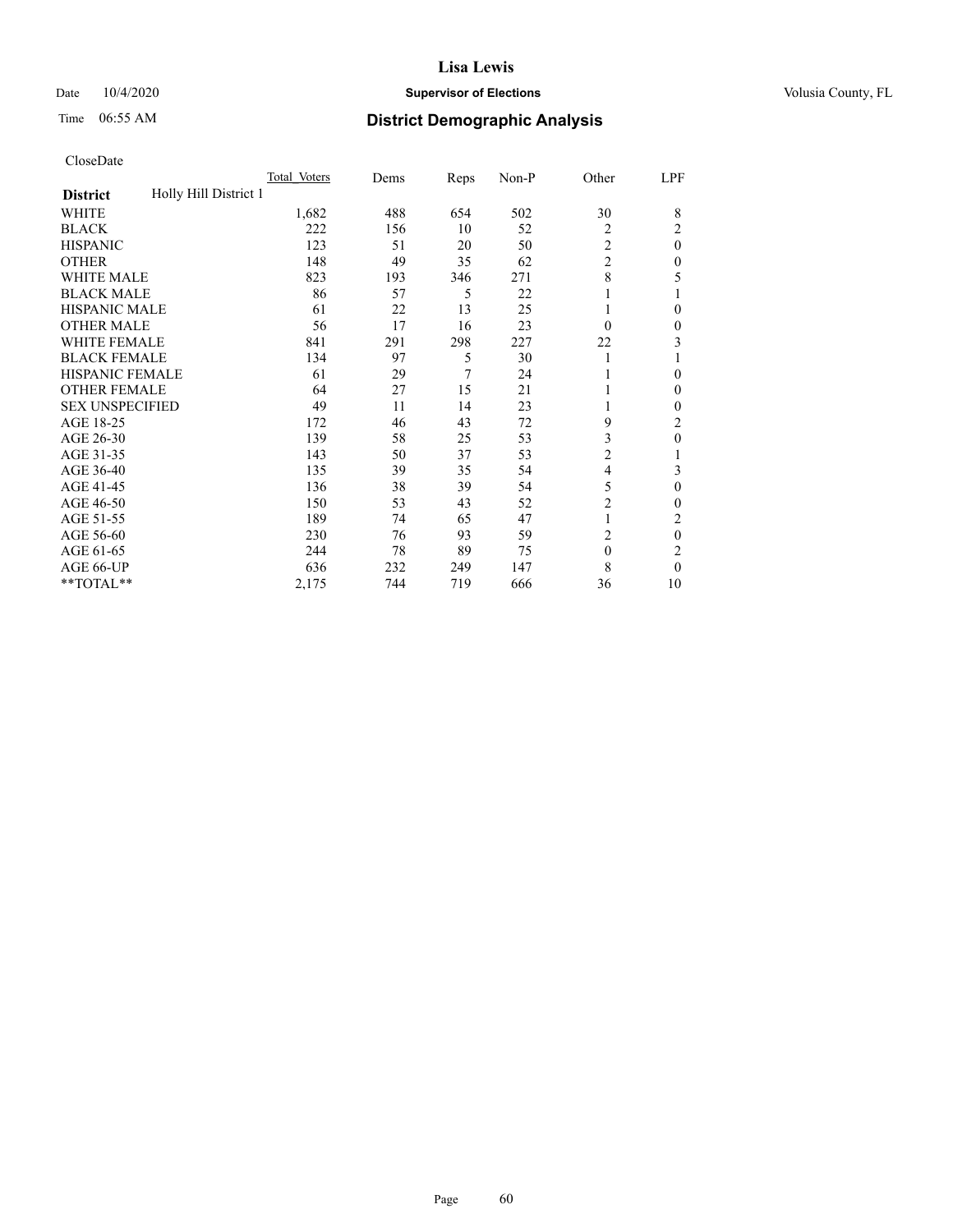## Date  $10/4/2020$  **Supervisor of Elections Supervisor of Elections** Volusia County, FL

# Time 06:55 AM **District Demographic Analysis**

|                                          | Total Voters | Dems | Reps | Non-P | Other          | LPF |
|------------------------------------------|--------------|------|------|-------|----------------|-----|
| Holly Hill District 2<br><b>District</b> |              |      |      |       |                |     |
| WHITE                                    | 1,557        | 491  | 539  | 498   | 20             | 9   |
| <b>BLACK</b>                             | 292          | 218  | 9    | 65    | $\theta$       | 0   |
| <b>HISPANIC</b>                          | 77           | 34   | 16   | 27    | $\theta$       | 0   |
| <b>OTHER</b>                             | 129          | 41   | 19   | 66    | 3              | 0   |
| WHITE MALE                               | 736          | 186  | 280  | 254   | 10             | 6   |
| <b>BLACK MALE</b>                        | 123          | 83   | 4    | 36    | $\theta$       | 0   |
| <b>HISPANIC MALE</b>                     | 38           | 12   | 11   | 15    | $\theta$       | 0   |
| <b>OTHER MALE</b>                        | 43           | 9    | 9    | 25    | $\theta$       | 0   |
| WHITE FEMALE                             | 797          | 301  | 253  | 230   | 10             | 3   |
| <b>BLACK FEMALE</b>                      | 163          | 132  | 5    | 26    | $\theta$       | 0   |
| <b>HISPANIC FEMALE</b>                   | 39           | 22   | 5    | 12    | 0              | 0   |
| <b>OTHER FEMALE</b>                      | 47           | 26   | 4    | 16    |                | 0   |
| <b>SEX UNSPECIFIED</b>                   | 69           | 13   | 12   | 42    | $\overline{2}$ | 0   |
| AGE 18-25                                | 182          | 64   | 36   | 80    |                |     |
| AGE 26-30                                | 170          | 55   | 41   | 69    | 4              |     |
| AGE 31-35                                | 176          | 68   | 33   | 72    | 2              |     |
| AGE 36-40                                | 171          | 66   | 30   | 73    | $\theta$       | 2   |
| AGE 41-45                                | 118          | 43   | 28   | 46    |                | 0   |
| AGE 46-50                                | 166          | 58   | 55   | 49    | 2              | 2   |
| AGE 51-55                                | 177          | 65   | 57   | 54    | $\theta$       | 1   |
| AGE 56-60                                | 259          | 95   | 86   | 73    | 5              | 0   |
| AGE 61-65                                | 190          | 86   | 59   | 41    | 3              |     |
| AGE 66-UP                                | 445          | 183  | 158  | 99    | 5              | 0   |
| **TOTAL**                                | 2,055        | 784  | 583  | 656   | 23             | 9   |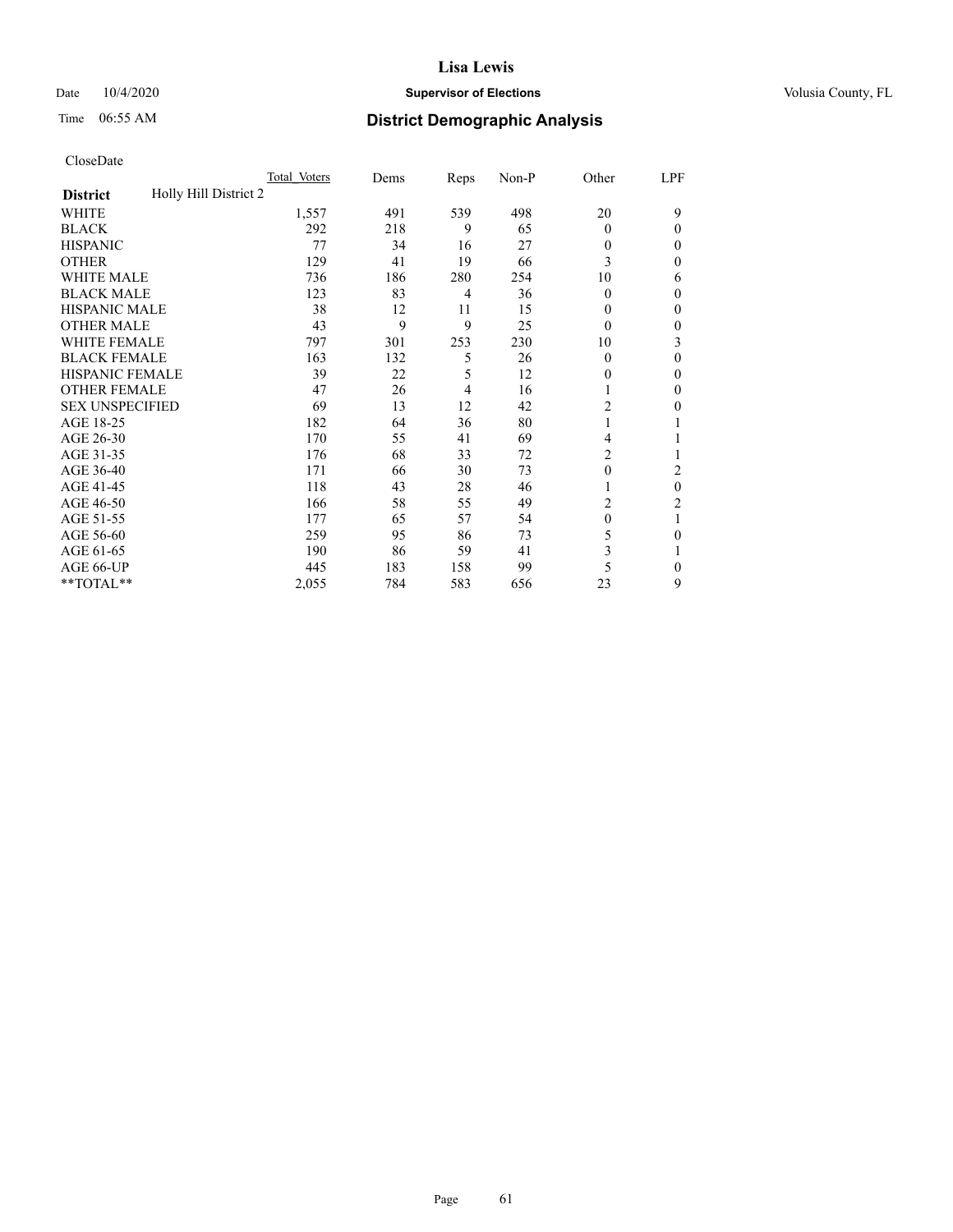## Date  $10/4/2020$  **Supervisor of Elections Supervisor of Elections** Volusia County, FL

# Time 06:55 AM **District Demographic Analysis**

|                                          | Total Voters | Dems | Reps           | Non-P | Other    | LPF          |
|------------------------------------------|--------------|------|----------------|-------|----------|--------------|
| Holly Hill District 3<br><b>District</b> |              |      |                |       |          |              |
| WHITE                                    | 1,561        | 487  | 629            | 418   | 21       | 6            |
| <b>BLACK</b>                             | 205          | 156  | 9              | 39    |          | $\Omega$     |
| <b>HISPANIC</b>                          | 57           | 28   | 7              | 21    |          | $\Omega$     |
| <b>OTHER</b>                             | 115          | 39   | 26             | 49    |          | $\Omega$     |
| <b>WHITE MALE</b>                        | 656          | 174  | 286            | 180   | 11       | 5            |
| <b>BLACK MALE</b>                        | 89           | 57   | 7              | 24    |          | $\theta$     |
| <b>HISPANIC MALE</b>                     | 31           | 17   | 3              | 10    |          | $\theta$     |
| <b>OTHER MALE</b>                        | 37           | 15   | 10             | 12    | $\Omega$ | 0            |
| WHITE FEMALE                             | 884          | 308  | 337            | 228   | 10       |              |
| <b>BLACK FEMALE</b>                      | 115          | 98   | $\overline{2}$ | 15    | $\Omega$ | $\mathbf{0}$ |
| <b>HISPANIC FEMALE</b>                   | 24           | 11   | 4              | 9     | 0        | $\Omega$     |
| <b>OTHER FEMALE</b>                      | 42           | 15   | 9              | 18    | 0        | $\Omega$     |
| <b>SEX UNSPECIFIED</b>                   | 60           | 15   | 13             | 31    |          | 0            |
| AGE 18-25                                | 127          | 40   | 30             | 55    |          |              |
| AGE 26-30                                | 97           | 34   | 27             | 35    |          | $\theta$     |
| AGE 31-35                                | 83           | 32   | 18             | 31    | 2        | 0            |
| AGE 36-40                                | 89           | 30   | 18             | 40    |          | $\mathbf{0}$ |
| AGE 41-45                                | 102          | 40   | 25             | 34    | 3        | 0            |
| AGE 46-50                                | 105          | 34   | 25             | 45    | 0        |              |
| AGE 51-55                                | 145          | 43   | 53             | 45    |          | 3            |
| AGE 56-60                                | 187          | 70   | 59             | 57    |          | $\theta$     |
| AGE 61-65                                | 219          | 83   | 80             | 49    | 6        | 1            |
| AGE 66-UP                                | 783          | 304  | 336            | 135   | 8        | $\Omega$     |
| **TOTAL**                                | 1,938        | 710  | 671            | 527   | 24       | 6            |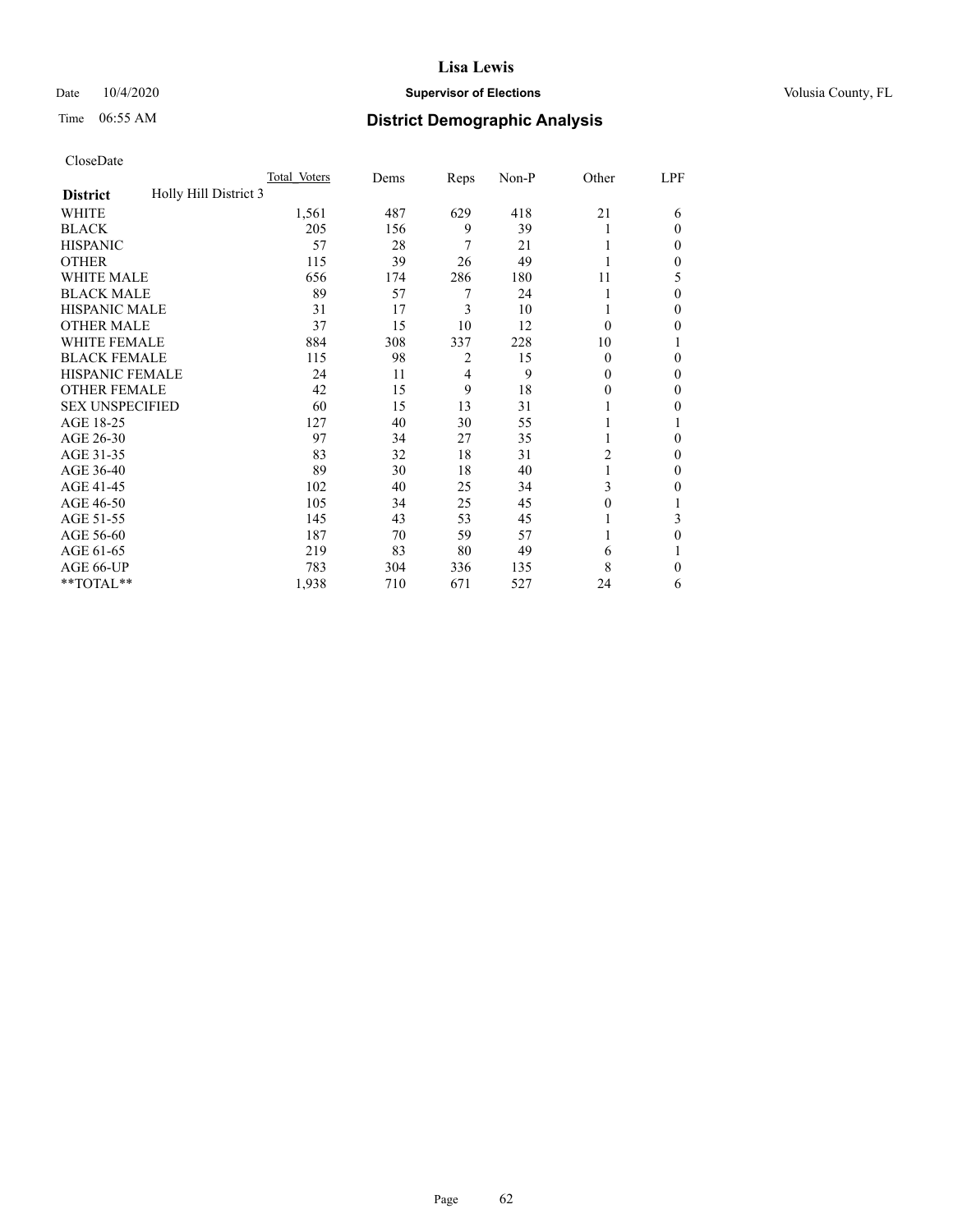## Date  $10/4/2020$  **Supervisor of Elections Supervisor of Elections** Volusia County, FL

# Time 06:55 AM **District Demographic Analysis**

|                                          | Total Voters | Dems | Reps | Non-P | Other          | LPF            |
|------------------------------------------|--------------|------|------|-------|----------------|----------------|
| Holly Hill District 4<br><b>District</b> |              |      |      |       |                |                |
| WHITE                                    | 1,477        | 450  | 560  | 439   | 23             | 5              |
| <b>BLACK</b>                             | 414          | 305  | 7    | 97    | 4              |                |
| <b>HISPANIC</b>                          | 97           | 48   | 12   | 36    | $\Omega$       | 1              |
| <b>OTHER</b>                             | 109          | 43   | 17   | 49    | $\theta$       | $\theta$       |
| <b>WHITE MALE</b>                        | 665          | 168  | 275  | 206   | 13             | 3              |
| <b>BLACK MALE</b>                        | 130          | 83   | 2    | 43    |                |                |
| <b>HISPANIC MALE</b>                     | 47           | 21   | 4    | 21    | 0              | 1              |
| <b>OTHER MALE</b>                        | 33           | 14   | 8    | 11    | $\theta$       | $\mathbf{0}$   |
| <b>WHITE FEMALE</b>                      | 792          | 278  | 277  | 225   | 10             | $\overline{c}$ |
| <b>BLACK FEMALE</b>                      | 277          | 218  | 5    | 51    | 3              | $\theta$       |
| <b>HISPANIC FEMALE</b>                   | 46           | 24   | 7    | 15    | $\Omega$       | $\Omega$       |
| <b>OTHER FEMALE</b>                      | 51           | 25   | 8    | 18    | $\Omega$       | $\theta$       |
| <b>SEX UNSPECIFIED</b>                   | 56           | 15   | 10   | 31    | 0              | $\theta$       |
| AGE 18-25                                | 230          | 84   | 42   | 101   | 3              | $\theta$       |
| AGE 26-30                                | 199          | 101  | 27   | 68    |                | $\overline{2}$ |
| AGE 31-35                                | 205          | 80   | 37   | 81    | 3              | 4              |
| AGE 36-40                                | 143          | 64   | 30   | 46    | 3              | $\theta$       |
| AGE 41-45                                | 139          | 58   | 32   | 45    | 4              | $\theta$       |
| AGE 46-50                                | 144          | 47   | 43   | 52    | $\overline{2}$ | $\theta$       |
| AGE 51-55                                | 152          | 50   | 48   | 51    | 3              | $\theta$       |
| AGE 56-60                                | 215          | 79   | 80   | 53    | $\overline{2}$ |                |
| AGE 61-65                                | 193          | 79   | 74   | 37    | 3              | $\theta$       |
| AGE 66-UP                                | 477          | 204  | 183  | 87    | 3              | $\Omega$       |
| **TOTAL**                                | 2,097        | 846  | 596  | 621   | 27             | 7              |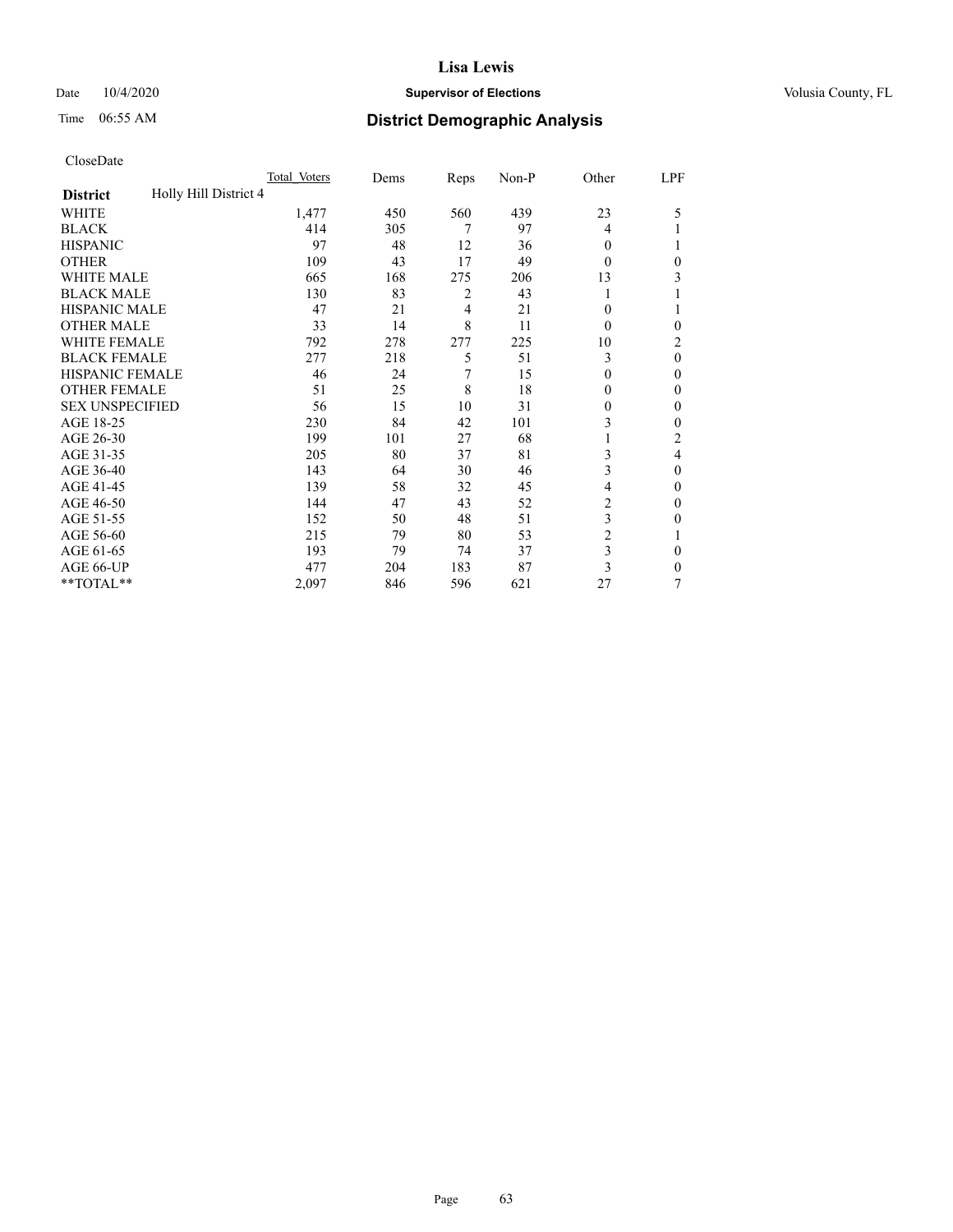## Date  $10/4/2020$  **Supervisor of Elections Supervisor of Elections** Volusia County, FL

# Time 06:55 AM **District Demographic Analysis**

|                        |            | Total Voters | Dems | Reps           | Non-P | Other          | LPF            |
|------------------------|------------|--------------|------|----------------|-------|----------------|----------------|
| <b>District</b>        | Lake Helen |              |      |                |       |                |                |
| WHITE                  |            | 1,909        | 504  | 873            | 506   | 22             | 4              |
| <b>BLACK</b>           |            | 169          | 141  | 8              | 19    | 1              | 0              |
| <b>HISPANIC</b>        |            | 89           | 32   | 26             | 29    | 1              |                |
| <b>OTHER</b>           |            | 78           | 30   | 20             | 26    | $\theta$       | $\overline{c}$ |
| <b>WHITE MALE</b>      |            | 861          | 193  | 410            | 247   |                | 4              |
| <b>BLACK MALE</b>      |            | 74           | 64   | 5              | 5     | $\Omega$       | 0              |
| <b>HISPANIC MALE</b>   |            | 37           | 14   | 10             | 12    | 0              |                |
| <b>OTHER MALE</b>      |            | 23           | 12   | 4              | 6     | $\Omega$       | 1              |
| <b>WHITE FEMALE</b>    |            | 1,028        | 308  | 453            | 252   | 15             | 0              |
| <b>BLACK FEMALE</b>    |            | 91           | 76   | $\overline{2}$ | 12    | 1              | 0              |
| <b>HISPANIC FEMALE</b> |            | 51           | 17   | 16             | 17    |                | 0              |
| <b>OTHER FEMALE</b>    |            | 33           | 16   | 6              | 11    | $\Omega$       | 0              |
| <b>SEX UNSPECIFIED</b> |            | 47           | 7    | 21             | 18    | $\overline{0}$ |                |
| AGE 18-25              |            | 185          | 40   | 71             | 70    | 3              |                |
| AGE 26-30              |            | 158          | 36   | 66             | 53    | $\overline{c}$ |                |
| AGE 31-35              |            | 146          | 47   | 47             | 48    | 4              | 0              |
| AGE 36-40              |            | 144          | 38   | 47             | 57    | 2              | 0              |
| AGE 41-45              |            | 148          | 34   | 51             | 62    | $\theta$       | 1              |
| AGE 46-50              |            | 147          | 34   | 60             | 47    | 3              | 3              |
| AGE 51-55              |            | 176          | 51   | 85             | 38    | $\overline{2}$ | $\mathbf{0}$   |
| AGE 56-60              |            | 233          | 72   | 107            | 50    | 4              | 0              |
| AGE 61-65              |            | 244          | 80   | 118            | 44    | 2              | 0              |
| AGE 66-UP              |            | 664          | 275  | 275            | 111   | $\overline{c}$ |                |
| **TOTAL**              |            | 2,245        | 707  | 927            | 580   | 24             | 7              |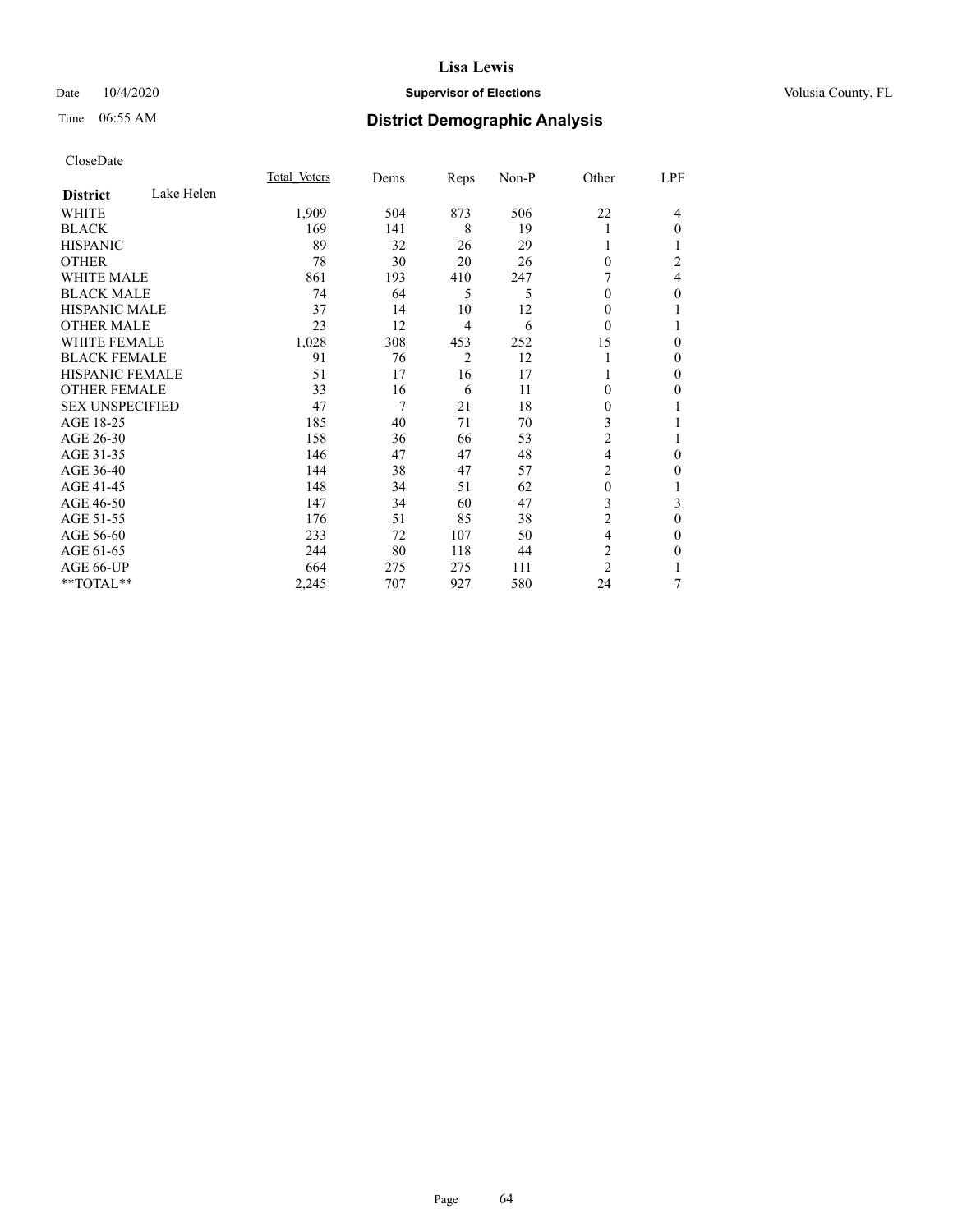## Date  $10/4/2020$  **Supervisor of Elections Supervisor of Elections** Volusia County, FL

| CloseDate |
|-----------|
|-----------|

| Total Voters | Dems                  | Reps     | $Non-P$ | Other    | LPF            |
|--------------|-----------------------|----------|---------|----------|----------------|
|              |                       |          |         |          |                |
| 5,238        | 1,494                 | 2,508    | 1,132   | 90       | 14             |
| 19           | 13                    | L        | 4       |          | $\theta$       |
| 69           | 25                    | 23       | 19      | 2        | $\Omega$       |
| 179          | 43                    | 60       | 73      | 3        | $\Omega$       |
| 2,433        | 561                   | 1,235    | 590     | 39       | 8              |
| 13           | 9                     | $\theta$ | 4       | $\theta$ | $\Omega$       |
| 27           | 10                    | 6        | 10      |          | $\Omega$       |
| 62           | 12                    | 28       | 21      |          | $\Omega$       |
| 2,751        | 914                   | 1,251    | 529     | 51       | 6              |
| 5            | 3                     | 1        | 0       |          | $\Omega$       |
| 41           | 14                    | 17       | 9       |          | $\Omega$       |
| 69           | 27                    | 25       | 16      |          | 0              |
| 104          | 25                    | 29       | 49      |          | 0              |
| 300          | 64                    | 119      | 104     | 12       |                |
| 198          | 45                    | 67       | 81      | 3        | $\overline{c}$ |
| 227          | 61                    | 69       | 93      | 3        |                |
| 235          | 75                    | 73       | 81      | 3        | 3              |
| 210          | 44                    | 81       | 77      | 7        |                |
| 267          | 67                    | 123      | 65      | 11       |                |
| 429          | 104                   | 225      | 91      | 8        |                |
| 600          | 131                   | 332      | 124     | 11       | $\overline{2}$ |
| 694          | 218                   | 331      | 133     | 11       |                |
| 2,341        | 763                   | 1,172    | 379     | 26       |                |
| 5,505        | 1,575                 | 2,592    | 1,228   | 96       | 14             |
|              | New Smyrna Bch Zone 1 |          |         |          |                |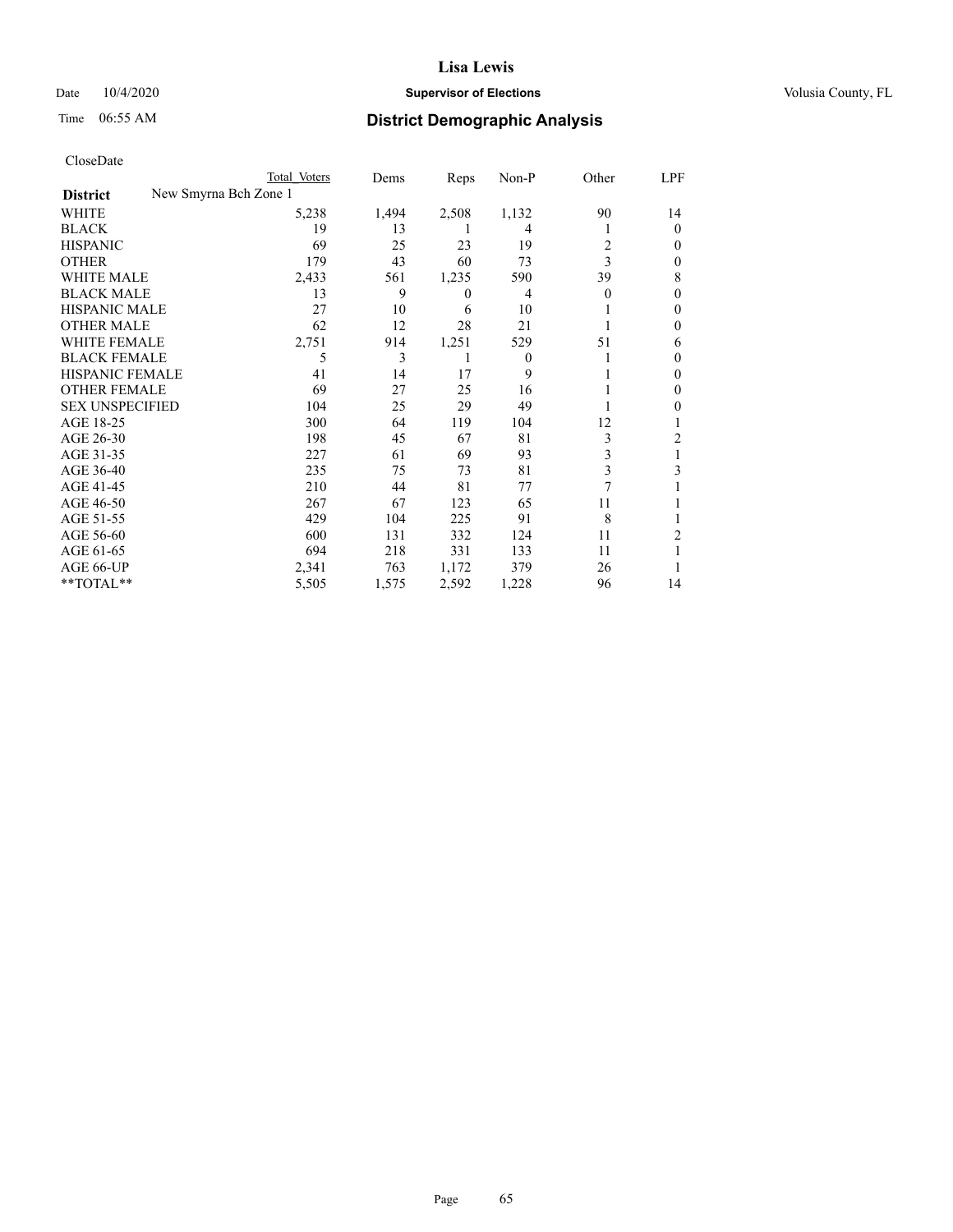## Date  $10/4/2020$  **Supervisor of Elections Supervisor of Elections** Volusia County, FL

|                                          | Total Voters | Dems  | Reps  | $Non-P$ | Other    | <u>LPF</u>     |
|------------------------------------------|--------------|-------|-------|---------|----------|----------------|
| New Smyrna Bch Zone 2<br><b>District</b> |              |       |       |         |          |                |
| WHITE                                    | 4,263        | 1,319 | 1,822 | 1,029   | 80       | 13             |
| <b>BLACK</b>                             | 83           | 64    | 4     | 14      |          | $\theta$       |
| <b>HISPANIC</b>                          | 102          | 39    | 37    | 24      |          | 1              |
| <b>OTHER</b>                             | 173          | 52    | 56    | 63      |          | 1              |
| <b>WHITE MALE</b>                        | 1,919        | 486   | 870   | 516     | 39       | 8              |
| <b>BLACK MALE</b>                        | 26           | 18    | 3     | 5       | 0        | $\mathbf{0}$   |
| <b>HISPANIC MALE</b>                     | 58           | 18    | 24    | 16      | 0        | $\mathbf{0}$   |
| <b>OTHER MALE</b>                        | 53           | 15    | 17    | 20      | 0        | 1              |
| <b>WHITE FEMALE</b>                      | 2,303        | 816   | 937   | 504     | 41       | 5              |
| <b>BLACK FEMALE</b>                      | 56           | 45    | 1     | 9       |          | $\theta$       |
| HISPANIC FEMALE                          | 44           | 21    | 13    | 8       |          | 1              |
| <b>OTHER FEMALE</b>                      | 78           | 29    | 27    | 21      |          | $\theta$       |
| <b>SEX UNSPECIFIED</b>                   | 84           | 26    | 27    | 31      | $\theta$ | $\mathbf{0}$   |
| AGE 18-25                                | 292          | 97    | 96    | 87      | 10       | 2              |
| AGE 26-30                                | 201          | 62    | 62    | 70      | 5        | $\overline{c}$ |
| AGE 31-35                                | 208          | 58    | 67    | 75      | 7        | 1              |
| AGE 36-40                                | 223          | 65    | 73    | 80      | 3        | 2              |
| AGE 41-45                                | 253          | 76    | 79    | 87      | 9        | $\overline{c}$ |
| AGE 46-50                                | 305          | 77    | 123   | 95      | 9        | 1              |
| AGE 51-55                                | 366          | 85    | 173   | 101     | 7        | $\mathbf{0}$   |
| AGE 56-60                                | 465          | 120   | 241   | 96      | 8        | $\theta$       |
| AGE 61-65                                | 569          | 194   | 248   | 116     | 10       | 1              |
| AGE 66-UP                                | 1,737        | 640   | 756   | 323     | 15       | 3              |
| **TOTAL**                                | 4,621        | 1,474 | 1,919 | 1,130   | 83       | 15             |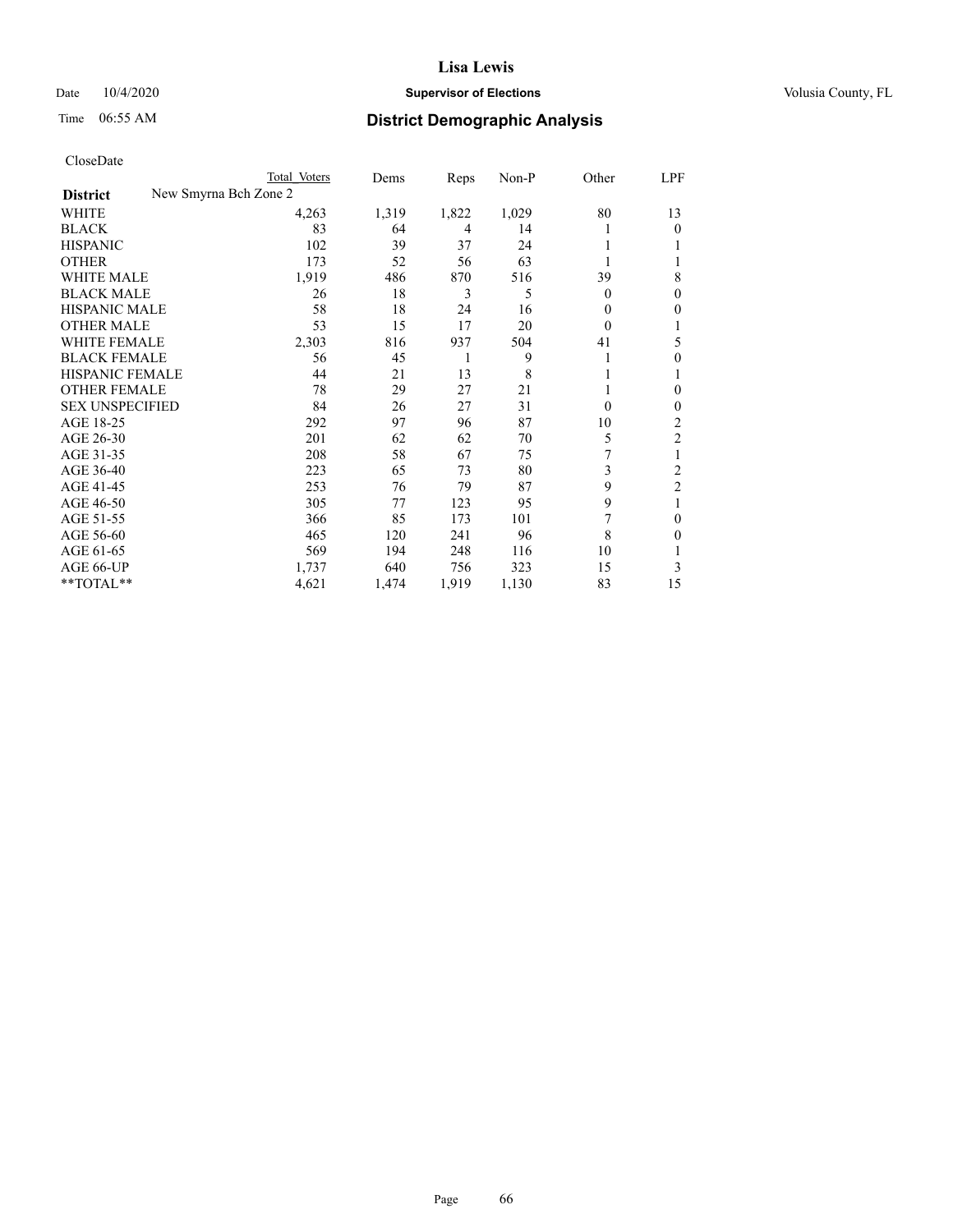## Date  $10/4/2020$  **Supervisor of Elections Supervisor of Elections** Volusia County, FL

|                                          | Total Voters | Dems  | Reps  | Non-P | Other    | LPF            |
|------------------------------------------|--------------|-------|-------|-------|----------|----------------|
| New Smyrna Bch Zone 3<br><b>District</b> |              |       |       |       |          |                |
| WHITE                                    | 6,109        | 1,489 | 2,952 | 1,529 | 120      | 19             |
| <b>BLACK</b>                             | 66           | 44    | 3     | 17    |          | 1              |
| <b>HISPANIC</b>                          | 160          | 49    | 51    | 55    | 4        | L              |
| <b>OTHER</b>                             | 221          | 53    | 74    | 89    | 4        |                |
| <b>WHITE MALE</b>                        | 2,828        | 572   | 1,423 | 757   | 64       | 12             |
| <b>BLACK MALE</b>                        | 38           | 23    | 2     | 12    | 0        | 1              |
| <b>HISPANIC MALE</b>                     | 82           | 26    | 25    | 28    | 2        | 1              |
| <b>OTHER MALE</b>                        | 74           | 22    | 21    | 30    |          | $\theta$       |
| <b>WHITE FEMALE</b>                      | 3,235        | 908   | 1,508 | 757   | 56       | 6              |
| <b>BLACK FEMALE</b>                      | 28           | 21    | 1     | 5     |          | $\mathbf{0}$   |
| <b>HISPANIC FEMALE</b>                   | 74           | 22    | 24    | 26    | 2        | $\mathbf{0}$   |
| <b>OTHER FEMALE</b>                      | 95           | 24    | 36    | 31    | 3        | 1              |
| <b>SEX UNSPECIFIED</b>                   | 102          | 17    | 40    | 44    | $\theta$ | 1              |
| AGE 18-25                                | 390          | 82    | 154   | 138   | 15       | 1              |
| AGE 26-30                                | 320          | 80    | 108   | 119   | 10       | 3              |
| AGE 31-35                                | 367          | 80    | 133   | 143   | 8        | 3              |
| AGE 36-40                                | 371          | 90    | 148   | 120   | 10       | 3              |
| AGE 41-45                                | 351          | 77    | 142   | 118   | 11       | 3              |
| AGE 46-50                                | 376          | 79    | 183   | 103   | 9        | $\overline{c}$ |
| AGE 51-55                                | 438          | 82    | 238   | 109   | 7        | 2              |
| AGE 56-60                                | 619          | 140   | 312   | 158   | 7        | $\overline{c}$ |
| AGE 61-65                                | 719          | 180   | 354   | 169   | 13       | 3              |
| AGE 66-UP                                | 2,603        | 745   | 1,307 | 512   | 39       | $\theta$       |
| **TOTAL**                                | 6,556        | 1,635 | 3,080 | 1,690 | 129      | 22             |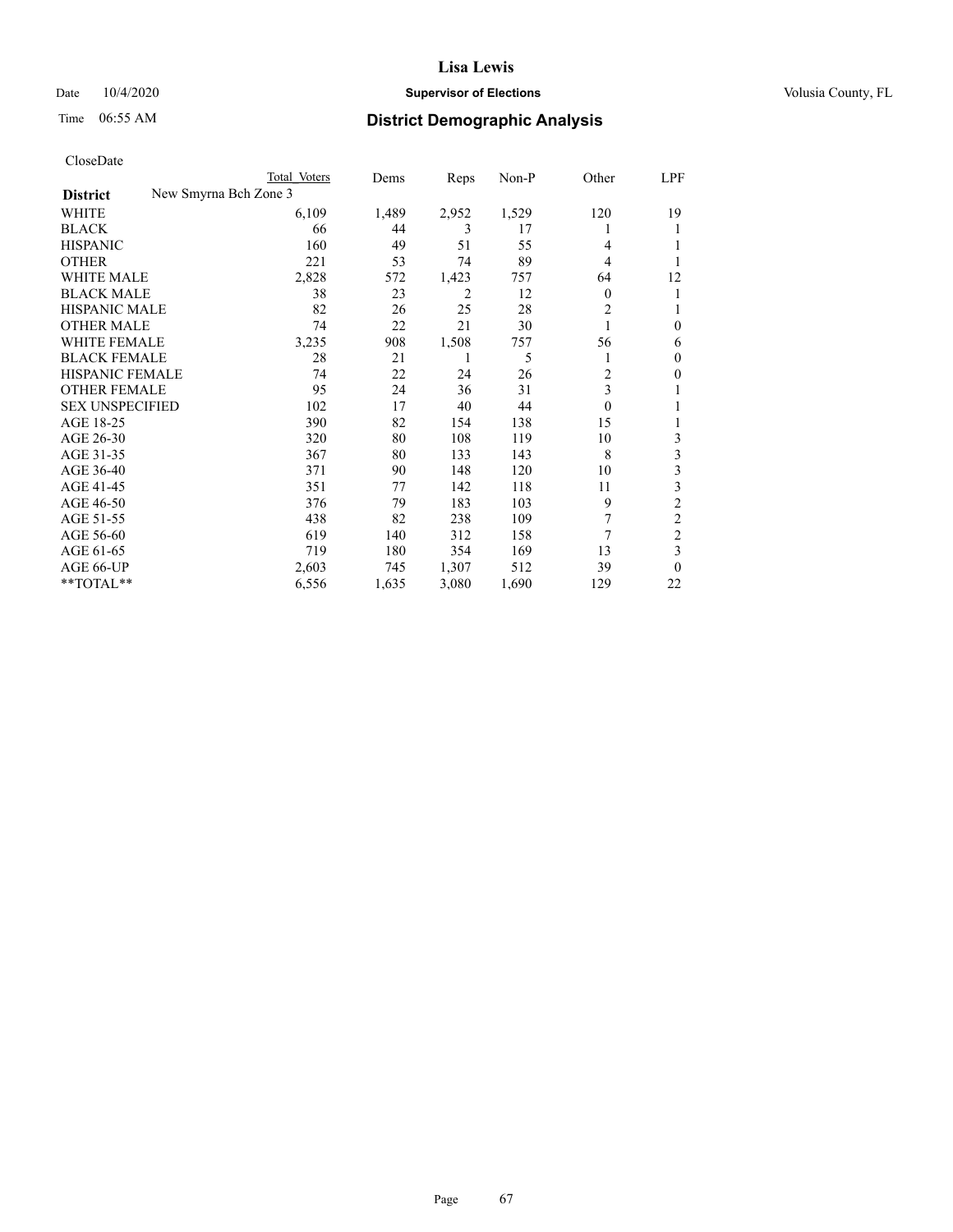## Date  $10/4/2020$  **Supervisor of Elections Supervisor of Elections** Volusia County, FL

|                                          | Total Voters | Dems  | Reps  | Non-P | Other | LPF            |
|------------------------------------------|--------------|-------|-------|-------|-------|----------------|
| New Smyrna Bch Zone 4<br><b>District</b> |              |       |       |       |       |                |
| WHITE                                    | 6,211        | 1,602 | 2,990 | 1,479 | 127   | 13             |
| <b>BLACK</b>                             | 611          | 500   | 19    | 89    | 2     | 1              |
| <b>HISPANIC</b>                          | 184          | 68    | 60    | 52    | 4     | $\theta$       |
| <b>OTHER</b>                             | 329          | 98    | 73    | 151   | 6     | 1              |
| <b>WHITE MALE</b>                        | 2,828        | 616   | 1,450 | 693   | 59    | 10             |
| <b>BLACK MALE</b>                        | 254          | 196   | 8     | 48    |       | 1              |
| <b>HISPANIC MALE</b>                     | 78           | 32    | 27    | 18    |       | $\overline{0}$ |
| <b>OTHER MALE</b>                        | 124          | 32    | 33    | 54    | 4     | 1              |
| <b>WHITE FEMALE</b>                      | 3,323        | 969   | 1,513 | 770   | 68    | 3              |
| <b>BLACK FEMALE</b>                      | 343          | 292   | 10    | 40    |       | $\mathbf{0}$   |
| <b>HISPANIC FEMALE</b>                   | 99           | 36    | 30    | 30    | 3     | $\mathbf{0}$   |
| <b>OTHER FEMALE</b>                      | 134          | 48    | 30    | 55    |       | $\theta$       |
| <b>SEX UNSPECIFIED</b>                   | 152          | 47    | 41    | 63    |       | $\theta$       |
| AGE 18-25                                | 512          | 169   | 149   | 174   | 17    | 3              |
| AGE 26-30                                | 396          | 128   | 112   | 138   | 14    | 4              |
| AGE 31-35                                | 362          | 116   | 115   | 120   | 9     | $\overline{c}$ |
| AGE 36-40                                | 354          | 108   | 133   | 105   |       | 1              |
| AGE 41-45                                | 342          | 88    | 140   | 108   | 6     | $\theta$       |
| AGE 46-50                                | 455          | 140   | 187   | 113   | 14    | 1              |
| AGE 51-55                                | 522          | 147   | 230   | 129   | 15    | 1              |
| AGE 56-60                                | 742          | 199   | 373   | 163   | 7     | $\theta$       |
| AGE 61-65                                | 847          | 255   | 397   | 183   | 12    | $\theta$       |
| AGE 66-UP                                | 2,798        | 917   | 1,303 | 537   | 38    | 3              |
| **TOTAL**                                | 7,335        | 2,268 | 3,142 | 1,771 | 139   | 15             |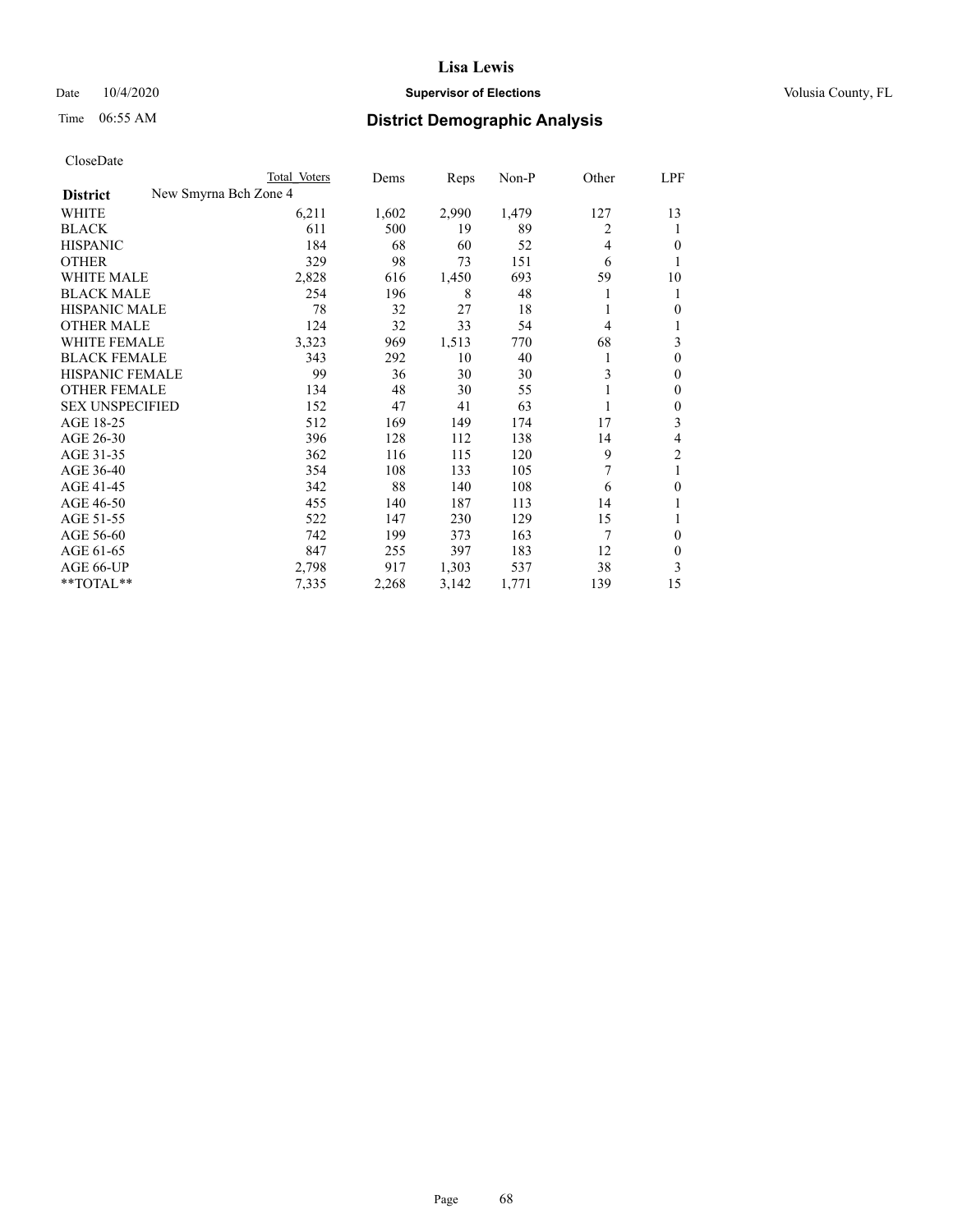## Date  $10/4/2020$  **Supervisor of Elections Supervisor of Elections** Volusia County, FL

# Time 06:55 AM **District Demographic Analysis**

|                        |          | Total Voters | Dems | Reps     | Non-P          | Other    | LPF      |
|------------------------|----------|--------------|------|----------|----------------|----------|----------|
| <b>District</b>        | Oak Hill |              |      |          |                |          |          |
| WHITE                  |          | 1,452        | 327  | 726      | 374            | 22       | 3        |
| <b>BLACK</b>           |          | 157          | 131  | 6        | 20             | $\Omega$ | 0        |
| <b>HISPANIC</b>        |          | 14           | 6    |          | 6              |          | 0        |
| <b>OTHER</b>           |          | 46           | 13   | 20       | 13             | $\Omega$ | 0        |
| WHITE MALE             |          | 721          | 143  | 373      | 196            |          | 2        |
| <b>BLACK MALE</b>      |          | 75           | 58   | 4        | 13             | $\theta$ | $\theta$ |
| <b>HISPANIC MALE</b>   |          | 6            |      | 1        | 4              | $\theta$ | 0        |
| <b>OTHER MALE</b>      |          | 17           | 4    | 8        | 5              | $\Omega$ | 0        |
| WHITE FEMALE           |          | 713          | 180  | 343      | 174            | 15       |          |
| <b>BLACK FEMALE</b>    |          | 82           | 73   | 2        |                | $\Omega$ | 0        |
| <b>HISPANIC FEMALE</b> |          | 8            | 5    | $\theta$ | 2              |          | 0        |
| <b>OTHER FEMALE</b>    |          | 17           | 8    | 7        | $\overline{2}$ | $\Omega$ | 0        |
| <b>SEX UNSPECIFIED</b> |          | 30           | 5    | 15       | 10             | 0        | 0        |
| AGE 18-25              |          | 120          | 36   | 39       | 40             | 5        | 0        |
| AGE 26-30              |          | 78           | 25   | 29       | 21             | 3        | 0        |
| AGE 31-35              |          | 69           | 20   | 27       | 22             | 0        | 0        |
| AGE 36-40              |          | 79           | 22   | 32       | 24             | 0        |          |
| AGE 41-45              |          | 81           | 25   | 26       | 30             | $\theta$ | 0        |
| AGE 46-50              |          | 94           | 24   | 39       | 28             | 3        | 0        |
| AGE 51-55              |          | 130          | 31   | 68       | 30             |          | 0        |
| AGE 56-60              |          | 179          | 52   | 80       | 44             | 3        | 0        |
| AGE 61-65              |          | 218          | 69   | 108      | 38             |          | 2        |
| AGE 66-UP              |          | 621          | 173  | 305      | 136            |          | 0        |
| **TOTAL**              |          | 1,669        | 477  | 753      | 413            | 23       | 3        |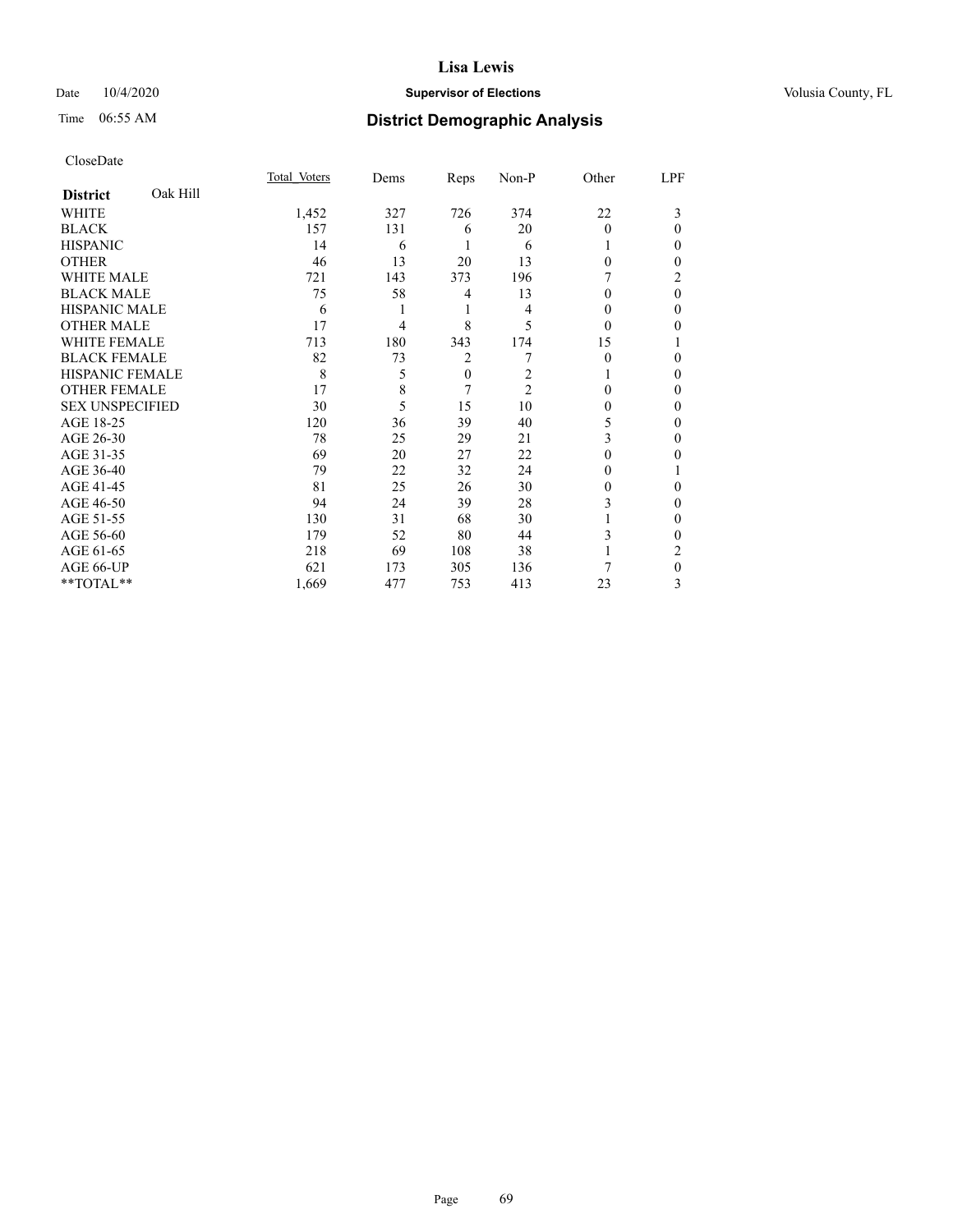## Date  $10/4/2020$  **Supervisor of Elections Supervisor of Elections** Volusia County, FL

# Time 06:55 AM **District Demographic Analysis**

|                        |                    | Total Voters | Dems | Reps           | Non-P | Other    | LPF          |
|------------------------|--------------------|--------------|------|----------------|-------|----------|--------------|
| <b>District</b>        | Orange City Seat 1 |              |      |                |       |          |              |
| WHITE                  |                    | 812          | 253  | 329            | 214   | 14       | 2            |
| <b>BLACK</b>           |                    | 163          | 123  | 8              | 31    | 1        | $\theta$     |
| <b>HISPANIC</b>        |                    | 545          | 240  | 83             | 215   | 6        |              |
| <b>OTHER</b>           |                    | 102          | 46   | 19             | 36    | 1        | 0            |
| <b>WHITE MALE</b>      |                    | 315          | 83   | 136            | 89    | 6        |              |
| <b>BLACK MALE</b>      |                    | 55           | 36   | 4              | 14    | 1        | $\Omega$     |
| <b>HISPANIC MALE</b>   |                    | 215          | 82   | 41             | 90    | 2        | 0            |
| <b>OTHER MALE</b>      |                    | 38           | 13   | 12             | 13    | $\theta$ | 0            |
| <b>WHITE FEMALE</b>    |                    | 492          | 168  | 192            | 123   | 8        |              |
| <b>BLACK FEMALE</b>    |                    | 106          | 85   | $\overline{4}$ | 17    | $\theta$ | 0            |
| <b>HISPANIC FEMALE</b> |                    | 325          | 155  | 40             | 125   | 4        |              |
| <b>OTHER FEMALE</b>    |                    | 47           | 27   | 6              | 13    | 1        | 0            |
| <b>SEX UNSPECIFIED</b> |                    | 29           | 13   | 4              | 12    | $\theta$ | 0            |
| AGE 18-25              |                    | 169          | 73   | 25             | 66    | 4        |              |
| AGE 26-30              |                    | 139          | 55   | 25             | 56    | 3        | $\mathbf{0}$ |
| AGE 31-35              |                    | 112          | 44   | 22             | 43    | 3        | 0            |
| AGE 36-40              |                    | 119          | 43   | 26             | 48    | $\theta$ | 2            |
| AGE 41-45              |                    | 89           | 39   | 20             | 28    | 2        | $\theta$     |
| AGE 46-50              |                    | 107          | 38   | 30             | 36    | 3        | 0            |
| AGE 51-55              |                    | 103          | 38   | 32             | 32    |          | 0            |
| AGE 56-60              |                    | 104          | 37   | 29             | 37    |          | 0            |
| AGE 61-65              |                    | 108          | 55   | 28             | 23    | 2        | 0            |
| AGE 66-UP              |                    | 572          | 240  | 202            | 127   | 3        | 0            |
| **TOTAL**              |                    | 1,622        | 662  | 439            | 496   | 22       | 3            |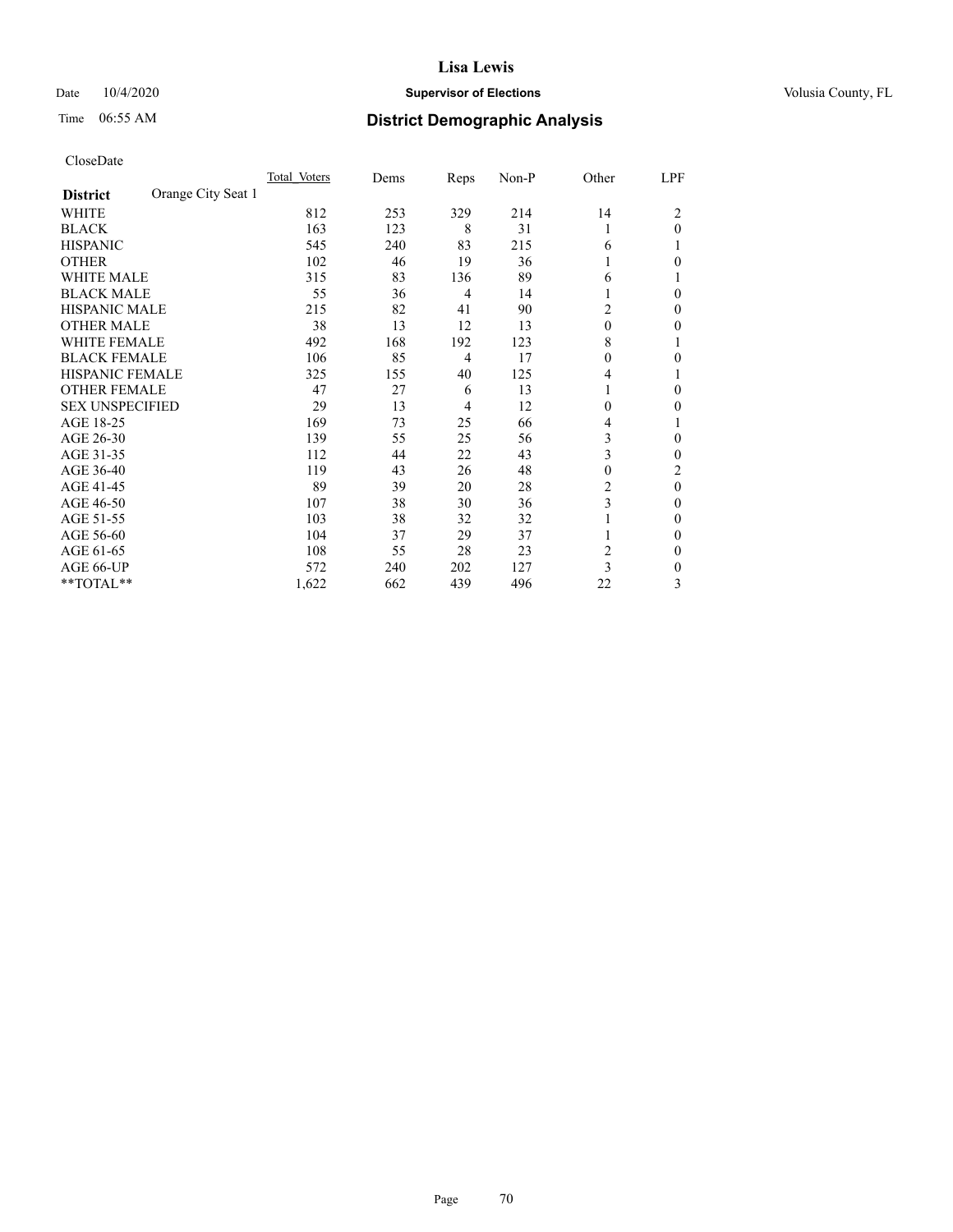## Date  $10/4/2020$  **Supervisor of Elections Supervisor of Elections** Volusia County, FL

# Time 06:55 AM **District Demographic Analysis**

|                                       | Total Voters | Dems | Reps | Non-P | Other          | LPF            |
|---------------------------------------|--------------|------|------|-------|----------------|----------------|
| Orange City Seat 2<br><b>District</b> |              |      |      |       |                |                |
| WHITE                                 | 1,134        | 291  | 518  | 311   | 11             | 3              |
| <b>BLACK</b>                          | 73           | 57   | 4    | 12    | $\theta$       | 0              |
| <b>HISPANIC</b>                       | 301          | 126  | 47   | 123   | 5              | 0              |
| <b>OTHER</b>                          | 86           | 15   | 31   | 39    |                | 0              |
| WHITE MALE                            | 517          | 104  | 256  | 150   | 6              |                |
| <b>BLACK MALE</b>                     | 36           | 26   | 3    | 7     | 0              | 0              |
| <b>HISPANIC MALE</b>                  | 126          | 47   | 26   | 53    | $_{0}$         | 0              |
| <b>OTHER MALE</b>                     | 30           | 3    | 11   | 15    | 1              | 0              |
| <b>WHITE FEMALE</b>                   | 606          | 186  | 254  | 159   | 5              | $\overline{c}$ |
| <b>BLACK FEMALE</b>                   | 37           | 31   | 1    | 5     | 0              | 0              |
| <b>HISPANIC FEMALE</b>                | 170          | 78   | 21   | 66    | 5              | 0              |
| <b>OTHER FEMALE</b>                   | 36           | 10   | 14   | 12    | 0              | 0              |
| <b>SEX UNSPECIFIED</b>                | 36           | 4    | 14   | 18    | 0              | 0              |
| AGE 18-25                             | 176          | 56   | 43   | 72    | 5              | 0              |
| AGE 26-30                             | 133          | 43   | 31   | 57    | $\overline{0}$ | 2              |
| AGE 31-35                             | 127          | 44   | 41   | 40    | $\overline{c}$ | 0              |
| AGE 36-40                             | 117          | 27   | 41   | 48    | 1              | 0              |
| AGE 41-45                             | 119          | 31   | 39   | 47    |                |                |
| AGE 46-50                             | 140          | 36   | 63   | 41    | $\Omega$       | 0              |
| AGE 51-55                             | 149          | 47   | 52   | 48    | 2              | 0              |
| AGE 56-60                             | 144          | 45   | 59   | 38    | $\overline{2}$ | 0              |
| AGE 61-65                             | 138          | 37   | 74   | 26    | 1              | 0              |
| AGE 66-UP                             | 351          | 123  | 157  | 68    | 3              | 0              |
| **TOTAL**                             | 1,594        | 489  | 600  | 485   | 17             | 3              |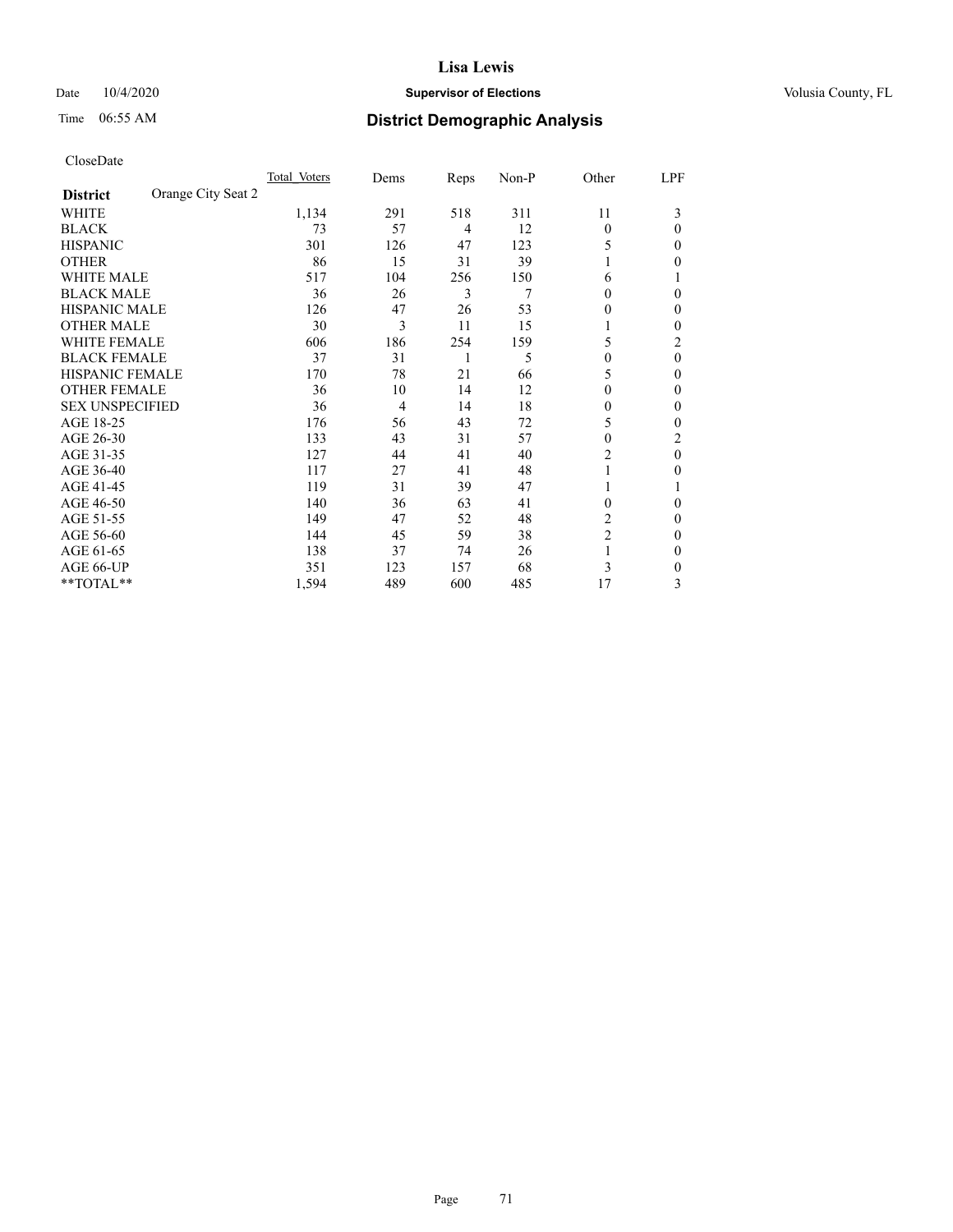## Date  $10/4/2020$  **Supervisor of Elections Supervisor of Elections** Volusia County, FL

# Time 06:55 AM **District Demographic Analysis**

|                                       | Total Voters | Dems | Reps | Non-P | Other          | LPF            |
|---------------------------------------|--------------|------|------|-------|----------------|----------------|
| Orange City Seat 3<br><b>District</b> |              |      |      |       |                |                |
| WHITE                                 | 1,227        | 307  | 539  | 355   | 19             |                |
| <b>BLACK</b>                          | 117          | 88   | 6    | 22    | 0              |                |
| <b>HISPANIC</b>                       | 347          | 158  | 57   | 128   | 4              | 0              |
| <b>OTHER</b>                          | 112          | 31   | 22   | 54    | 3              | 2              |
| <b>WHITE MALE</b>                     | 544          | 116  | 242  | 174   |                | 5              |
| <b>BLACK MALE</b>                     | 44           | 28   | 3    | 12    | $\overline{0}$ | 1              |
| <b>HISPANIC MALE</b>                  | 140          | 55   | 30   | 52    | 3              | 0              |
| <b>OTHER MALE</b>                     | 38           | 10   | 7    | 20    | $\overline{0}$ | 1              |
| <b>WHITE FEMALE</b>                   | 661          | 186  | 291  | 171   | 11             | 2              |
| <b>BLACK FEMALE</b>                   | 69           | 57   | 3    | 9     | $\theta$       | $\theta$       |
| HISPANIC FEMALE                       | 201          | 100  | 27   | 73    |                | 0              |
| <b>OTHER FEMALE</b>                   | 54           | 17   | 11   | 23    | 2              | 1              |
| <b>SEX UNSPECIFIED</b>                | 52           | 15   | 10   | 25    | $\overline{c}$ | 0              |
| AGE 18-25                             | 144          | 56   | 27   | 53    | 5              | 3              |
| AGE 26-30                             | 104          | 35   | 22   | 39    | 6              | $\overline{2}$ |
| AGE 31-35                             | 105          | 35   | 23   | 46    | 0              | 1              |
| AGE 36-40                             | 102          | 34   | 23   | 43    | 0              | 2              |
| AGE 41-45                             | 125          | 47   | 34   | 43    |                | 0              |
| AGE 46-50                             | 139          | 39   | 52   | 46    | 1              | 1              |
| AGE 51-55                             | 124          | 36   | 54   | 29    | 5              | 0              |
| AGE 56-60                             | 138          | 47   | 57   | 32    | $\overline{2}$ | 0              |
| AGE 61-65                             | 187          | 55   | 74   | 57    |                | 0              |
| AGE 66-UP                             | 635          | 200  | 258  | 171   | 5              |                |
| **TOTAL**                             | 1,803        | 584  | 624  | 559   | 26             | 10             |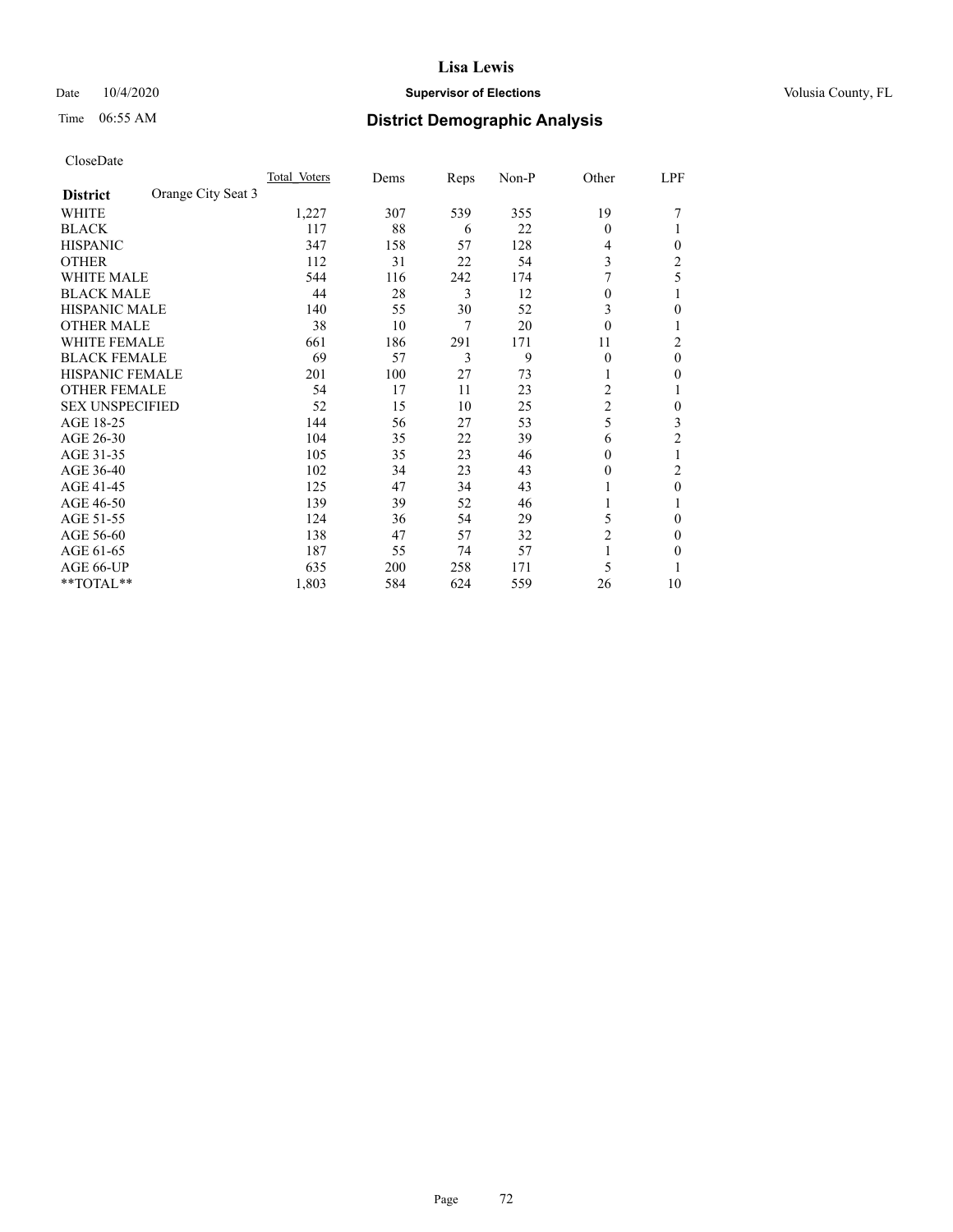### Date  $10/4/2020$  **Supervisor of Elections** Volusia County, FL

# Time 06:55 AM **District Demographic Analysis**

|                                       | Total Voters | Dems           | Reps           | Non-P          | Other          | LPF            |
|---------------------------------------|--------------|----------------|----------------|----------------|----------------|----------------|
| Orange City Seat 4<br><b>District</b> |              |                |                |                |                |                |
| WHITE                                 | 1,301        | 371            | 553            | 353            | 16             | 8              |
| <b>BLACK</b>                          | 23           | 18             | $\overline{2}$ | $\overline{2}$ | 1              | 0              |
| <b>HISPANIC</b>                       | 121          | 52             | 27             | 42             | $\Omega$       | 0              |
| <b>OTHER</b>                          | 91           | 20             | 13             | 57             |                | 0              |
| WHITE MALE                            | 607          | 134            | 276            | 187            | 6              | 4              |
| <b>BLACK MALE</b>                     | 10           | 7              | 2              | 1              | $\Omega$       | 0              |
| <b>HISPANIC MALE</b>                  | 62           | 26             | 16             | 20             | 0              | 0              |
| <b>OTHER MALE</b>                     | 28           | 6              | 6              | 16             | $\theta$       | 0              |
| <b>WHITE FEMALE</b>                   | 681          | 237            | 269            | 161            | 10             | 4              |
| <b>BLACK FEMALE</b>                   | 13           | 11             | $\mathbf{0}$   | 1              | 1              | 0              |
| <b>HISPANIC FEMALE</b>                | 57           | 26             | 10             | 21             | $\Omega$       | 0              |
| <b>OTHER FEMALE</b>                   | 35           | 12             | 5              | 17             |                | 0              |
| <b>SEX UNSPECIFIED</b>                | 42           | $\overline{2}$ | 10             | 30             | $\theta$       | 0              |
| AGE 18-25                             | 155          | 33             | 53             | 64             | 3              | $\overline{c}$ |
| AGE 26-30                             | 112          | 25             | 29             | 51             | 6              |                |
| AGE 31-35                             | 94           | 25             | 26             | 43             | $\Omega$       | 0              |
| AGE 36-40                             | 110          | 35             | 37             | 36             | $\Omega$       | 2              |
| AGE 41-45                             | 107          | 34             | 35             | 34             | 4              | 0              |
| AGE 46-50                             | 120          | 27             | 54             | 39             | $\Omega$       | 0              |
| AGE 51-55                             | 136          | 41             | 56             | 38             | $\overline{0}$ |                |
| AGE 56-60                             | 145          | 32             | 63             | 49             | 0              |                |
| AGE 61-65                             | 154          | 43             | 75             | 34             | 1              |                |
| AGE 66-UP                             | 403          | 166            | 167            | 66             | 4              | 0              |
| **TOTAL**                             | 1,536        | 461            | 595            | 454            | 18             | 8              |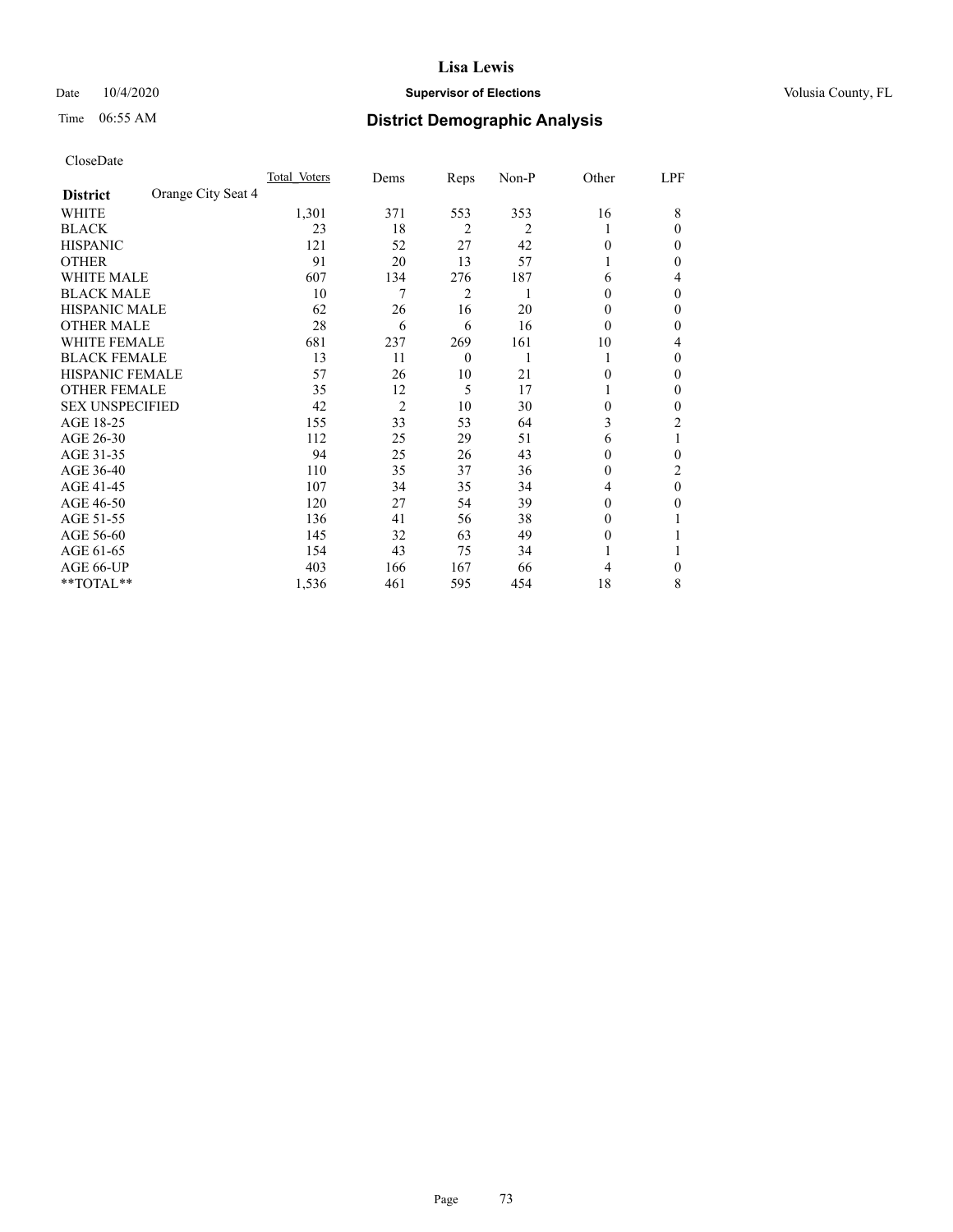## Date  $10/4/2020$  **Supervisor of Elections Supervisor of Elections** Volusia County, FL

# Time 06:55 AM **District Demographic Analysis**

|                                       | Total Voters | Dems | Reps | Non-P | Other | LPF      |
|---------------------------------------|--------------|------|------|-------|-------|----------|
| Orange City Seat 5<br><b>District</b> |              |      |      |       |       |          |
| WHITE                                 | 1,537        | 392  | 770  | 356   | 17    | 2        |
| <b>BLACK</b>                          | 134          | 101  | 6    | 25    | 2     | $\theta$ |
| <b>HISPANIC</b>                       | 186          | 73   | 32   | 80    |       | 0        |
| <b>OTHER</b>                          | 89           | 31   | 24   | 33    |       | 0        |
| <b>WHITE MALE</b>                     | 624          | 131  | 330  | 153   | 9     |          |
| <b>BLACK MALE</b>                     | 53           | 37   | 3    | 12    |       | 0        |
| <b>HISPANIC MALE</b>                  | 85           | 37   | 16   | 31    |       | 0        |
| <b>OTHER MALE</b>                     | 25           | 9    | 6    | 10    | 0     | 0        |
| <b>WHITE FEMALE</b>                   | 902          | 261  | 436  | 196   | 8     |          |
| <b>BLACK FEMALE</b>                   | 79           | 64   | 3    | 11    |       | 0        |
| <b>HISPANIC FEMALE</b>                | 97           | 35   | 16   | 46    | 0     | 0        |
| <b>OTHER FEMALE</b>                   | 48           | 17   | 17   | 13    | 1     | 0        |
| <b>SEX UNSPECIFIED</b>                | 33           | 6    | 5    | 22    | 0     | 0        |
| AGE 18-25                             | 89           | 23   | 24   | 41    |       | 0        |
| AGE 26-30                             | 77           | 15   | 20   | 40    | 2     | 0        |
| AGE 31-35                             | 80           | 30   | 29   | 21    | 0     | 0        |
| AGE 36-40                             | 64           | 23   | 14   | 27    | 0     | 0        |
| AGE 41-45                             | 64           | 20   | 16   | 26    | 2     | 0        |
| AGE 46-50                             | 94           | 30   | 34   | 29    | 1     | 0        |
| AGE 51-55                             | 86           | 29   | 33   | 22    | 2     | 0        |
| AGE 56-60                             | 140          | 44   | 51   | 43    |       |          |
| AGE 61-65                             | 147          | 57   | 52   | 35    | 3     | 0        |
| AGE 66-UP                             | 1,105        | 326  | 559  | 210   | 9     |          |
| **TOTAL**                             | 1,946        | 597  | 832  | 494   | 21    | 2        |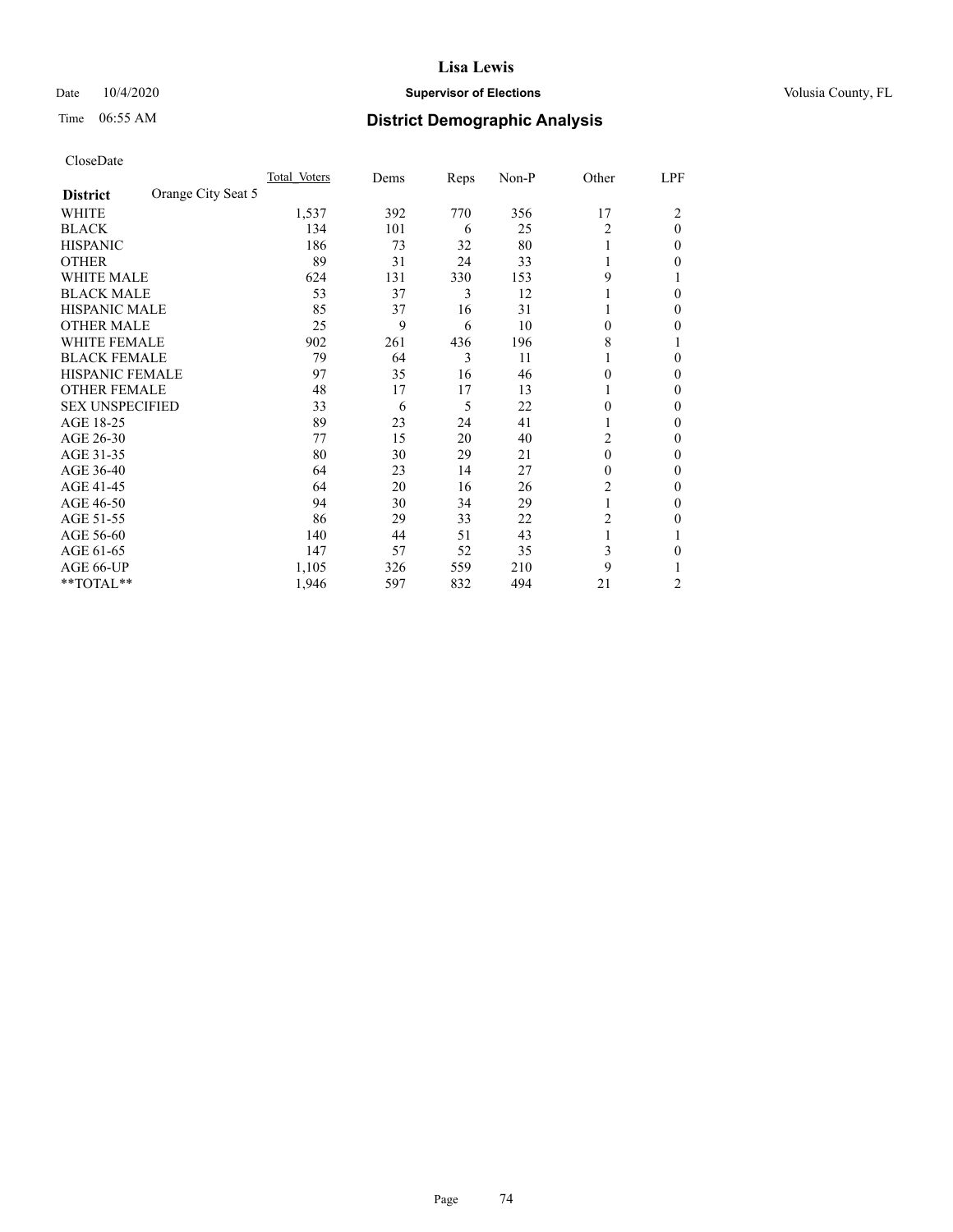## Date  $10/4/2020$  **Supervisor of Elections Supervisor of Elections** Volusia County, FL

# Time 06:55 AM **District Demographic Analysis**

| CloseDate |
|-----------|
|-----------|

|                                        | Total Voters | Dems  | Reps  | Non-P | Other          | LPF      |
|----------------------------------------|--------------|-------|-------|-------|----------------|----------|
| Ormond Beach Zone 1<br><b>District</b> |              |       |       |       |                |          |
| WHITE                                  | 8,361        | 2,310 | 3,991 | 1,964 | 78             | 18       |
| <b>BLACK</b>                           | 139          | 103   | 6     | 27    | 3              | $\theta$ |
| <b>HISPANIC</b>                        | 225          | 80    | 69    | 68    | 6              | 2        |
| <b>OTHER</b>                           | 508          | 151   | 139   | 211   | 7              | $\theta$ |
| <b>WHITE MALE</b>                      | 3,869        | 868   | 1,976 | 980   | 30             | 15       |
| <b>BLACK MALE</b>                      | 69           | 47    | 3     | 18    | 1              | 0        |
| HISPANIC MALE                          | 87           | 26    | 26    | 30    | 4              |          |
| <b>OTHER MALE</b>                      | 209          | 62    | 52    | 92    | 3              | 0        |
| <b>WHITE FEMALE</b>                    | 4,419        | 1,424 | 1,989 | 955   | 48             | 3        |
| <b>BLACK FEMALE</b>                    | 66           | 53    | 3     | 8     | 2              | 0        |
| <b>HISPANIC FEMALE</b>                 | 134          | 52    | 42    | 37    | $\overline{2}$ |          |
| <b>OTHER FEMALE</b>                    | 217          | 65    | 64    | 84    | 4              | 0        |
| <b>SEX UNSPECIFIED</b>                 | 163          | 47    | 50    | 66    | $\theta$       | 0        |
| AGE 18-25                              | 729          | 207   | 260   | 247   | 11             | 4        |
| AGE 26-30                              | 431          | 124   | 151   | 150   | 4              | 2        |
| AGE 31-35                              | 479          | 124   | 190   | 154   | 7              | 4        |
| AGE 36-40                              | 542          | 132   | 216   | 188   | 5              | 1        |
| AGE 41-45                              | 551          | 145   | 221   | 171   | 10             | 4        |
| AGE 46-50                              | 621          | 160   | 294   | 161   | 5              |          |
| AGE 51-55                              | 733          | 182   | 367   | 176   | 8              | $\Omega$ |
| AGE 56-60                              | 885          | 241   | 435   | 198   | 11             | 0        |
| AGE 61-65                              | 962          | 299   | 467   | 181   | 15             | 0        |
| AGE 66-UP                              | 3,293        | 1,029 | 1,601 | 641   | 18             | 4        |
| **TOTAL**                              | 9,233        | 2,644 | 4,205 | 2,270 | 94             | 20       |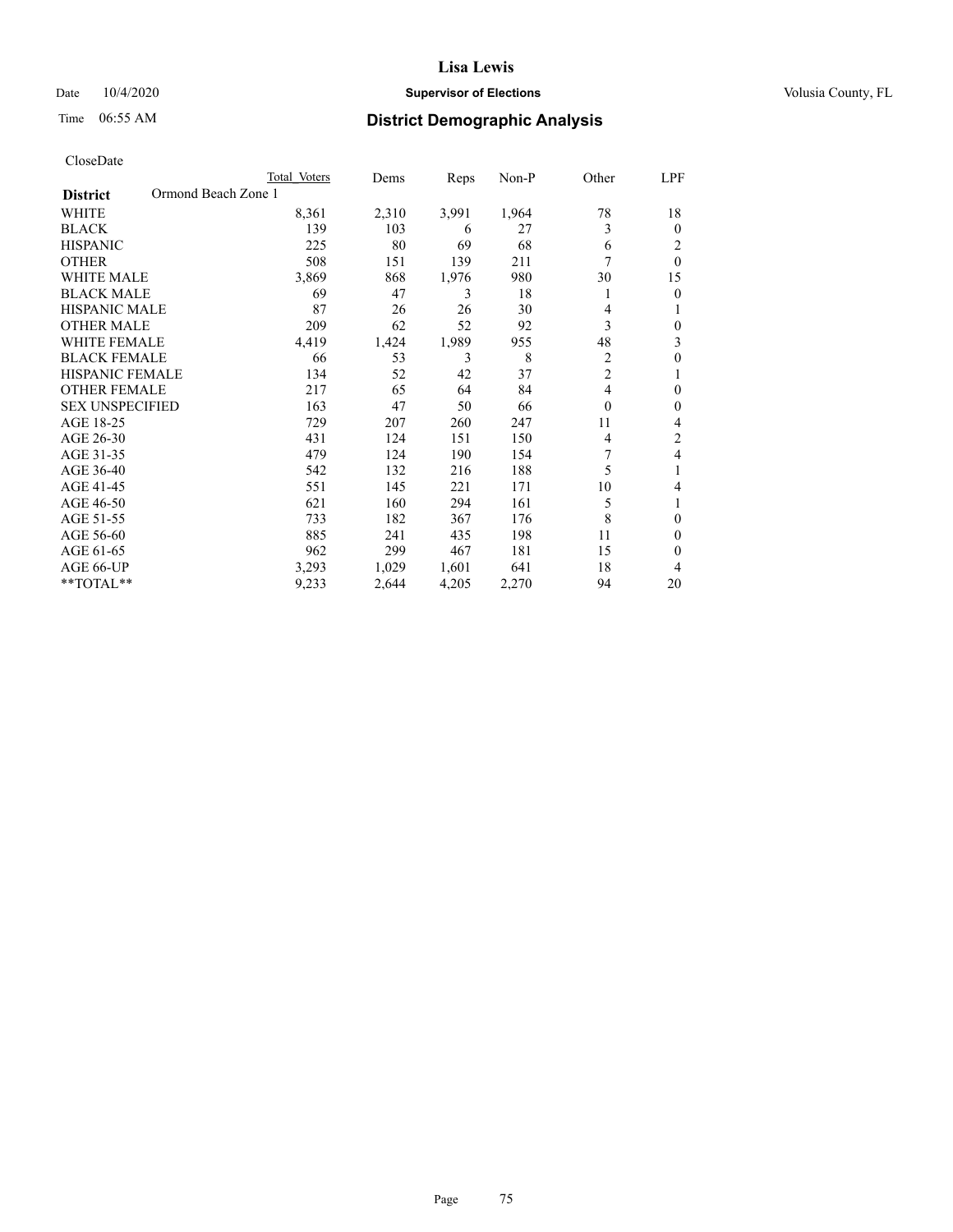## Date  $10/4/2020$  **Supervisor of Elections Supervisor of Elections** Volusia County, FL

# Time 06:55 AM **District Demographic Analysis**

| Total Voters | Dems                | Reps  | Non-P | Other        | <b>LPF</b>     |
|--------------|---------------------|-------|-------|--------------|----------------|
|              |                     |       |       |              |                |
| 6,165        | 1,924               | 2,482 | 1,631 | 107          | 21             |
| 424          | 331                 | 22    | 70    |              | $\mathbf{0}$   |
| 252          | 112                 | 51    | 87    |              | 1              |
| 438          | 159                 | 103   | 170   | 4            | $\overline{2}$ |
| 2,765        | 720                 | 1,206 | 772   | 50           | 17             |
| 174          | 122                 | 12    | 39    |              | $\mathbf{0}$   |
| 89           | 39                  | 25    | 25    | $\mathbf{0}$ | $\mathbf{0}$   |
| 150          | 48                  | 32    | 65    | 3            | 2              |
| 3,318        | 1,183               | 1,252 | 824   | 55           | $\overline{4}$ |
| 241          | 202                 | 10    | 29    | $\mathbf{0}$ | $\mathbf{0}$   |
| 158          | 73                  | 25    | 58    |              | 1              |
| 181          | 77                  | 53    | 50    |              | $\mathbf{0}$   |
| 203          | 62                  | 43    | 96    | 2            | $\mathbf{0}$   |
| 600          | 177                 | 174   | 225   | 18           | 6              |
| 486          | 154                 | 149   | 171   | 10           | $\sqrt{2}$     |
| 437          | 155                 | 116   | 160   | 4            | $\sqrt{2}$     |
| 388          | 115                 | 118   | 143   | 8            | $\overline{4}$ |
| 445          | 147                 | 132   | 154   | 7            | 5              |
| 493          | 149                 | 183   | 145   | 14           | $\overline{c}$ |
| 641          | 187                 | 273   | 168   | 12           | 1              |
| 736          | 226                 | 308   | 189   | 12           | 1              |
| 754          | 284                 | 292   | 167   | 10           | 1              |
| 2,296        | 931                 | 913   | 435   | 17           | $\theta$       |
| 7,279        | 2,526               | 2,658 | 1,958 | 113          | 24             |
|              | Ormond Beach Zone 2 |       |       |              |                |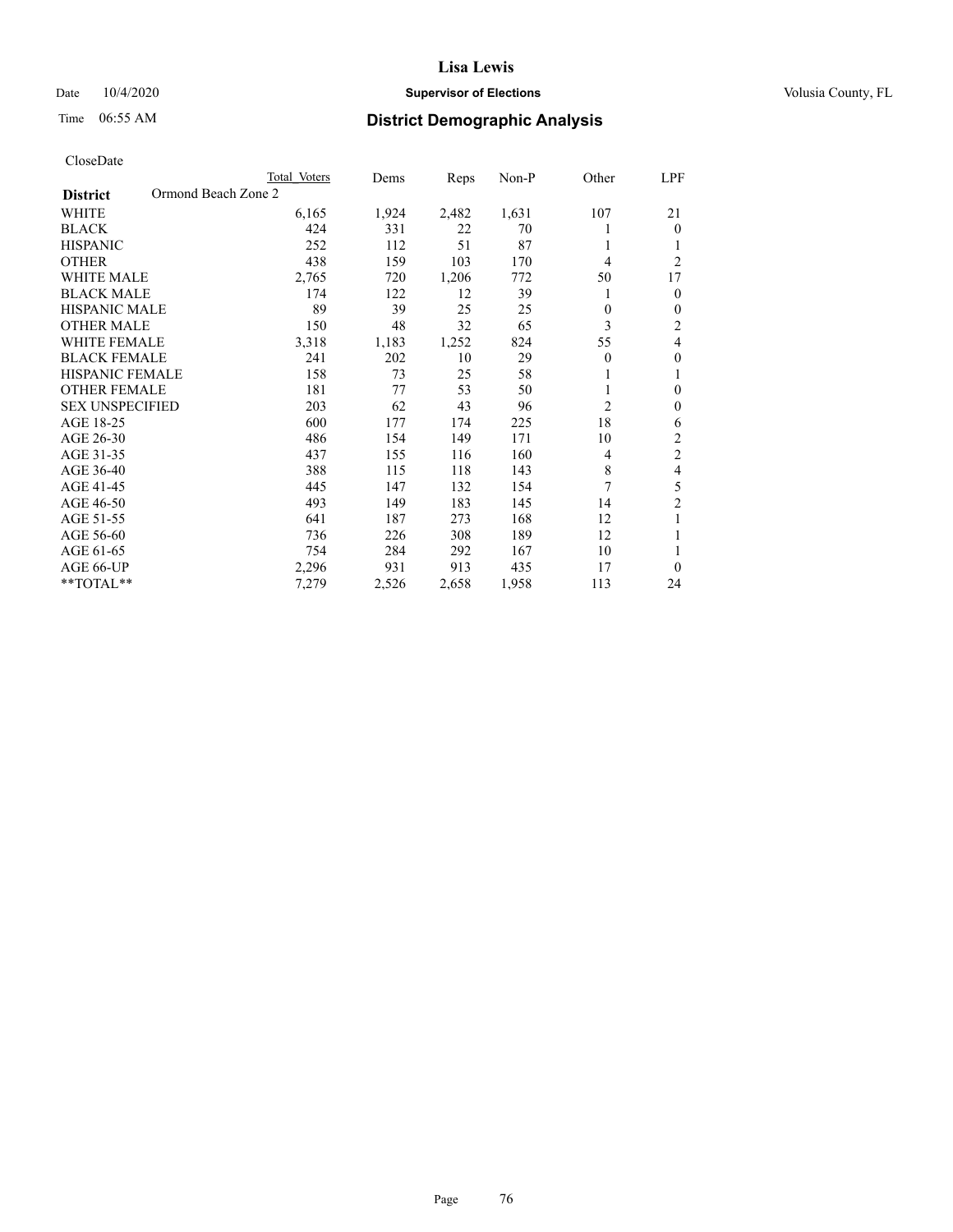## Date  $10/4/2020$  **Supervisor of Elections Supervisor of Elections** Volusia County, FL

# Time 06:55 AM **District Demographic Analysis**

|                                        | Total Voters | Dems  | Reps  | Non-P | Other | LPF            |
|----------------------------------------|--------------|-------|-------|-------|-------|----------------|
| Ormond Beach Zone 3<br><b>District</b> |              |       |       |       |       |                |
| WHITE                                  | 7,713        | 2,044 | 3,779 | 1,777 | 89    | 24             |
| <b>BLACK</b>                           | 332          | 245   | 10    | 70    | 6     | 1              |
| <b>HISPANIC</b>                        | 314          | 104   | 81    | 121   | 7     | 1              |
| <b>OTHER</b>                           | 648          | 199   | 160   | 273   | 15    | 1              |
| WHITE MALE                             | 3,586        | 813   | 1,872 | 848   | 35    | 18             |
| <b>BLACK MALE</b>                      | 134          | 92    | 3     | 37    | 2     | $\mathbf{0}$   |
| <b>HISPANIC MALE</b>                   | 133          | 35    | 38    | 57    | 2     | 1              |
| <b>OTHER MALE</b>                      | 231          | 73    | 62    | 91    | 5     | $\mathbf{0}$   |
| WHITE FEMALE                           | 4,040        | 1,210 | 1,872 | 898   | 54    | 6              |
| <b>BLACK FEMALE</b>                    | 194          | 150   | 7     | 32    | 4     | 1              |
| <b>HISPANIC FEMALE</b>                 | 175          | 69    | 41    | 60    | 5     | $\theta$       |
| <b>OTHER FEMALE</b>                    | 302          | 104   | 74    | 117   | 7     | $\mathbf{0}$   |
| <b>SEX UNSPECIFIED</b>                 | 212          | 46    | 61    | 101   | 3     | 1              |
| AGE 18-25                              | 950          | 266   | 336   | 311   | 33    | 4              |
| AGE 26-30                              | 546          | 174   | 178   | 187   | 5     | $\overline{2}$ |
| AGE 31-35                              | 538          | 165   | 190   | 174   | 8     | 1              |
| AGE 36-40                              | 617          | 147   | 247   | 207   | 9     | 7              |
| AGE 41-45                              | 524          | 121   | 216   | 173   | 11    | 3              |
| AGE 46-50                              | 630          | 146   | 308   | 163   | 10    | 3              |
| AGE 51-55                              | 739          | 174   | 385   | 170   | 8     | $\overline{2}$ |
| AGE 56-60                              | 793          | 210   | 394   | 182   | 6     | 1              |
| AGE 61-65                              | 861          | 269   | 405   | 174   | 12    | 1              |
| AGE 66-UP                              | 2,797        | 916   | 1,366 | 498   | 14    | 3              |
| **TOTAL**                              | 9,007        | 2,592 | 4,030 | 2,241 | 117   | 27             |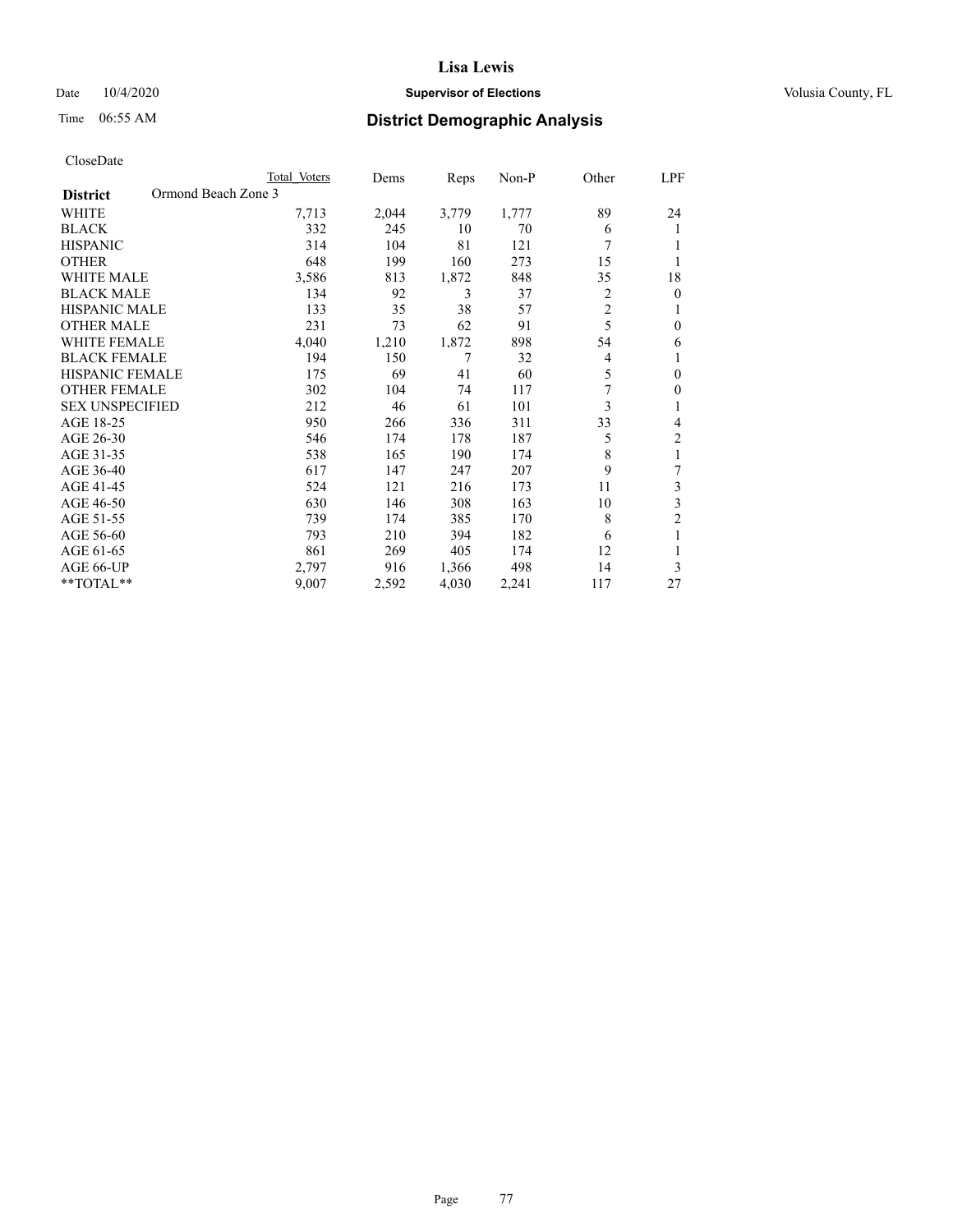## Date  $10/4/2020$  **Supervisor of Elections Supervisor of Elections** Volusia County, FL

# Time 06:55 AM **District Demographic Analysis**

|                                        | Total Voters | Dems  | Reps  | Non-P | Other          | LPF          |
|----------------------------------------|--------------|-------|-------|-------|----------------|--------------|
| Ormond Beach Zone 4<br><b>District</b> |              |       |       |       |                |              |
| WHITE                                  | 7,245        | 2,137 | 3,121 | 1,867 | 103            | 17           |
| <b>BLACK</b>                           | 260          | 191   | 13    | 52    | 3              | 1            |
| <b>HISPANIC</b>                        | 221          | 98    | 53    | 68    | $\overline{2}$ | $\theta$     |
| <b>OTHER</b>                           | 485          | 129   | 130   | 215   | 11             | $\Omega$     |
| <b>WHITE MALE</b>                      | 3,160        | 784   | 1,419 | 904   | 41             | 12           |
| <b>BLACK MALE</b>                      | 123          | 88    | 5     | 27    | 2              | 1            |
| <b>HISPANIC MALE</b>                   | 94           | 39    | 24    | 29    | $\overline{2}$ | $\theta$     |
| <b>OTHER MALE</b>                      | 187          | 46    | 47    | 90    | 4              | $\mathbf{0}$ |
| <b>WHITE FEMALE</b>                    | 3,998        | 1,335 | 1,667 | 930   | 61             | 5            |
| <b>BLACK FEMALE</b>                    | 134          | 101   | 7     | 25    |                | $\theta$     |
| <b>HISPANIC FEMALE</b>                 | 126          | 59    | 29    | 38    | $\theta$       | $\Omega$     |
| <b>OTHER FEMALE</b>                    | 187          | 57    | 51    | 75    | 4              | $\theta$     |
| <b>SEX UNSPECIFIED</b>                 | 202          | 46    | 68    | 84    | 4              | $\theta$     |
| AGE 18-25                              | 549          | 158   | 165   | 206   | 17             | 3            |
| AGE 26-30                              | 448          | 120   | 159   | 156   | 12             | 1            |
| AGE 31-35                              | 462          | 142   | 125   | 182   | 9              | 4            |
| AGE 36-40                              | 395          | 119   | 119   | 151   | 3              | 3            |
| AGE 41-45                              | 353          | 90    | 130   | 125   | 6              | 2            |
| AGE 46-50                              | 434          | 107   | 182   | 136   | 6              | 3            |
| AGE 51-55                              | 563          | 135   | 248   | 170   | 9              | 1            |
| AGE 56-60                              | 750          | 220   | 350   | 170   | 10             | $\theta$     |
| AGE 61-65                              | 857          | 282   | 372   | 190   | 13             | $\theta$     |
| AGE 66-UP                              | 3,396        | 1,180 | 1,465 | 716   | 34             |              |
| **TOTAL**                              | 8,211        | 2,555 | 3,317 | 2,202 | 119            | 18           |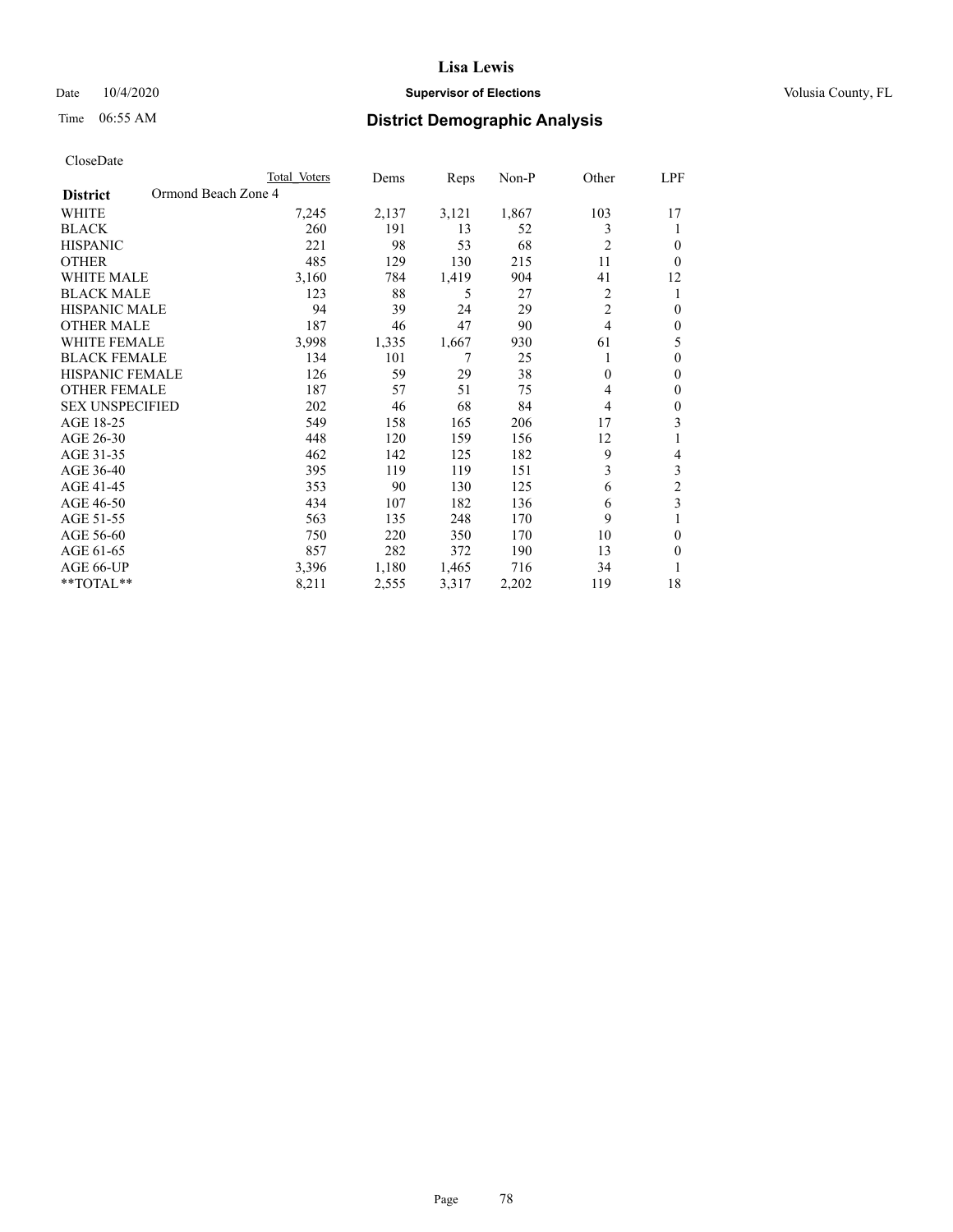## Date  $10/4/2020$  **Supervisor of Elections Supervisor of Elections** Volusia County, FL

# Time 06:55 AM **District Demographic Analysis**

| CloseDate |
|-----------|
|-----------|

|                        |         | Total Voters | Dems           | Reps           | Non-P          | Other    | LPF      |
|------------------------|---------|--------------|----------------|----------------|----------------|----------|----------|
| <b>District</b>        | Pierson |              |                |                |                |          |          |
| <b>WHITE</b>           |         | 583          | 140            | 316            | 111            | 11       | 5        |
| <b>BLACK</b>           |         | 38           | 31             | 1              | 6              | $\Omega$ | $\Omega$ |
| <b>HISPANIC</b>        |         | 185          | 84             | 11             | 90             | 0        | $\theta$ |
| <b>OTHER</b>           |         | 35           | 8              | 6              | 21             | 0        | $\Omega$ |
| <b>WHITE MALE</b>      |         | 289          | 66             | 158            | 55             | 6        | 4        |
| <b>BLACK MALE</b>      |         | 19           | 16             | 1              | $\overline{2}$ | 0        | $\theta$ |
| <b>HISPANIC MALE</b>   |         | 100          | 51             | 6              | 43             | 0        | $\theta$ |
| <b>OTHER MALE</b>      |         | 14           | $\overline{2}$ | 5              | 7              | 0        | 0        |
| <b>WHITE FEMALE</b>    |         | 290          | 73             | 156            | 55             | 5        |          |
| <b>BLACK FEMALE</b>    |         | 19           | 15             | 0              | $\overline{4}$ | 0        | $\Omega$ |
| <b>HISPANIC FEMALE</b> |         | 82           | 31             | 5              | 46             | 0        | $\Omega$ |
| <b>OTHER FEMALE</b>    |         | 12           | 4              | 1              | 7              | $\Omega$ | 0        |
| <b>SEX UNSPECIFIED</b> |         | 16           | 5              | $\overline{c}$ | 9              | 0        | $\theta$ |
| AGE 18-25              |         | 131          | 40             | 26             | 65             | 0        | 0        |
| AGE 26-30              |         | 77           | 28             | 19             | 27             |          | 2        |
| AGE 31-35              |         | 57           | 17             | 18             | 21             |          | $\Omega$ |
| AGE 36-40              |         | 61           | 10             | 27             | 23             | 0        |          |
| AGE 41-45              |         | 46           | 9              | 17             | 18             | $\Omega$ | 2        |
| AGE 46-50              |         | 54           | 14             | 25             | 14             |          | $\theta$ |
| AGE 51-55              |         | 47           | 15             | 20             | 11             |          | $\Omega$ |
| AGE 56-60              |         | 85           | 27             | 43             | 14             |          | $\Omega$ |
| AGE 61-65              |         | 96           | 30             | 46             | 19             |          | $\Omega$ |
| AGE 66-UP              |         | 187          | 73             | 93             | 16             | 5        | $\Omega$ |
| **TOTAL**              |         | 841          | 263            | 334            | 228            | 11       | 5        |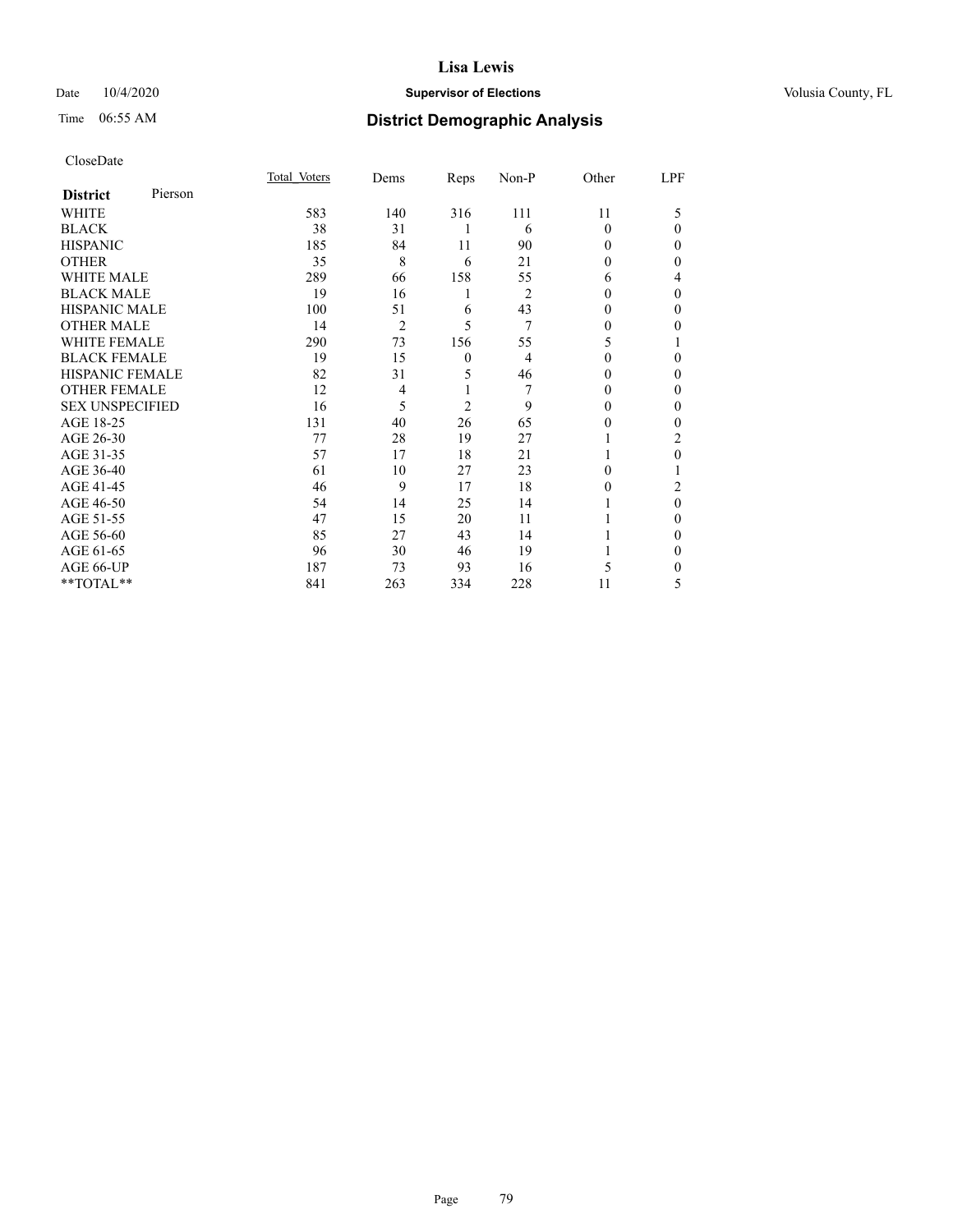## Date  $10/4/2020$  **Supervisor of Elections Supervisor of Elections** Volusia County, FL

# Time 06:55 AM **District Demographic Analysis**

|                        |             | Total Voters | Dems           | Reps     | Non-P | Other          | LPF            |
|------------------------|-------------|--------------|----------------|----------|-------|----------------|----------------|
| <b>District</b>        | Ponce Inlet |              |                |          |       |                |                |
| WHITE                  |             | 3,104        | 713            | 1,647    | 689   | 49             | 6              |
| <b>BLACK</b>           |             | 14           | 4              | 3        | 7     | 0              | $\theta$       |
| <b>HISPANIC</b>        |             | 64           | 13             | 29       | 21    | 0              |                |
| <b>OTHER</b>           |             | 125          | 35             | 49       | 41    | 0              | $\theta$       |
| WHITE MALE             |             | 1,488        | 284            | 816      | 357   | 26             | 5              |
| <b>BLACK MALE</b>      |             | 9            | $\overline{c}$ | 3        | 4     | 0              | $\theta$       |
| <b>HISPANIC MALE</b>   |             | 24           | 5              | 10       | 9     | 0              | $\theta$       |
| <b>OTHER MALE</b>      |             | 45           | 13             | 18       | 14    | $\Omega$       | $\mathbf{0}$   |
| <b>WHITE FEMALE</b>    |             | 1,590        | 422            | 822      | 322   | 23             | 1              |
| <b>BLACK FEMALE</b>    |             | 5            | 2              | $\theta$ | 3     | $\Omega$       | $\theta$       |
| <b>HISPANIC FEMALE</b> |             | 40           | 8              | 19       | 12    | $_{0}$         | 1              |
| <b>OTHER FEMALE</b>    |             | 50           | 15             | 19       | 16    | 0              | $\theta$       |
| <b>SEX UNSPECIFIED</b> |             | 56           | 14             | 21       | 21    | 0              | $\theta$       |
| AGE 18-25              |             | 188          | 45             | 77       | 58    | 6              | $\overline{c}$ |
| AGE 26-30              |             | 98           | 22             | 36       | 38    |                | 1              |
| AGE 31-35              |             | 85           | 27             | 28       | 29    |                | $\theta$       |
| AGE 36-40              |             | 83           | 22             | 34       | 27    | 0              | $\Omega$       |
| AGE 41-45              |             | 98           | 14             | 51       | 32    |                | $\theta$       |
| AGE 46-50              |             | 152          | 30             | 81       | 38    | $\overline{c}$ |                |
| AGE 51-55              |             | 223          | 31             | 128      | 60    | 3              |                |
| AGE 56-60              |             | 356          | 80             | 190      | 78    | 7              |                |
| AGE 61-65              |             | 450          | 88             | 267      | 85    | 10             | $\theta$       |
| AGE 66-UP              |             | 1,573        | 406            | 835      | 313   | 18             | 1              |
| **TOTAL**              |             | 3,307        | 765            | 1,728    | 758   | 49             | 7              |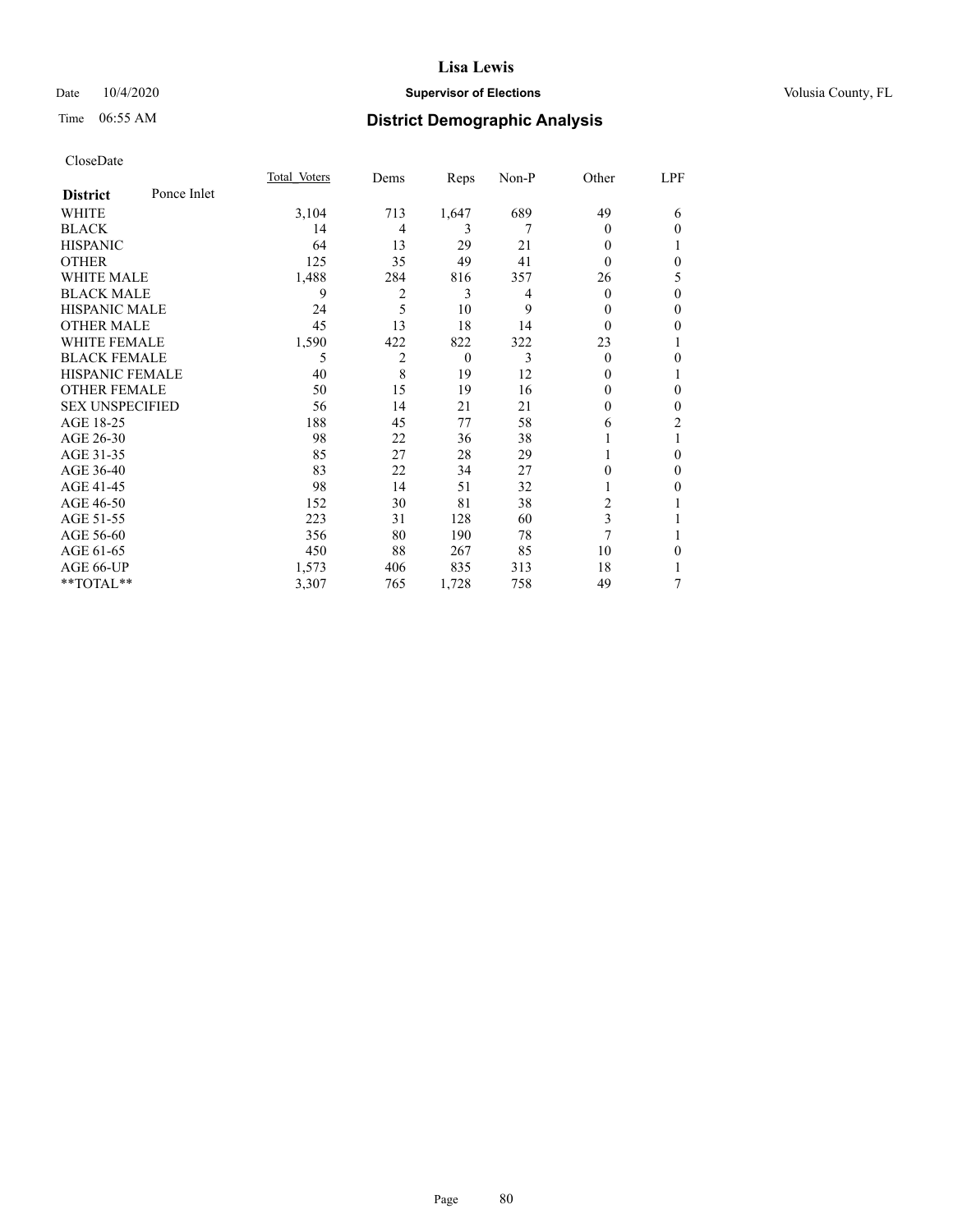## Date  $10/4/2020$  **Supervisor of Elections Supervisor of Elections** Volusia County, FL

# Time 06:55 AM **District Demographic Analysis**

|                        |                        | Total Voters | Dems  | Reps  | Non-P | Other          | LPF            |
|------------------------|------------------------|--------------|-------|-------|-------|----------------|----------------|
| <b>District</b>        | Port Orange District 1 |              |       |       |       |                |                |
| WHITE                  |                        | 8,804        | 2,566 | 3,440 | 2,652 | 126            | 20             |
| <b>BLACK</b>           |                        | 237          | 157   | 18    | 58    | 4              | $\mathbf{0}$   |
| <b>HISPANIC</b>        |                        | 380          | 145   | 81    | 149   | 4              | 1              |
| <b>OTHER</b>           |                        | 509          | 138   | 138   | 214   | 14             | 5              |
| <b>WHITE MALE</b>      |                        | 4,062        | 989   | 1,740 | 1,264 | 60             | 9              |
| <b>BLACK MALE</b>      |                        | 101          | 58    | 11    | 30    | 2              | $\theta$       |
| <b>HISPANIC MALE</b>   |                        | 169          | 61    | 34    | 72    | 2              | $\theta$       |
| <b>OTHER MALE</b>      |                        | 172          | 42    | 49    | 75    | 3              | 3              |
| WHITE FEMALE           |                        | 4,602        | 1,546 | 1,649 | 1,332 | 65             | 10             |
| <b>BLACK FEMALE</b>    |                        | 131          | 96    | 7     | 26    | 2              | 0              |
| <b>HISPANIC FEMALE</b> |                        | 199          | 80    | 45    | 71    | $\overline{2}$ | 1              |
| <b>OTHER FEMALE</b>    |                        | 218          | 66    | 71    | 73    | 7              | 1              |
| <b>SEX UNSPECIFIED</b> |                        | 276          | 68    | 71    | 130   | 5              | $\overline{c}$ |
| AGE 18-25              |                        | 826          | 246   | 187   | 363   | 26             | 4              |
| AGE 26-30              |                        | 670          | 186   | 181   | 284   | 17             | $\overline{c}$ |
| AGE 31-35              |                        | 587          | 161   | 167   | 246   | 8              | 5              |
| AGE 36-40              |                        | 606          | 178   | 174   | 235   | 13             | 6              |
| AGE 41-45              |                        | 560          | 152   | 184   | 212   | 10             | 2              |
| AGE 46-50              |                        | 624          | 176   | 223   | 217   | 5              | 3              |
| AGE 51-55              |                        | 743          | 201   | 303   | 230   | 8              | 1              |
| AGE 56-60              |                        | 1,025        | 294   | 414   | 300   | 16             |                |
| AGE 61-65              |                        | 1,121        | 384   | 464   | 262   | 10             | 1              |
| AGE 66-UP              |                        | 3,162        | 1,027 | 1,377 | 723   | 34             |                |
| $*$ $TOTAL**$          |                        | 9,930        | 3,006 | 3,677 | 3,073 | 148            | 26             |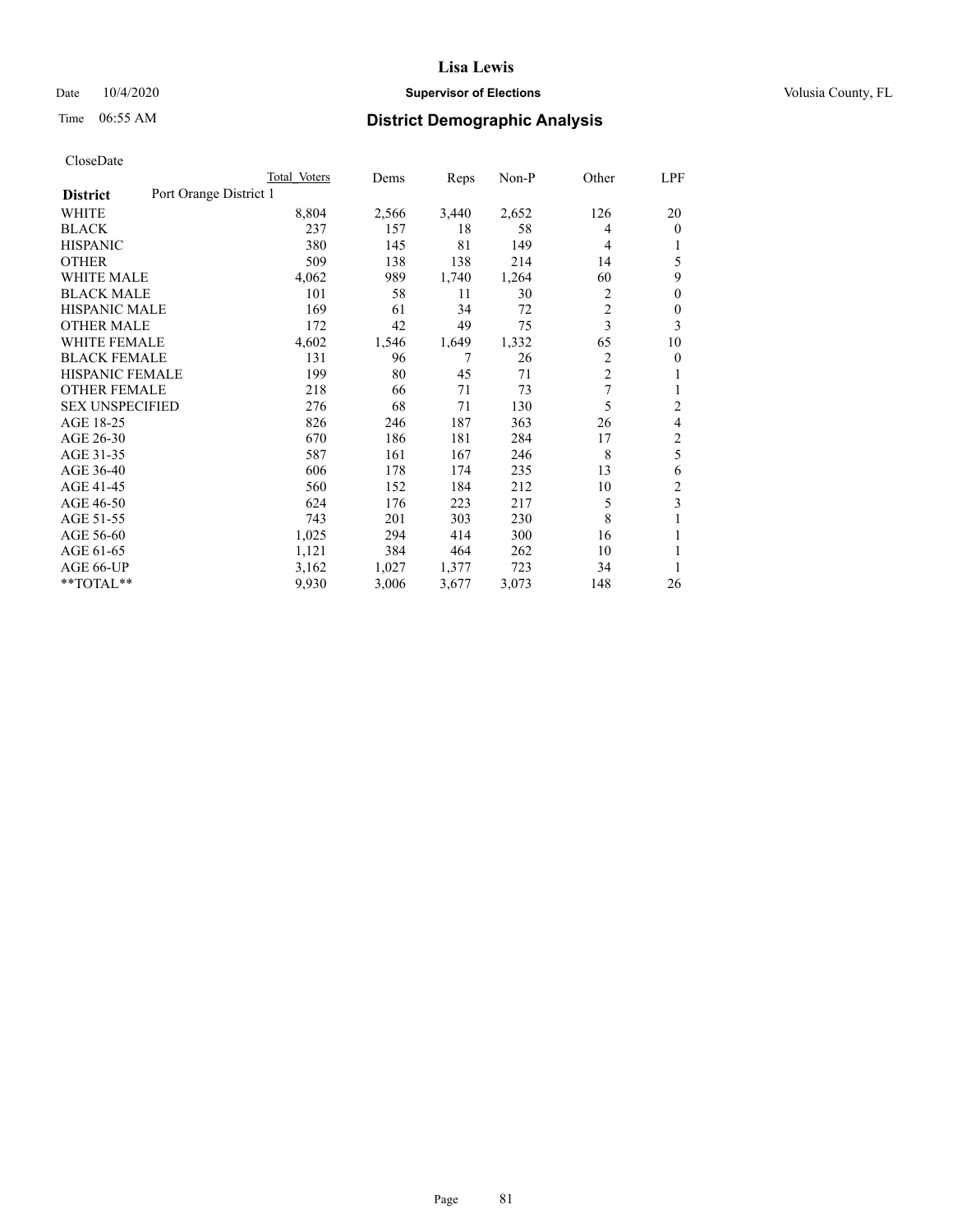## Date  $10/4/2020$  **Supervisor of Elections Supervisor of Elections** Volusia County, FL

# Time 06:55 AM **District Demographic Analysis**

|                                           | Total Voters | Dems  | Reps  | Non-P | Other | <u>LPF</u>     |
|-------------------------------------------|--------------|-------|-------|-------|-------|----------------|
| Port Orange District 2<br><b>District</b> |              |       |       |       |       |                |
| WHITE                                     | 9,198        | 2,648 | 3,832 | 2,538 | 150   | 30             |
| <b>BLACK</b>                              | 486          | 368   | 25    | 88    | 3     | 2              |
| <b>HISPANIC</b>                           | 452          | 181   | 88    | 177   | 5     | 1              |
| <b>OTHER</b>                              | 642          | 193   | 139   | 299   | 9     | $\overline{2}$ |
| <b>WHITE MALE</b>                         | 4,124        | 988   | 1,868 | 1,182 | 71    | 15             |
| <b>BLACK MALE</b>                         | 185          | 127   | 12    | 44    | 2     | $\overline{0}$ |
| <b>HISPANIC MALE</b>                      | 222          | 84    | 50    | 84    | 4     | $\theta$       |
| <b>OTHER MALE</b>                         | 237          | 61    | 57    | 114   | 3     | 2              |
| <b>WHITE FEMALE</b>                       | 4,930        | 1,619 | 1,903 | 1,314 | 79    | 15             |
| <b>BLACK FEMALE</b>                       | 294          | 236   | 12    | 44    |       | 1              |
| <b>HISPANIC FEMALE</b>                    | 225          | 96    | 36    | 91    | 1     | 1              |
| <b>OTHER FEMALE</b>                       | 269          | 101   | 51    | 112   | 5     | $\theta$       |
| <b>SEX UNSPECIFIED</b>                    | 292          | 78    | 95    | 117   |       | 1              |
| AGE 18-25                                 | 998          | 315   | 244   | 404   | 30    | 5              |
| AGE 26-30                                 | 787          | 232   | 229   | 301   | 19    | 6              |
| AGE 31-35                                 | 723          | 213   | 216   | 270   | 17    | 7              |
| AGE 36-40                                 | 649          | 179   | 219   | 242   | 5     | 4              |
| AGE 41-45                                 | 545          | 137   | 200   | 203   | 4     | 1              |
| AGE 46-50                                 | 619          | 167   | 260   | 177   | 10    | 5              |
| AGE 51-55                                 | 807          | 220   | 337   | 236   | 11    | 3              |
| AGE 56-60                                 | 1,047        | 316   | 452   | 260   | 17    | $\overline{2}$ |
| AGE 61-65                                 | 1,070        | 361   | 451   | 239   | 18    | 1              |
| AGE 66-UP                                 | 3,529        | 1,250 | 1,475 | 767   | 36    | 1              |
| **TOTAL**                                 | 10,778       | 3,390 | 4,084 | 3,102 | 167   | 35             |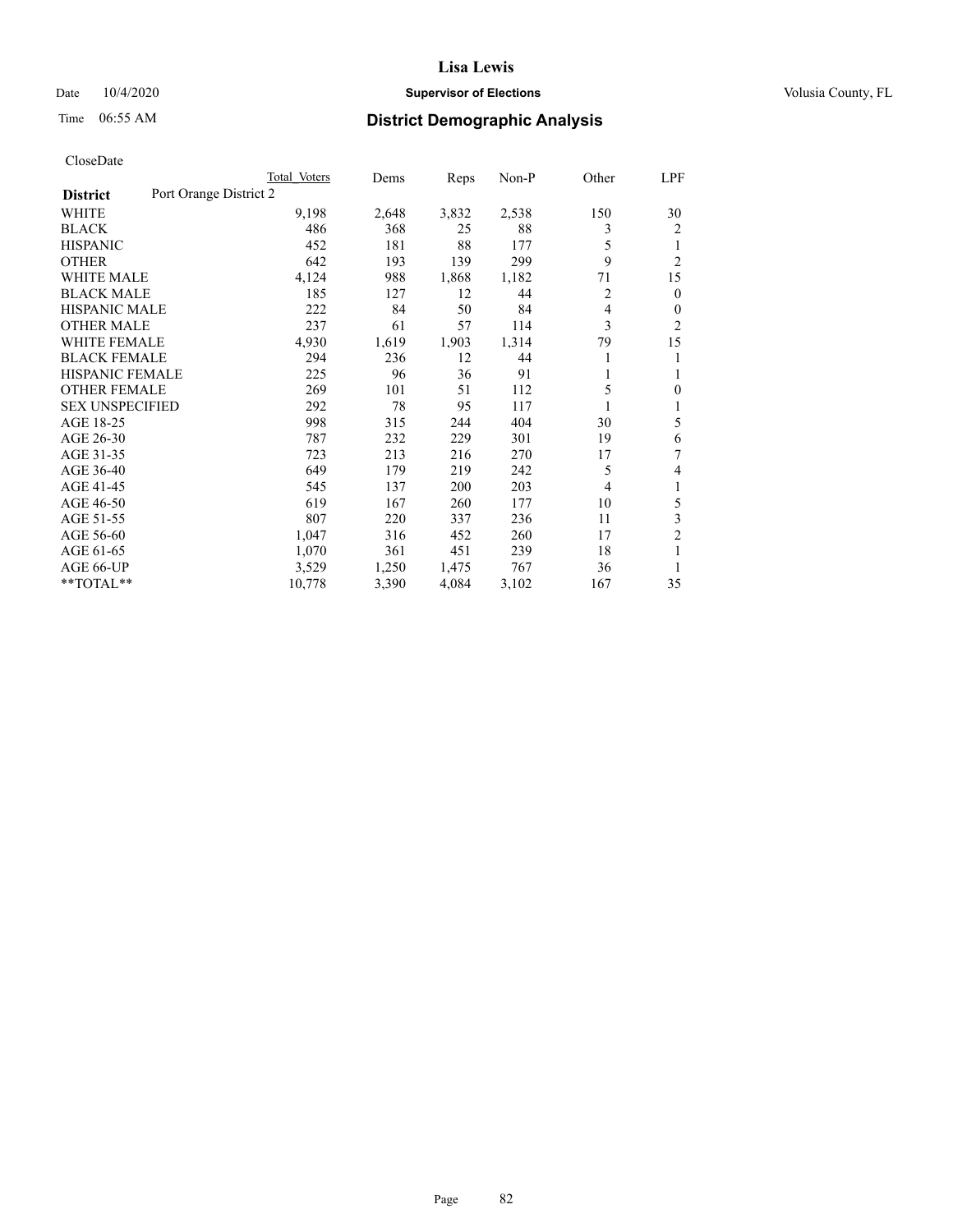## Date  $10/4/2020$  **Supervisor of Elections Supervisor of Elections** Volusia County, FL

# Time 06:55 AM **District Demographic Analysis**

|                        | Total Voters           | Dems  | Reps  | Non-P | Other          | LPF          |
|------------------------|------------------------|-------|-------|-------|----------------|--------------|
| <b>District</b>        | Port Orange District 3 |       |       |       |                |              |
| WHITE                  | 11,414                 | 2,982 | 5,159 | 3,069 | 166            | 38           |
| <b>BLACK</b>           | 514                    | 369   | 21    | 116   |                | 1            |
| <b>HISPANIC</b>        | 559                    | 182   | 129   | 239   | 4              | 5            |
| <b>OTHER</b>           | 785                    | 224   | 219   | 325   | 16             | 1            |
| <b>WHITE MALE</b>      | 5,195                  | 1,142 | 2,483 | 1,461 | 81             | 28           |
| <b>BLACK MALE</b>      | 233                    | 154   | 12    | 61    | 5              | 1            |
| <b>HISPANIC MALE</b>   | 257                    | 78    | 81    | 91    | 2              | 5            |
| <b>OTHER MALE</b>      | 292                    | 84    | 80    | 121   | 6              | 1            |
| WHITE FEMALE           | 6,064                  | 1,799 | 2,610 | 1,563 | 83             | 9            |
| <b>BLACK FEMALE</b>    | 276                    | 211   | 9     | 54    | 2              | $\mathbf{0}$ |
| <b>HISPANIC FEMALE</b> | 291                    | 102   | 47    | 140   | $\overline{2}$ | $\mathbf{0}$ |
| <b>OTHER FEMALE</b>    | 332                    | 110   | 98    | 118   | 6              | $\theta$     |
| <b>SEX UNSPECIFIED</b> | 332                    | 77    | 108   | 140   | 6              | 1            |
| AGE 18-25              | 1,225                  | 356   | 379   | 454   | 26             | 10           |
| AGE 26-30              | 945                    | 248   | 310   | 360   | 22             | 5            |
| AGE 31-35              | 886                    | 222   | 308   | 338   | 10             | 8            |
| AGE 36-40              | 901                    | 228   | 331   | 316   | 23             | 3            |
| AGE 41-45              | 800                    | 224   | 294   | 263   | 16             | 3            |
| AGE 46-50              | 857                    | 241   | 352   | 248   | 13             | 3            |
| AGE 51-55              | 924                    | 232   | 417   | 254   | 15             | 6            |
| AGE 56-60              | 1,094                  | 305   | 507   | 272   | 10             | $\mathbf{0}$ |
| AGE 61-65              | 1,168                  | 359   | 530   | 265   | 12             | 2            |
| AGE 66-UP              | 4,463                  | 1,340 | 2,098 | 975   | 45             | 5            |
| **TOTAL**              | 13,272                 | 3,757 | 5,528 | 3,749 | 193            | 45           |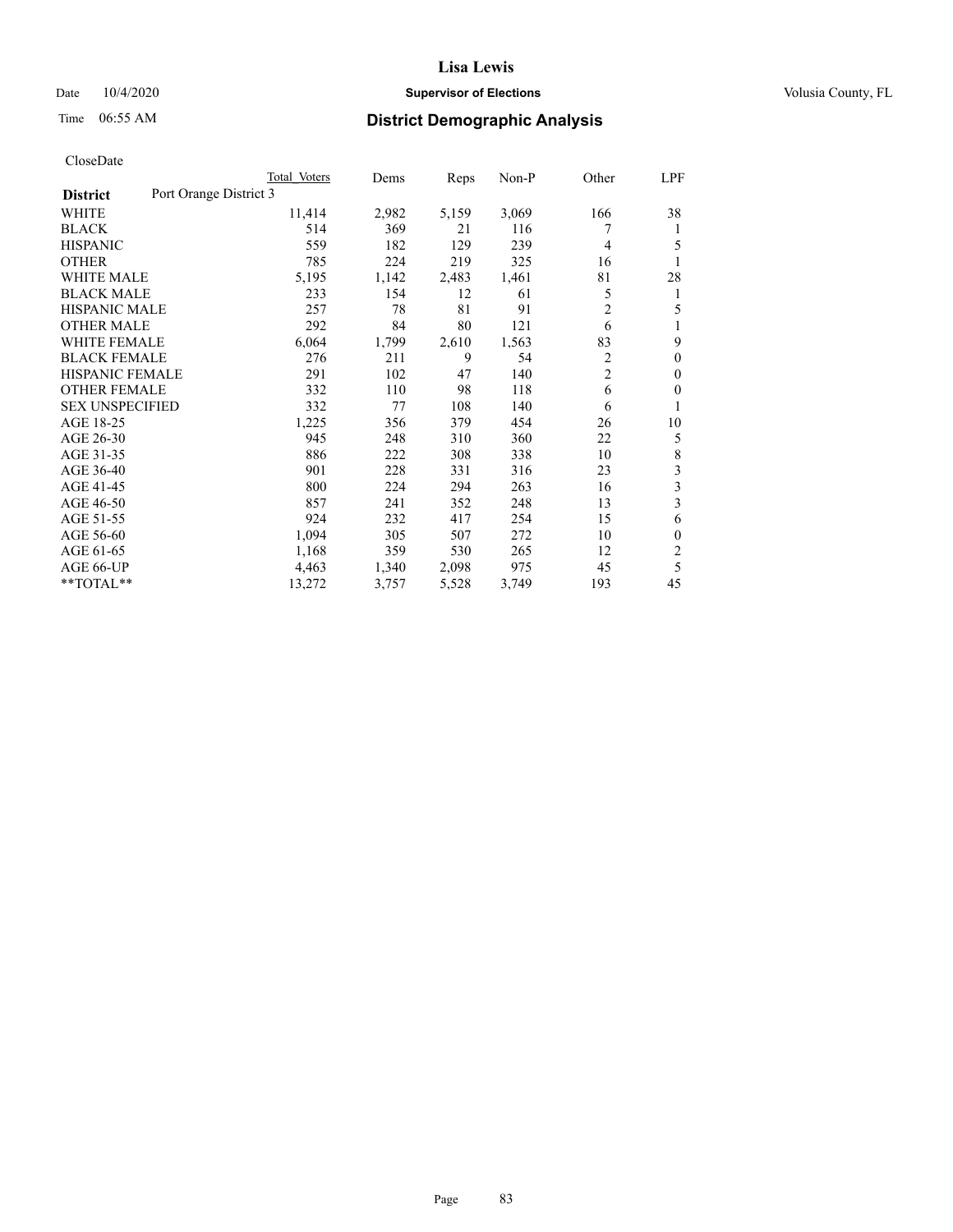## Date  $10/4/2020$  **Supervisor of Elections Supervisor of Elections** Volusia County, FL

# Time 06:55 AM **District Demographic Analysis**

|                                           | Total Voters | Dems  | Reps  | Non-P | Other          | LPF          |
|-------------------------------------------|--------------|-------|-------|-------|----------------|--------------|
| Port Orange District 4<br><b>District</b> |              |       |       |       |                |              |
| WHITE                                     | 10,447       | 2,711 | 4,887 | 2,660 | 149            | 40           |
| <b>BLACK</b>                              | 322          | 233   | 21    | 66    | 2              | $\mathbf{0}$ |
| <b>HISPANIC</b>                           | 457          | 170   | 140   | 141   | 6              | $\mathbf{0}$ |
| <b>OTHER</b>                              | 782          | 272   | 187   | 310   | 11             | 2            |
| <b>WHITE MALE</b>                         | 4,917        | 1,073 | 2,432 | 1,314 | 69             | 29           |
| <b>BLACK MALE</b>                         | 148          | 100   | 14    | 34    | $\overline{0}$ | $\mathbf{0}$ |
| <b>HISPANIC MALE</b>                      | 204          | 70    | 67    | 64    | 3              | $\mathbf{0}$ |
| <b>OTHER MALE</b>                         | 282          | 93    | 74    | 107   | 7              |              |
| <b>WHITE FEMALE</b>                       | 5,391        | 1,608 | 2,395 | 1,297 | 80             | 11           |
| <b>BLACK FEMALE</b>                       | 169          | 129   | 7     | 31    | 2              | $\mathbf{0}$ |
| <b>HISPANIC FEMALE</b>                    | 243          | 96    | 69    | 75    | 3              | $\Omega$     |
| <b>OTHER FEMALE</b>                       | 356          | 147   | 78    | 126   | 4              |              |
| <b>SEX UNSPECIFIED</b>                    | 298          | 70    | 99    | 129   | $\theta$       | $\theta$     |
| AGE 18-25                                 | 1,213        | 335   | 399   | 436   | 37             | 6            |
| AGE 26-30                                 | 677          | 204   | 229   | 228   | 13             | 3            |
| AGE 31-35                                 | 716          | 219   | 238   | 241   | 12             | 6            |
| AGE 36-40                                 | 824          | 239   | 282   | 288   | 9              | 6            |
| AGE 41-45                                 | 897          | 206   | 371   | 295   | 18             | 7            |
| AGE 46-50                                 | 1,045        | 247   | 500   | 279   | 15             | 4            |
| AGE 51-55                                 | 1,004        | 234   | 483   | 270   | 15             | 2            |
| AGE 56-60                                 | 1,140        | 279   | 597   | 250   | 9              | 5            |
| AGE 61-65                                 | 1,068        | 345   | 488   | 223   | 12             | $\theta$     |
| AGE 66-UP                                 | 3,414        | 1,073 | 1,644 | 666   | 28             | 3            |
| **TOTAL**                                 | 12,008       | 3,386 | 5,235 | 3,177 | 168            | 42           |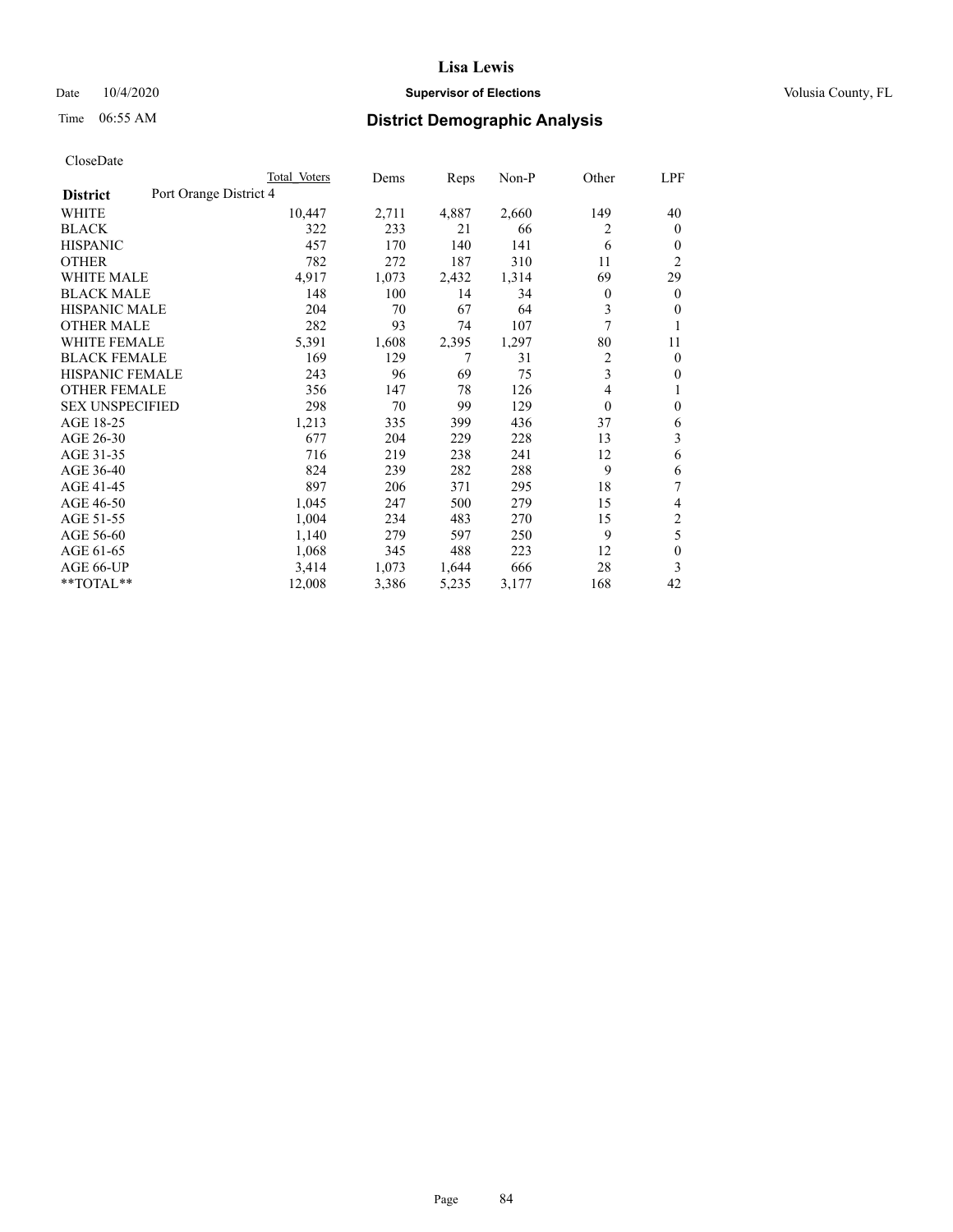## Date  $10/4/2020$  **Supervisor of Elections Supervisor of Elections** Volusia County, FL

# Time 06:55 AM **District Demographic Analysis**

|                        |               | Total Voters | Dems  | Reps  | Non-P | Other          | LPF            |
|------------------------|---------------|--------------|-------|-------|-------|----------------|----------------|
| <b>District</b>        | South Daytona |              |       |       |       |                |                |
| WHITE                  |               | 7,221        | 2,160 | 2,938 | 1,977 | 125            | 21             |
| <b>BLACK</b>           |               | 699          | 531   | 21    | 138   | 8              | 1              |
| <b>HISPANIC</b>        |               | 330          | 141   | 78    | 105   | 3              | 3              |
| <b>OTHER</b>           |               | 454          | 151   | 104   | 192   | 5              | $\overline{2}$ |
| <b>WHITE MALE</b>      |               | 3,293        | 812   | 1,450 | 956   | 62             | 13             |
| <b>BLACK MALE</b>      |               | 259          | 191   | 10    | 54    | 4              | $\theta$       |
| <b>HISPANIC MALE</b>   |               | 143          | 52    | 40    | 47    |                | 3              |
| <b>OTHER MALE</b>      |               | 149          | 46    | 42    | 58    | 3              | $\mathbf{0}$   |
| <b>WHITE FEMALE</b>    |               | 3,832        | 1,328 | 1,453 | 982   | 62             | 7              |
| <b>BLACK FEMALE</b>    |               | 431          | 336   | 10    | 80    | 4              | 1              |
| <b>HISPANIC FEMALE</b> |               | 179          | 84    | 38    | 55    | 2              | $\mathbf{0}$   |
| <b>OTHER FEMALE</b>    |               | 203          | 81    | 49    | 70    | $\overline{2}$ | 1              |
| <b>SEX UNSPECIFIED</b> |               | 215          | 53    | 49    | 110   | 1              | $\overline{2}$ |
| AGE 18-25              |               | 745          | 220   | 213   | 281   | 24             | 7              |
| AGE 26-30              |               | 609          | 209   | 141   | 238   | 16             | 5              |
| AGE 31-35              |               | 653          | 214   | 183   | 243   | 11             | $\overline{c}$ |
| AGE 36-40              |               | 549          | 190   | 148   | 195   | 11             | 5              |
| AGE 41-45              |               | 523          | 170   | 153   | 184   | 14             | $\overline{c}$ |
| AGE 46-50              |               | 557          | 169   | 204   | 179   | $\overline{4}$ | 1              |
| AGE 51-55              |               | 686          | 225   | 284   | 169   | 6              | 2              |
| AGE 56-60              |               | 915          | 304   | 385   | 215   | 10             | 1              |
| AGE 61-65              |               | 945          | 332   | 389   | 209   | 15             | $\theta$       |
| AGE 66-UP              |               | 2,520        | 949   | 1,041 | 498   | 30             | 2              |
| **TOTAL**              |               | 8,704        | 2,983 | 3,141 | 2,412 | 141            | 27             |